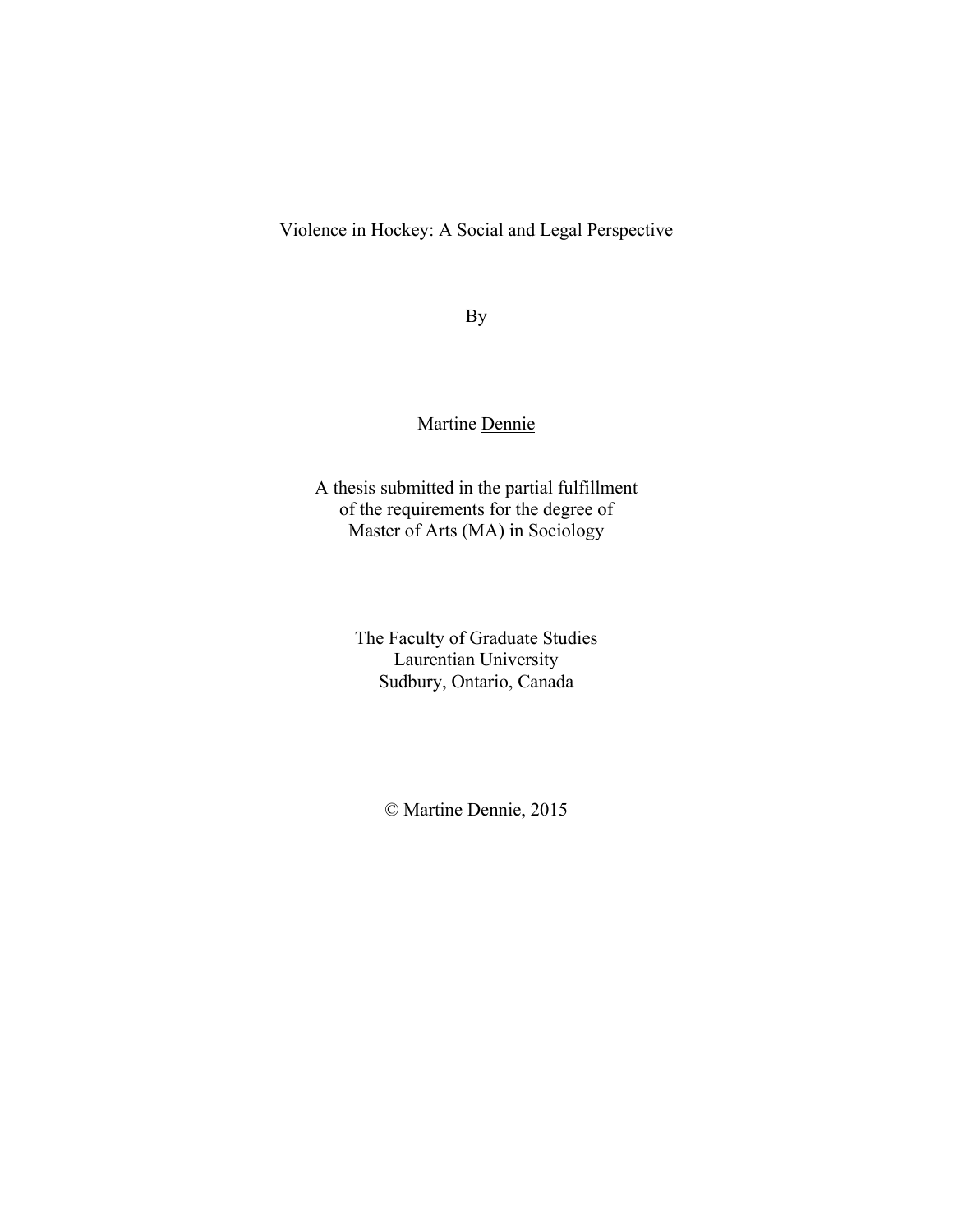#### **THESIS DEFENCE COMMITTEE/COMITÉ DE SOUTENANCE DE THÈSE Laurentian Université/Université Laurentienne**

Faculty of Graduate Studies/Faculté des études supérieures

| Title of Thesis<br>Titre de la thèse                          | Violence in Hockey: A Social and Legal Perspective |                                                           |  |  |
|---------------------------------------------------------------|----------------------------------------------------|-----------------------------------------------------------|--|--|
| Name of Candidate<br>Nom du candidat                          | Dennie, Martine                                    |                                                           |  |  |
| Degree<br>Diplôme                                             | Master of Arts                                     |                                                           |  |  |
| Department/Program<br>Département/Programme                   | Sociology                                          | Date of Defence<br>Date de la soutenance October 20, 2015 |  |  |
| <b>APPROVED/APPROUVÉ</b>                                      |                                                    |                                                           |  |  |
| Thesis Examiners/Examinateurs de thèse:                       |                                                    |                                                           |  |  |
| Dr. Paul Miller<br>(Supervisor/Directeur(trice) de thèse)     |                                                    |                                                           |  |  |
| Dr. Francois Dépelteau<br>(Committee member/Membre du comité) |                                                    |                                                           |  |  |
| Dr. Michel Giroux<br>(Committee member/Membre du comité)      |                                                    |                                                           |  |  |

Dr. Justin Carré **Acting Dean, Faculty of Graduate Studies** 

Approved for the Faculty of Graduate Studies Approuvé pour la Faculté des études supérieures Dr. David Lesbarrères Monsieur David Lesbarrères (External Examiner/Examinateur externe) Doyen intérimaire, Faculté des études supérieures

#### **ACCESSIBILITY CLAUSE AND PERMISSION TO USE**

I, **Martine Dennie**, hereby grant to Laurentian University and/or its agents the non-exclusive license to archive and make accessible my thesis, dissertation, or project report in whole or in part in all forms of media, now or for the duration of my copyright ownership. I retain all other ownership rights to the copyright of the thesis, dissertation or project report. I also reserve the right to use in future works (such as articles or books) all or part of this thesis, dissertation, or project report. I further agree that permission for copying of this thesis in any manner, in whole or in part, for scholarly purposes may be granted by the professor or professors who supervised my thesis work or, in their absence, by the Head of the Department in which my thesis work was done. It is understood that any copying or publication or use of this thesis or parts thereof for financial gain shall not be allowed without my written permission. It is also understood that this copy is being made available in this form by the authority of the copyright owner solely for the purpose of private study and research and may not be copied or reproduced except as permitted by the copyright laws without written authority from the copyright owner.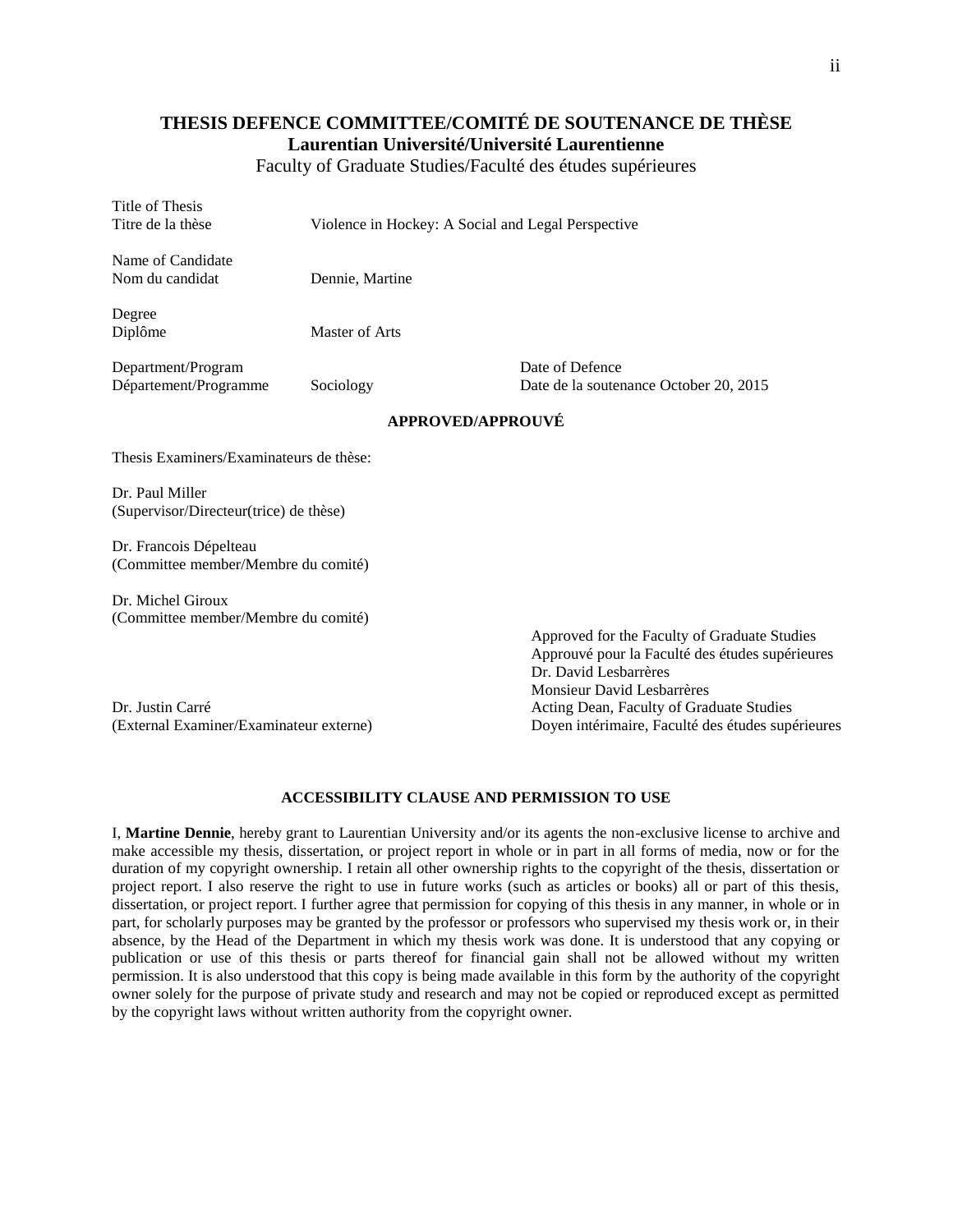### Abstract

The ongoing debate with regards to the regulation of violence in hockey is analysed through a legal and social perspective. The main research question touches on whether the law has a role to play in such regulation and how violence can be properly addressed in order to ensure the health and safety of all participants. There is a culture of hockey violence that creates an environment that is tolerable of excessive violence. This thesis addresses excessive violence and considers the player perspective with interview data and vignette research. Interview participants include hockey players at different levels of play. This research demonstrates at what point the law should intervene to regulate hockey violence and makes relevant suggestions on potential improvements in the regulation of violent behaviour in hockey. The goal is to create a framework for criminal courts that face cases of hockey violence.

## Keywords

Hockey, Violence, Hockey Violence, Sports, Sports Law, Criminal Law, League Self-Regulation, Culture, Consent, Criminal Prosecution, Fighting, Social Control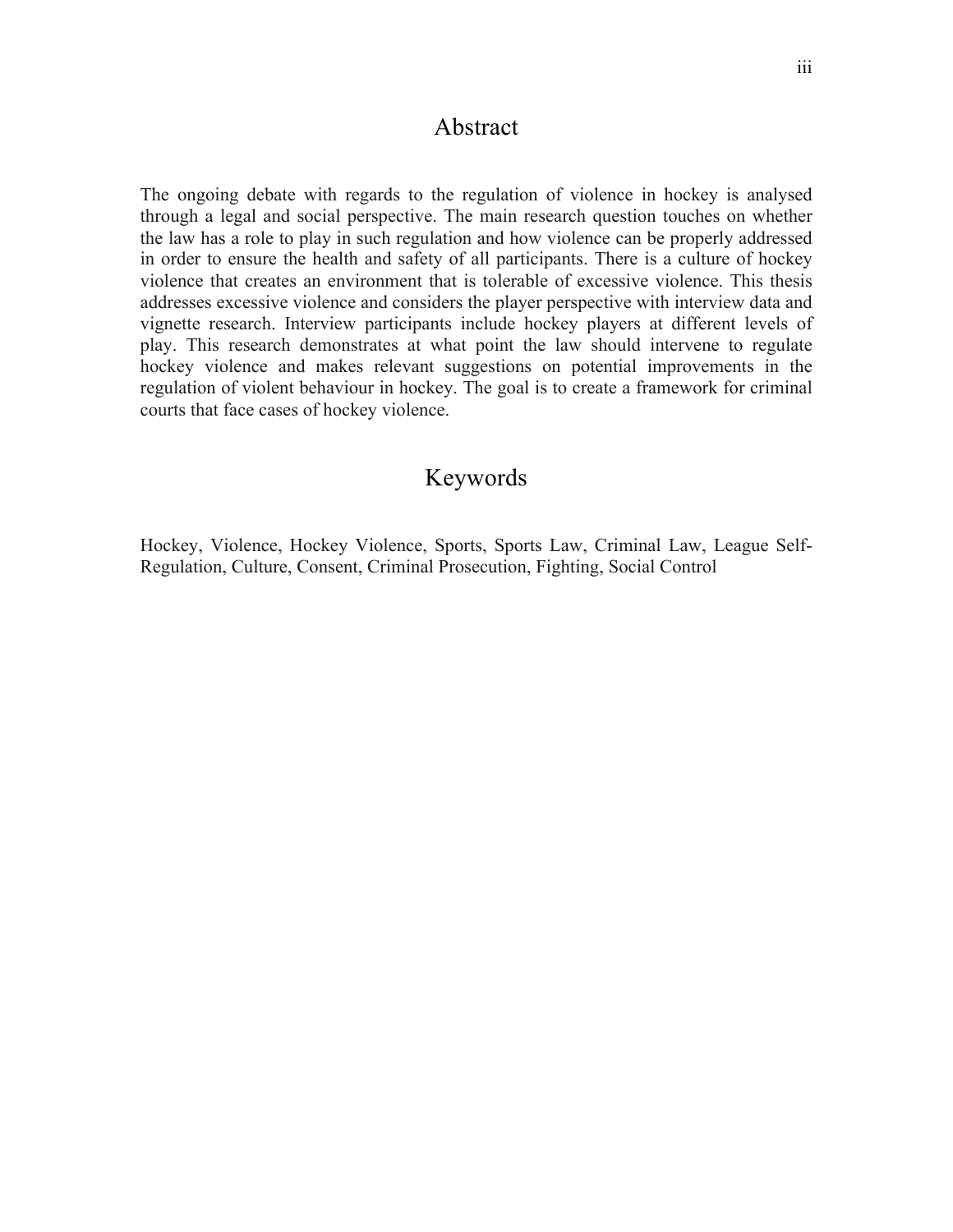# Acknowledgements

I would like acknowledge the exceptional help and support received from my supervisor, Dr. Paul Millar at Nipissing University, in the creation and development of this thesis. Special thanks to my committee members, Dr. François Dépelteau and Dr. Michel Giroux at Laurentian University, for the feedback and support during the writing and revision stages of this thesis. I would also like to acknowledge the hockey coaches who coordinated player interviews and the many athletes who volunteered to take part in this study and answered numerous interview questions to help with the collection of data.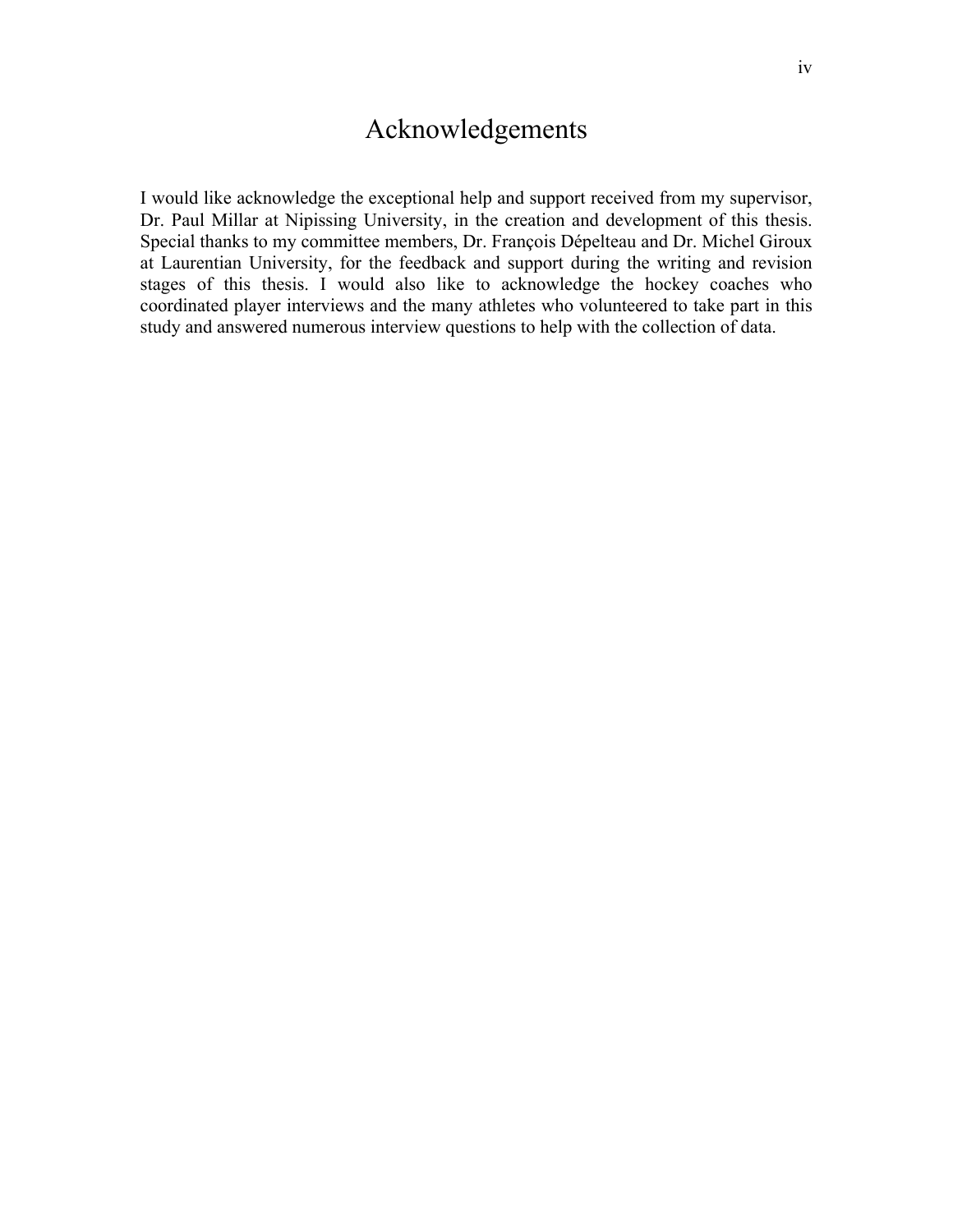# Table of Contents

| 4.2.1 Intent | 101 |
|--------------|-----|
|              |     |
|              |     |
|              |     |
|              |     |
|              |     |
|              |     |
|              |     |
|              |     |
|              |     |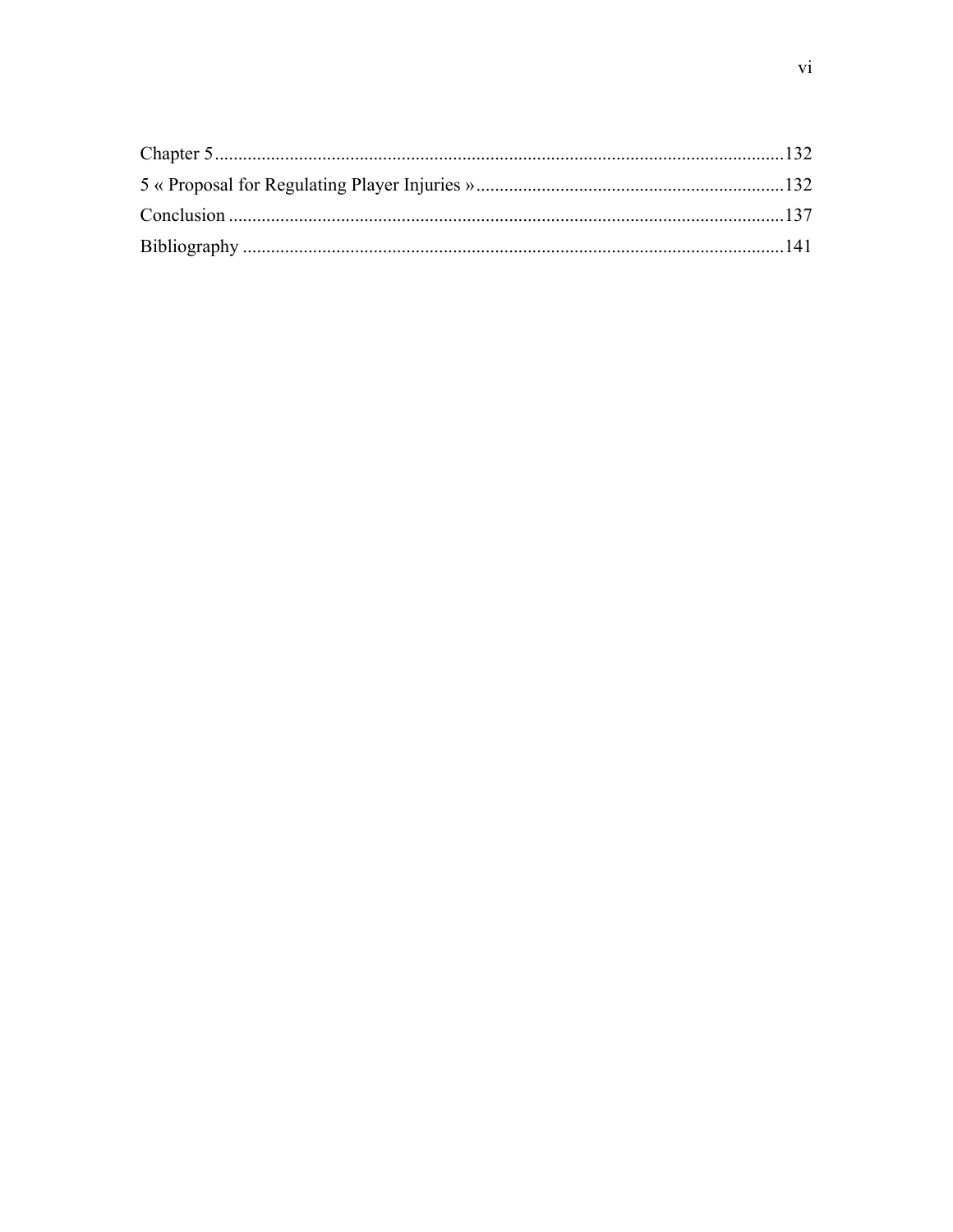# List of Tables

| Table 2: Number and Percentage of responses for vignettes with or without intent to |  |
|-------------------------------------------------------------------------------------|--|
| Table 3: Number and Percentage of responses for vignettes with or without rule      |  |
| Table 4: Number and Percentage of responses for vignettes based on severity of      |  |
| Table 5: Number and Percentage of responses on who should be liable for player      |  |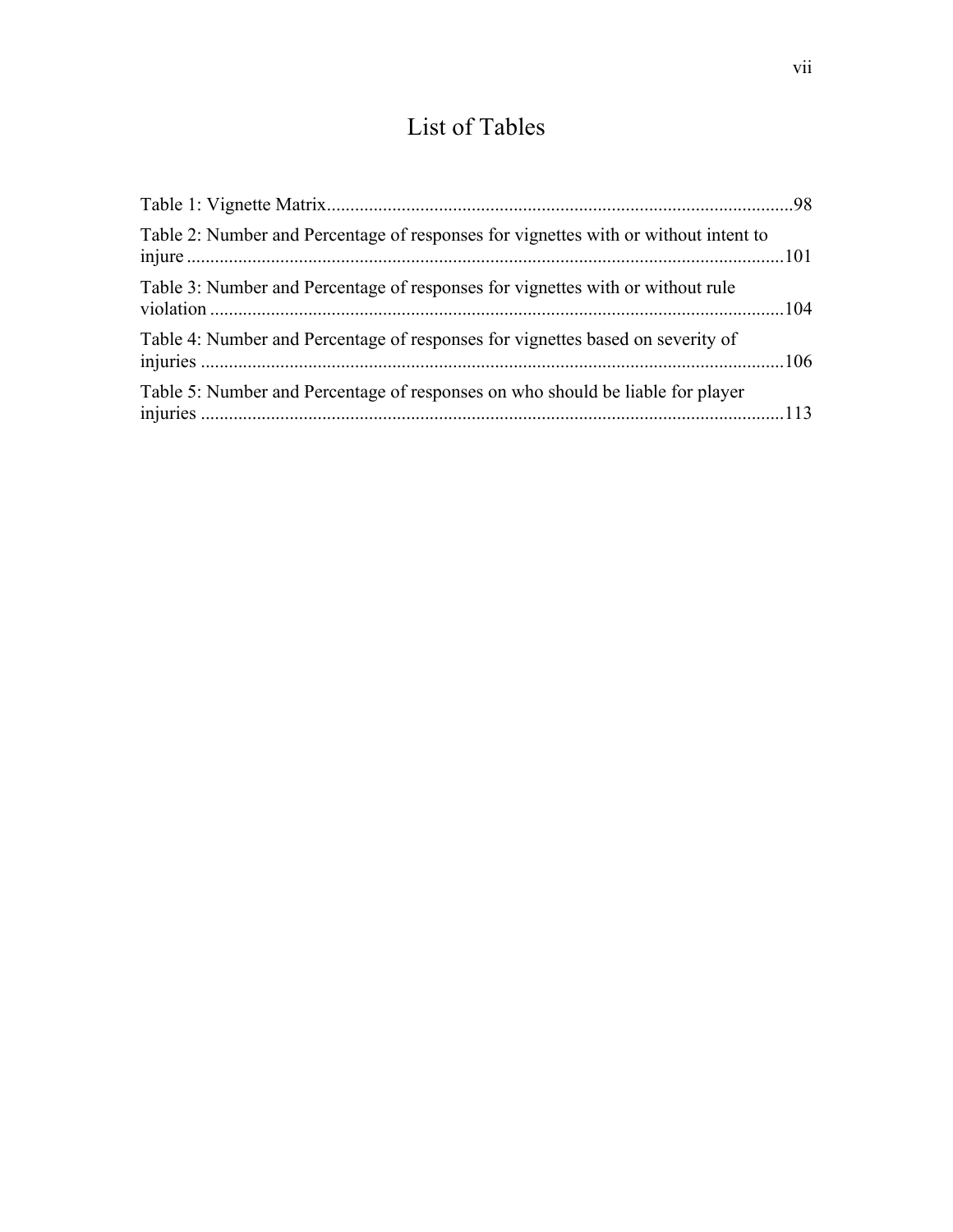# List of Figures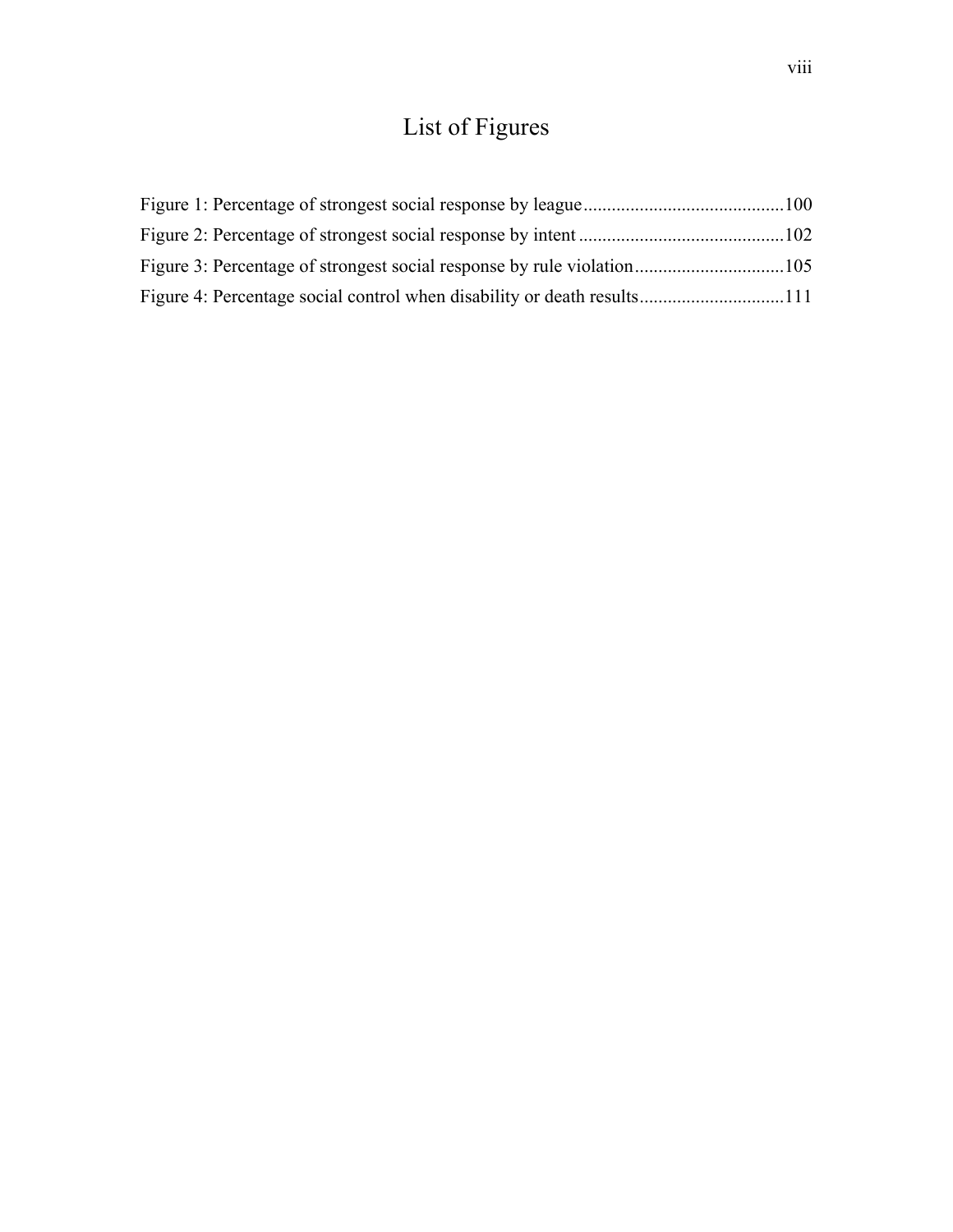## Violence in Hockey: A Social and Legal Perspective

#### Introduction

On January 1st, 2011, I attended a National Hockey League (NHL) game between two rival teams. The Toronto Maple Leafs faced off against the Ottawa Senators as part of the Battle of Ontario. Our seats were located in the lower bowl of Scotiabank Place. With seats two rows from the ice and right next to the Maple Leafs' bench, we could not possibly get closer to the action. The two teams have a special rivalry seeing as they are both located in the province of Ontario and their fans are spread across the region. A home game for the Senators often means plenty of Maple Leafs fans in the crowd. On this night, fans of both teams were equally present to cheer for their respective teams. It was no secret to these fans that a fight between the teams' enforcers would likely take place as it did every time these clubs met. The fans were not disappointed. Colton Orr, a known tough guy for Toronto, fought a total of three times in this game with the crowd cheering louder with each brawl. Orr dropped the gloves twice against Senators' fourth liner Chris Neil. During their second go around, I was lucky enough to witness the fight happening directly in front of me. I could hear Orr's fist strike Neil's face and vice versa. I could hear the players yell obscenities at each other. I could hear and feel their bodies crashing against the glass separating us from the ice. These two teams often talk about the hatred that has developed through rivalry<sup>1</sup> and the rivalry was evident on this night. I use the word lucky to describe this experience because, as my brother told me after the game, "some people go to games their whole lives waiting for something like that to happen". The fight ended when the

<sup>&</sup>lt;sup>1</sup> Jonathan Willis, "Maple Leafs-Senators Rivalry Really One-Sided", Sportsnet (April 12, 2015) online:

<sup>&</sup>lt;http://www.sportsnet.ca/hockey/nhl/maple-leafs-senators-rivalry-really-one-sided/>.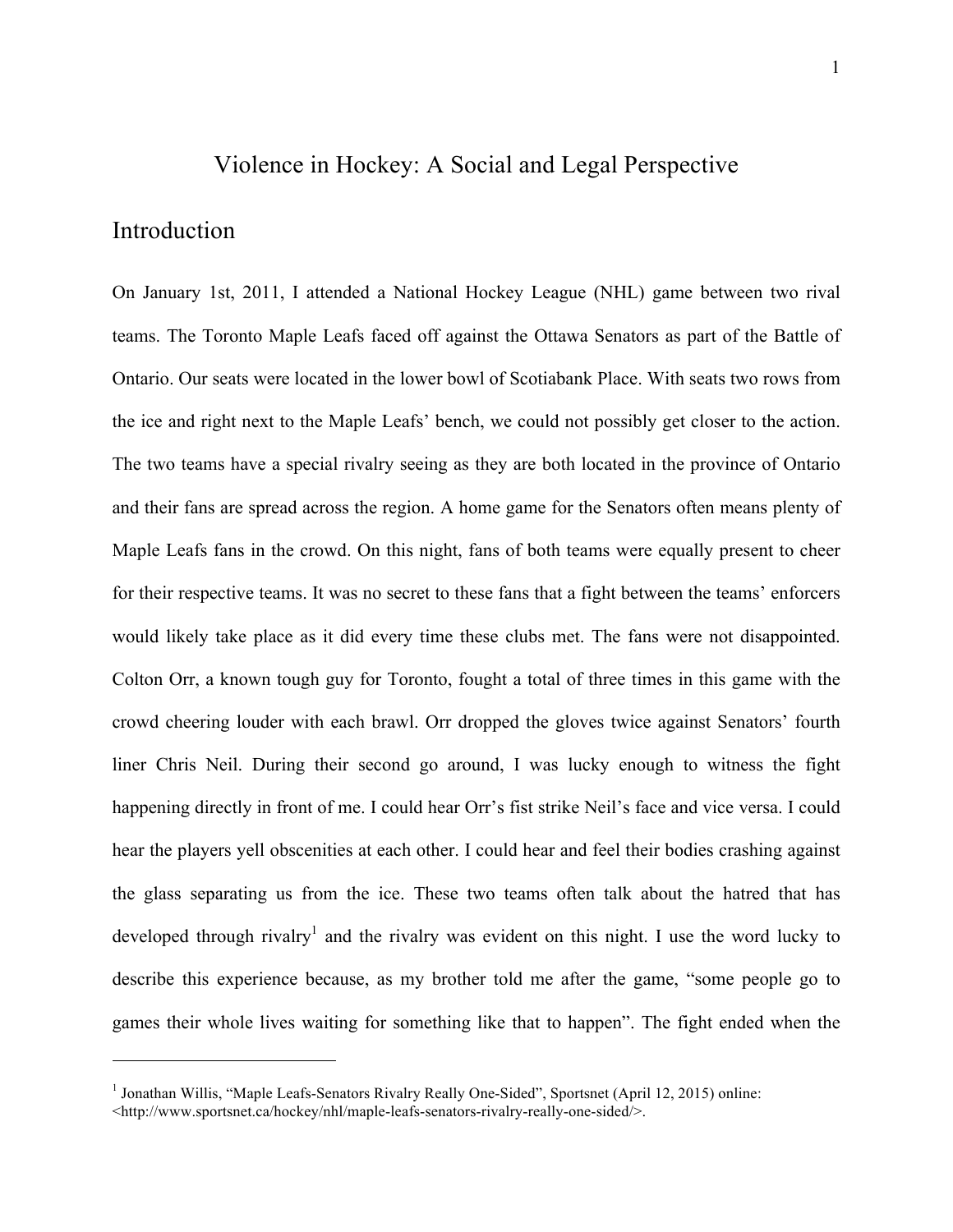referees got in between the two players, but the energy gained from the fisticuff was felt everywhere. The fans all over the arena were still cheering. The players next to us on the bench were all on their feet banging their sticks against the boards, seemingly giving their approval of the fight in support of their teammate who was being led to the penalty box. This experience has taught me one important detail about hockey fans: they thrive on violence.

This kind of enthusiasm surrounding hockey and violence is often tolerated due to the societal benefits of sports. Sports are an integral part of society as they are widespread across communities everywhere. They are a part of cultural and national identity. They are a source of entertainment, recreation, and social activity, and it is a way to make a living for professional athletes. The sport of hockey, for example, is the national winter sport of Canada, and it represents many Canadian values. Hockey players compete with skill, heart, and a touch of physicality. All those involved in the sport often celebrate the physical aspect of the game. The leagues profit from the physical nature of the sport since it sells tickets. Many fans want to see players hit each other and fight for the puck. The coaches often encourage players to use their bodies as an advantage to get control of the puck, and wear their opponents down. The media will portray such acts as great skill and truculence of the players. They show replays of big hits and knockout fights to draw the attention of viewers. Socially speaking, this is not problematic since it is a controlled environment and most potentially violent acts are within the rules of the game, whether the formal written rules or the unwritten customs of the game. But legally speaking, many acts that take place on the ice are assaultive in nature. For instance, a fistfight that takes place on the ice in the course of a hockey game is seen as acceptable and tolerable. Yet, if it takes place on the streets, it is an illegal assault subject to criminal prosecution.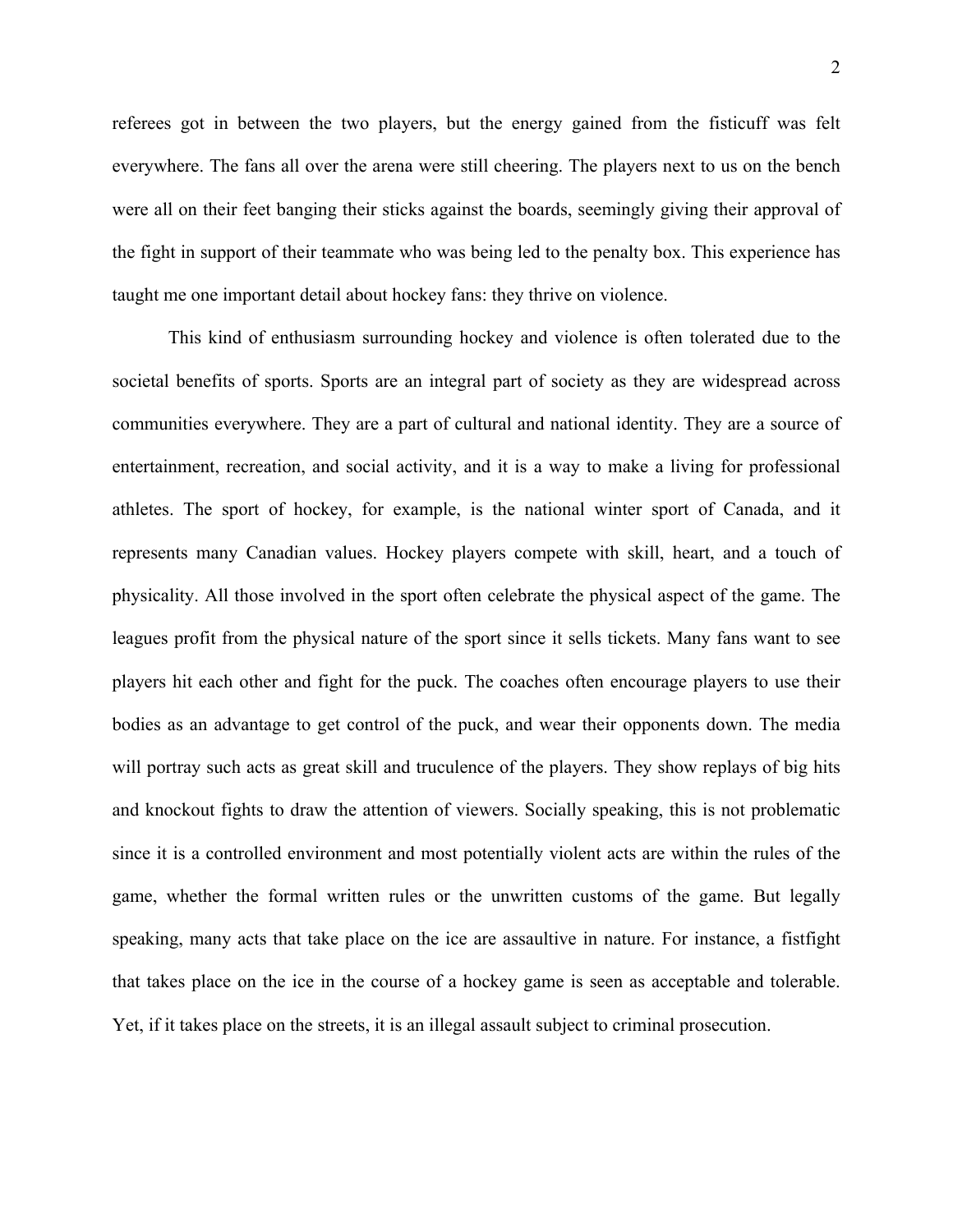The main question in this text will thus address the reasons for tolerating excessive violence in commercialized and professional hockey. A closer look at the regulation of hockey will indicate what kind of social control methods can be adopted to curb violent acts. A distinction will be made between formal and informal control. A prime example of formal control is the legal system. The justification for legal intervention is based on the assumption that participating voluntarily in contact sports does not automatically imply consent to all violence. However, professional hockey leagues have mechanisms of informal control in place to deal with on-ice conduct. As such, the legal system rarely intervenes. This thesis will examine the issues relating to the relationship between league self-regulation and the intervention of judicial courts in the affairs of hockey leagues. Both social and legal perspectives present one common question: what is too much violence? The determination of when a hockey player no longer consents to bodily contact is a question of degree that both society and the law have difficulty answering. With consideration to the social problem of hockey violence, the cultural and gender ideologies contributing to notions of violence, the impact of serious injuries, and the various mechanisms of social control, this thesis will address the obstacles of controlling hockey violence while protecting the integrity of the game.

The player perspective is a significant feature of this study and will assist in the determination of the kind of conduct that should be susceptible to criminal prosecution. Interviews were conducted with seventeen hockey players at different levels: university, junior A and the Ontario Hockey League (OHL). The interviews followed a vignette approach whereby the players were presented with fifteen scenarios of hockey violence. They were then asked what they believed the consequences should be in the given scenario and who should be liable for the injuries sustained in the incidents presented in the vignettes. These players clearly indicated that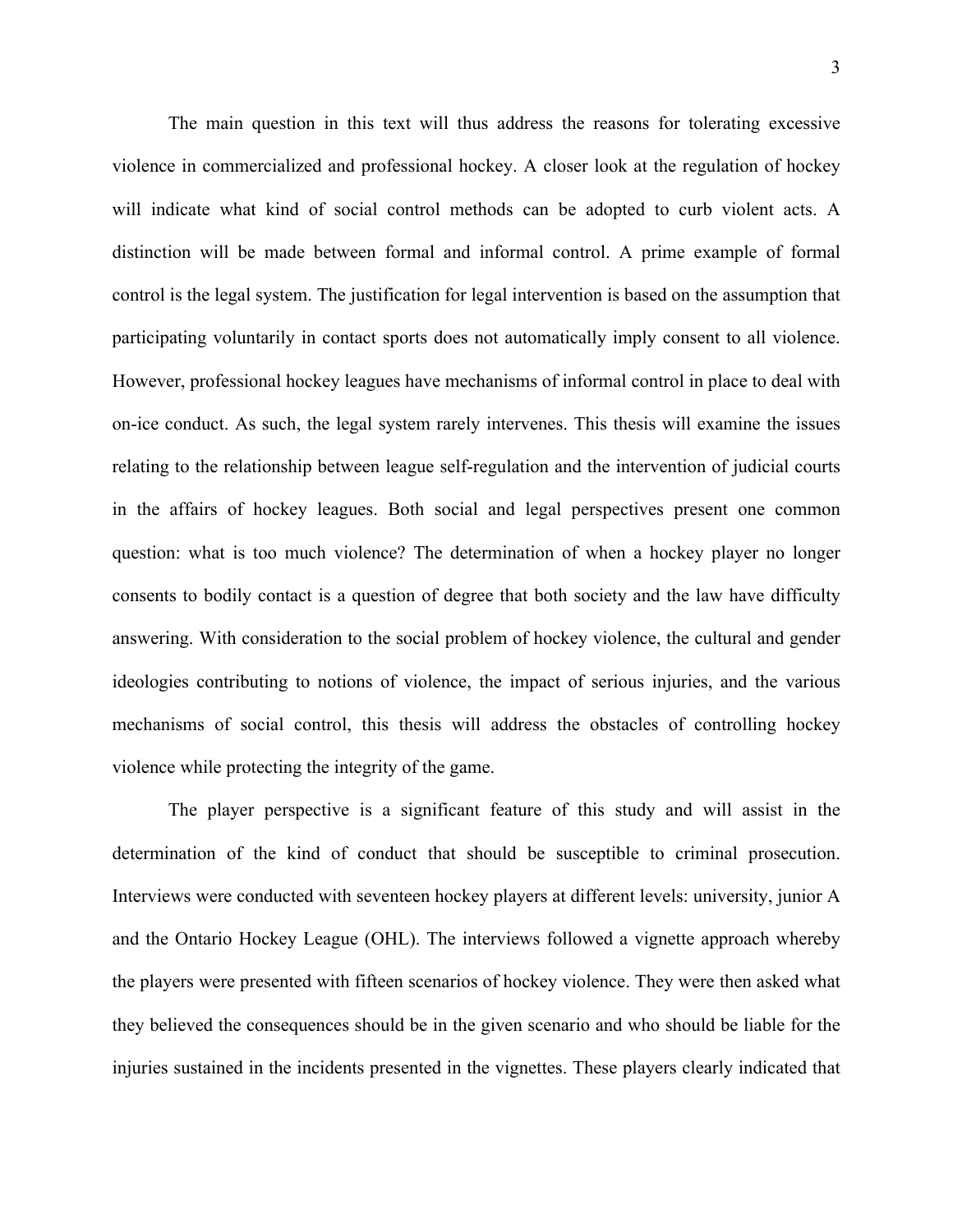intent to injure and the severity of the injury are essential variables in the determination of the criminal mindset. This suggests a starting point for the determination of what constitutes too much violence. The interviews concluded with several open-ended questions with the goal of allowing the players to define hockey violence and potential consequences in their own words. Very few respondents suggested that the law should never intervene, thereby conveying that there is such a thing as too much violence. The player perspective further suggests that league self-regulation is preferable to legal intervention. However, a sweeping majority of the respondents indicated that the law should intervene at some point to regulate the most excessive cases of hockey violence. As will be discussed throughout this paper, there is a fine line between legitimate and illegitimate violence. This remains a grey area in the law, and the respondents attempted to shed some light on it. As we will conclude, only the exceptional and rare cases of hockey violence should be subjected to the formal control of the law according to the player perspective. There are many factors that play into the legal decision to prosecute a hockey player for on-ice conduct. Each case is decided on its own facts since every act of hockey violence is different. The player perspective clearly shows that each hit and every case is unlike the next one, and the case law on this topic also shows a preference for a careful and objective examination on a case-by-case basis.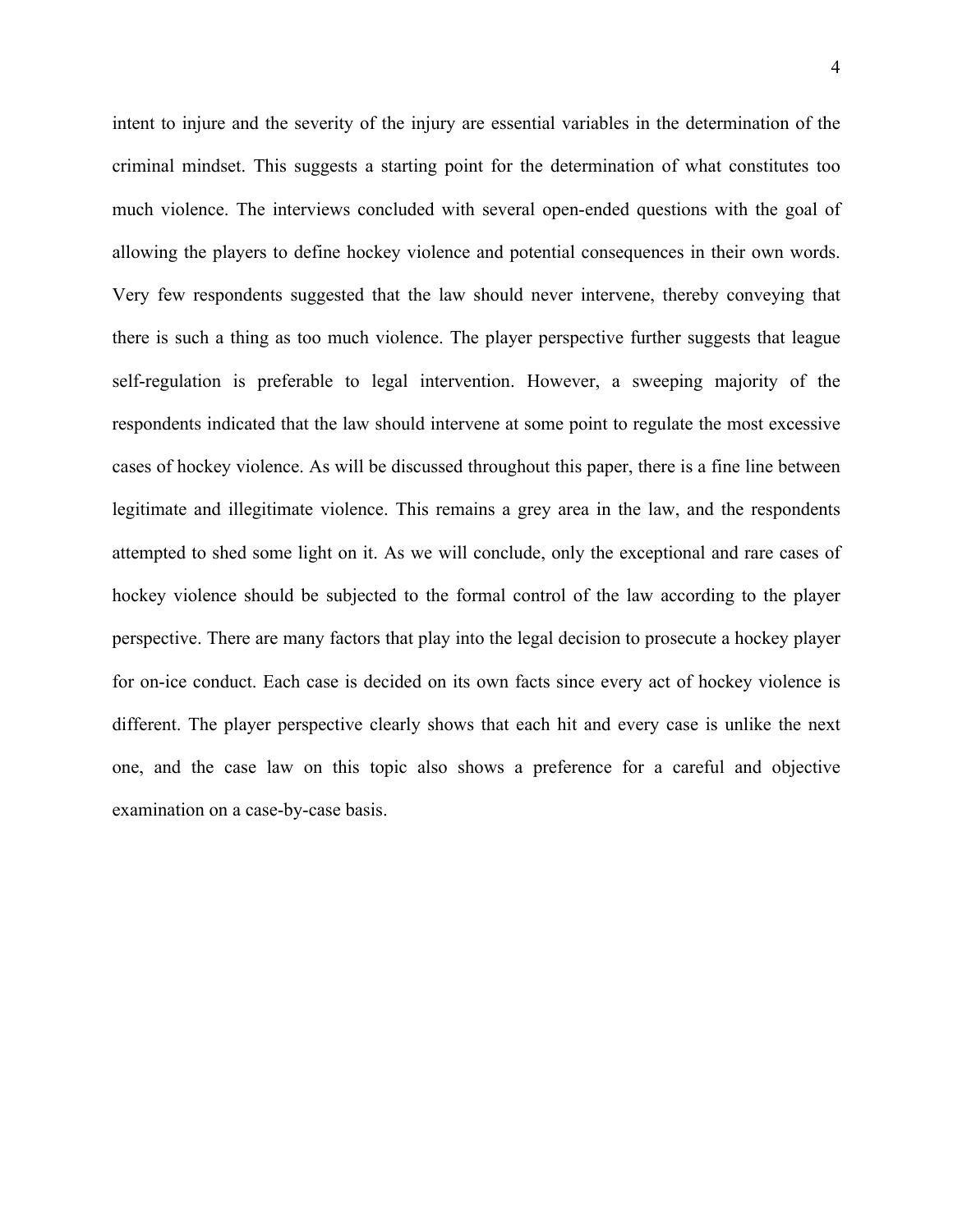## Chapter 1

### 1 « The Social Issue of Hockey Violence »

Sports play a significant role in society. According to Schot, it encourages determination, sportsmanship, increased fitness, and relaxation. It can also be associated with social interaction and the development of relationships.<sup>2</sup> It equally provides entertainment for those who watch sports. At times, the fan experience can be just as intense as those who participate. $3$  Vigorous sports are thus accepted by players and fans alike because of their social utility in providing exercise and entertainment. They provide a social benefit and value that is deemed worthy of tolerating behaviour that might be unlawful anywhere else.<sup>4</sup> The entertainment factor is furthered by the ability to see sports anytime, whether it is on television or on the Internet. Consequently, athletes are exposed and their "words and actions have become a prominent component of public discourse and cultural notions of acceptable conduct".<sup>5</sup> Athletes become idolized for their sporting abilities, and inherently violent sports become the athlete's arena for rule-controlled environments in which they can act with aggression. Despite the risk of injury, these sports continue to exist because their advantages seemingly outweigh the risks associated with potential excessive violence<sup>6</sup>

Similarly, figurationalists Elias and Dunning suggest that people tend to feel constrained when social life is highly controlled and organized. They contend that sports provide activities in

<sup>&</sup>lt;sup>2</sup> Natasha Schot, "Negligent Liability in Sport" (2005) 1 Sports Law eJournal 1 at 1.<br><sup>3</sup> Bisbard B. Barelman, "Violance in Brafassional Sports: Is It Time For Criminal Bar

<sup>&</sup>lt;sup>3</sup> Richard B. Perelman, "Violence in Professional Sports: Is It Time For Criminal Penalties?" (1982) 2 Loy LA Ent LJ 75 at 76.

<sup>&</sup>lt;sup>4</sup> J. Paul McCutcheon, "Sports Violence, Consent and Criminal Law" (1994) 45 N. lr. Legal Q. 267 at 282.

<sup>&</sup>lt;sup>5</sup> Jeff Yates & William Gillespie, "The Problem of Sports Violence And The Criminal Prosecution Solution" (2002-2003) 12 Cornell Journal of Law and Public Policy 145 at150-151. <sup>6</sup>

John Barnes, *The Law of Hockey* (LexisNexis Canada, 2010) at 204.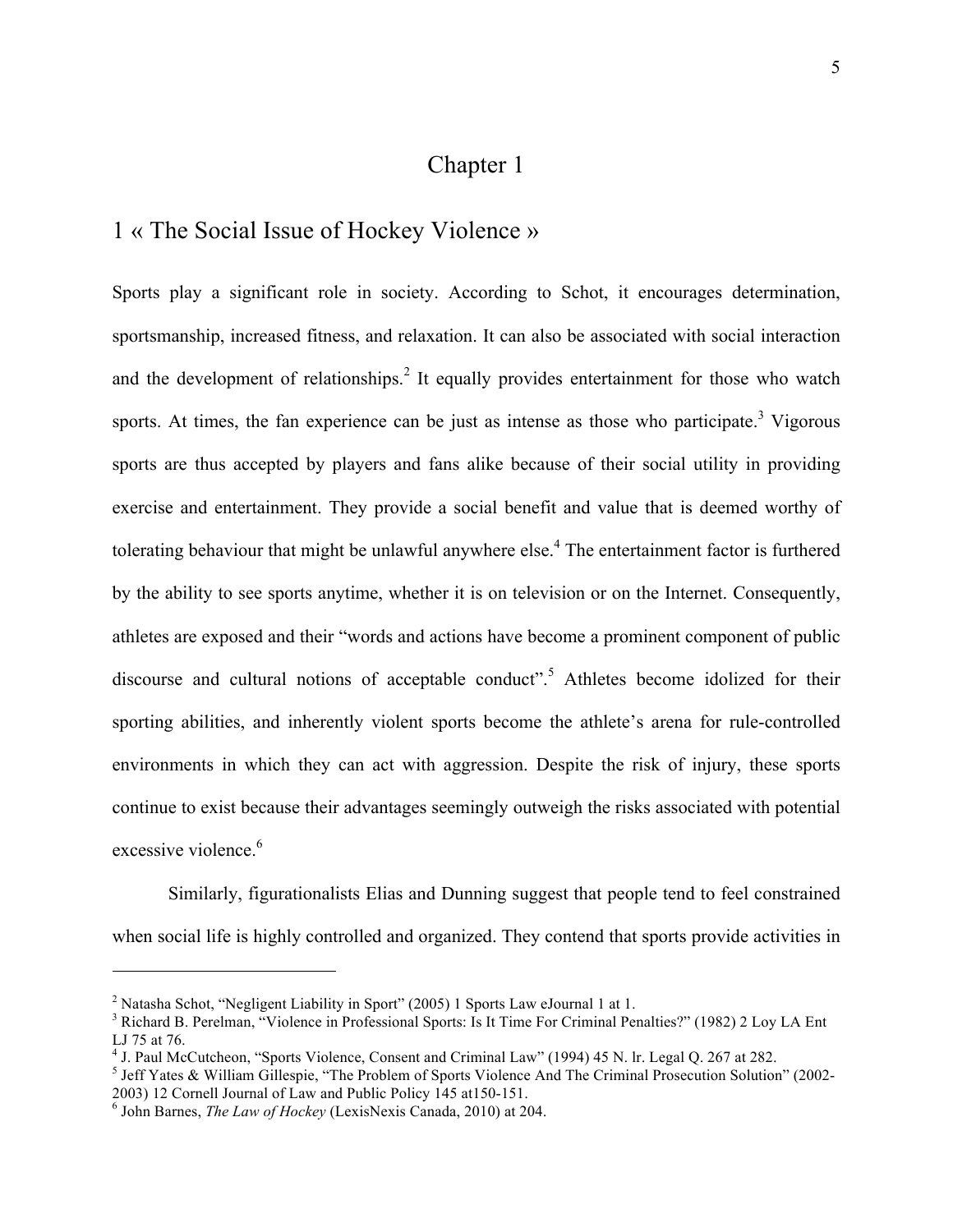which rules are shaped to foster emotion and excitement, without disrupting the social order of society, from the participant's point of view.<sup>7</sup> As articulated by Trichka, "[u]nder the guise of the athletic competition, the individual is freed from the anxiety, guilt, and control which must normally be maintained in other life circumstances".<sup>8</sup> More specifically, the rules in any sport must be fairly relaxed as to allow exciting action, but not so much that they permit uncontrolled violence and other forms of deviance. Elias and Dunning contend that when rules are too relaxed, sports can become sites for reckless and dangerous actions that can affect players' health and even social order. But when the rules are too constrained, the sports are boring and people lose interest.<sup>9</sup> The challenge is thus to strike a balance and maintain it. The figurational approach focuses on the link between interpersonal conduct and the structure of society. It seeks to understand the structure and history of our tolerance to things in the human world.<sup>10</sup> In application to sports, Elias and Dunning would argue that sport serves a distinctive function. This relates to the way in which sports leagues are able to showcase violence as part of the game. This violence is seen a withdrawal from every day life where acts of physical aggression and violence are normally illicit.<sup>11</sup> In other words, sports are seen as a different world from that of everyday life. As such, there are levels of violence that is accepted in hockey because sports are valued in society and the social benefits outweigh the risks of violence. However, there are levels of violence that could be perceived as being so egregious that they go beyond what is part of the game, according to the rules or customary norms of the game. The fine line between the two can be difficult to pinpoint.

<sup>7</sup> Norbert Elias and Eric Dunning, *Quest for Excitement: Sport and Leisure in the Civilizing Process* (Oxford: Blackwell, 1986) at 150-174. <sup>8</sup>

 $8$  Robert E. Trichka, "Violence in Sport: Criminal Assault or Part of the Game?" (1993) 3 J Legal Aspects Sport 88 at 88.

 $9$  Elias and Dunning, *supra* note 7 at 150-174.

<sup>&</sup>lt;sup>10</sup> Jay Coakley, *Sports in Society: Issues and Controversies* (New York, NY: The McGraw-Hill Companies, 2008).<br><sup>11</sup> Elias and Dunning, *supra* note 7 at 150-174.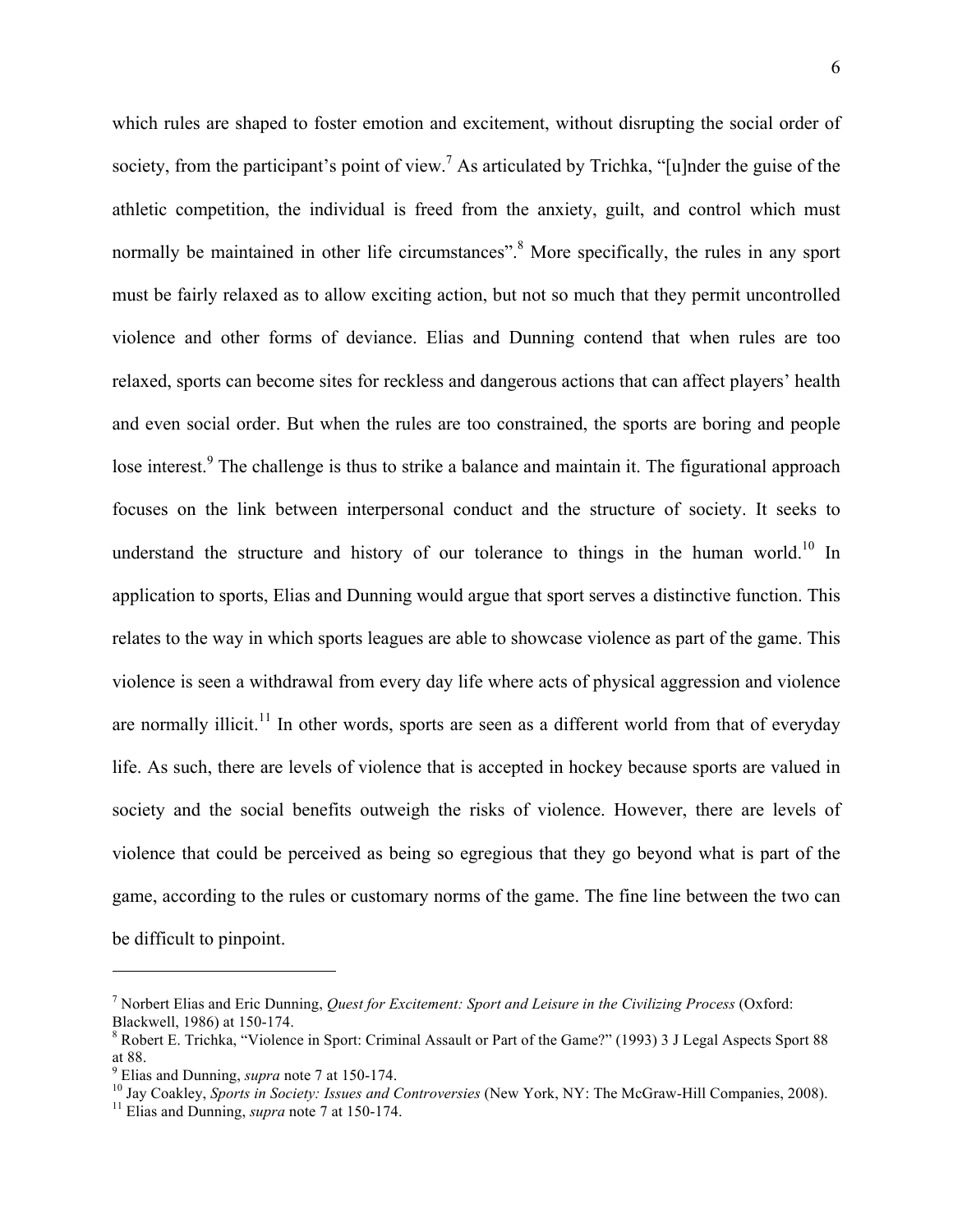Violence is broadly defined as the use of excessive physical force, which can cause injury.<sup>12</sup> With regards to hockey, it is often associated with conduct that falls outside the rules of the game.<sup>13</sup> Several sociologists<sup>14</sup> have adopted four types of violence initially developed by Michael Smith to categorize the different levels of violence that exists and to provide a framework for understanding player violence. The first category is brutal body contact. This includes the regular body contact that is expected in a sport and accepted by the athletes as part of the game. For example, collisions, hits, and bodychecks are commonplace in hockey and accepted by the hockey world. This type of conduct is not considered illegal, and coaches often encourage it. The second category of violence is borderline violence, which includes acts that are outside the rules of the game, but within the customs of the sport. The fistfight in hockey is a prime example. The offending players will be penalized on the ice by the referee but no additional punishment is normally applied. This type of violence can sometimes attract public attention and pressure to increase the severity of the penalty. The third category is quasi-criminal violence. This includes conduct that violates the rules of the game, the customs of the game, and even state laws. Examples include cheap shots, late hits, sucker punches, and any action that endangers the player's body in a flagrant way. The leagues will normally impose supplemental discipline for this type of violence. Finally, the fourth type of violence is criminal violence. As stated by Coakley, "[t]his includes practices that are clearly outside the law to the point that athletes condemn them without question and law enforcement officials may prosecute them as crimes. Examples are assaults during a game that appear premeditated and severe enough to kill

<sup>&</sup>lt;sup>12</sup> Coakley, *supra* note 10 at 196.<br><sup>13</sup> Anneliese Nelson, "Where, Where and Why does the State Intervene in Sport: A Contemporary Perspective" (2005) 7 Sports Law eJournal 1 at 10.

<sup>&</sup>lt;sup>14</sup> Coakley, *supra* note 10 at 198; Kevin Young, Sport, Violence and Society (Oxon: Routledge, 2012) at 19.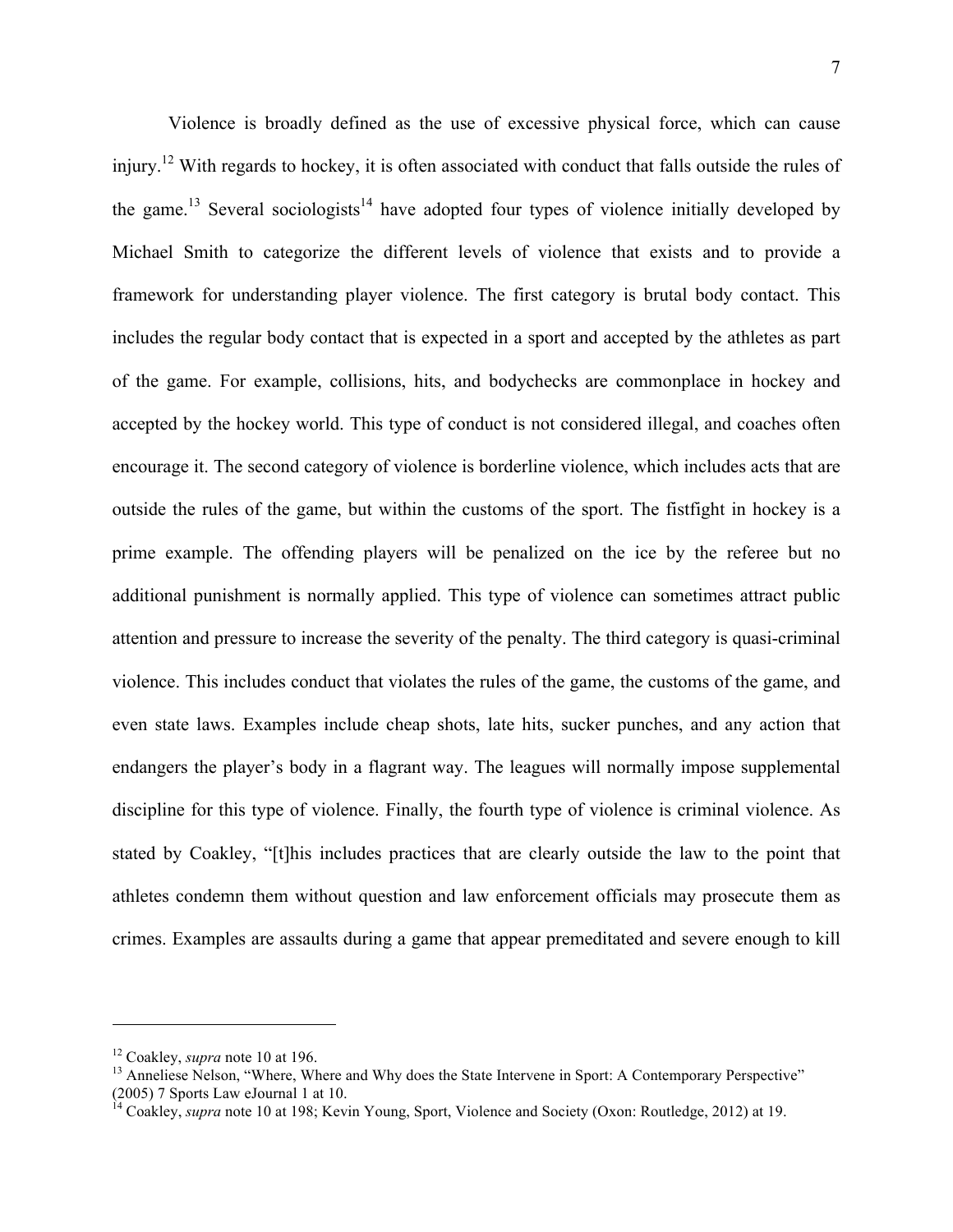or seriously maim a player".<sup>15</sup> Similarly, Clarke defines illegitimate violence as assaultive behaviour that goes beyond what is part of the game and involves intent to injure and a subsequent injury.<sup>16</sup> Criminal and illegitimate violence is quite rare, but it is this type of violence that will most likely attract the attention of police and prosecutors. Importance is given not only to the rules of the game but the customs of the game. It is possible to define some violence as acceptable in hockey because the players subculturally accept this conduct as part of the customs of the sport. In other words, what is perhaps viewed as excessive and unreasonable violence to some outsiders, the hockey world sees no issue with aggressive and violent behaviour on the ice because they have always behaved this way. In fact, competition is socially learned behaviour.<sup>17</sup> Athletes are taught from the beginning of their hockey careers how to hit and be hit, and that intimidating opponents and using force to get what they want is favourable and should not be avoided. Consequently, these hockey players learn that being tough is an acceptable strategy and showcasing this strength will help them get noticed by the bigger leagues and perhaps help further their careers as athletes.<sup>18</sup> As such, it can be difficult for a hockey player to know the difference between a legal aggressive play and a dangerous illegitimate form of conduct. They were conditioned to play aggressively and the line between acceptable and unacceptable conduct can be easily blurred. The players put a lot of heart in their game, which often results in emotional intensity and high tempers. As a result, minor scuffles can easily turn into bench-

<sup>&</sup>lt;sup>15</sup> Coakley, *supra* note 10 at 199.<br><sup>16</sup> C. Antoinette Clarke, "Law and Order on the Courts: The Application of Criminal Liability for Intentional Fouls During Sporting Events" (2000) 32 Ariz. St. LJ 1149 at 1153. 17 *Ibid* at 1158. <sup>18</sup> *Ibid.*; Young, *supra* note 14 at 18.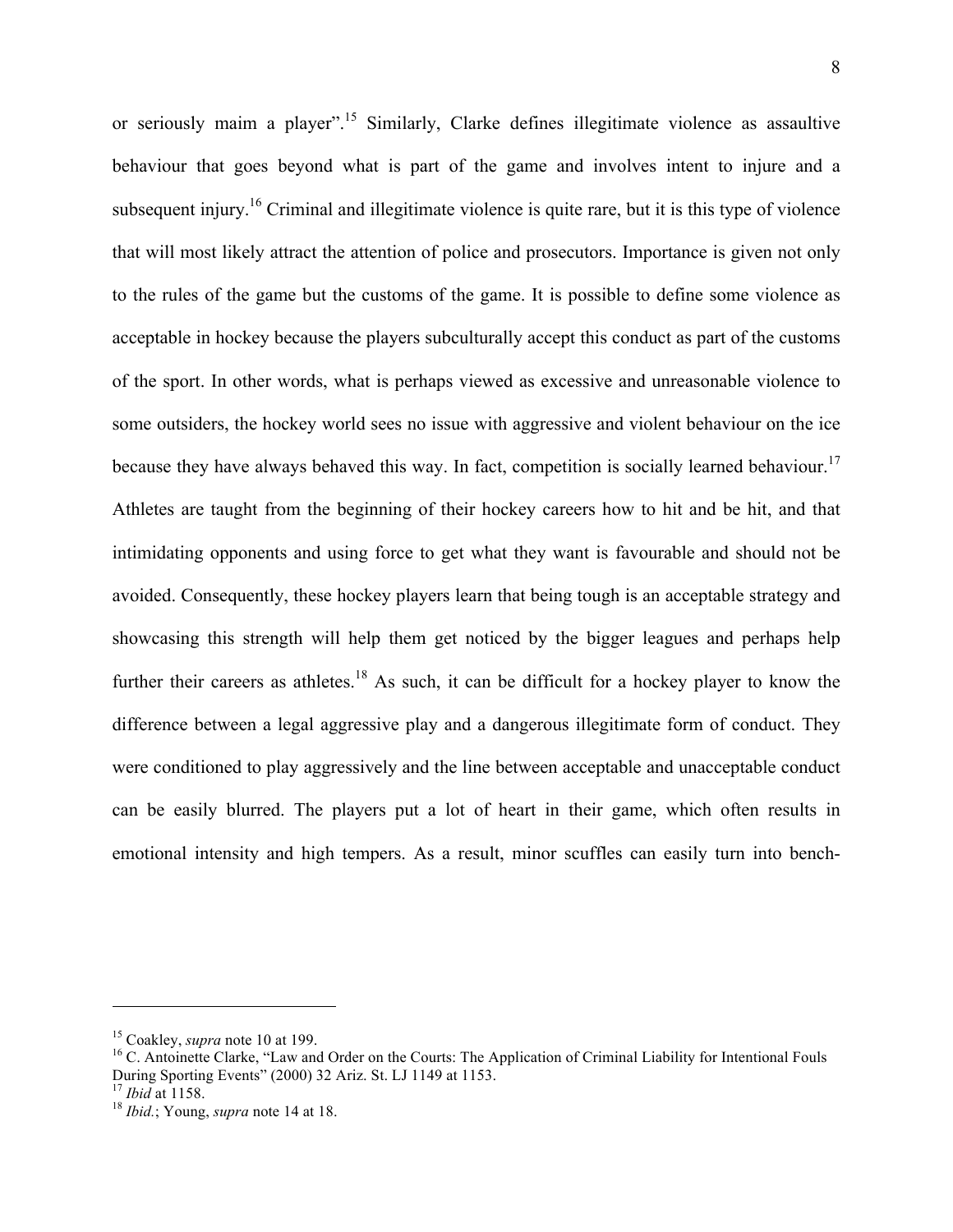clearing brawls.19 It can thus be difficult to distinguish the intent of the players in the heat of the game.

Another argument for criminal intervention is based on the belief that when violence is accepted in the hockey arena, it becomes socially accepted outside the sports context. One perspective presented by Oh is the "cultural spillover theory".20 This theory contends that the more violence is accepted in sports and the media, the more likely that violence will 'spill over' in other social settings.<sup>21</sup> It sends a message to young athletes that using violent techniques is acceptable. It also instills in children that aggressiveness is a desirable trait that should be used to their advantage.22 Professional hockey players are role models to young individuals who watch the sport and ultimately follow their example in their own style of play. Minor hockey leagues, such as the OHL, have adopted a style of play that resembles the NHL in the sense that it allows body checks and fighting. This encourages young players to use strength and force as a hockey skill.<sup>23</sup> As children learn to model the behaviour of the professional hockey players, they adjust their attitudes according to the observation that society has a special tolerance for violent behaviour on the ice.<sup>24</sup> They realize that an assault on the ice during the course of a hockey game does not result in similar sanctions as an assault committed outside the sports arena. This sends the message that the law is not applicable in sports. As previously mentioned, fighting in hockey is tolerated and often encouraged, but a similar fight off the ice would most surely result in a

<sup>&</sup>lt;sup>19</sup> Tracey Oh, "From Hockey Gloves to Handcuffs: The Need for Criminal Sanctions in Professional Ice Hockey" (2005-2006) 28 Hastings Comm & Ent LJ 309 at 313.<br><sup>20</sup> *Ibid* at 322.

<sup>&</sup>lt;sup>21</sup> *Ibid* at 322-323.<br><sup>22</sup> Matthew P. Barry, Richard L. Fox & Clark Jones, "Judicial Opinion On The Criminality of Sports Violence in the<br>United States" (2005) 15 Sefton Hall Journal of Sports and Entertainment Law 1 at

<sup>&</sup>lt;sup>23</sup> J.C.H. Jones & Kenneth G. Stewart, "Hit Somebody: Hockey Violence, Economics, the Law, and the Twist and McSorley Decisions" (2002) 12 Seton Hall J Sport L 165 at 175-176.

<sup>&</sup>lt;sup>24</sup> This differs from the figurational approach, which contends that sports allow a healthy environment for participants to foster emotion and excitement in a rule-controlled environment. Rather, the cultural spillover theory suggests that excessive violence encourages young players to increase the level of physicality in order to play like professional players in ways that go beyond what is acceptable and tolerable in a minor hockey environment.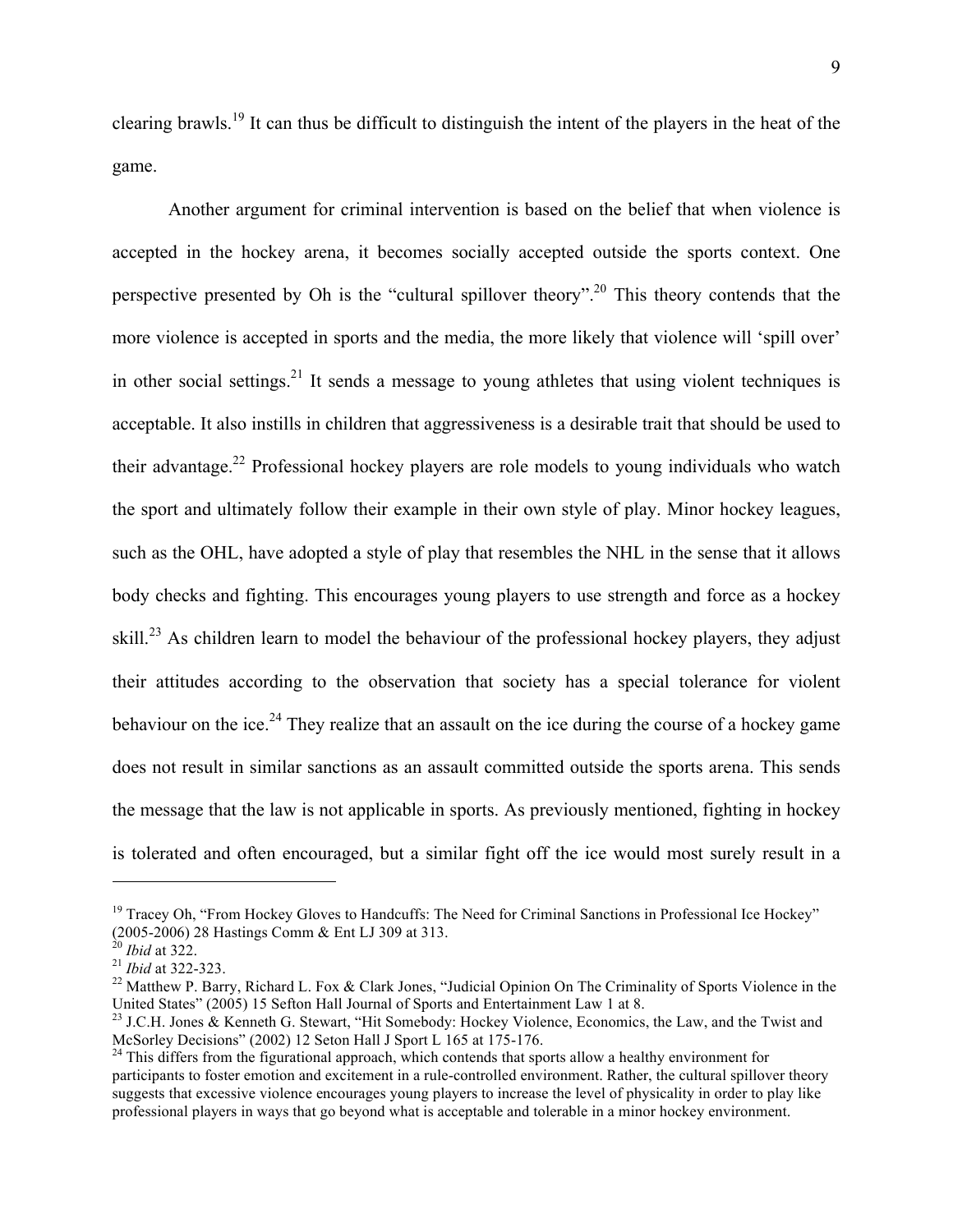criminal charge.<sup>25</sup> As indicated in  $R v$  *Jobidon*,<sup>26</sup> sports have a social utility; so violent conduct is less assaultive in nature as opposed to a fistfight in the parking lot of a bar. Yet, hockey players continue to fight and young athletes continue to imitate the behaviour of their role models. And once young players learn how to use violence as a skill, they are often encouraged by their coaches to continue to play in that manner,  $27$  which ultimately contributes to the subcultural notions that violence is acceptable.

A central question in this thesis is whether hockey violence warrants judicial intervention. The law has already intervened in several cases, but it remains a grey area with little indication as to how it should be handled or whether it is even needed. There is some difficulty when involving the law due to the contradicting views surrounding hockey violence and whether it belongs in the criminal courts. In other words, is hockey violence a crime? Moreover, those who agree that hockey violence constitutes a criminal act have great difficulty defining the crime.

In order to help determine whether hockey violence is a crime and whether or not it belongs in the courts, Barry, Fox and Jones surveyed hundreds of judges across the United States to gain insight on their attitudes on the criminal and legal status of violence in sports.<sup>28</sup> The majority of the judges concluded that sports violence is a significant social problem, due to its influence on youth athletes. It is believed that violence spreads when parents and children see professional athletes behave violently and nothing happens. So the courts must intervene to put an end to the violence. One of the judges pointed out that there are inherent risks in contact sports such as hockey and football. But some athletes can cross the line of acceptable violence.

<sup>&</sup>lt;sup>25</sup> Charles Harary, "Aggressive Play or Criminal Assault? An In Depth Look at Sports Violence and Criminal Liability" (2001-2002) 25 Colum JL & Arts 197 at 204.

<sup>26 [1991]</sup> SCJ No 65, [1991] 2 SCR 714 [*Jobidon*].<br><sup>27</sup> Richard B. Horrow, "Violence in Professional Sports: Is It Part Of The Game?" (1982) 9 J Legis 1 at 3.

<sup>28</sup> Barry et al., *supra* note 22 at 17.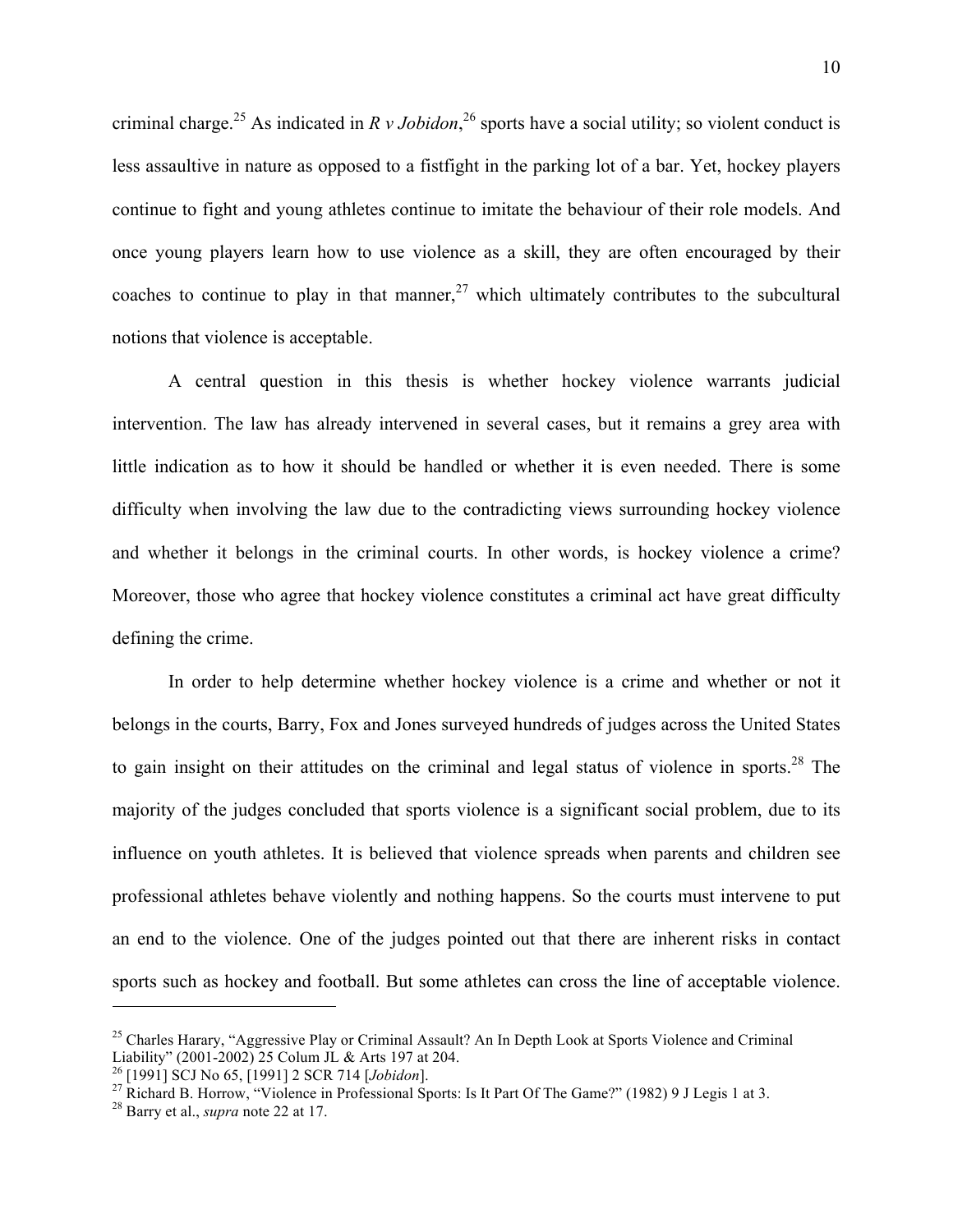And that line is difficult to pinpoint.<sup>29</sup> When the line of acceptable violence is crossed, it often results in serious injuries to some players. Despite the grey area surrounding this fine line, player injuries are an important factor in the determination of what type of conduct is part of the game and what goes beyond the inherent risks assumed by the players. In fact, most of the hockey players interviewed for this thesis indicated that injury is an essential variable in determining whether or not the violent conduct causing injury was really a part of the game. This can be problematic if the presence of a serious injury becomes the determining factor. The focus should be on the act as opposed to the consequences. In other words, the intention to commit a criminal act is more important than the damages it may cause. It is possible for a criminal act to be committed without consequence, yet it remains an illegal act. For example, drunk driving is a criminal act regardless of consequence. An individual who drives a vehicle under the influence and makes it home safely is just as guilty of drunk driving than someone who might have hit a pedestrian on the way home. The consequences are thus viewed as an aggravating factor.

### 1.1 « Player Injuries »

A large number of athletes miss several games every year due to injuries sustained in violent incidents on the ice.<sup>30</sup> The extent to which athletes consent to injury is a prominent issue in sports litigation. While it is accepted that hockey players consent to the reasonably foreseeable injuries that may arise by voluntary participating in hockey games, there are some risks that are potentially unknown to the players. As Brad Maxwell, a ten-year veteran of the NHL, has said, "[w]e knew hockey could damage our bodies physically, but never expected it could damage us

<sup>29</sup> *Ibid* at 18. 30 Horrow, *supra* note 27 at 1.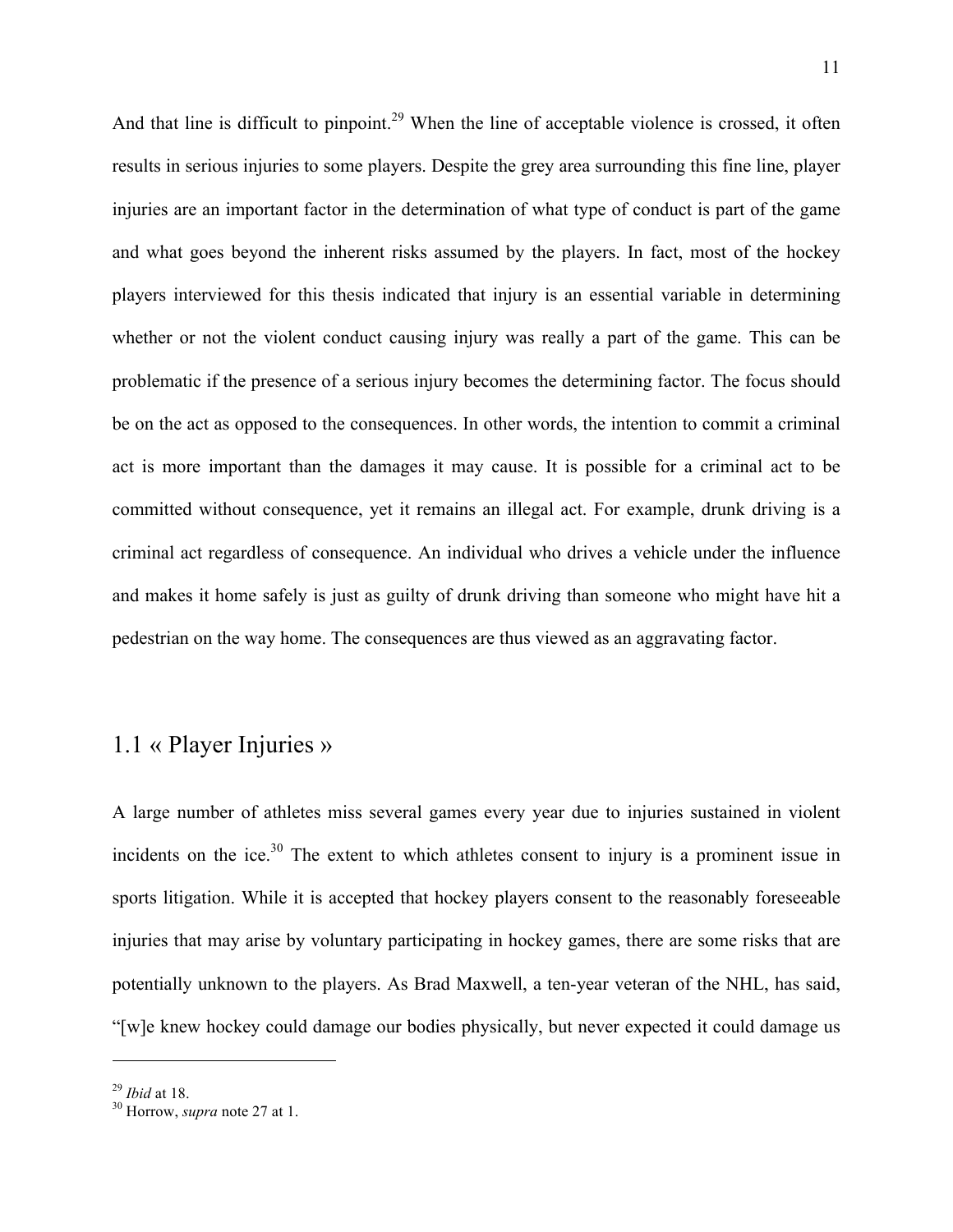mentally and lead to a host of cognitive and neurological conditions years after we left the game"<sup>31</sup>. While severe, career-ending injuries are not that frequent, the injuries are cumulative. Minor injuries and short term damage is standard in the game of hockey. A player who suffers a multitude of injuries throughout his career could face long term effects long after he retires. As of January 10th, 2015, a total of eighty-seven NHL players are injured and not playing hockey. Of those eighty-seven players, seventy are on injured reserve.<sup>32</sup> A team can place an injured player on the injured reserve list if he is expected to be unable to perform his duties for a minimum of seven days due to an injury, illness, or disability.<sup>33</sup> There are thirty teams in the NHL, with each team allowed a maximum of twenty-three roster players. This means that these eighty-seven injured players represent twelve percent of current active NHL players. At the end of the 2014-2015 NHL season, there were one hundred and six players on the injured list.<sup>34</sup> Some players are on long-term injured reserve, which means they could miss an entire season or several seasons. It could also mean they will never return to the NHL. For instance, Chris Pronger, an 18-year veteran of the NHL and future hall-of-famer, has not played in the NHL since December 2011 due to post-concussion syndrome. And it is speculated that he may never play hockey again.35 Accordingly, the consequences of hockey injuries can be costly for players and teams alike.

<sup>&</sup>lt;sup>31</sup> Brad Maxwell, "NHL Must Address History of Brain Injuries", Star Tribune (January 7, 2015) online: <http://www.startribune.com/opinion/commentaries/287857521.html>.

<sup>32</sup> TSN.ca, "NHL Injuries", (January 27, 2015) online: <http://www.tsn.ca/nhl/injuries>.

<sup>33</sup> National Hockey League, *Collective Bargaining Agreement Between National Hockey League and National Hockey League Player's Association* (February 15, 2013) online:<br>
<http://www.nhl.com/nhl/en/v3/ext/CBA2012/NHL NHLPA 2013 CBA.pdf> [CBA] at Article 16.11(a).

<sup>&</sup>lt;sup>34</sup> TSN.ca, "NHL Injuries", (April 12, 2015) online: <http://www.tsn.ca/nhl/injuries>.

<sup>&</sup>lt;sup>35</sup> NHL.com Staff, "Report: Flyers' Pronger 'never going to play again'", NHL (October 15, 2013) online: <http://www.nhl.com/ice/news.htm?id=686848>.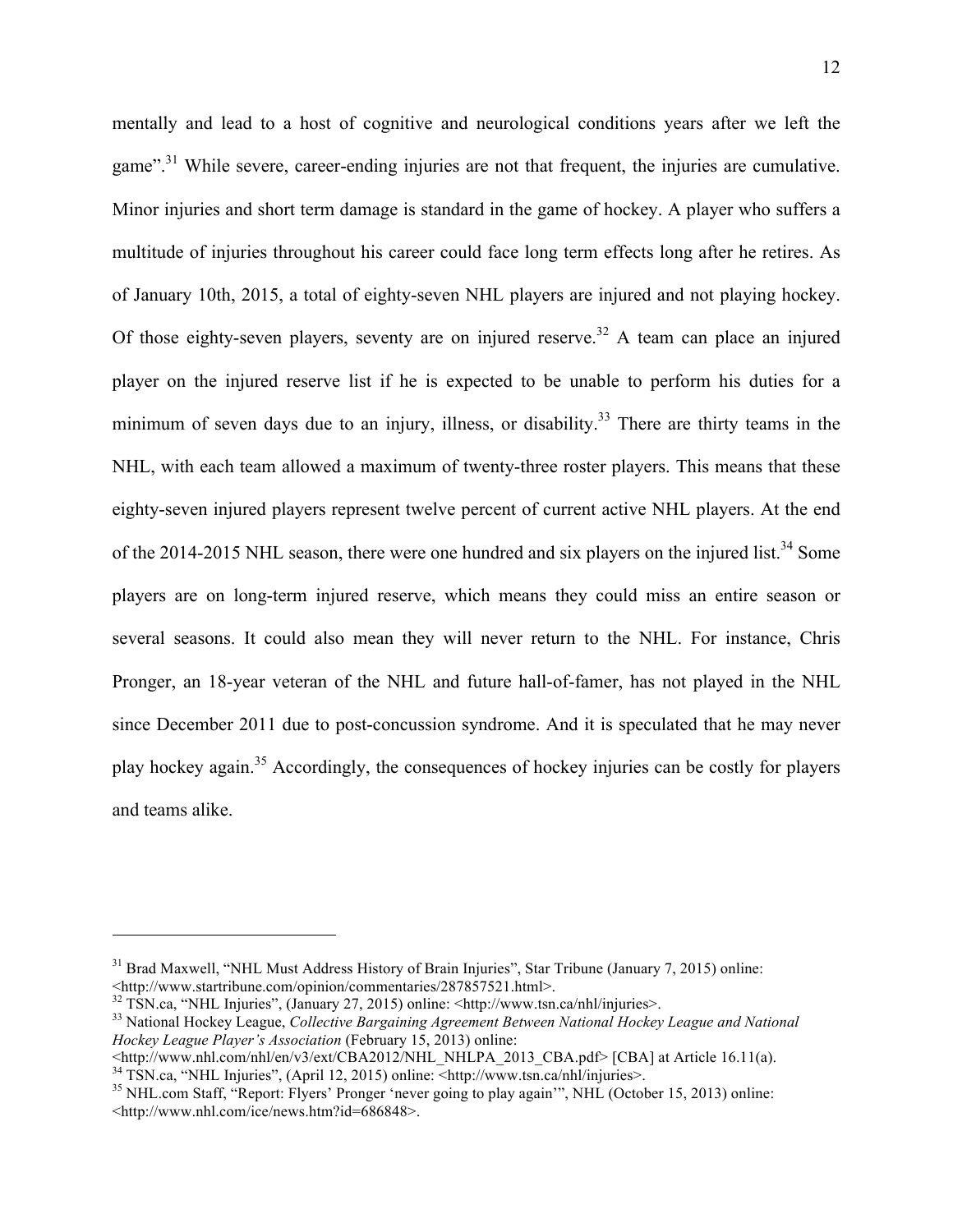Players like Pronger must also deal with the repercussions of head injuries long after their careers are over since concussions are a fairly common injury in hockey. Individuals who have suffered one or two concussions become more susceptible to concussions, and the more risk he or she faces at sustaining permanent brain damage.<sup>36</sup> Some have also linked concussion issues as a leading cause of suicide. Some post concussion effects can include attention disorders; memory issues; sleep disruption; headaches and dizziness; sensitivity to light; personality change; social decline; and other psychological problems.<sup>37</sup> The sport of football, for instance, which is well known for its violent nature, has seen a number of former professional players commit suicide. In February 2011, former National Football League (NFL) player Dave Duerson committed suicide and asked in a note that researchers study his brain after his death.<sup>38</sup> The following year, Junior Seau took his own life. Seau was a veteran of the NFL having spent 20 years playing professional football. It was reported that he might have suffered as many as 1,500 undiagnosed concussions during his NFL career.<sup>39</sup> Following his suicide, the examinations of his brain tissue showed evidence of "chronic traumatic encephalopathy" (CTE), despite the fact that he had never been diagnosed with a concussion during his career. At age forty-three, Seau's brain was in the condition of a 90 year old brain with Alzheimer's disease.<sup>40</sup> CTE is a degenerative brain disease that can only be diagnosed after death. It is often linked to athletes who suffer frequent hits to the head. It has recently been reported that it might be possible to diagnose CTE in living

<sup>&</sup>lt;sup>36</sup> Hanna Kong, "For The Love of The Game: Trading Money for Brain Cells" (2013) 2 Miss Sports L Rev 115 at  $118.$ <sup>37</sup>*Ibid* at 120.

<sup>&</sup>lt;sup>38</sup> Geoffrey Christopher Rapp, "Suicide, Concussions, and the NFL" (2012-2013) 8 FIU L Rev 123 at 128.<br><sup>39</sup> *Ibid.*<br><sup>40</sup> André Douglas Pond Cummings, "Junior Seau, Head Trauma, and the NFL's Concussion Problem" (2013) 2

Sports L Rev 45 at 47.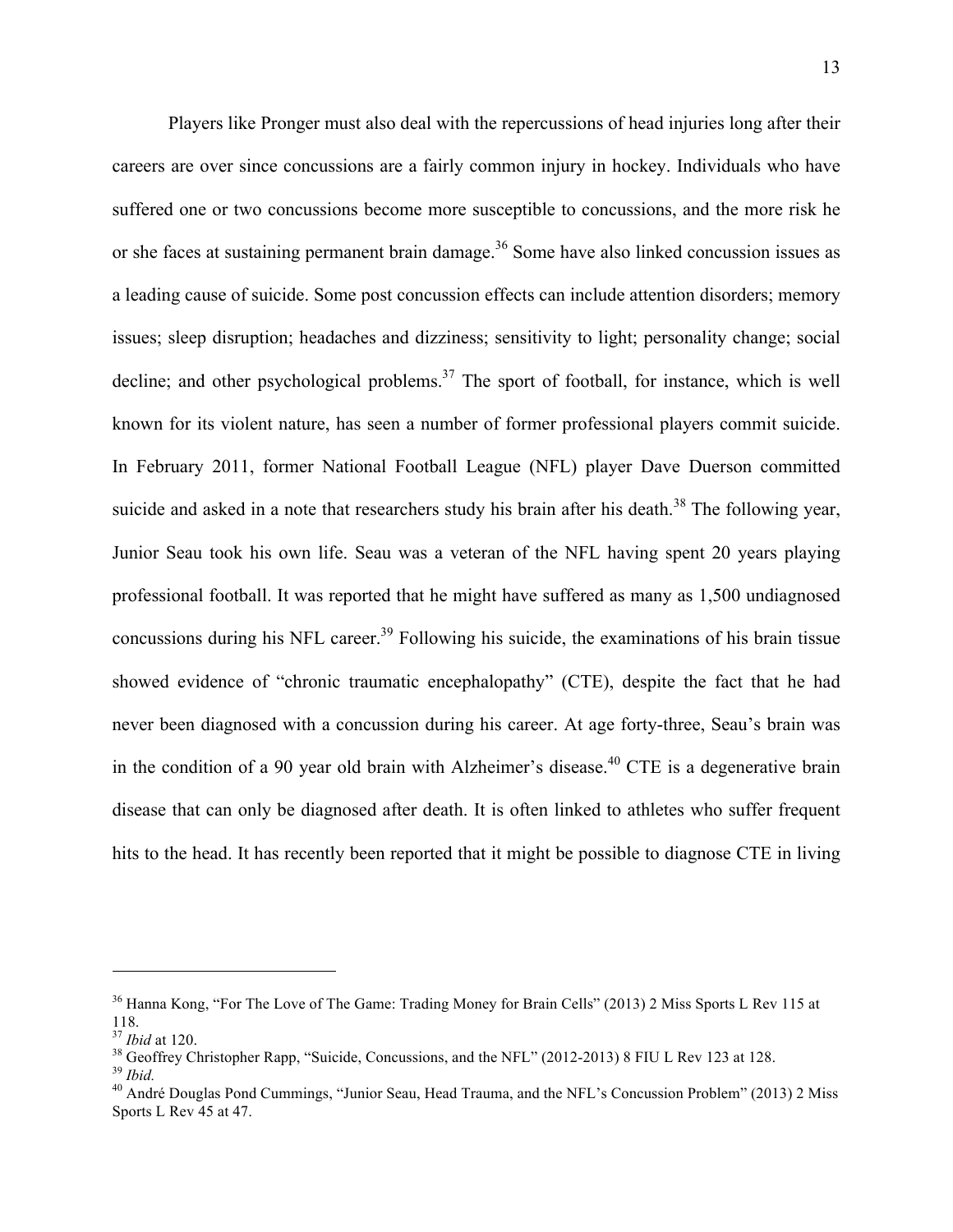patients.<sup>41</sup> An American neurosurgeon conducted a study on twenty living subjects where he concluded that he was able to detect CTE. Despite several criticisms from the medical community, this type of testing can benefit professional athletes who want to know the extent of their head injuries.

Such problems also persist in the NHL. Hockey teams are often seen employing tough players who are known as "enforcers". These enforcers are expected to fight in support of their team. For instance, a former NHL enforcer, Derek Boogaard, suffered the same injuries as a professional fighter during his hockey career.<sup>42</sup> He broke his nose, jaw, hand, and teeth several times during his career. He wore sunglasses, complaining that he was sensitive to light, and he took pills to help with the pain. Before his death, his friends noticed a change in personality, whereby he became childlike and suffered from extreme loneliness. He died at the age of 28 from an accidental drug and alcohol overdose while dealing with a concussion. It was later reported that he suffered from an advanced case of CTE.<sup>43</sup> Boogaard's family subsequently filed a lawsuit against the NHL for wrongful death stating that the league was to blame for the former NHL player's brain damage.<sup>44</sup> With the new possibility of detecting CTE in living patients, some hockey players have shown interest in undergoing the test. The goalie for the Toronto Maple Leafs, James Reimer, wrestled with the question of finding out if he has CTE despite the lack of a cure, and ultimately determined that he would still like to know. As a player with a history of

<sup>&</sup>lt;sup>41</sup> Rick Westhead, "A possible breakthrough on testing CTE", TSN (February 19, 2015) online:<br>  $\lt$ http://www.tsn.ca/talent/medical-breakthrough-prompts-talk-of-testing-active-nhlers-for-cte-1.210725>.

<sup>&</sup>lt;sup>42</sup> Kong, *supra* note 36 at 116-117.<br><sup>43</sup> *Ibid* at 117.<br><sup>44</sup> CBC Sports, "Derek Boogaard's family files lawsuit against NHL", (12 May 2013) online:

 $\langle$ http://www.cbc.ca/sports/hockey/nhl/derek-boogaard-s-family-files-lawsuit-against-nhl-1.1337272>.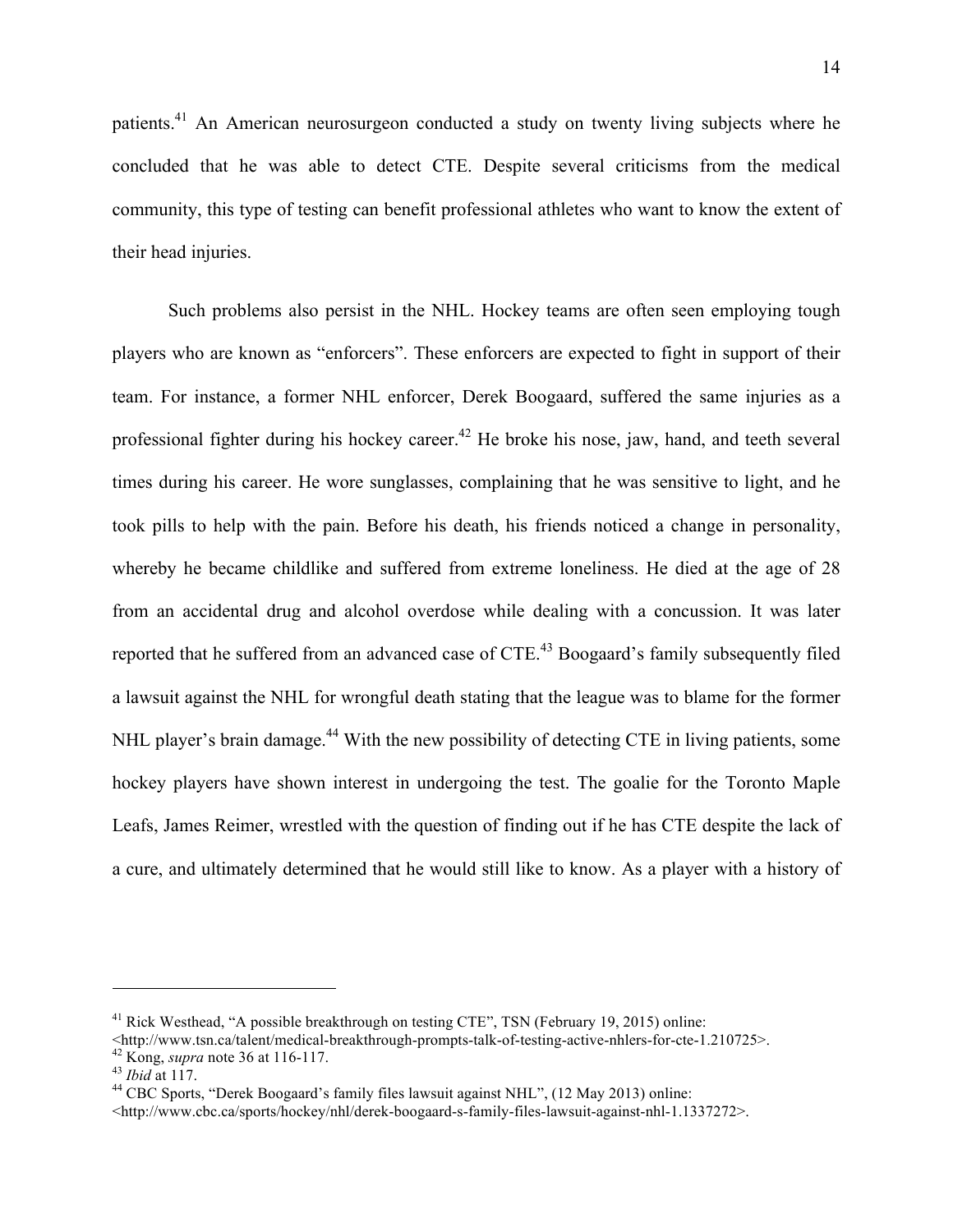concussions,<sup>45</sup> Reimer stated that, "the more knowledge you have about your medical situation, the better. It helps you make more informed decisions. If you have a torn ankle, you want to know how badly torn it is. Same with your brain, if it's damaged, you want to know how bad".<sup>46</sup> Furthermore, a retired Maple Leafs player, Darryl Sittler indicated that having a baseline for determining the extent of head injuries could help the league improve the safety of the game.<sup>47</sup> This development of testing for CTE on living patients, if proven to work, will certainly affect the way the leagues and players approach legal recourse. Some players might be hesitant to receive the CTE test knowing that there is no cure for it. However, with such medical testing available to the athletes, it will be difficult for players who refuse the test to later blame the league for their head injuries and cumulative damage. Some players might be concerned with finding out they have CTE for fear that it might prevent them from securing insurance coverage or workers' compensation, or even an NHL contract. Certain teams might perceive a player suffering from CTE as a liability risk, which in turn leaves the player unemployed.<sup>48</sup> Therefore, as this medical breakthrough progresses, it will be important for everyone in the hockey world to weigh the advantages and the risks of CTE and determine the best approach to maintain the safety and health of the athletes.

When it comes to injuries sustained during a violent in-game incident, league administrators and athletes often have opposing views. The Commissioner of the NHL has suggested that there is not a whole lot of data available on head injuries so they cannot act

<sup>&</sup>lt;sup>45</sup> Mike Zeisberger, "Another Scare for Maple Leafs' James Reimer", The Toronto Sun (October 12, 2014) online: <http://www.torontosun.com/2014/10/12/another-scare-for-maple-leafs-james-reimer>. <sup>46</sup> Westhead, *supra* note 41. 47 *Ibid.* <sup>48</sup> *Ibid.*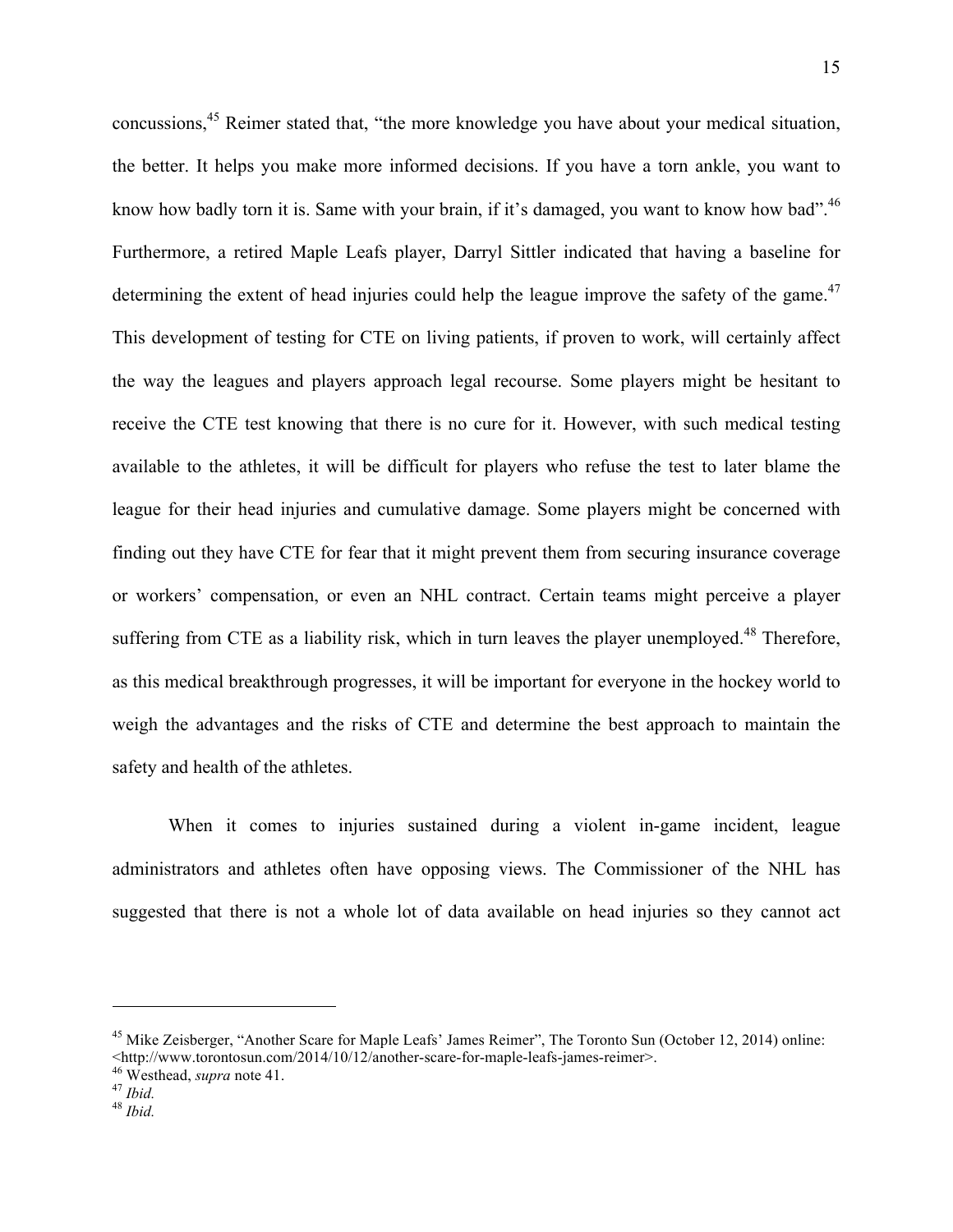against violent hits and dangerous plays in hockey.<sup>49</sup> Similarly, the Commissioner of the NFL, Roger Goodell claims that a key point in managing concussions relies on the athletes and their ability to self-report their symptoms following an injury,<sup>50</sup> and once even suggested that the culture of football must be changed in order to promote a setting where players are more comfortable in protecting their own health.<sup>51</sup> It will be interesting to see if CTE testing can produce further data for professional sports leagues to use in the maintenance of player safety. It might aid the leagues in promoting a safer environment for their players instead of subjecting them to excessive violence and placing the onus on the athletes.<sup>52</sup> Some athletes might be reluctant to self-report their symptoms for fear of being taken out of the game and losing their roster spot to someone else.

It has been suggested that teams might jeopardize the health of their players to make sure they stay in the game. For instance, Herbert argues that doctors employed by the team can be influenced by their employers to send players back out into the game sooner than they should.<sup>53</sup> Some athletes have said that team doctors sometimes dismiss their physical injuries as psychological issues and send them back out onto the field or the ice.<sup>54</sup> Maxwell has discussed this issue and questioned the efficiency of the medical services in the league. He considered the fact that he has suffered several concussions during his career but the team doctors never told him to take time off:

I suffered at least three or four concussions in my NHL career, and many other head hits, but I never missed substantial playing time because of these serious brain injuries. Team doctors never suggested that I receive a medical evaluation or take some time off. After those times

<sup>&</sup>lt;sup>49</sup> Kong, *supra* note 36 at 132.<br><sup>50</sup> J. Brad Reich, "When "Getting Your Bell Rung" May Lead to "Ringing Your Bell": Potential Compensation for<br>NFL Player Concussion-Related Injuries" (2012-2013) 12 Va Sports & Ent LJ 19

<sup>&</sup>lt;sup>51</sup> John G. Culhane, "Not Just The NFL: Compensation, Litigation, and Public Health in Concussion Cases" (2012-2013) 8 FIU L Rev 5 at 12.<br><sup>52</sup> Reich, *supra* note 50 at 219.

<sup>&</sup>lt;sup>53</sup> Teresa Herbert, "Are Player Injuries Adequately Compensated?" (2000) 7 Sports Law J 243 at 244.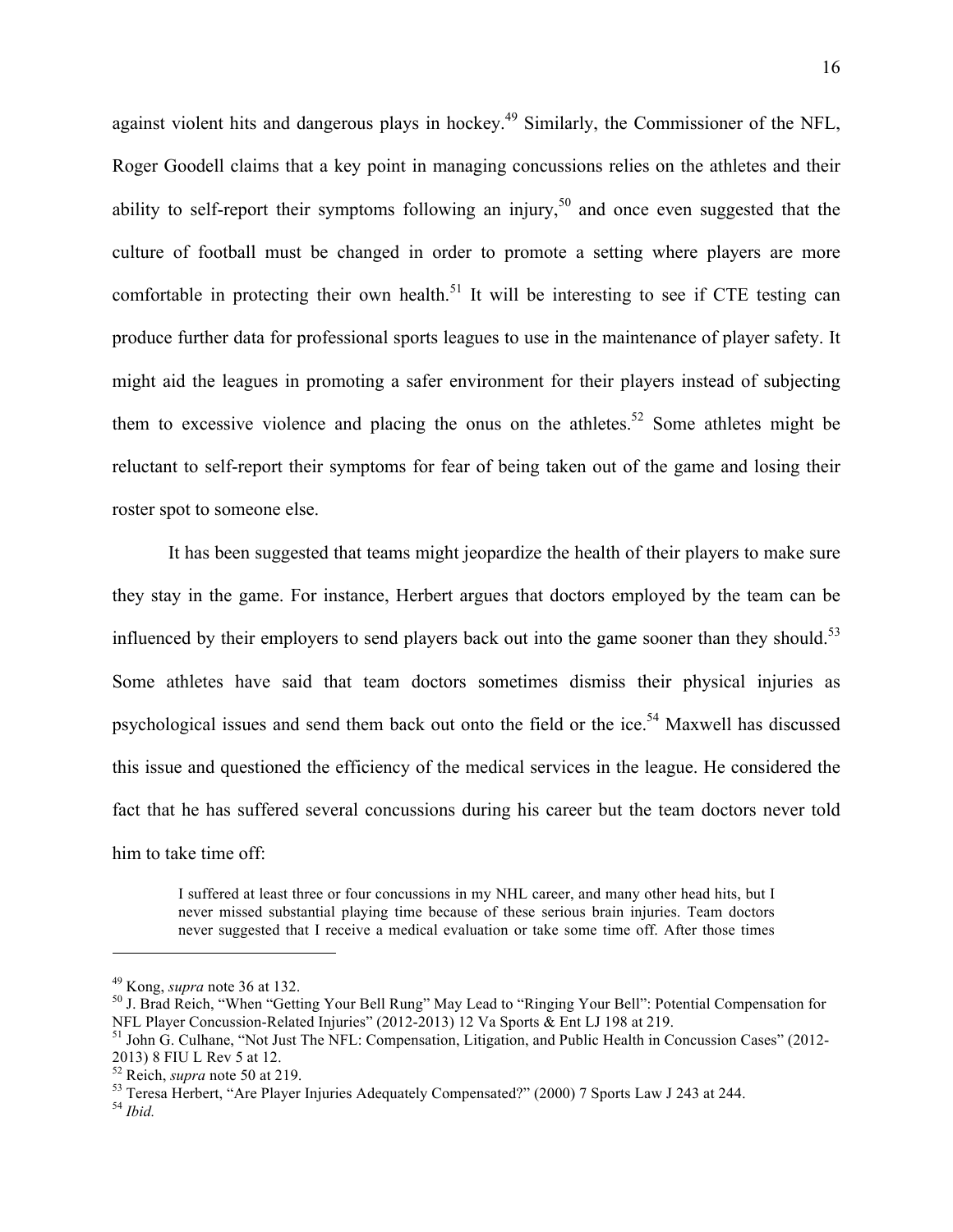when I'd had my "bell rung," my only treatment was to wait it out — which often meant a few line shifts, not days or weeks to let my brain heal.<sup>55</sup>

If a player sustains a serious injury, such as Maxwell describes, there should be methods in place to properly deal with them. And without proper laws on safety and concussions, it is unlikely that leagues will change their current practices. These practices have in fact resulted in total medical costs upwards of two billion dollars per year in Canada.<sup>56</sup> While head injuries are a major problem in various violent sports, it is possible that "by addressing a problem publicized in one sport, these laws may end up reducing the overall incidence of concussions simply by drawing attention to problems in other sports that may have long been overlooked".<sup>57</sup> In other words, by addressing the problem of head injuries in hockey, it could have a spillover effect into other sports and ultimately reduce the number of serious sports injuries.

Some literature on the topic of sports violence puts further emphasis on player safety and injuries. Donaldson, Asbridge and Cusimano conducted a study on the effects of body checking and other violent acts in hockey.<sup>58</sup> They realized that body-checking incidents in the NHL were the cause of many devastating injuries. The NHL has adopted certain rules in order to minimize the risk of injury and improve player safety<sup>59</sup> but this study shows that these rules are essentially ineffective without consistent enforcement. The authors investigated concussions that occurred in three consecutive NHL regular seasons in order to evaluate the impact of the league rules

<sup>&</sup>lt;sup>55</sup> Maxwell, *supra* note 31.<br><sup>56</sup> Barnes, *supra* note 6 at 200.<br><sup>57</sup> Culhane, *supra* note 51 at 16.<br><sup>58</sup> Laura Donaldson, Mark Asbridge and Michael D. Cusimano, "Bodychecking Rules and Concussion in Elite<br>Hockey" (2013

 $59$  For example, in 2011, the NHL adopted a new concussion protocol in order to properly deal with players suspected of having a concussion. These players are now forced to leave the game with the team physician and be examined in a quiet room. Before this protocol, the player was simply examined on the bench during the game. See Dan Rosen, "New Concussion Protocol goes into effect tonight", NHL.com (March 16, 2011) online: <http://www.nhl.com/ice/news.htm?id=556289>.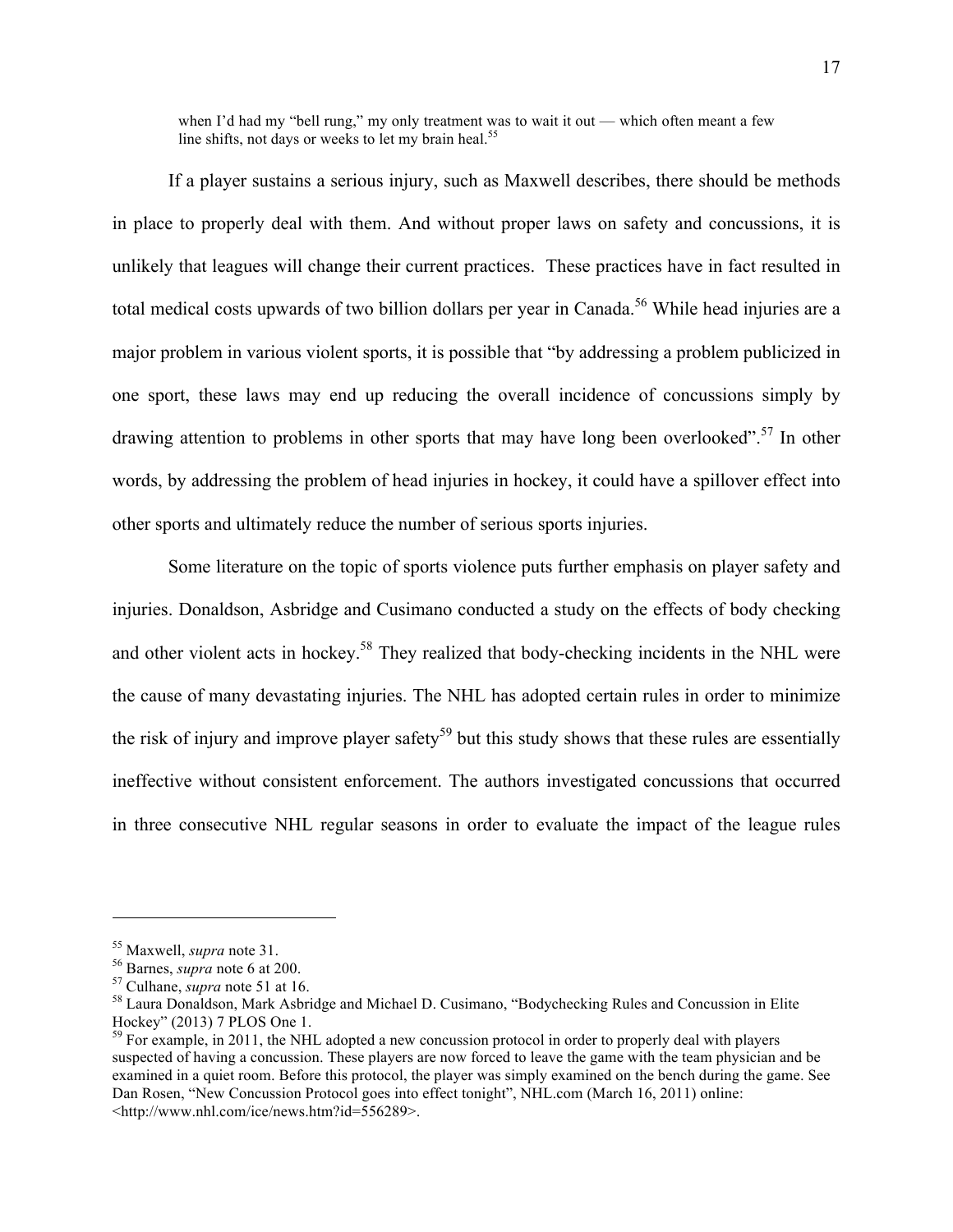regarding body checking.<sup>60</sup> They studied injury reports and they did a retrospective crosssectional analysis of NHL as well as OHL games, which involved 2211 hockey players from both leagues.<sup>61</sup> They collected data by taking a look at penalty calls in the course of ten randomly selected weeks. They also studied player statistics and concussion reports from the leagues during those ten weeks.  $62$  Donaldson et al. came to an interesting conclusion: most NHL concussions resulted from behaviour within the rules of the game.<sup>63</sup> Coakley came to a similar conclusion when he stated that 90 percent of serious injuries occur within the rules of the game.<sup>64</sup> This conclusion raises the question of how violence can be minimized using criminal law if most injuries are taking place after a legal act. In other words, athletes are playing according to the rules of the game, yet devastating injuries are still occurring.

Donaldson et al. concluded that body checking was the most common cause of concussions and concussion like symptoms. Similarly, Coakley is under the impression that brutal body contact, which includes regular body contact such as a legal full body check, is the most difficult type of violence to control.<sup>65</sup> Players continue to hit each other dangerously despite the fact that the NHL and the OHL have rules in place to prevent devastating hits from happening, such as rules that disallow hits to the head, elbowing, and charging. So these authors concluded that rules could have no effect unless they are enforced.<sup>66</sup> As long as team owners and league officials do not have proper incentive, they have no reason to control their violent players.67 Donaldson, Asbridge and Cusimano suggest that third parties like insurance companies

<sup>&</sup>lt;sup>60</sup> *Ibid* at 1.<br>
<sup>61</sup> *Ibid* at 1-2.<br>
<sup>62</sup> *Ibid* at 2.<br>
<sup>63</sup> *Ibid* at 3.<br>
<sup>64</sup> Coakley, *supra* note 10 at 209.<br>
<sup>65</sup> *Ibid.*<br>
<sup>66</sup> Donaldson et al., *supra* note 58 at 5.<br>
<sup>67</sup> Coakley, *supra* note 10 at 210.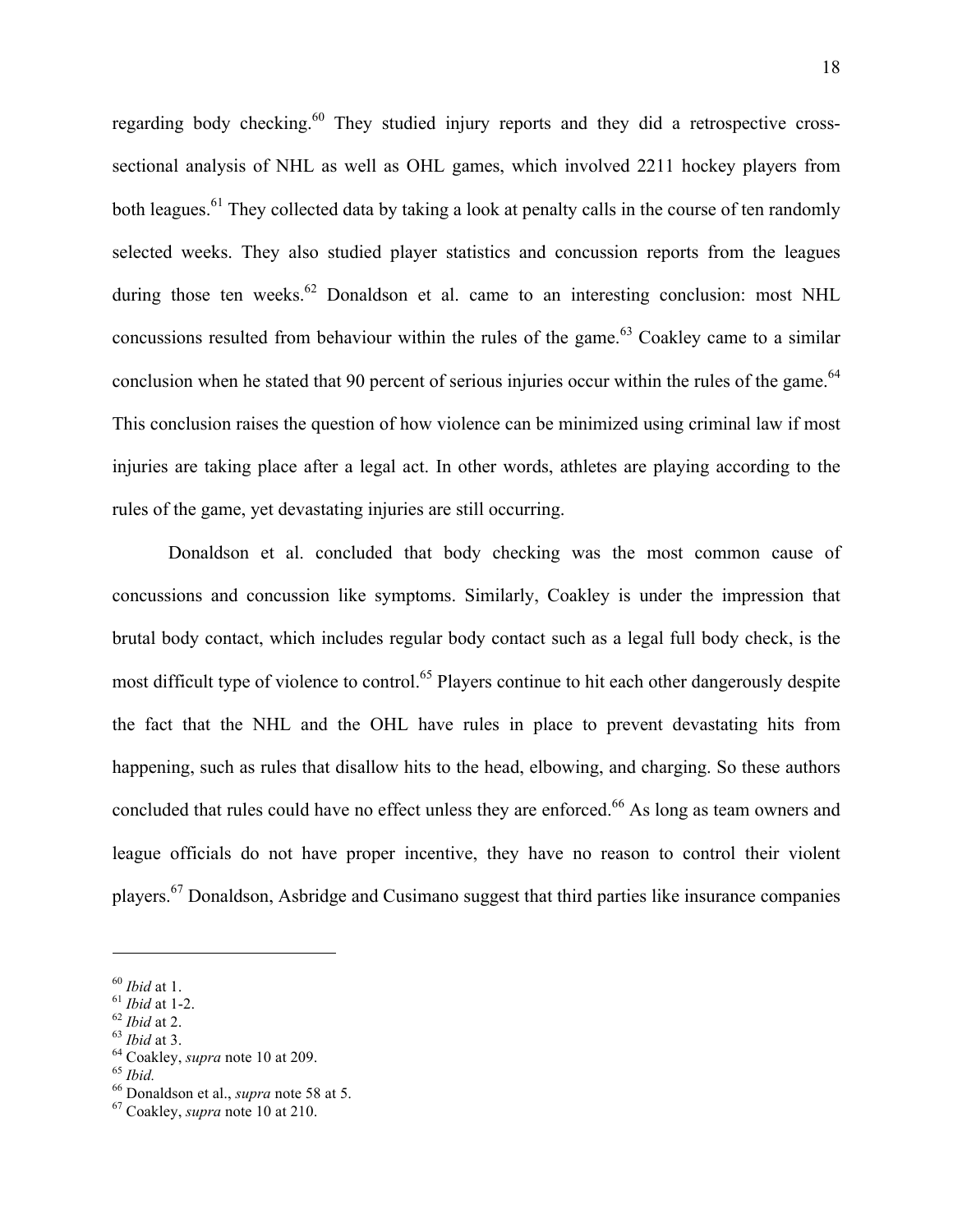and sponsors should get involved in order to reinforce league regulations. This could be beneficial seeing as insurance companies are the ones who will be responsible for compensating an injured athlete, especially following a civil lawsuit. Nonetheless, player injuries are a serious consequence to violent behaviour in hockey, a game that creates a culture that is tolerable of violence.

### 1.2 « The Culture of Hockey and Violence »

 

The participants in the subculture of hockey share unique behaviours, language, and values. It is evident that an essential aspect of any world is the culture that is created among its participants. Culture often refers to beliefs, behaviours, objects, and other characteristics that are necessary in a specified world. People are able to define themselves through a culture's shared values, language, customs, norms, rules, products, and organizations. Within the social world of hockey, the athletes are resocialized and, consequently, their attitudes are subject to transformation based on the environment they find themselves in. According to some authors, this creates a culture regarding violence that frames in-game violence as non-criminal and socially unthreatening, which supports a tolerance for violence.<sup>68</sup> In fact, since players subculturally accept most forms of violence, not much concern is given to the athletes that suffer harm from the consequences.<sup>69</sup>

Before the culture of violence can be addressed, it is important to highlight how the cultural roots of hockey influences the individuals who participate in the sport. For instance, when looking at the big picture, one can see that hockey is a part of Canadian culture, which

<sup>68</sup> Michael Atkinson and Kevin Young, *Deviance and Social Control in Sport* (Champaign: Human Kinetics, 2008) at 171.

<sup>69</sup> Michael Atkinson, *Deconstructing Men and Masculinities* (Don Mills, ON: Oxford University Press, 2011) at 138.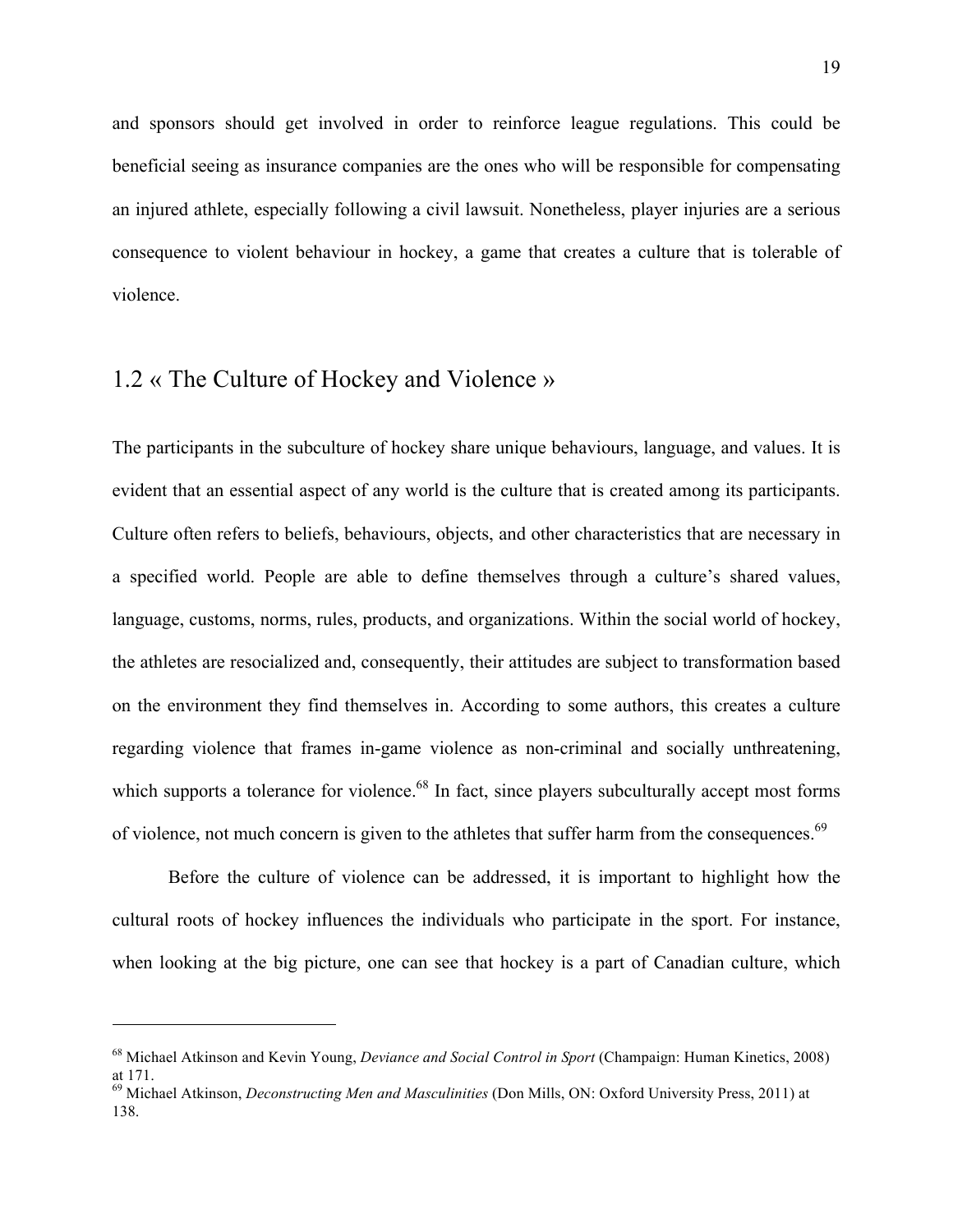means there are several Canadian values found in hockey. Canadians invented the game, they regulated it, and they attached cultural meanings to it. Canadian Parliament even made hockey Canada's national winter sport in the *National Sports of Canada Act*. 70 The national sports are thought to exemplify all the traits of Canadian character. In other words, hockey is meant to spread ideas of what it means to be Canadian.<sup>71</sup> For some, hockey is an expression of the ability of Canadians to survive in a land of snow and ice, long winters, and vast open spaces.<sup>72</sup> For others, the physical component of the game is the essence of Canadian hockey.73 Whitson and Gruneau describe the cultural setting of Canadian hockey as follows:

> Hockey is our game; it expresses something distinctive about how we Canadians have come to terms with our unique northern environment and landscape; it is a graphic expression of "who we are"; the game's rough masculinity is a testament to the distinctive passion and strength of the Canadian character; we are better at it than anyone else in the world; and the National Hockey League is the pinnacle of the game.<sup>74</sup>

International competition further contributed to ideas that hockey was ultimately Canadian. After all, Canadian hockey players had the passion, skill, and physicality that were needed to be the best in the world.<sup>75</sup> For example, the 1972 Summit Series between Canadian NHL players and the Soviet national team took place as a result of the debate surrounding Canadians and their place within international hockey.<sup>76</sup> Canada won that series, thanks to a last minute goal by Paul Henderson. A goal that "united Canada",<sup>77</sup> and made Henderson a national

 $70$  SC 1994, c. 16.

<sup>&</sup>lt;sup>71</sup> Kristi A. Allain, "Kid Crosby or Golden Boy: Sidney Crosby, Canadian National Identity, and the Policing of Hockey Masculinity" (2005) 46 International Review for the Sociology of Sport 3.

<sup>72</sup> David Whitson & Richard Gruneau, *Artificial Ice: Hockey, Culture, and Commerce*. Peterborough, ON: Broadview Press, 2006.

<sup>&</sup>lt;sup>73</sup> Michael Robidoux & Pierre Trudel, "Hockey Canada and the Bodychecking Debate in Minor Hockey" In David Whitson & Richard Gruneau (eds) *Artificial Ice: Hockey, Culture, and Commerce*. Peterborough, ON: Broadview Press, 2006.<br><sup>74</sup> Whitson and Gruneau, *supra* note 72 at 4.

<sup>&</sup>lt;sup>75</sup> Ibid.<br><sup>76</sup> Ibid.<br><sup>77</sup> Lance Hornby, "Paul Henderson's Goal Brought Canada Together", *The Toronto Sun* (September 1, 2012) online: <http://www.torontosun.com/2012/09/02/paul-hendersons-goal-brought-canada-together>.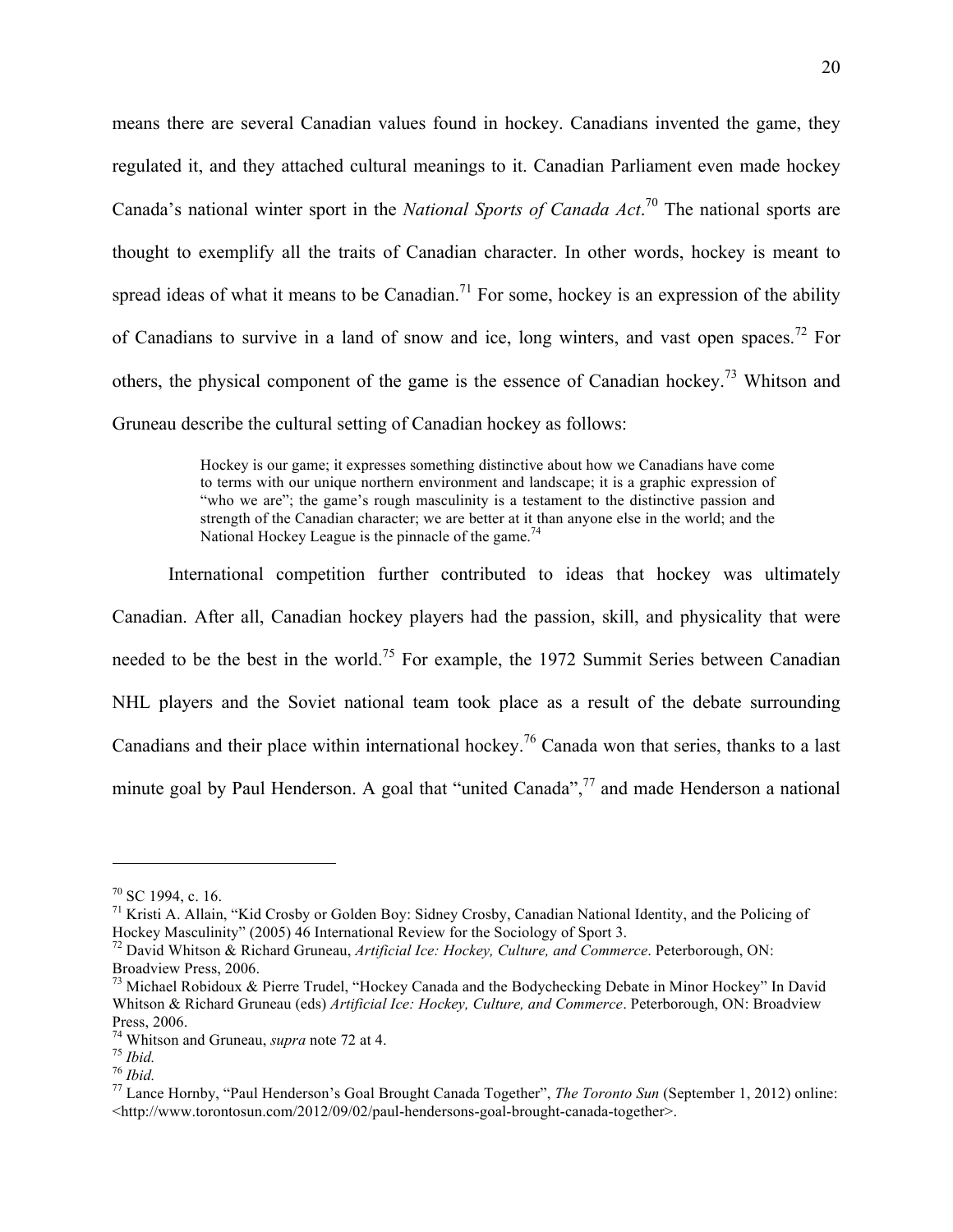hero. More recently, over 16 million Canadians<sup>78</sup> tuned in to see Sidney Crosby score the golden goal at the 2010 Winter Olympics in Vancouver. Crosby was a national hero that day, and will likely always be remembered as such. Anything less than a gold medal on Canadian soil was simply unacceptable.

But what does it mean to be a Canadian hockey player? It has been suggested that these players "are polite, humble, gentlemen off the ice, and warriors who are willing to battle on the ice".<sup>79</sup> For Adams, if hockey is the identity of Canadians, then life in Canada is primarily masculine and white.<sup>80</sup> The masculine character of the stereotypical Canadian hockey player is a result of sports being a male-dominated social world, where women are considered to be qualified athletes only when they perform like men. More specifically, being qualified to be an athlete in the social world of sports often means possessing characteristics of masculinity. $81$ Sports have often constructed men as strong, physical, and active while women were expected to be weak, passive, and taking part in domestic affairs.<sup>82</sup> When women play sports, they become strong and no longer represent that ideology. Coakley believes that the real issue regarding gender ideologies is that women who play sports are often criticized for not being as good as men. For example, "[women] play hockey, but they don't check or fight as in the NHL".<sup>83</sup> Atkinson and Young speak of hegemonic masculinity to explain how it constructs the male

<sup>78</sup> Houpt, Simon, "Paul Henderson's Summit Series-Clinching Goal United Canada", *The Toronto Sun*. (February 24, 2014) Online: <http://www.torontosun.com/2012/09/12/hendersons-goal-united-canada>.<br><sup>79</sup> Allain, *supra* note 71 at 4.<br><sup>80</sup> Mary-Louise Adams, "The Game of Whose Lives? Gender, Race, and Entitlement in Canada's "Nation

In Whitson, David and Richard Gruneau (eds). 2006. *Artificial Ice: Hockey, Culture, and Commerce*. Peterborough,

<sup>&</sup>lt;sup>81</sup> Coakley, *supra* note 10 at 246-247.<br><sup>82</sup> Kevin B. Wamsley, "The Public Importance of Men and the Importance of Public Men: Sport and Masculinities in Nineteenth Century Canada" In Kevin Young and Philip White (eds), *Sport and Gender in Canada* (Don Mills, ON: Oxford University Press, 2007) at 84-85. 83 Coakley, *supra* note 10 at 245.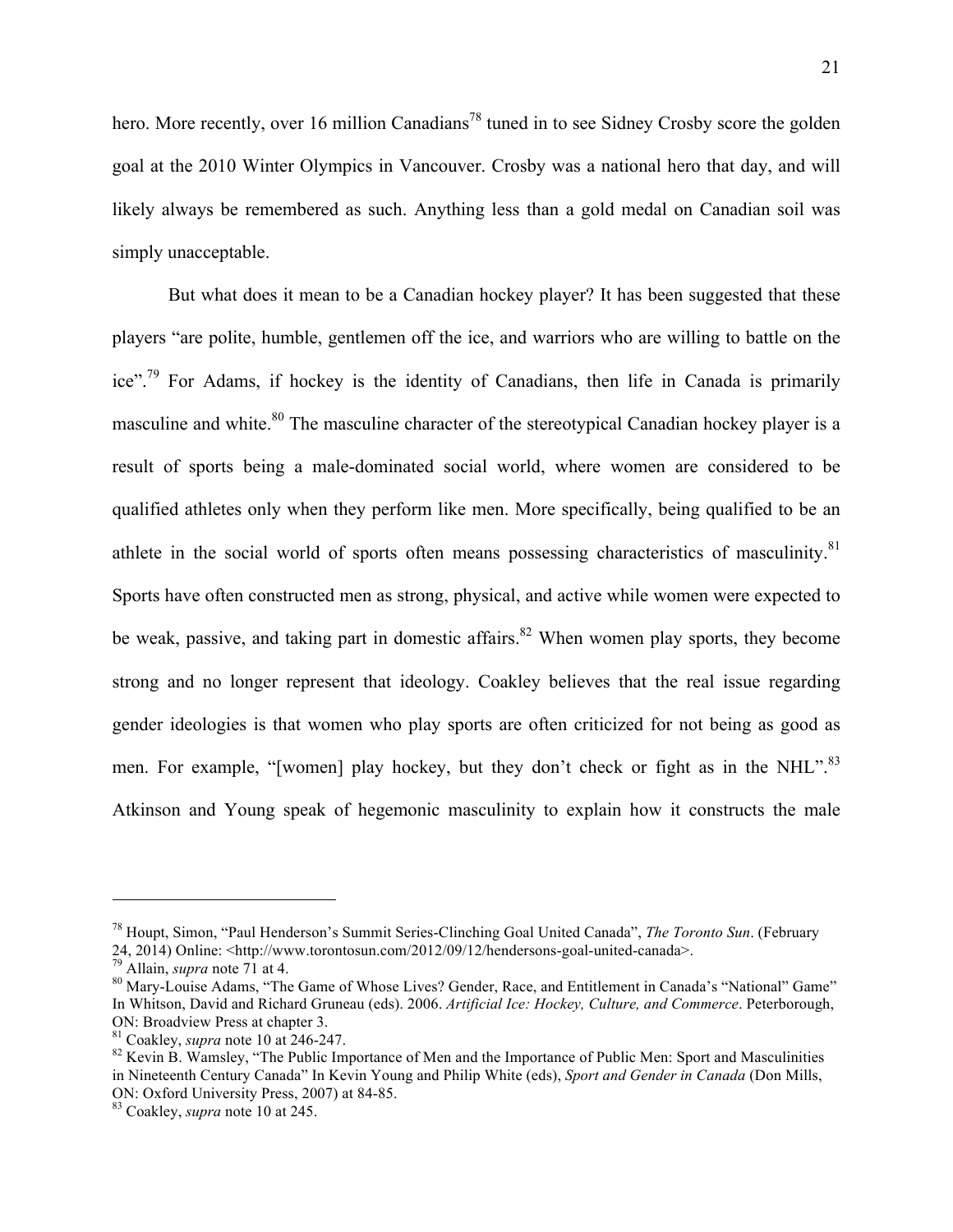identity as one with strength, courage, dominance, emotional detachment, and authority.<sup>84</sup> Those male athletes who wish to reproduce hegemonic standards of masculinity often use violence to demonstrate their strength and dominance over others. In fact, it can be argued that athletes learn how to use violence and aggression since childhood to prove their manhood.<sup>85</sup> According to Atkinson, certain codes of masculinity can explain some of the violent conduct that takes place in sport.<sup>86</sup> It is partly due to the dominant social position of men being embedded into the cultural practices of certain sports.<sup>87</sup> However, not all men typically attain the ideal masculine traits, including many hockey players. This creates a "dangerous cultural ideal in sports"<sup>88</sup> since the culture of hockey creates an atmosphere "where masculinity in its hegemonic form is both subculturally valued and commercially showcased".<sup>89</sup> This atmosphere often leads male hockey players to use their bodies as weapons<sup>90</sup> in a setting where physical injury is already very common. Considering that sports make masculine values appear so natural, like the fostering of male bonding and male authority,  $91$  it is logical to think of sports as a subculture that preserves gender ideologies.

On his CBC program *Coach's Corner*, Don Cherry is often shown encouraging hockey players to be more physical and he praises those who show traits of hegemonic masculinity. He often discusses the importance for players to fight and be aggressive in order to help the team win games.<sup>92</sup> More recently, Cherry blamed 'nerds' for the lack of fighting in the NHL.<sup>93</sup> By

<sup>&</sup>lt;sup>84</sup> Atkinson, supra note 69 at 136; Atkinson and Young, *supra* note 68 at 172.<br><sup>85</sup> Varda Burstyn, The Rites of Men: Manhood, Politics, and the Culture of Sport (Toronto, ON: University of Toronto Press, 1999) at 164.

<sup>&</sup>lt;sup>86</sup> Atkinson, *supra* note 69 at 134.<br>
<sup>87</sup> *Ibid* at 136-137.<br>
<sup>88</sup> *Ibid.*<br>
<sup>90</sup> *Ibid.*<br>
<sup>90</sup> *Ibid.*<br>
<sup>91</sup> Coakley, *supra* note 10 at 202-203.<br>
<sup>92</sup> Allain, *supra* note 71 at 15; Daniel J. Zajda, "A True Home Field Criminal Prosecutions of Professional Athletes for In-Game Violence" (2011) 18 The Sports Lawyers Journal 1 at 4.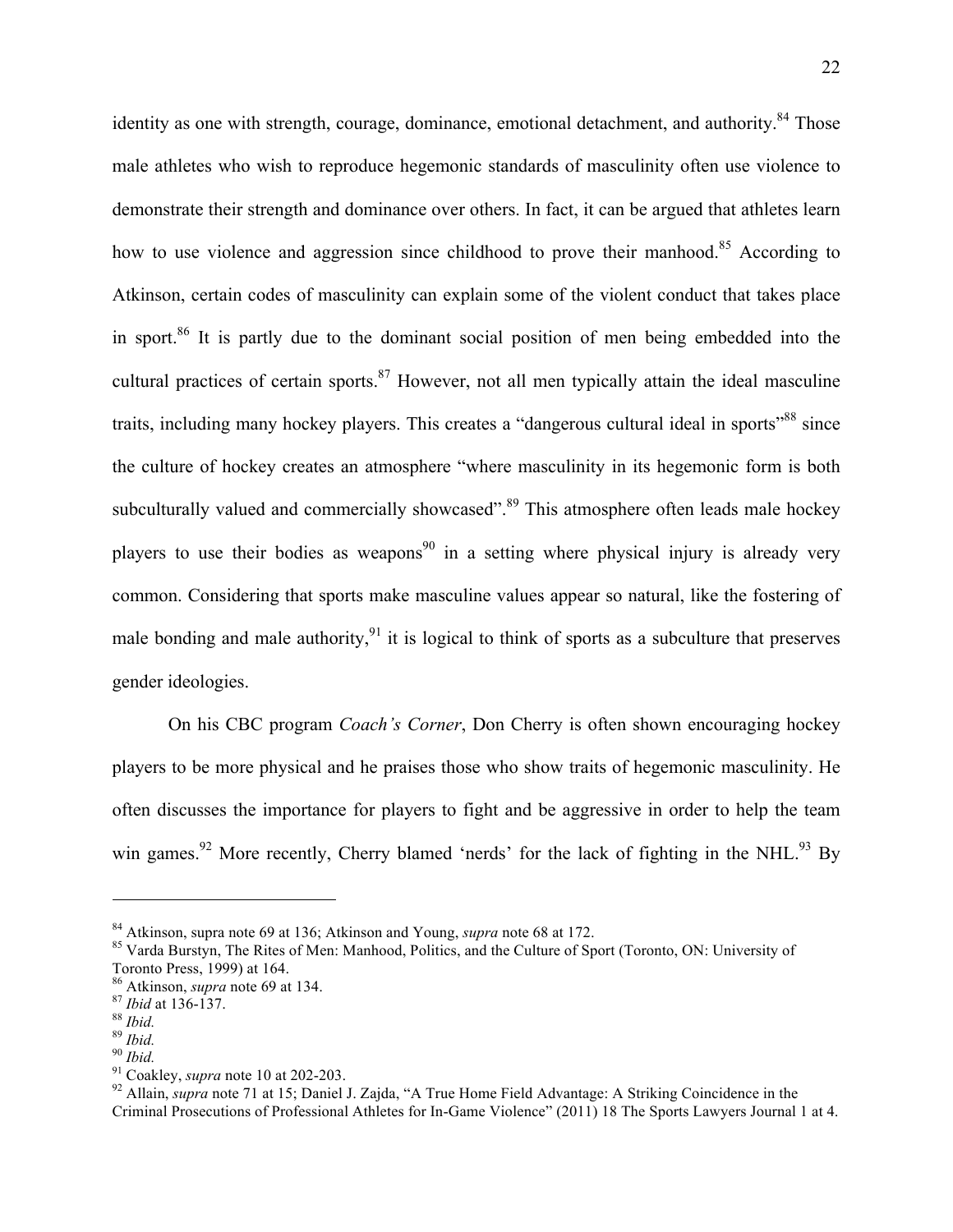nerds, Cherry presumably means those who do not believe that fighting has a place in hockey. As a result, Cherry suggests that they are to blame for all the injuries sustained by star players this season. Since there are substantially less enforcers in the league, there is no payback and no one to fear while on the ice.<sup>94</sup> This discussion occurred shortly after star player Patrick Kane suffered a fractured left clavicle. Cherry's argument was that despite the fact that you cannot have fighting all the time, the simple idea that the enforcers are there is enough to prevent players from attacking star players, like the Kane incident where he was cross-checked and suffered the fracture.<sup>95</sup> This type of mentality from coaches and players alike often results in the potential for excessively violent behaviour in the course of a hockey game. It can be said that there is a belief system among hockey players and coaches that aggressiveness and violence can be used as a tactic to win games. But what happens when a player refuses to fight or does not subscribe to the mainstream belief system? It has been suggested that the support for aggressiveness and tolerance of violent behaviour creates barriers for the athletes who do not agree that violence is a part of the game.<sup>96</sup> The support for enforcers in the NHL also puts a number of tough guys at risk of serious injury. While the argument that star players need protection is warranted, seeing as more and more skilled players will be targeted if there are no consequences, the view that more enforcers are needed on the ice is a dangerous tactic. It has happened many times where the enforcers of two opposing teams drop the gloves and serious injuries occur as a result of the fight.<sup>97</sup> If the presence of enforcers was limited to protecting star players, it seems logical that

<sup>&</sup>lt;sup>93</sup> Sean Fitz-Gerald, "Don Cherry blames 'nerds' for lack of fighting in NHL, says Toronto Maple Leafs would be respected if they fought", National Post (February 28, 2015) online: <http://news.nationalpost.com/sports/don-<br>cherry-blames-nerds-for-lack-of-fighting-in-nhl-says-toronto-maple-leafs-would-be-respected-if-they-fought/>.

<sup>&</sup>lt;sup>94</sup> Ibid.<br><sup>95</sup> Ibid.<br><sup>95</sup> Atkinson, *supra* note 69 at 139.<br><sup>97</sup> Bruce Arthur, "Colton Orr Remnant of NHL's Enforcer Past", The Toronto Star (April 9, 2015) online:  $\langle$ http://www.thestar.com/sports/hockey/2015/04/09/colton-orr-remnant-of-nhls-enforcer-past-arthur.html>;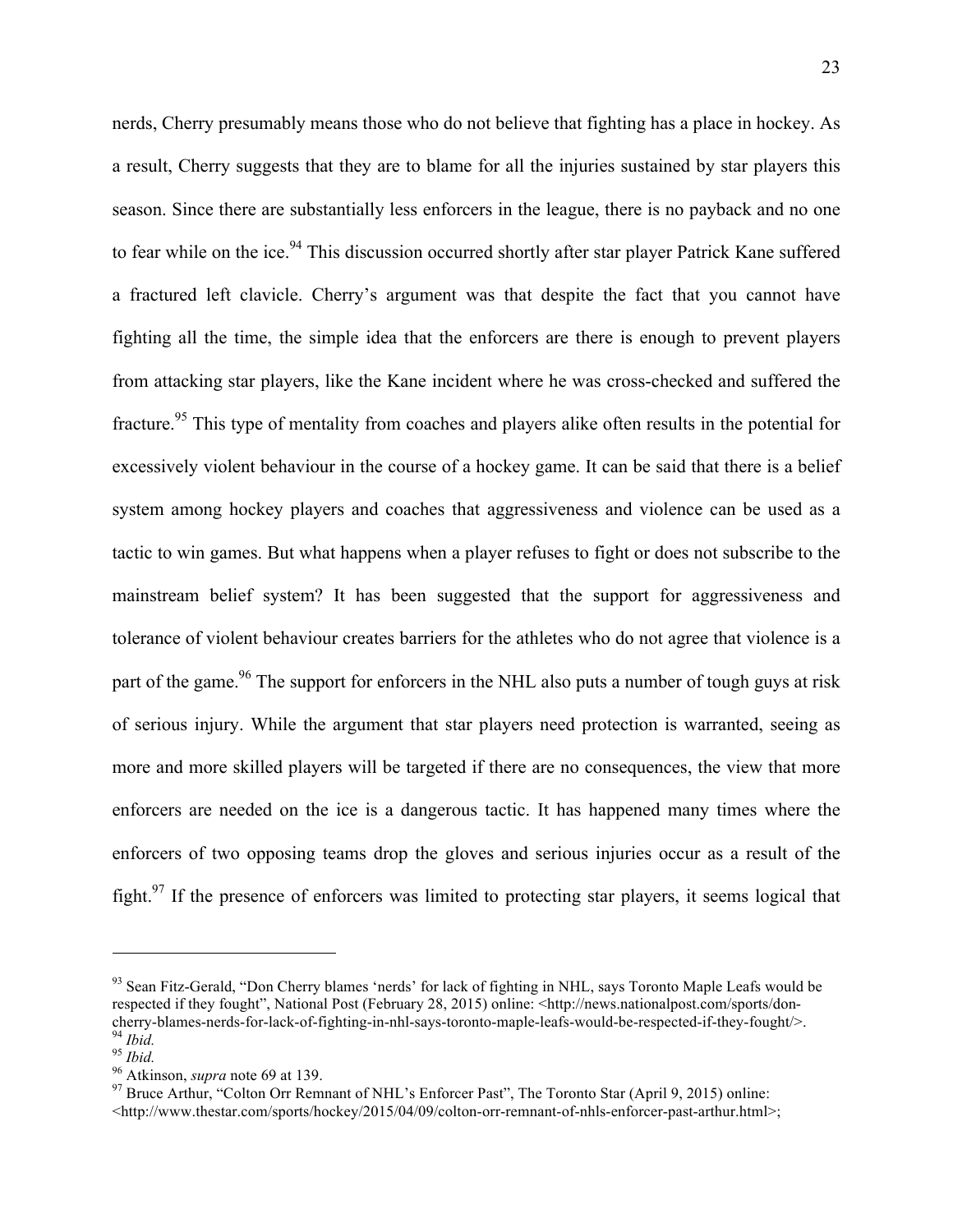Cherry's point regarding tough guys on the ice might be valid. However, the use of enforcers will likely always result in staged fights, namely fights that occur immediately off a faceoff or early in the game with no previous conflict,<sup>98</sup> and serious injuries to the players hired simply to throw punches. This type of violence might be difficult to regulate since male players, who comprise the entire NHL, and minor leagues such the CHL and AHL, seemingly view this type of conduct as legitimate.

According to Messner, the tendency to use violence in sports is learned behaviour. He interviewed hockey players and concluded that men appear to be predisposed to violent behaviour and to view aggression as legitimate and natural.<sup>99</sup> Similarly, Theberge states that the use of skill and force in sports is a feature of masculine identity. In constructing a profile of players' athletic identities, Theberge suggests that women were viewed as fragile and weak<sup>100</sup> compared to male athletes, who are not expected to "cry, whine, wince, complain, or back down in the face of a physical challenge".<sup>101</sup> Body contact is much more limited in women's hockey, whereas men's hockey allows more room for aggression and violent behaviour.<sup>102</sup> As a result, men are more inclined to be aggressive on the ice because the rules of the game allow them to play as such. As Messner states, "for most of the men whom I interviewed, successful competition within the rule bound structure of sport was […] the major basis of their relationship with the world, and thus their identities. Aggression "within the rules", then is considered

Canadian Press, "Montreal Canadiens Enforcer George Parros suffers second fighting-related concussion of the season", The National Post (December 16, 2013) online: <http://news.nationalpost.com/sports/nhl/montreal-canadiens-enforcer-george-parros-suffers-second-fighting-related-concussion-of-the-season>.

<sup>&</sup>lt;sup>98</sup> Nicholas Goss, "The NHL Should Never Ban Fighting, but Staged Fights Have No Place in the Game", The Bleacher Report (March 8, 2013) online: <http://bleacherreport.com/articles/1558792-the-nhl-should-never-ban-

fighting-but-staged-fights-have-no-place-in-the-game>. 99 Michael A. Messner, "When Bodies are Weapons: Masculinity and Violence in Sport" (1990) 25 *International* 

<sup>&</sup>lt;sup>100</sup> Nancy Theberge, "It's Part of the Game": Physicality and the Production of Gender in Women's Hockey" (1997) 11 Gender and Society 69 at 69.<br><sup>101</sup> Atkinson, *supra* note 69 at 138.

<sup>&</sup>lt;sup>102</sup> Theberge, *supra* note 100 at 73.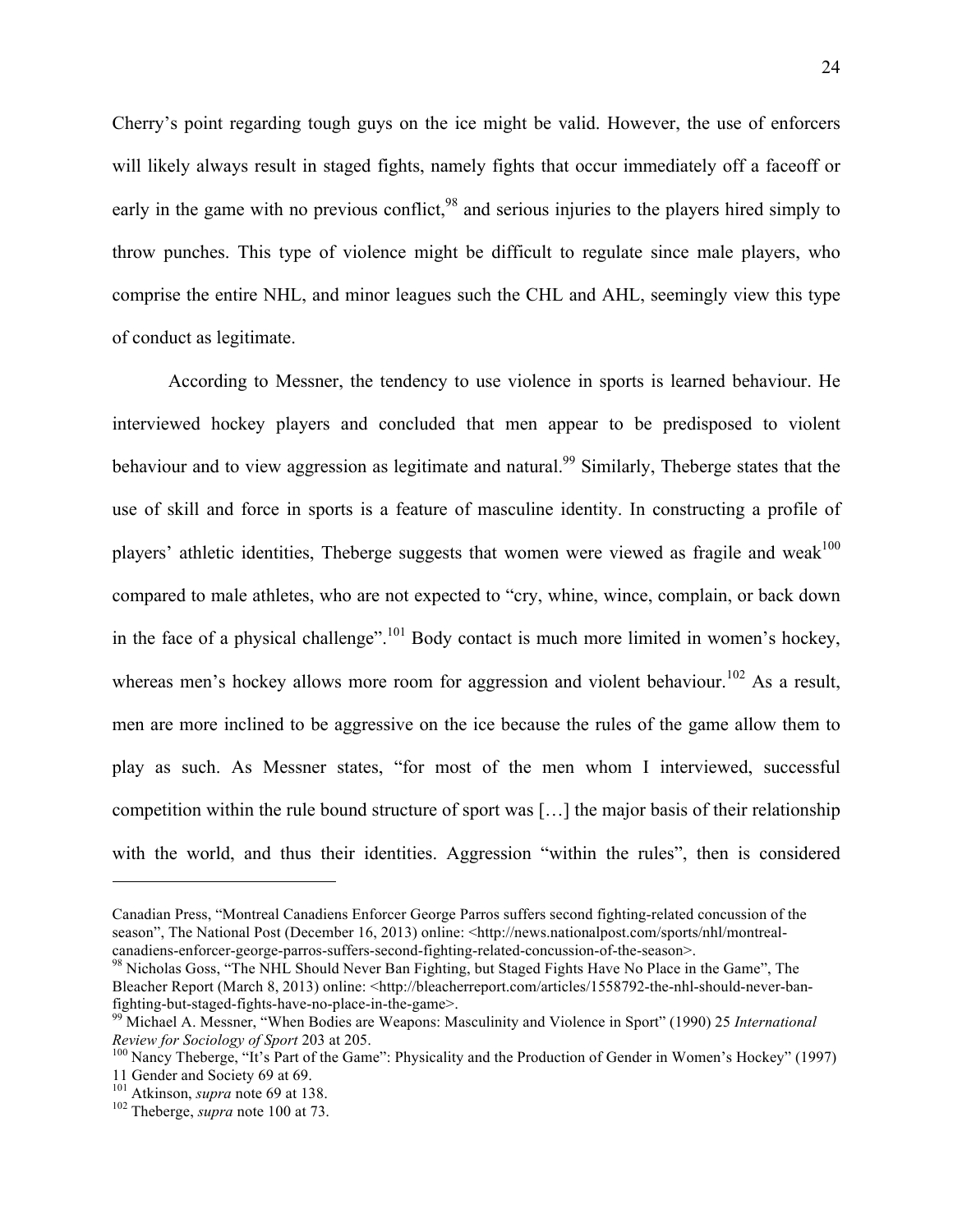legitimate and safe".<sup>103</sup> As will be shown in the discussion of relevant case law, the rules of the game play an important role in determining what violent conduct is acceptable and consented to by the participants.

### 1.3 « Social Relations »

The player's identity is only one factor that can contribute to violence in hockey. The different social relations between the player and others within the world can also be a factor. Whether it's the influence of the league on the teams; the coaches on the players; or the media and fans on the players, there is pressure to play well from many sources. A primary example is the influence of the coach on the players. Coaches play a significant role in how players behave on the ice. They are known to encourage aggression and often support violent conduct in a game when a team is in need of a competitive edge. It is common for coaches to raise the emotional intensity of their players, especially during pre-game preparation.104 For example, in 1982, a hockey player named Paul Mulvey was encouraged by his coach to fight an opposing player. Mulvey refused to fight and was subsequently threatened by his coach that if he did not fight, he would never play another game for the team again. The player did not fight and, not only did he never play for the team again, he never played another game for any team in the NHL.<sup>105</sup> Mulvey was then known to other players in the league as a player who would not stand up for his teammates. Further, former NHL President Clarence Campbell has once stated that players are under a lot of

<sup>&</sup>lt;sup>103</sup> Messner, *supra* note 99 at 209-210.<br><sup>104</sup> Clarke, *supra* note 16 at 1160.<br><sup>105</sup> Harary, *supra* note 25 at 203; Oh, *supra* note 19 at 317-318.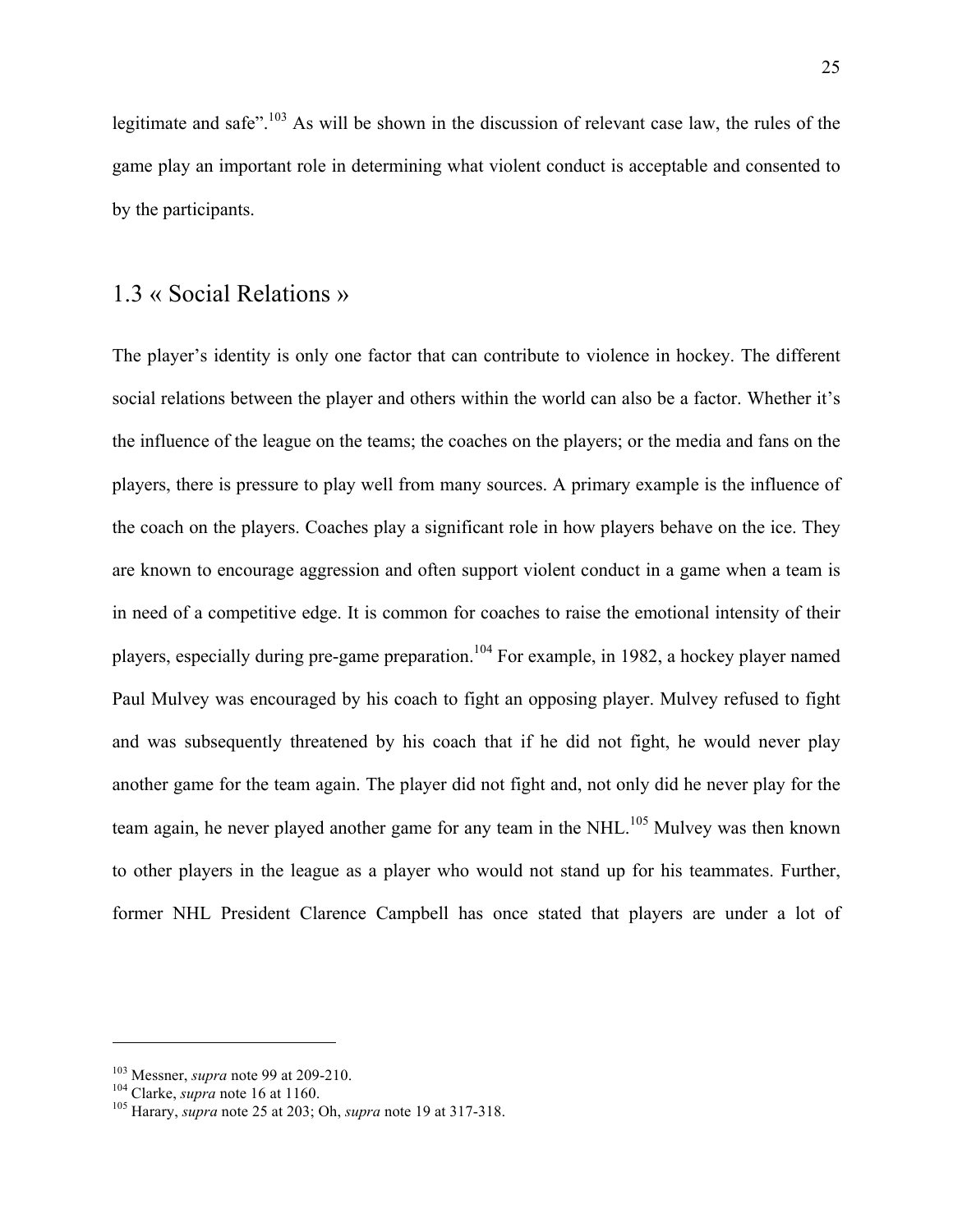pressures from teammates and fans to stand up for their teams and fight. If they refuse to do so, they are often labeled as "cowards".<sup>106</sup>

It has also been suggested that once players learn the skill of how to use violence as an advantage, coaches and teammates will often pressure them to continue to behave violently. In fact, "in a game in which players literally fight for the puck, aggressiveness and violence are part of any player's learned repertoire of hockey skills".<sup>107</sup> In addition, when coaches ask their players to use aggression and to play rough, players often understand this to mean they can do whatever it takes to eliminate an opponent.<sup>108</sup> For example, when Todd Bertuzzi filed his statement of claim following a civil lawsuit from Steve Moore, Bertuzzi claimed that his coach encouraged him to retaliate against Moore.<sup>109</sup> A few years prior to the Bertuzzi incident, another player, Marty McSorley, who was involved in a criminal matter against an opponent, Donald Brashear, declared that his coach instigated the altercation.<sup>110</sup> In fact, the court recognized that when McSorley's coach ordered him to go onto the ice with twenty seconds left in the third period, McSorley knew that it was a clear message to go after Brashear. McSorley thus had two reasons to fight Brashear: (1) to follow his coach's orders; and (2) to give his team some pride to take into the next game.<sup>111</sup> This demonstrates the importance of social relations within the world of hockey. It suggests that if a player is pressured by his coach and teammates to be aggressive, it is likely that he will give in to this pressure.

<sup>&</sup>lt;sup>106</sup> Horrow, *supra* note 27 at 2.<br><sup>107</sup> Robidoux and Trudel, *supra* note 73 at 102.<br><sup>108</sup> Horrow, *supra* note 27 at 3.<br><sup>108</sup> Patrick K. Thornton, "Rewriting Hockey's Unwritten Rules: Moore v. Bertuzzi" (2009) 61 Maine 205 at 210-211. 110 Harary, *supra* note 25 at 203-204. <sup>111</sup> *R v McSorley*, [2000] BCJ No 1993, 2000 BCPC 116 [*McSorley*] at para 86; See page 59 of this text for the facts

and reasoning of the court in *McSorley*.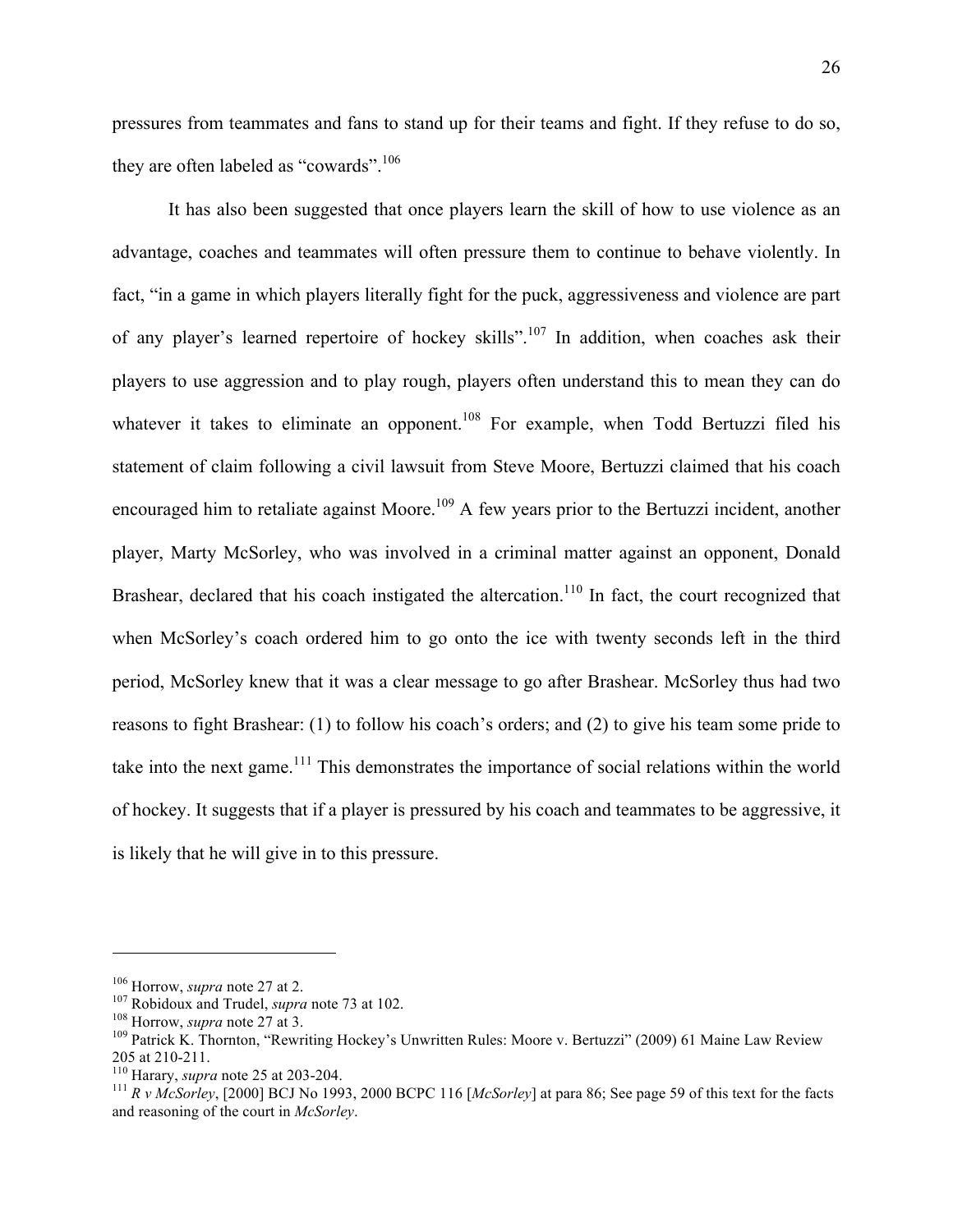A hockey player also faces pressure from other sources, such as media and the fans. The media often portrays violence as an attractive feature of hockey. It supports the notion that any violent behaviour that takes place on the ice is not criminal, which is customary in the subculture of hockey. It also suggests that violence enhances the marketability of hockey.<sup>112</sup> It is often argued that hockey leagues promote violence to increase attendance and profits. Maxwell shares this belief and stated that

[t]he NHL condones and promotes brutality in a way like no other sport. Only the NHL allows — even encourages — players to fight each other and put their health and safety on the line. The league believes that skill and athleticism go hand in hand with violence — and in fact has glorified it and used it as a marketing tool.<sup>113</sup>

This idea that the NHL encourages violence is likely based on the assumption that fans have a taste for violence and, consequently, violence attracts larger crowds.<sup>114</sup> League administrators are less inclined to reduce violence when big crowds and more fans equal larger revenue streams. Self-regulated leagues might find themselves in a position where they choose not to punish violent conduct too harshly since it could potentially impede on their financial stakes.<sup>115</sup> For example, some research has shown that a larger rink size would reduce the amount of fighting in hockey since there would be less overcrowding on the ice.<sup>116</sup> However, the NHL is not interested in enlarging the rink size since it would mean taking out many lower bowl seats in the arena. Less seats means less revenue generating ticket sales.<sup>117</sup> In fact, ice rinks are much larger outside North America. European hockey rinks are about two-hundred feet long and

<sup>&</sup>lt;sup>112</sup> Horrow, *supra* note 27 at 3.<br><sup>113</sup> Maxwell, *supra* note 31.<br><sup>114</sup> Jones, J.C.H., Stewart, K.G. & R. Sunderman, "Blood Sports and Cherry Pie: Some Economics of Violence in the National Hockey League" (1993) 52 American Journal of Economics and Sociology 63.

<sup>115</sup> Barry et al., *supra* note 22 at 15; Oh, *supra* note 19 at 317. 116 Oh, *supra* note 19 at 318. <sup>117</sup> *Ibid.*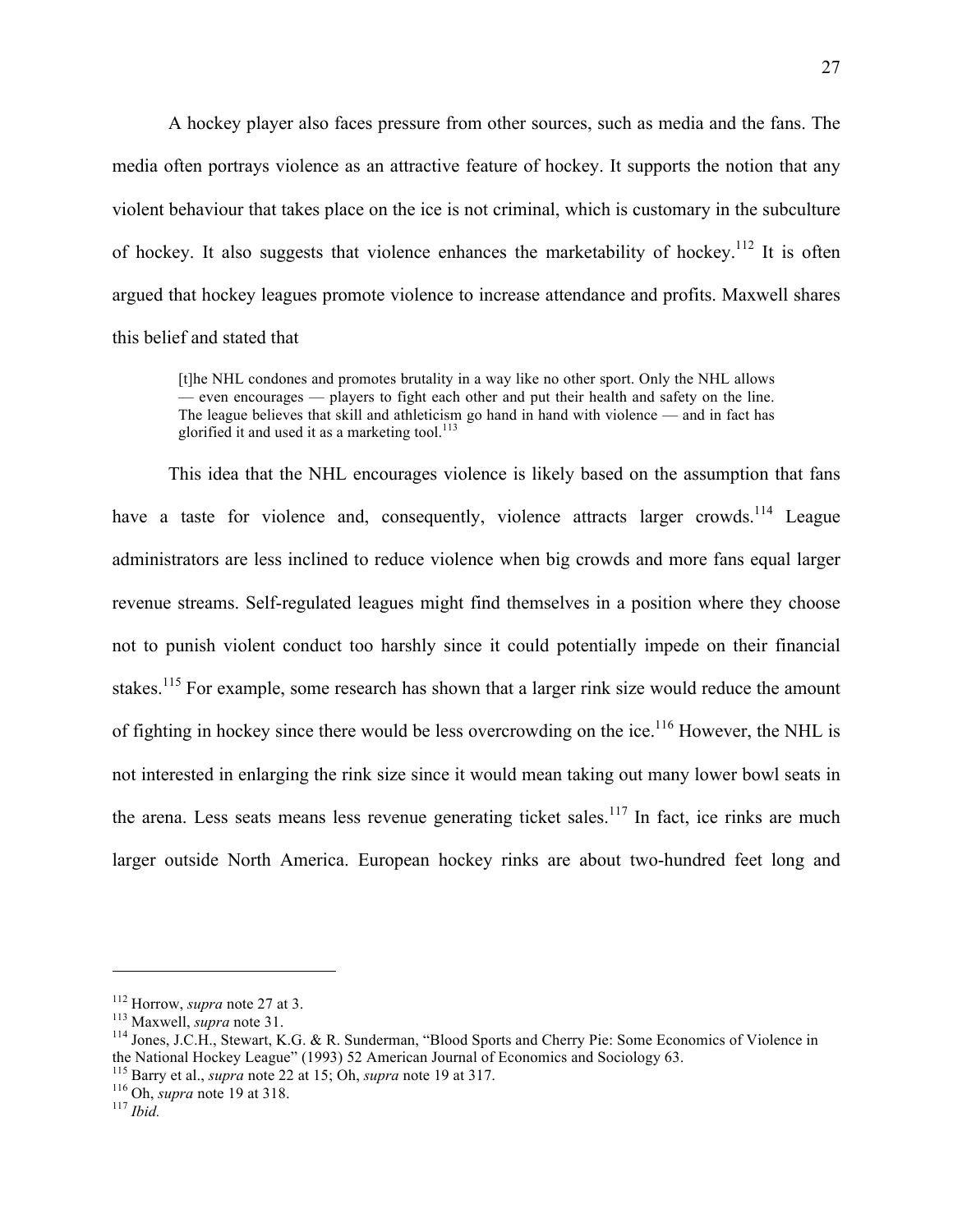ninety-eight feet wide<sup>118</sup> whereas North American ice rinks are two-hundred feet long and eighty-feet wide.<sup>119</sup> The width of the North American rink is thus about eighteen feet smaller. It is said that hockey played on this smaller rink is much faster and quick decisions must be made in order to make skilled plays and avoid big hits.<sup>120</sup> The larger rink size is normally attributed to a less physical game because players have more time to make plays. On smaller ice pads, players commonly crash into each other, and players use their big bodies to their advantage.<sup>121</sup> It may be this is what makes hockey so popular in North America. As one reporter once stated about the violent nature of hockey, "how did hockey come to this place? How did the game come to be this way? Truth is […] it has always been this way. And maybe, just maybe, that's why we like it. Maybe we like a little blood with our beer and our popcorn  $[...]$ <sup>". 122</sup> And if spectators enjoy the fights, why punish the players for participating in conduct that brings in revenue for the team owners? However, this theory ignores the idea that despite the NHL losing fans if it became less violent, it could also attract new ones who currently do not like the game due to its excessive levels of violence. Hockey leagues in other regions, such as European hockey, are still very successful despite its lower levels of violence. Despite the fact that their North American counterparts occasionally deride them for not being "tough enough", the sport is still very popular in regions where the ice pads are larger.

Public opinion can also influence the attitudes of others in the world of hockey. If the media, fans, and the league itself want to keep violence in the game, it could influence the way

<sup>&</sup>lt;sup>118</sup> Kontinental Hockey League, KHL, SHL, JHL Official Rule Book (2013) online:<br>  $\lt$ http://en.khl.ru/documents/rules/KHL official rulebook 2013-2014 eng.pdf> at Rule 101.

<sup>&</sup>lt;sup>119</sup> National Hockey League, *Official Rules 2014-2015*, online: <http://www.nhl.com/nhl/en/v3/ext/rules/2014-2015rulebook.pdf> [Rule Book] at Rule 1.2.

<sup>&</sup>lt;sup>120</sup> Michael G. Morreale, "Zacha Making Transition to North America Look Simple", NHL.com (December 11 2014) online:  $\langle$ http://www.nhl.com/ice/news.htm?id=743383>.<br><sup>121</sup> Ihid

<sup>&</sup>lt;sup>122</sup> Adams, *supra* note 80.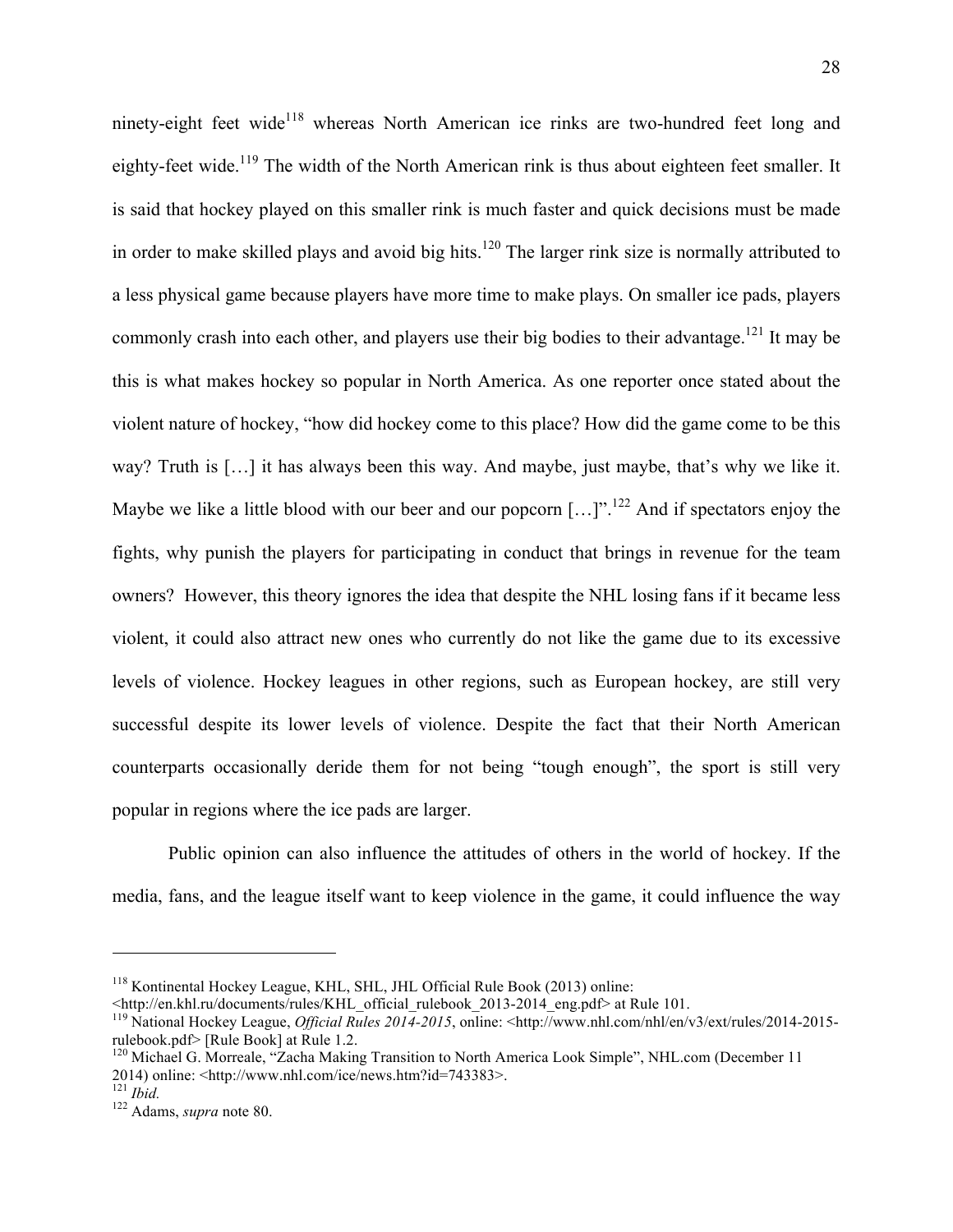courts handle sports violence cases.<sup>123</sup> The attitude of the courts could, in turn, influence the outlook of the players. In other words, it is possible that the players do not view their violent acts as criminal assaults since courts are not taking action to deter this type of behaviour. If the courts began to take sports violence cases more seriously, it is possible that hockey players would adopt a different mentality and behave less violently on the ice. However, the courts have shown some interest in reducing the violence that has become so common in the game of hockey. For example, the court in *R v Cicarelli<sup>124</sup>* stated that "violence in hockey must be curbed".<sup>125</sup> Further, in *R v Bertuzzi*,<sup>126</sup> the court declared that assaults occurring during a hockey game are violent, and violence will not be tolerated in Canadian society.<sup>127</sup> If a greater number hockey violence cases eventually end up in criminal court, it is reasonable to believe that these precedents will be followed and an effort will be made to reduce the violence. In recent years, the courts have received some cases that touch on hockey violence and the need to curb such conduct. The next section will review the internal sanctioning methods of the NHL and the possibility of criminal prosecution with consideration given to the *Criminal Code* and case law.

<sup>&</sup>lt;sup>123</sup> Gilles Létourneau & Antoine Manganas, "La tolérance des droits pénal et sportif, source de violence dans les sports" (1976) 17 Les cahiers de droit 741.

<sup>124 [1989]</sup> OJ No 2388, 54 CCC (3d) 121 [*Cicarelli*]. <sup>125</sup> *Ibid* at para 8. 126 [2004] BCJ No 2692, 2004 BCPC 472 [*Bertuzzi*]. 127 *Ibid* at para 3.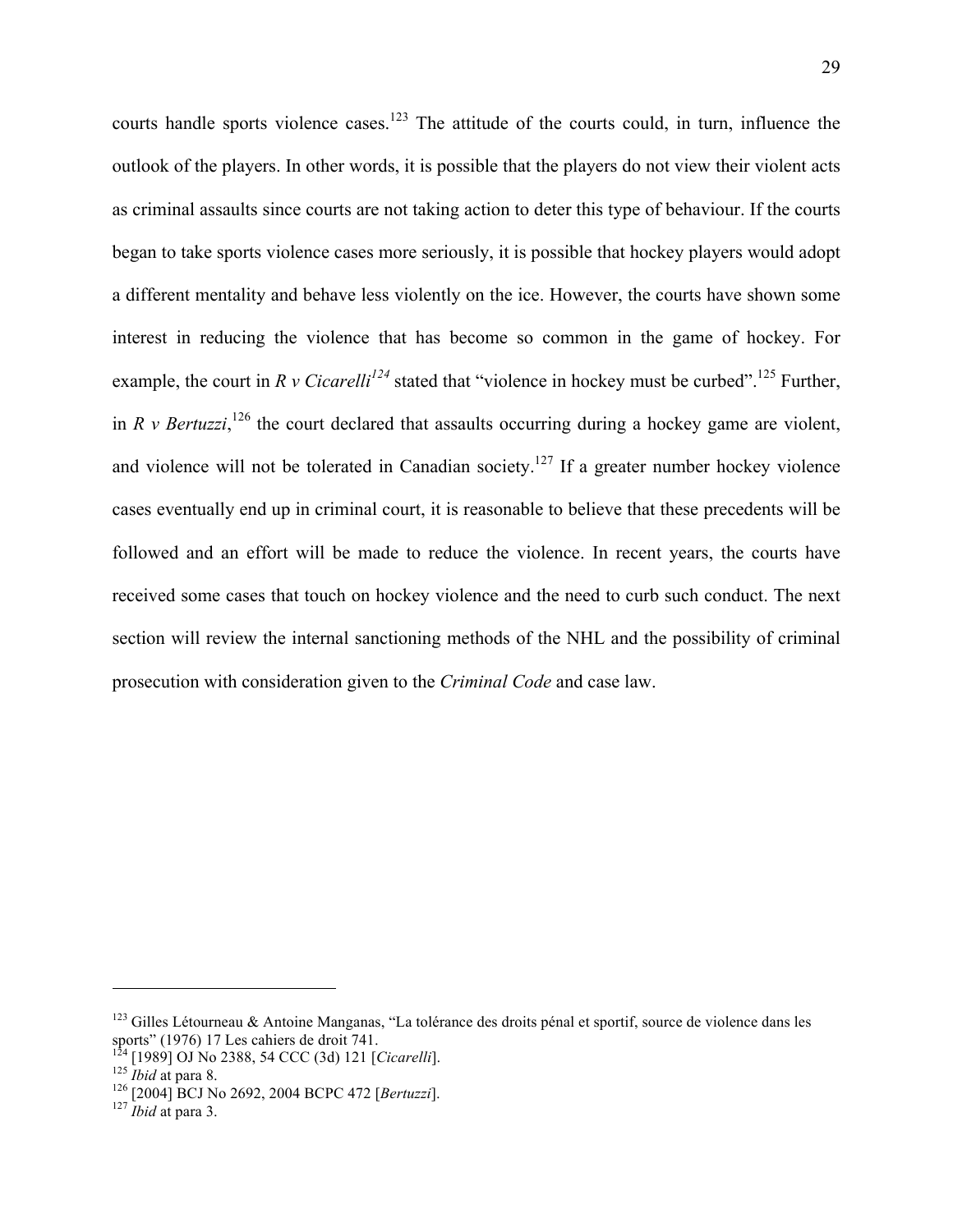# Chapter 2

#### 2 « Social Control »

Social control establishes the norms of social life. It includes the definition for deviant behaviour and the responses to it, such as prohibition, accusations, punishment, and compensation.<sup>128</sup> According to Black, law is social control, but so is etiquette, custom, ethics, and so on. Social control can be found anywhere individuals are holding each other to certain standards.<sup>129</sup> It is a quantitative variable in the sense that one community can have more than another. This can predict and explain the behaviour of individuals in different settings based on the amount of social control since "[s]ocial control explains the conduct of people in organizations, neighborhoods, public places, and face to face encounters".<sup>130</sup> Furthermore, absence of social control explains deviant behaviour. Essentially, a setting where social control is greater in quantity, the less likely a crime will be committed.

The NHL, as a heavily regulated organization, is already subjected to less formal law. Since it has an informal social control mechanism in place to deal with the behaviour of its members, it follows that less formal law will be found in this setting. According to Black, this type of setting which subjects individuals to more social control from everyday actions gives them a certain degree of immunity from the law. He uses the example of a soldier.<sup>131</sup> A solder is subjected to the rules and regulations of the military, which controls his actions as a soldier. Similarly, the NHL has a Rule Book which regulates the behaviour of an NHL hockey player.

<sup>&</sup>lt;sup>128</sup> Donald Black, *The Behavior of Law* (New York, NY: Academic Press Inc., 1976) at 1-2.<br><sup>129</sup> *Ibid* at 105.<br><sup>130</sup> *Ibid* at 106.<br><sup>131</sup> *Ibid* at 110.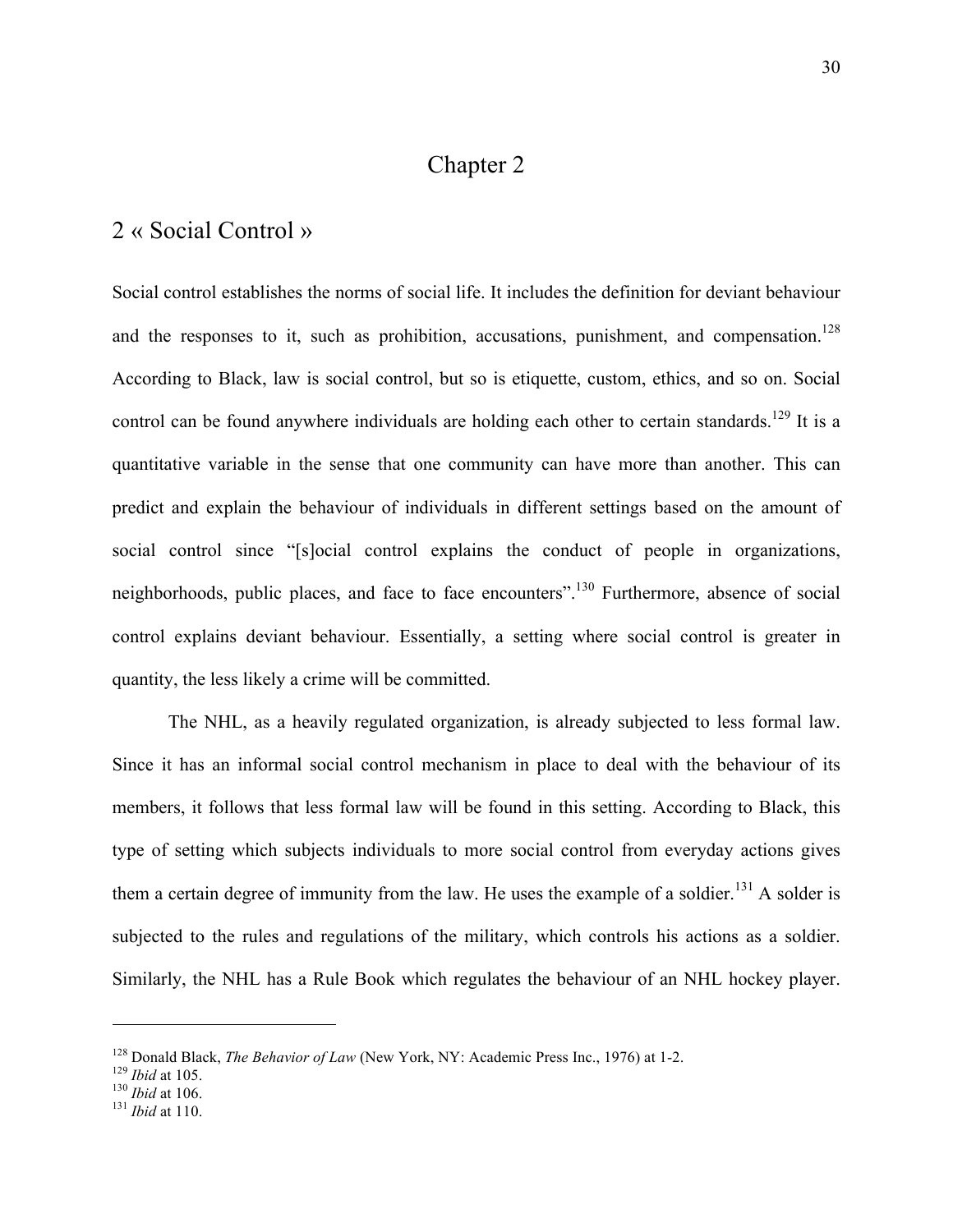With respect to Black's theory of social control as a variable aspect of social life, it is reasonable to suggest that such a hockey player is somewhat immune from the law due to the fact that he is subjected to the social control of the league.

It has been argued that the law should protect its citizens against violence no matter where it happens, even if it takes place in the sports arena and the league can sanction it internally. In fact, the state has interest in protecting citizens from harm and antisocial behaviour.<sup>132</sup> This view is based on the assumption that participating voluntarily in a contact sport does not automatically imply consent to all forms of violence in the sport.<sup>133</sup> However, it has been difficult under current law to define the crime of sports violence since there is a fine line between tolerable and intolerable levels of violence.<sup>134</sup> There's no denying that sports have inherent risks of violence and aggression. Hockey leagues have internal social control mechanisms in place to deal with in-game violence, but it can be argued that self-regulation is not sufficient. A common argument is that formal law does have a certain role to play in the regulation of hockey violence and player injuries. The degree to which the law should intervene is, however, very contested. The ideal solution would be for it to intervene solely after internal social control methods have been exhausted ineffectively.<sup>135</sup> It leaves the difficult task of determining what mixture of legal and internal self-regulation is best to deal with excessive violence. The following sections will examine the viability of league self-regulation and the likeliness of intervention by the criminal justice system.

<sup>&</sup>lt;sup>132</sup> Paul J Farrugia, "The Consent Defence: Sports Violence, Sadomasochism, and the Criminal Law" (1996-1999) 8 Auckland U L Rev 472 at 473.<br><sup>133</sup> Jones and Stewart, *supra* note 23.

<sup>133</sup> Jones and Stewart, *supra* note 23. 134 Jeffrey Standen, "Assumption of Risk in NFL Concussion Litigation: The Offhand Empiricism of the Courtroom" (2012-2013) 8 FIU L Rev 71. 135 Farrugia, *supra* note 132 at 486.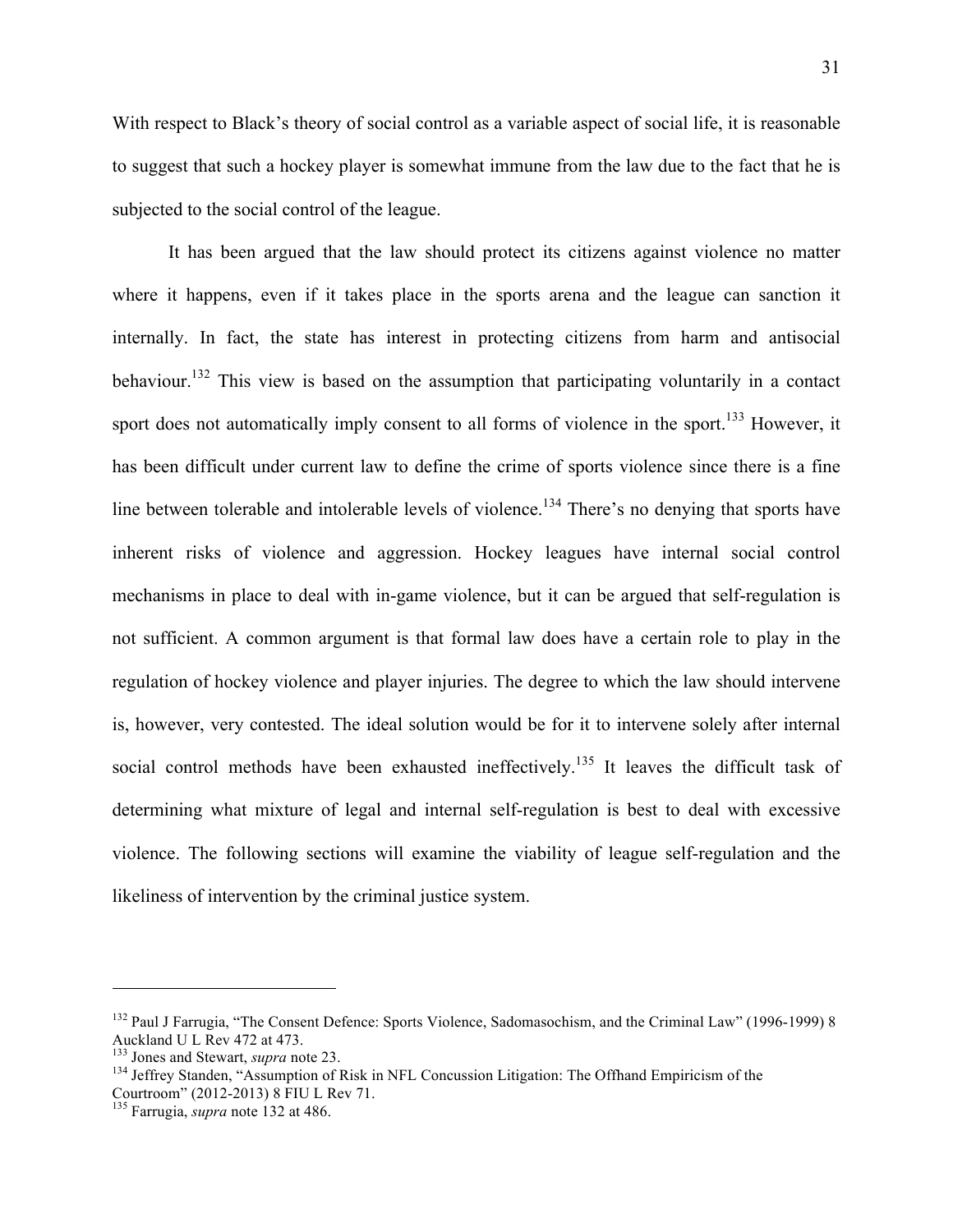## 2.1 « League Self-Regulation »

The players must obey the rules of the game all while respecting the legal standards imposed by society. Most rule violations are dealt with by the league's internal system of regulation. The NHL has developed rules and regulations to be followed by all the players.<sup>136</sup> In-game rule violations are subjected to penalties by the referees. The most common penalty is a minor penalty of two minutes in the penalty box.<sup>137</sup> It leaves the team short-handed for the duration of the penalty or less if the opponents score a goal. Other penalties include a major penalty of five minutes for more serious rule violations, including fighting.<sup>138</sup> The referees also have discretion to impose a misconduct, where the offending player is ejected from the game for ten minutes,  $^{139}$ or a game misconduct where the player is ejected for the balance of the game.<sup>140</sup>

Internal league rules play a large role in determining what are legal and illegal actions in hockey games. For example, the NHL considers 'roughing'<sup>141</sup> and 'fighting'<sup>142</sup> to be clear violations of the game. The league imposes penalties for these acts when their players commit them on the ice, yet neither action is entirely banned from the game.<sup>143</sup> It is clear that hockey's formal rules allow for some violence to take place in the way the referees allow players to drop their gloves and throw punches at each other. If the NHL did not want fighting in the game, the

<sup>&</sup>lt;sup>136</sup> Rule Book, *supra* note 119.<br><sup>137</sup>*Ibid* at Rule 16.1: "For a minor penalty, any player, other than a goalkeeper, shall be ruled off the ice for two<br>(2) minutes during which time no substitute shall be permitted".<br><sup>1</sup>

<sup>&</sup>lt;sup>139</sup> *Ibid* at Rule 22.<br><sup>140</sup> *Ibid* at Rule 23.<br><sup>140</sup> *Ibid* at Rule 51.1: "Roughing is a punching motion with the hand or fist, with or without the glove on the hand, normally directed at the head or face of an opponent. Roughing is a minor altercation that is not worthy of a major penalty to either participant".

<sup>&</sup>lt;sup>142</sup> *Ibid* at Rule 46: "A fight shall be deemed to have occurred when at least one player punches or attempts to punch an opponent repeatedly or when two players wrestle in such a manner as to make it difficult for the Linesmen to intervene and separate the combatants"; Rule 46.14: "A major penalty shall be imposed on any player who fights".

<sup>&</sup>lt;sup>143</sup> Gregory Schiller, "Are Athletes Above The Law? From A Two Minute Minor To a Twenty-Year Sentence: Regina v Marty McSorley" (2003) 10 Sports Law Journal 241.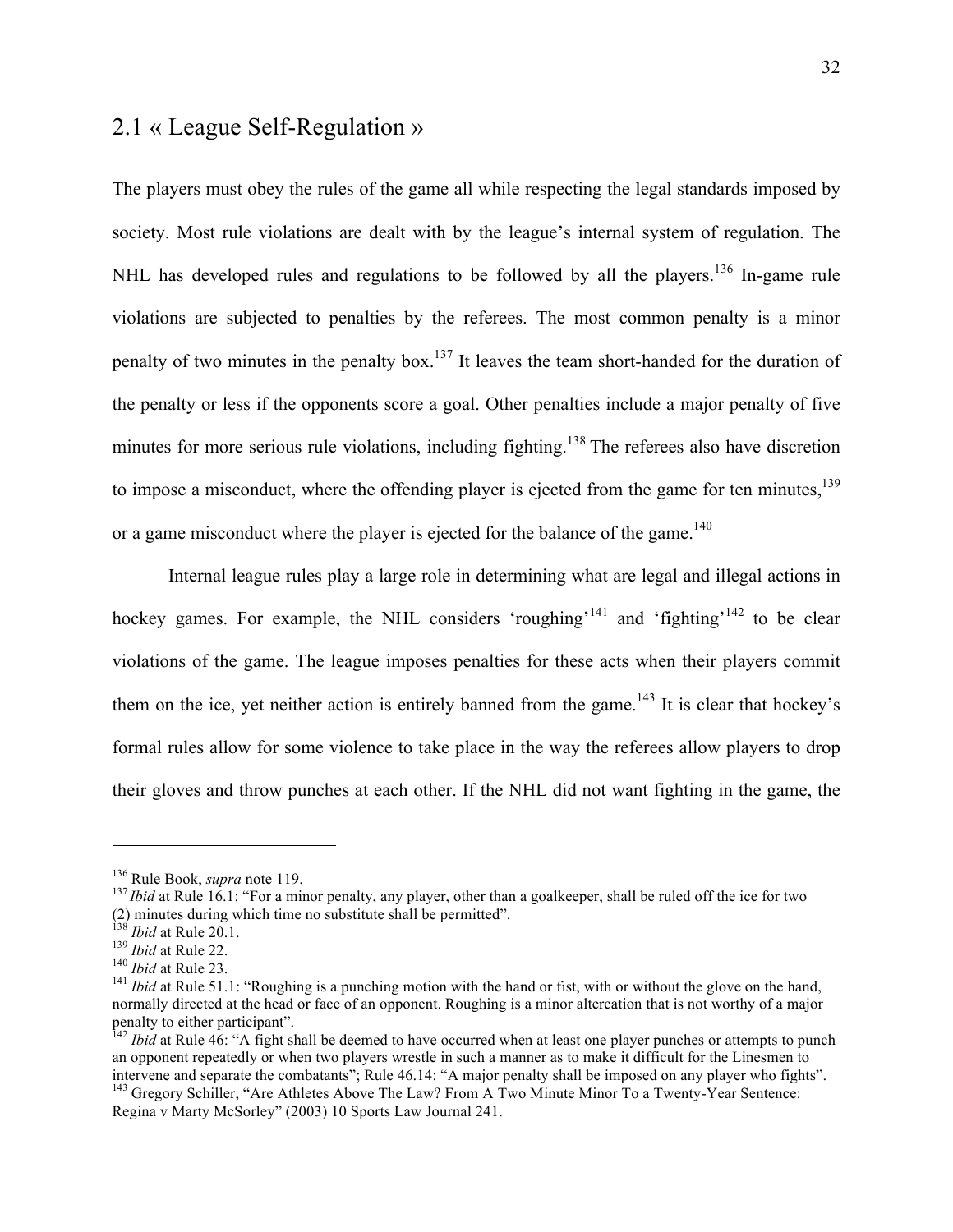referees would immediately separate the players. Instead, the referees are given a lot of discretion in the penalties they choose to impose on the players who fight. The Rule Book expressly states that the referees must consider the degree of responsibility of the players for starting the fight or for persisting to continue to fight when they impose a penalty under Rule  $46^{144}$ 

The league also identifies supplementary disciplinary procedures for more severe rule violations that take place on the ice. The punishment normally consists of fines and suspensions.<sup>145</sup> The power of the NHL to punish a player for violating the game rules stems from the consent of the players through the standard player's contract (SPC) and the collective bargaining agreement (CBA). More specifically, section 18 of the  $SPC<sup>146</sup>$  indicates that the player and the team they are signing with are legally bound by the league rules and any subsequent CBA that has been entered into by the parties. Section 4 of the SPC also states that the team can establish rules, which govern the conduct of the players, and such reasonable rules will form part of the SPC. For any violation of these rules, the team can impose a penalty, such as a suspension or a fine that would be deducted from the player's salary. Further, Article 18 of the CBA regulates all supplementary discipline for on-ice conduct that is in violation of the league rules. Article 18.1 indicates that such discipline may take the form of a fine or suspension. Article 18.2 specifically stipulates that conduct prohibited by the league rules can be subjected to supplemental discipline, "including the use of excessive and unnecessary force and reckless acts resulting in injury".<sup>147</sup> It is noteworthy that the league recognizes the impact of injury in the CBA, but it does not define what is unnecessary force or reckless acts. The CBA goes on to

<sup>&</sup>lt;sup>144</sup> Rule Book, *supra* note 119 at Rule 46.1.<br><sup>145</sup> CBA, supra note 33 at 18.1; Karen Melnick, "Giving Violence a Sporting Chance: A Review of Measures Used to Curb Excessive Violence in Professional Sports" (1990-1991) 17 *Journal of Legislation* 123 at 124. 146 CBA, *supra* note 33 at Exhibit 1. <sup>147</sup> *Ibid* at Article 18.2.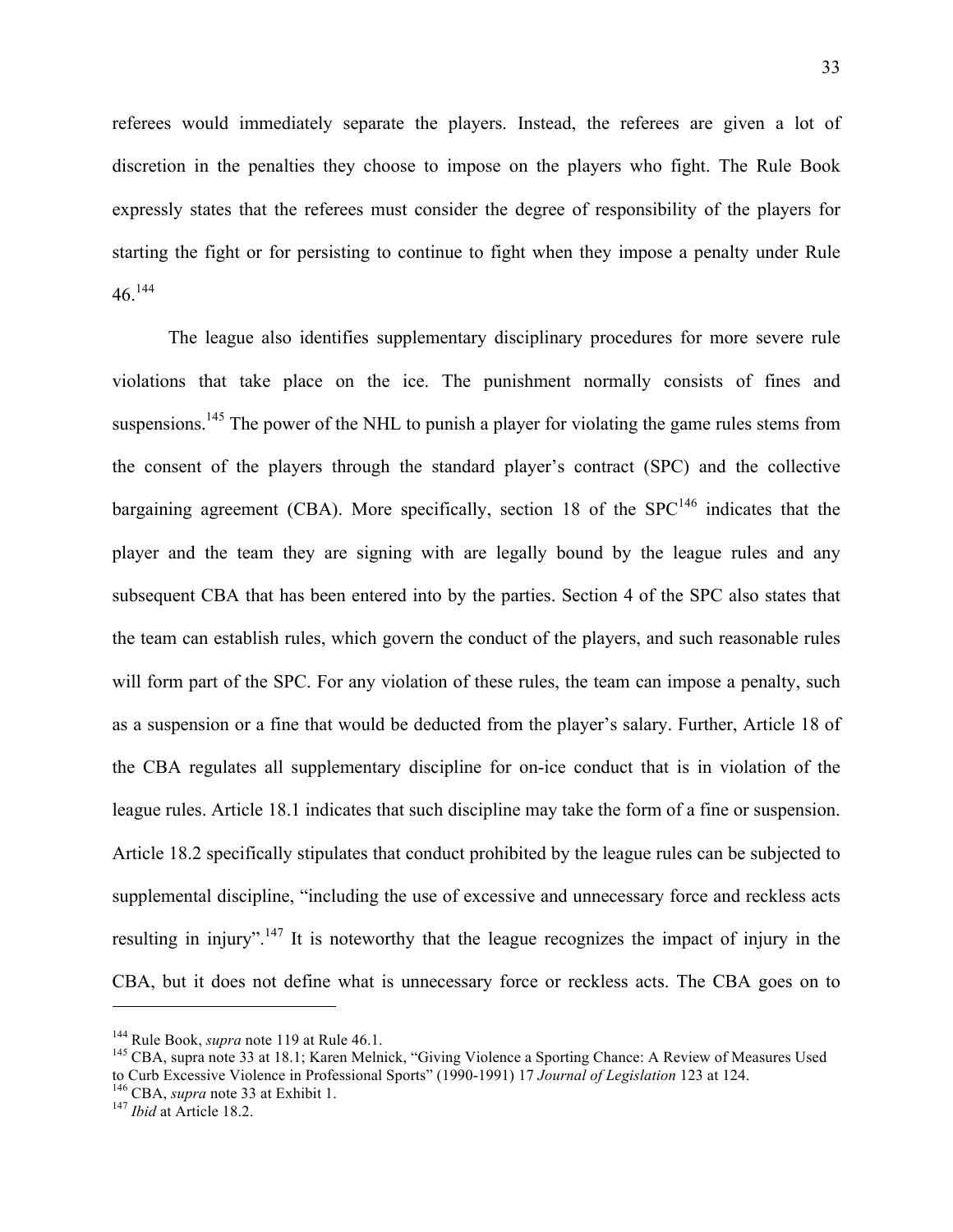stipulate that preliminary review may take place in order to properly investigate the situation before applying a fine or a suspension. The league can look at reports of on-ice officials,  $^{148}$ written medical information from the team,  $149$  and hearings can be held either via telephone or in person.<sup>150</sup> If the suspension is more than four games, a formal hearing is held.<sup>151</sup> The issue with these hearings is that counsel does not represent the player and he is not given much opportunity to present evidence. What is perhaps most concerning is that the victim is neither present nor represented at the hearing.152

The CBA goes on to list several factors that can impact the final decision to impose supplemental discipline. These include the type of conduct involved, including intentional and reckless conduct and the amount of force that was used; any injuries that were sustained by the opposing player; the status of the offender, meaning a repeat offender will often receive harsher punishment; and other factors that the Commissioner of the league will deem necessary. The article also specifically states that "[p]layers are responsible for the consequences of their actions".<sup>153</sup> The league fails yet again to indicate what is unnecessary and reckless conduct in the game of hockey. It considers many variables such as the amount of force and injury, but it does not define what will specifically lead to disciplinary measures.

The major issue about this system is that the league has created its own "criminal common law"154 where external judicial sanction is discouraged. The league's method of selfregulation has created an environment where certain acts of violence are punished solely by fines

<sup>&</sup>lt;sup>148</sup> *Ibid* at Article 18.3.<br><sup>149</sup> *Ibid.*<br><sup>150</sup> *Ibid* at Articles 18.4, 18.8 and 18.9.<br><sup>151</sup> Jeffrey A. Citron & Mark Ableman, "Civil Liability in the Arena of Professional Sports" (2003) 36 U Brit Colum L Rev 193 at 228.<br><sup>152</sup> *Ibid.* 

<sup>152</sup> *Ibid.* 153 CBA, *supra* note 33 at Article 18.2(a). 154 Horrow, *supra* note 27 at 2.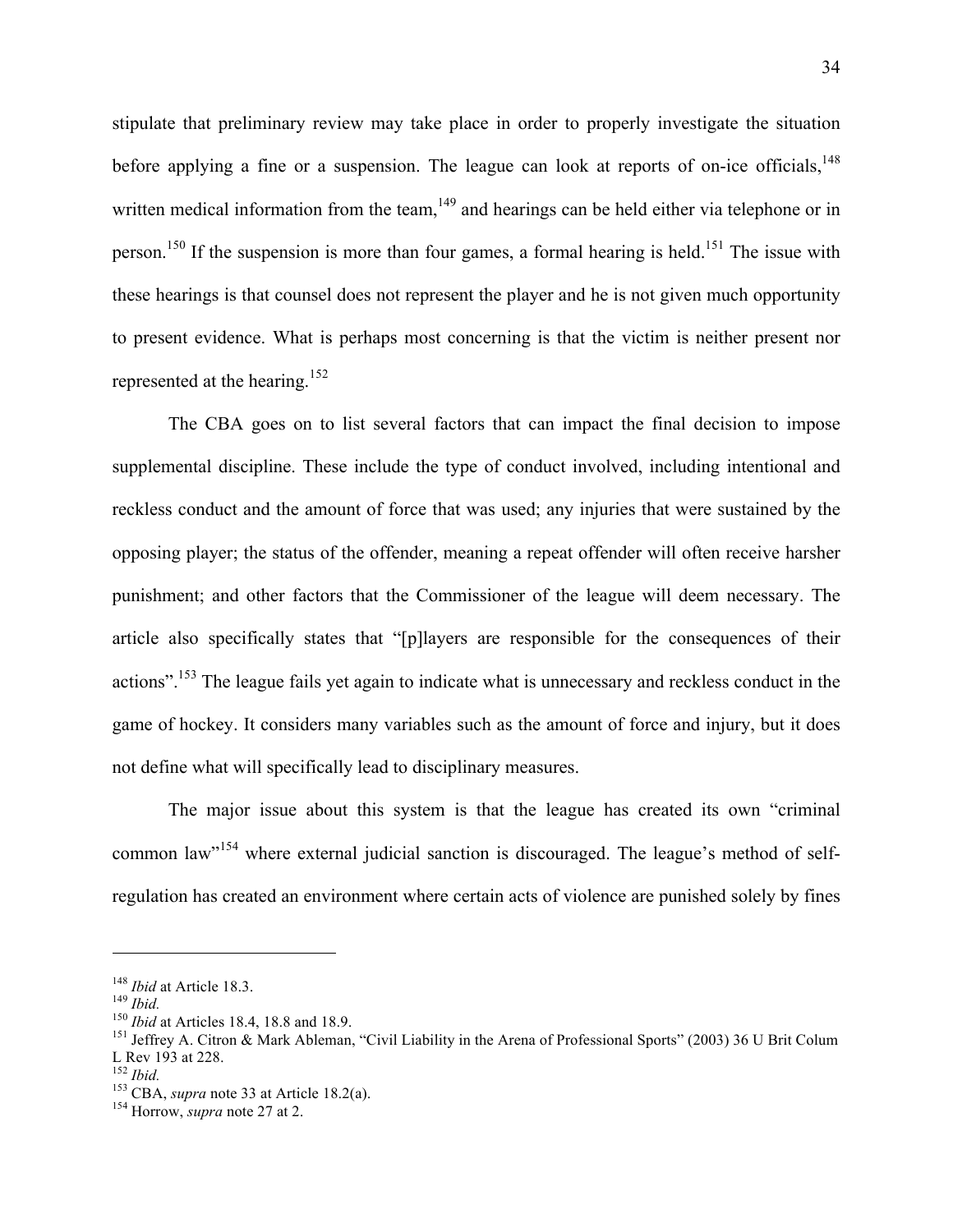and suspensions, which are not always an effective deterrent. The league and teams are focused on selling tickets and winning games, and it has become apparent that teams are using aggressiveness and violence as a method of winning. The result is that the league tolerates this violence and "the means used to achieve victory become less scrutinized".155 Consequently, the league becomes its own "accuser, judge, and jury in its own private system of criminal law".<sup>156</sup> Ultimately, the issue is whether leagues should be allowed to continue to handle cases of excessive violence, or whether external intervention by criminal courts should become more commonly used as a means to curb excessive violence.

There are several arguments that have been made in favour of maintaining league selfregulation as the primary source for supplemental discipline for on-ice conduct. The main argument in favour of league self-regulation is based on the notion that the leagues are in a better position to regulate in game violations of the rules. The league knows the sport better than anyone and is thus better able to determine what constitutes reasonable conduct under any given circumstances.<sup>157</sup> As such, the league will be able to make an informed decision on all matters, which will ideally produce uniform and predictable sanctions. The league can also choose to punish players for a wider range of conduct. In other words, the league commissioner can address any act committed on the ice, including acts that could otherwise be ignored by a prosecutor.<sup>158</sup> Consequently, the players will become familiar with the league's outlook on player standards, and the kind of behaviour that will lead to supplementary discipline.<sup>159</sup> In other words, the players become accustomed to the league's subcultural way of doing things. It is thus

<sup>&</sup>lt;sup>155</sup> Ibid.<br><sup>156</sup> Melnick, *supra* note 145 at 124.<br><sup>157</sup> Ibid.; Schiller, *supra* note 143 at 248.<br><sup>158</sup> Don Eugene-Nolan Gibson, "Violence in Professional Sports: A Proposal for Self-Regulation" (1980-1981) 3 CommEnt LS 425 at 447.

<sup>159</sup> Melnick, *supra* note 145 at 124.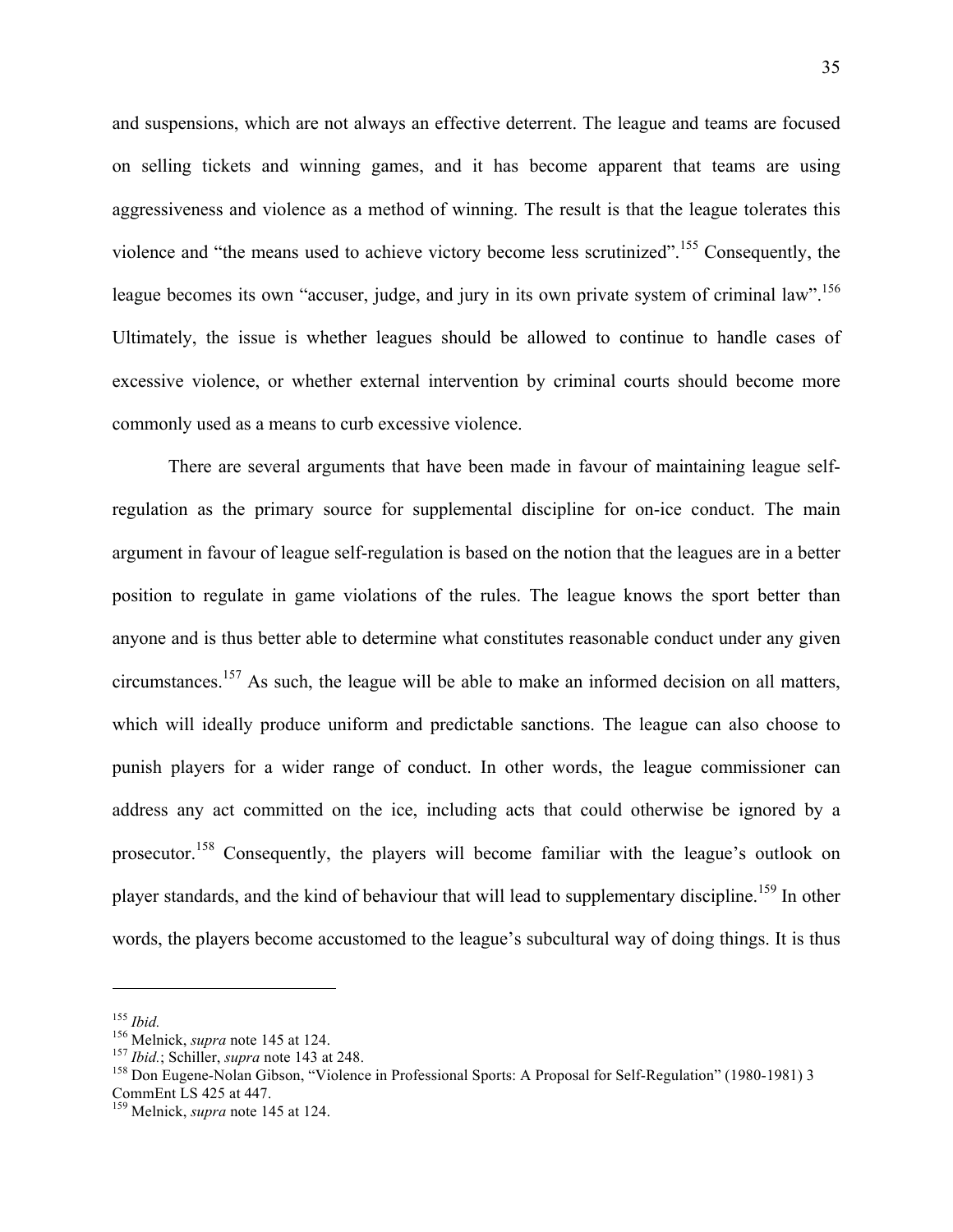argued that the leagues are perfectly capable of regulating violent conduct because players understand the system. They will not behave in ways that will lead to serious punishment because fines and suspensions are sufficient deterrents.

Another argument which supports league self-regulation is the fact that matters will be dealt with in a much quicker fashion than if the incident was prosecuted and brought in front of a judge. It avoids congesting the courts with cases of hockey violence.<sup>160</sup> Not only are criminal prosecutions rare, but it is also argued that players are hesitant to initiate a civil lawsuit against another player who has committed a violent act against them. Horrow discussed this question with hockey players and many of them indicated they feared a lawsuit would harm their careers. Many players cited the fear of being labeled in a negative way, and a concern of being cut from the team or sent to the minors as reasons not to sue other players.<sup>161</sup> Additionally, some athletes stressed the importance of keeping quiet around the time their contract was coming to an end for apprehension that it would limit their chances of signing a new deal.<sup>162</sup> In other words, it is unclear if players would be willing participants in the judicial processes.

On the other hand, those who support external intervention through criminal prosecution give little merit to these arguments. While league sanctions such as fines and suspensions are effective in deterring some minor rule violating behaviour, it does little to control excessive violence that is criminal in nature.<sup>163</sup> The nominal fines and suspensions have no deterrent value when a player essentially commits a crime on the ice. The salary of a professional athlete is high, considering the minimum salary in the NHL is \$550,000 for the 2014-2015 hockey season and \$575,000 for the following season. In the final year of the CBA, the minimum salary will go up

<sup>160</sup> *Ibid.* 161 Horrow, *supra* note 27 at 5-6. <sup>162</sup> *Ibid.* 163 Trichka, *supra* note 8 at 93.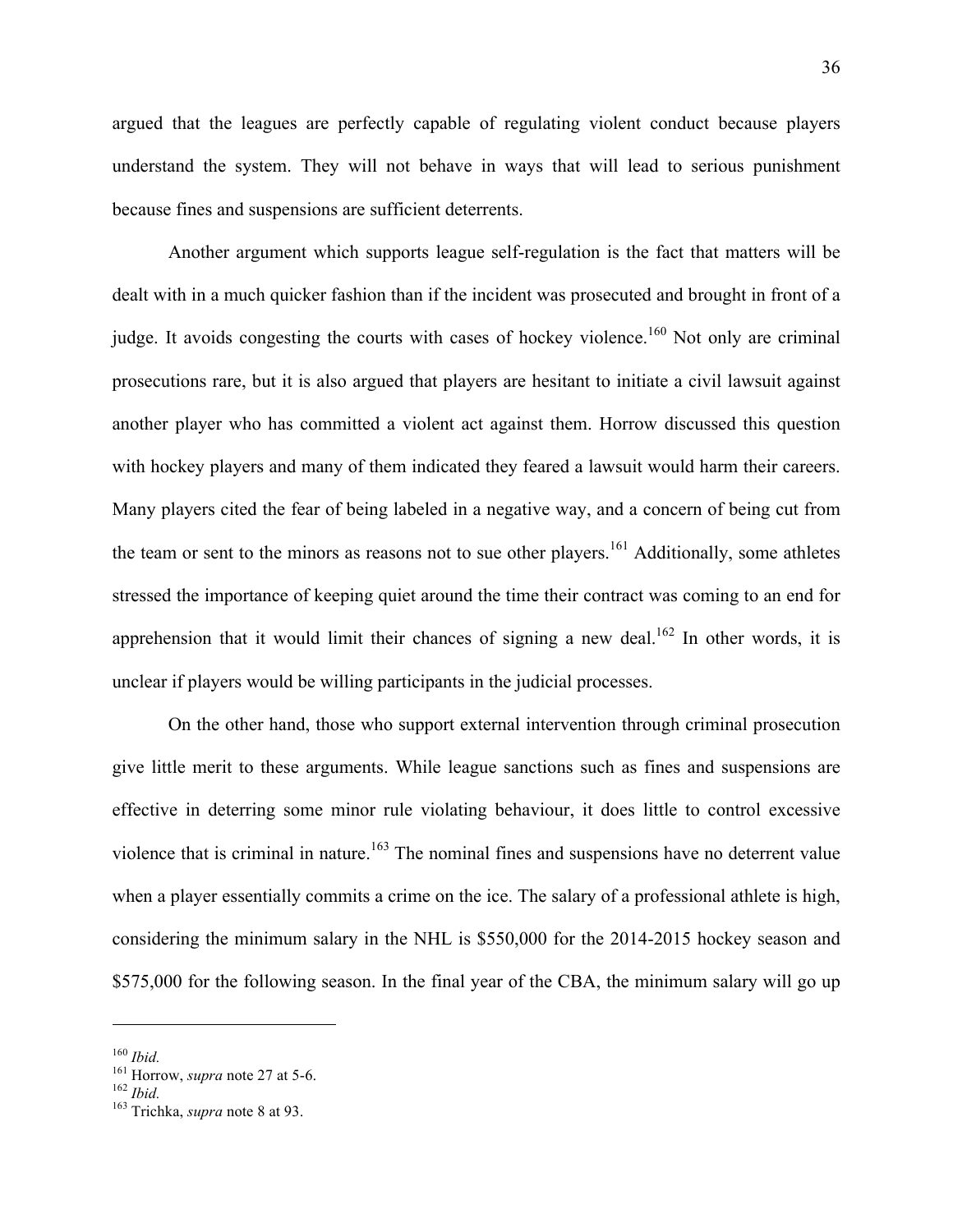to  $$750,000$  for the 2021-2022 season.<sup>164</sup> Therefore, even a player making the league minimum is still very well compensated. Considering most fines imposed by the leagues are minimal amounts of money, professional players are not likely to let fines determine how they play the game. For example, Boston Bruins forward Milan Lucic was fined \$5,000 during the 2014 Stanley Cup Playoffs for spearing an opponent.<sup>165</sup> However, Lucic's NHL salary for the 2013-2014 season was \$5,500,000.<sup>166</sup> It is difficult to imagine that five thousand dollars would be an effective deterrent when Lucic averages over \$67,000 per game during an 82 game season.

Some research has also shown that in cases where the fine was high, it was actually the team who paid the fine.<sup>167</sup> There is evidently no deterrent value in fines if the team is covering the costs for the player. The lack of deterrence is also shown in the *Bertuzzi* case. The incident between Bertuzzi and Moore took place in 2004. Upon signing a new contract with the Vancouver Canucks in 2005, Bertuzzi's salary was \$5.2 million per year.<sup>168</sup> The fact that a player who was criminally prosecuted for an on-ice incident can return to the league with such a high salary does very little to deter future acts of excessive violence. Players are not afraid to lose their careers if they were to take away the career of another player.

Often the league does not address excessive violence adequately because they encourage the use of violence to promote the marketability of the sport. As previously discussed, violence is sometimes viewed as a way to engage the spectators and add excitement to the game.<sup>169</sup> Therefore, if the league has complete control over its players, they can allow certain violent acts that are deemed to generate interest in the sport and, consequently, bring in more revenue. An

<sup>&</sup>lt;sup>164</sup> CBA, *supra* note 33 at Article 11.12.<br><sup>165</sup> The Canadian Press, "NHL Fines Boston's Lucic \$5,000 for spearing incident in playoff game", (April 19, 2014)<br>online: <http://www.nhl.com/ice/news.htm?id=715522>.

<sup>&</sup>lt;sup>166</sup> The Nation Network, "NHL Numbers", (January 28, 2014) online: <http://stats.nhlnumbers.com/players>.<br><sup>167</sup> Gibson, *supra* note 158 at 436.<br><sup>168</sup> Oh, *supra* note 19 at 324-325.<br><sup>168</sup> Ibid at 326.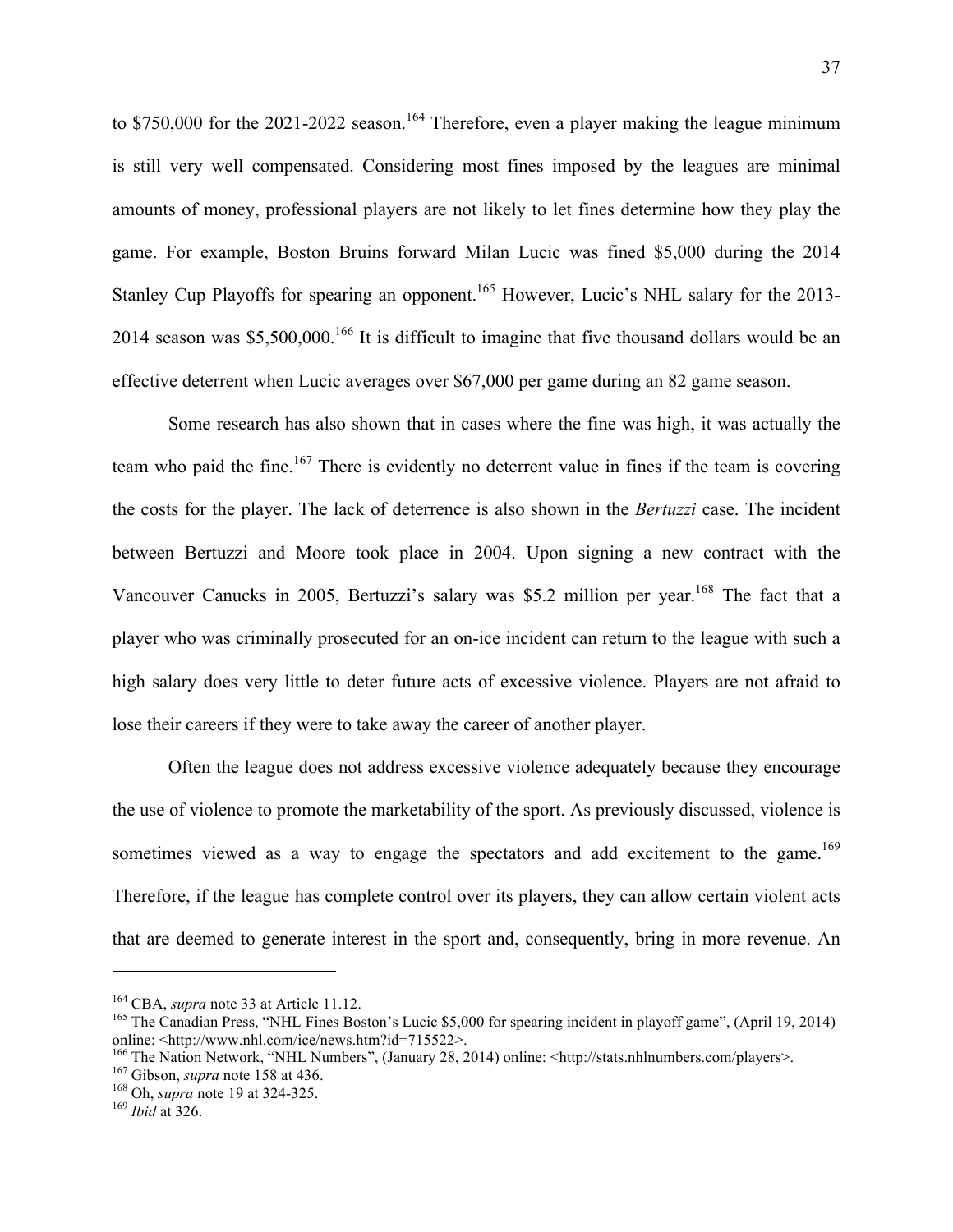example of the interest generated by violence is shown in the media portrayal of such conduct. Media outlets often focus on violence that is occurring on the ice, and it is almost always celebrated as an acceptable aspect of the game.<sup>170</sup> And as John Barnes indicates, "[i]t is not in the public interest to delegate all disciplinary authority to internal tribunals, especially where leagues have a financial interest in promoting a violent style of play that has paid dividends in the past".<sup>171</sup> Since violence has a commercial value to sports leagues, they have an interest in encouraging the use of violence to win games as opposed to imposing harsh punishments to eliminate violence. The viability of using formal social control as a tool to regulate hockey violence will be examined in the next section. Despite the arguments favouring league selfregulation, the law can be an essential means to set the tone that excessive violence will not be tolerated.

### 2.2 « Criminal Law »

If it is deemed that league self-regulation is not a sufficient means to control violence, the use of criminal law can be justified on two main grounds. Firstly, athletes are not above the law and a hockey league's internal system of control cannot supersede the laws of the land. Secondly, there is a particular need for prosecution.<sup>172</sup> According to Baxter, there is an unofficial agreement between the NHL and the court system indicating that so long as the NHL monitors itself by settling disputes with fines and suspensions, the prosecutors will generally leave them alone.<sup>173</sup> However, this has not been effective in the past. It has been suggested that without the

<sup>&</sup>lt;sup>170</sup> Melnick, *supra* note 145 at 125.<br><sup>171</sup> Barnes, *supra* note 6 at 224.<br><sup>172</sup> *Ibid.* 173 Angela Baxter, "Hockey Violence: The Canadian Criminal Code and Professional Hockey" (2005-2006) 31 Man LJ 281 at 281-282.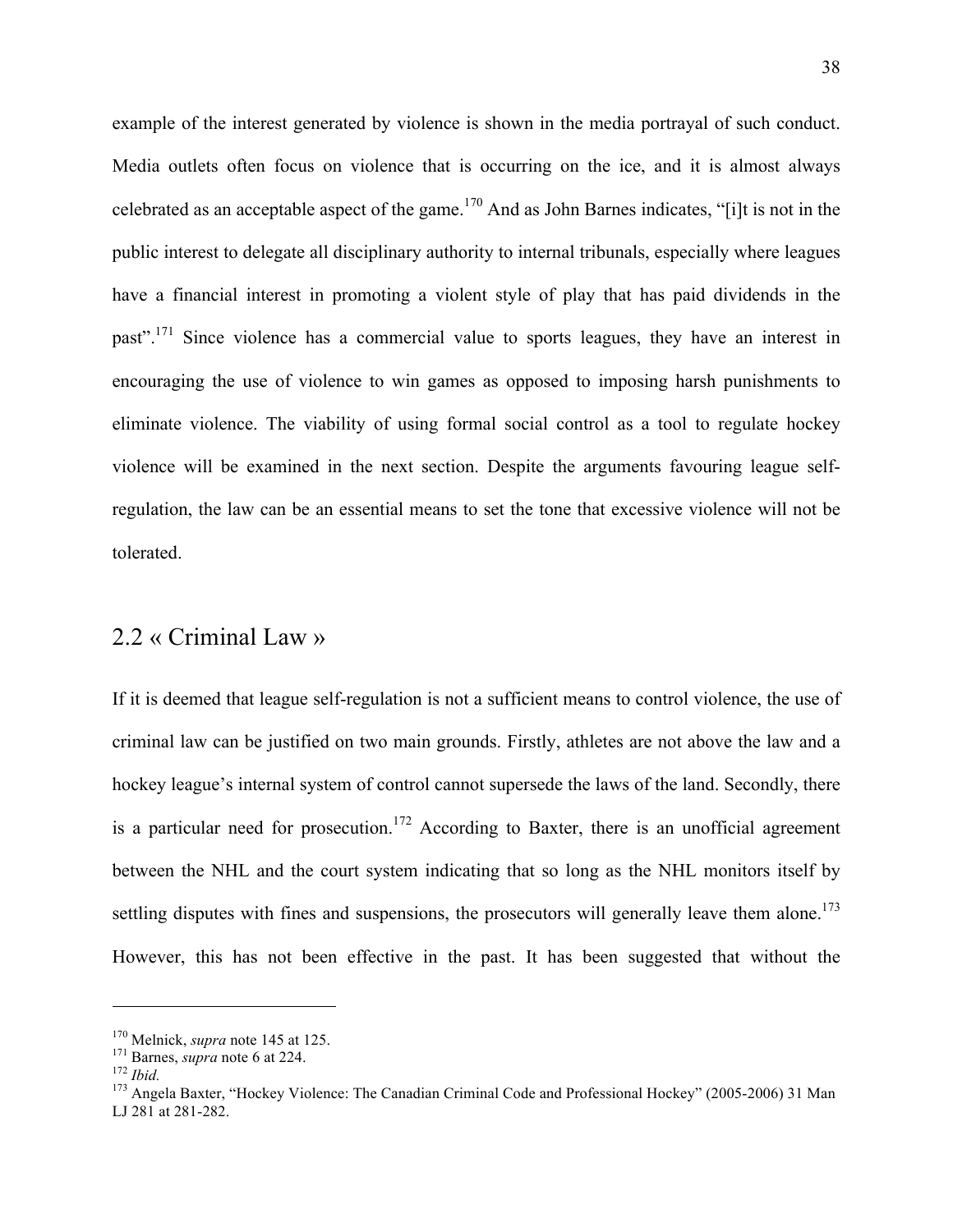intervention of criminal law, the hockey players commit crimes with impunity.<sup>174</sup> Professional athletes should not receive special treatment when they are taking part in excessively violent conduct because they have a social responsibility to act diligently. They are role models to the fans, especially children who are modeling their style of play.

Criminal prosecution would serve as a deterrent, as opposed to the slight reprimand offered by the league.175 As illustrated by Oh, the league's internal rules did nothing to prevent Bertuzzi from ending Moore's career with an appalling act of violence.<sup>176</sup> Had Bertuzzi known he would be prosecuted and sentenced by a criminal court, would he have acted differently? Perhaps an imminent threat of criminal prosecution would help curb this type of behaviour in the future. That being said, criminal law should only be used in cases of excessive violence as per Smith's definition of criminal violence, $177$  because it can be incredibly difficult to prove the intent of a hockey player for an act committed in the heat of the game. It is a fast-paced game where players have to make quick decisions. It is the contention of many hockey players that dangerous plays happen and players do not necessarily realize what they have done until the game is over. Therefore, Clarke suggests that a greater criminal mindset should be required when players are faced with disciplinary action for an act that was committed on the ice.<sup>178</sup> Hockey players are required to play with excitement and emotion, which often leads to dangerous plays that was not intended to harm anyone. In addition, players often react reflexively when playing a sport they have been playing for years. In a game that is so quick and body contact is a regular occurrence, proving intent beyond a reasonable doubt might be too difficult to ever successfully

<sup>&</sup>lt;sup>174</sup> Gibson, *supra* note 158 at 436.<br><sup>175</sup> Anna Husa & Stephen Thiele, "In The Name of The Game: Hockey Violence and The Criminal Justice System" (2001-2002) 45 Crim LQ 509 at 510. 176 Oh, *supra* note 19 at 312. 177 See pages 7-8 of this text. 178 Clarke, *supra* note 16 at 1174.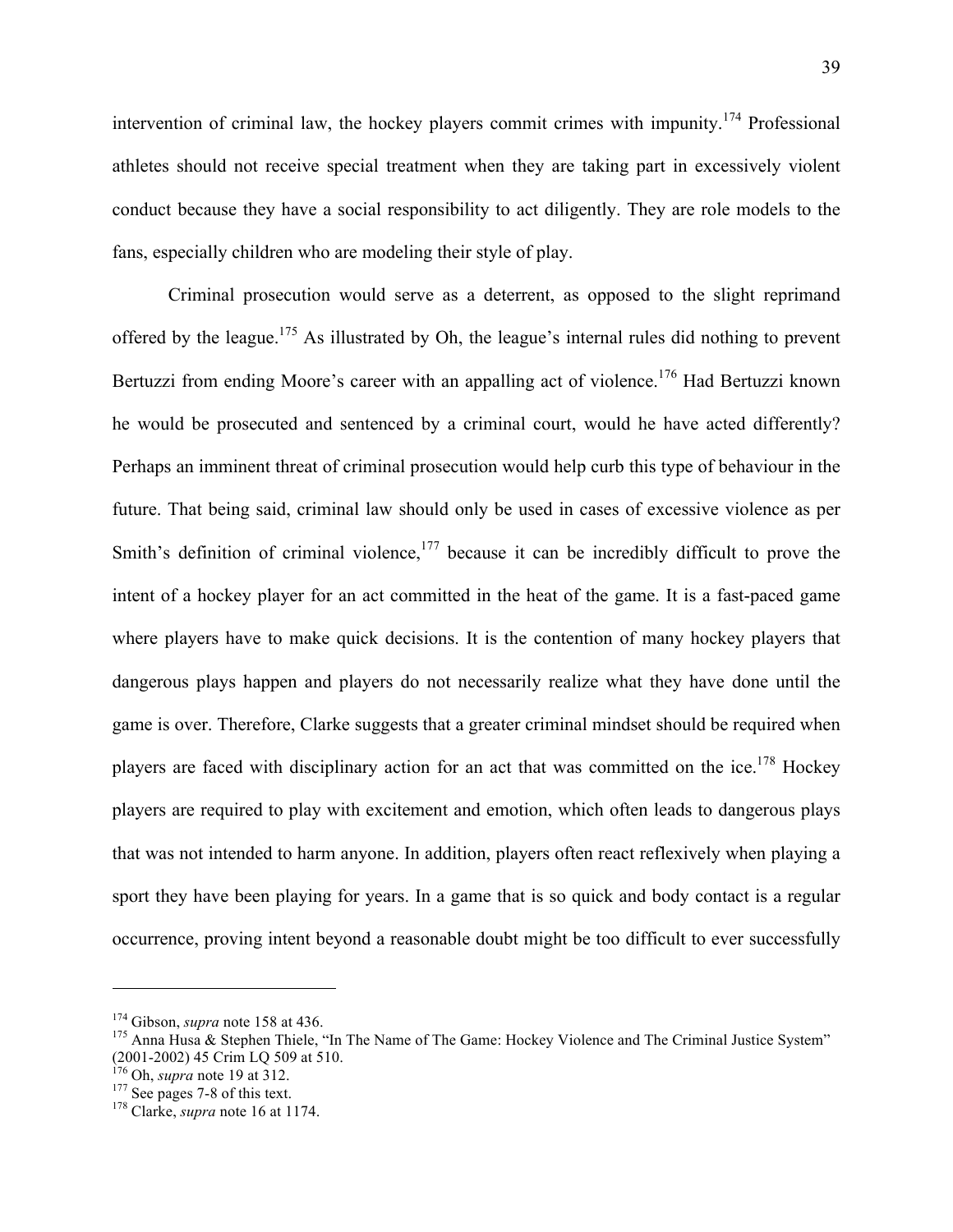prosecute a hockey player for on-ice violent conduct.<sup>179</sup> This leads to the conclusion that criminal prosecution would be extremely difficult since determining the intent of the player is rather challenging. By limiting criminal intervention to the excessively violent acts, it is possibly to avoid congesting the courts with cases that will simply be thrown out due to inability of proving intent.

Under current law, only in exceptional and rare circumstances do cases of violence become the subject of a criminal prosecution. The reason for this is that legislation and courts have not defined what constitutes excessive violence. Oh suggests that the law should intervene in "acts that are so deviant from acceptable behaviour that they pervert the physical essence of the game".<sup>180</sup> The physical essence relates to the skill and ability to make plays and score goals within the rules of the game. Any conduct that is not part of the game or is deemed so excessively violent that it has no place in the sport can be described as distorting the essence of the game. The threat of criminal prosecution could be effective in curbing that kind of egregious behaviour. Therefore, by properly defining what constitutes excessive violence, players will know how to conduct themselves. If a player is fully aware in what circumstances he or she may face criminal prosecution, they will likely behave less violently. As such, only conduct that is clearly outside the rules and customs of the game, and against state legislation, should be susceptible to criminal prosecution.<sup>181</sup> The reason why we should not apply criminal sanction for all violations of the game is that players could misinterpret the law, and refuse to engage in conduct that is lawful for fear that it might be seen as illegal.<sup>182</sup> As described by Elias and Dunning, sports become boring when the rules of the game are too constrained. People lose

<sup>&</sup>lt;sup>179</sup> *Ibid.* 180 Oh, *supra* note 19 at 312.<br><sup>181</sup> Standen, *supra* note 134 at 642.<br><sup>182</sup> *Ibid* at 637.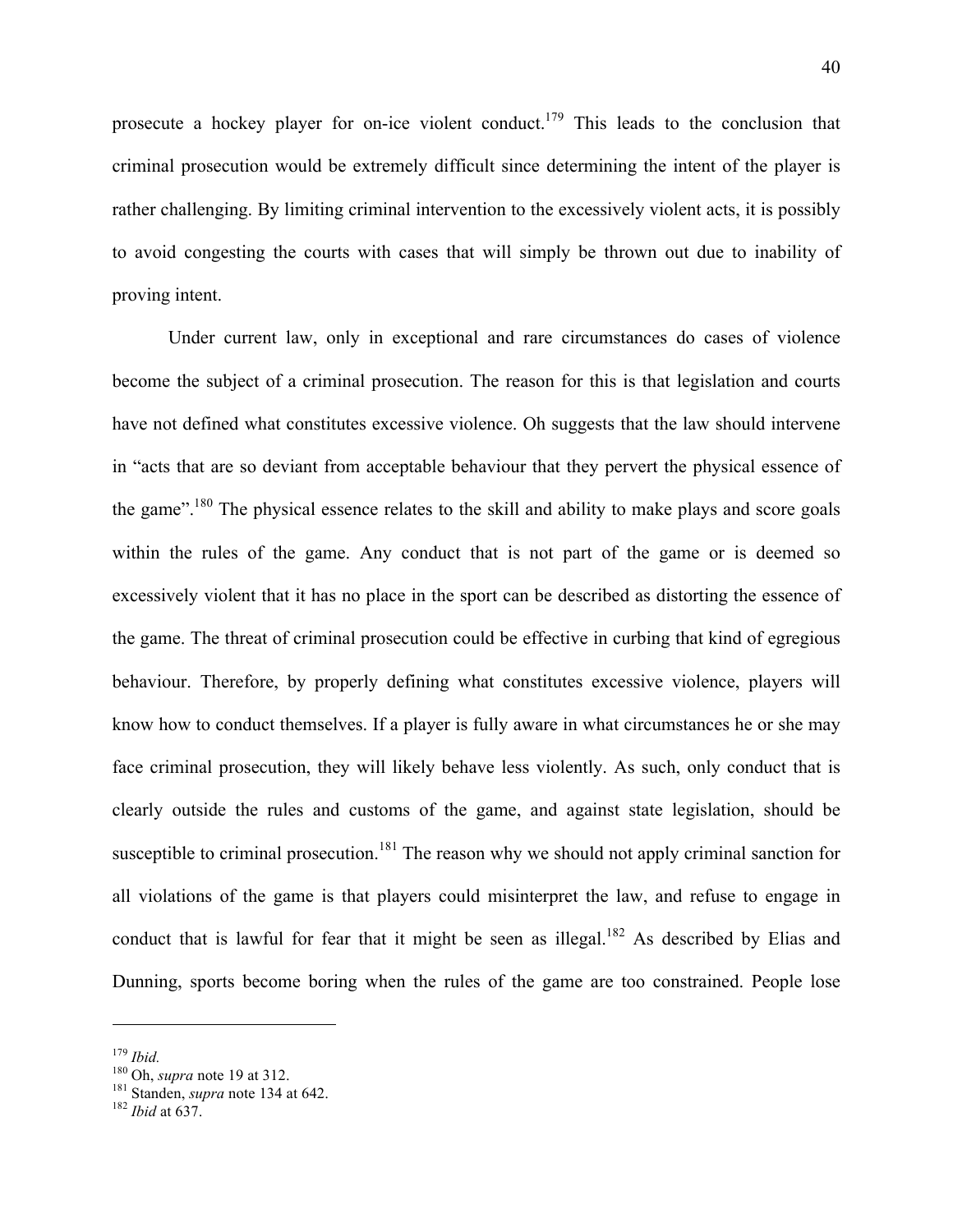interest when they cannot get lost in the excitement of the game and have to stop to think of the consequences of all their actions during a hockey game. The game of hockey is inherently physical and aggressive so it would be misguided to eliminate all levels of violence from the game. However, imposing criminal sanction to players who commit serious acts of violence would still be consistent with the NHL CBA. The CBA states that "the parties do not intend to alter the basic fabric of our game<sup>"183</sup> when imposing supplemental discipline for on-ice conduct. It is often contended that excessive violence causing serious injuries or that have the capacity to cause serious injuries are not part of the game, as such, prosecuting such acts through the criminal justice system would not alter the basic fabric of the game of hockey.

## 2.2.1 « Criminal Code »

The criminal justice system facilitates the maintenance of a safe and peaceful society. It does this by ensuring public safety, enforcing laws, and protecting citizen rights. According to the rule of law, all citizens are subject to the same laws. The problem with using the law to regulate hockey violence is that it spreads across multiple jurisdictions. The NHL has teams in Canada and the United States, as well as different provinces and states. These jurisdictions likely have different laws and varying interpretations of these laws.<sup>184</sup> Canadian law is slightly more developed than American law in terms of hockey violence. In Canada, all Canadians fall under the purview of the *Criminal Code of Canada<sup>185</sup>*. The *Criminal Code* penalizes acts that are considered to be contrary to public order. The sanctions range from incarceration for a certain amount of time to

<sup>&</sup>lt;sup>183</sup> CBA, *supra* note 33 at Article 18.2.<br><sup>184</sup> Jones and Stewart, *supra* note 23 at 168.<br><sup>185</sup> RSC, 1985, c. C-46 [*Criminal Code*].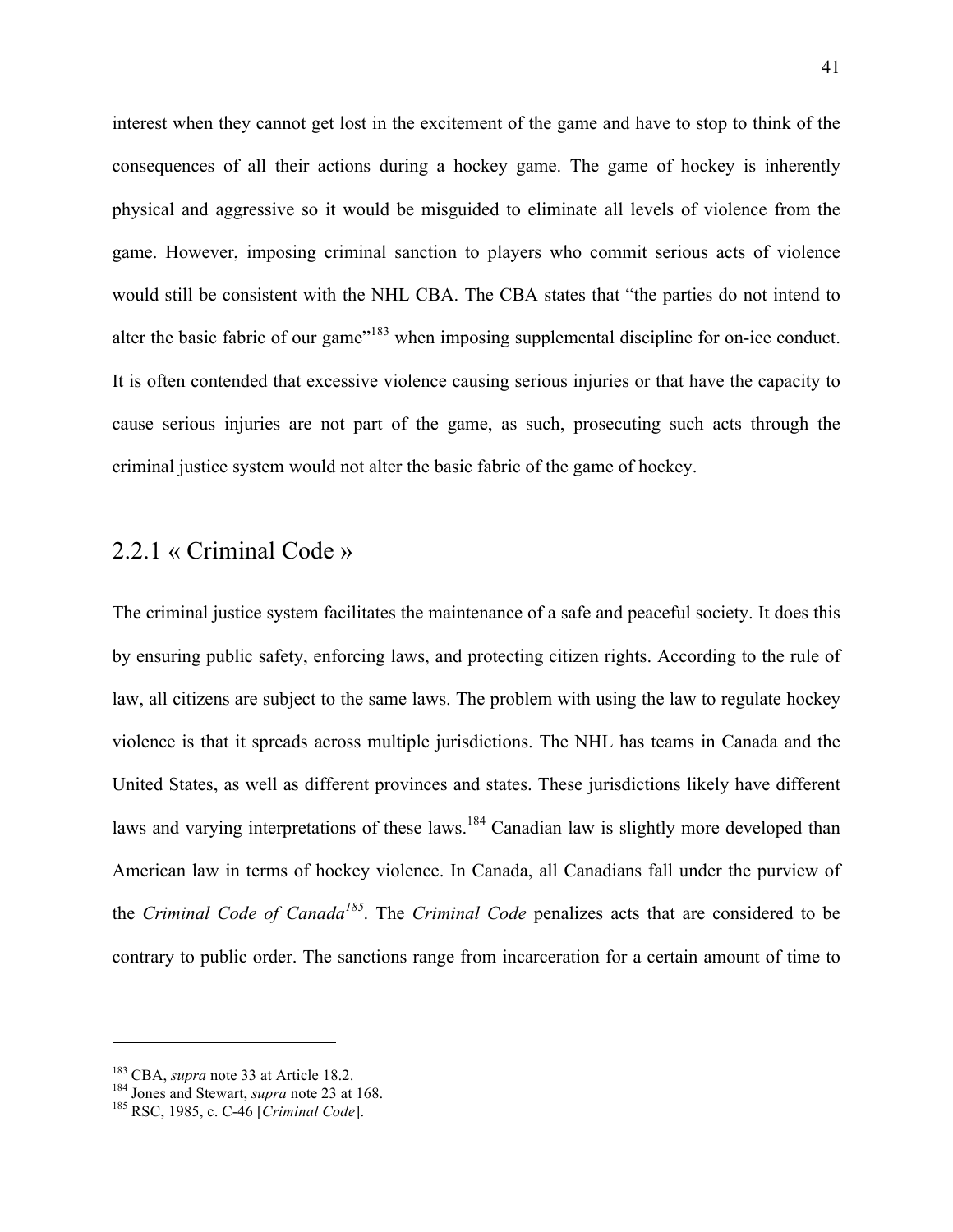simple fines, which allow the courts to take into account a plethora of circumstances.<sup>186</sup> The purpose of sentencing in the *Criminal Code* is outlined in section 718: "[t]he fundamental purpose of sentencing is to contribute, along with crime prevention initiatives, to respect for the law and the maintenance of a just, peaceful and safe society by imposing just sanctions".<sup>187</sup> The sentences must also target one or more objectives, including denunciation; deterrence; the separation of the offender from society; rehabilitation; the reparation for harm done to the victim or community; and the promotion of responsibility in offenders. In addition, section 718.1 indicates that a sentence must be proportionate to the gravity of the crime of the offence and the degree of responsibility of the offender. In application to hockey, the important sentencing considerations are primarily threefold: (1) whether the athlete is a danger to society; (2) the type of punishment needed to prevent future similar acts; and (3) the effect of the particular sentence on the player, the public, and the sport. $188$ 

Canadian cases of hockey violence are prosecuted pursuant to the sections relating to assault. There are three types of assault: (1) common assault (Section 265); (2) assault with a weapon or assault causing bodily harm (Section 267); and (3) aggravated assault (Section 268). These sections are general intent offences. This means that the prosecutor does not have to show intent to cause serious injury to another. It is only necessary to demonstrate awareness that one is hitting the opponent. Specific intent offences such as assault causing bodily harm also requires intent to cause harm. However, as discussed below, bodily harm is very broadly defined and does not necessarily mean intent to cause serious injury. Such intent relates to the doctrine of implied consent. Generally speaking, athletes impliedly consent to the foreseeable and reasonable body

<sup>&</sup>lt;sup>186</sup> Barnes, *supra* note 6 at 202.<br><sup>187</sup> *Criminal Code, supra* note 185 at Section 718.<br><sup>188</sup> Schiller, *supra* note 143 at 257.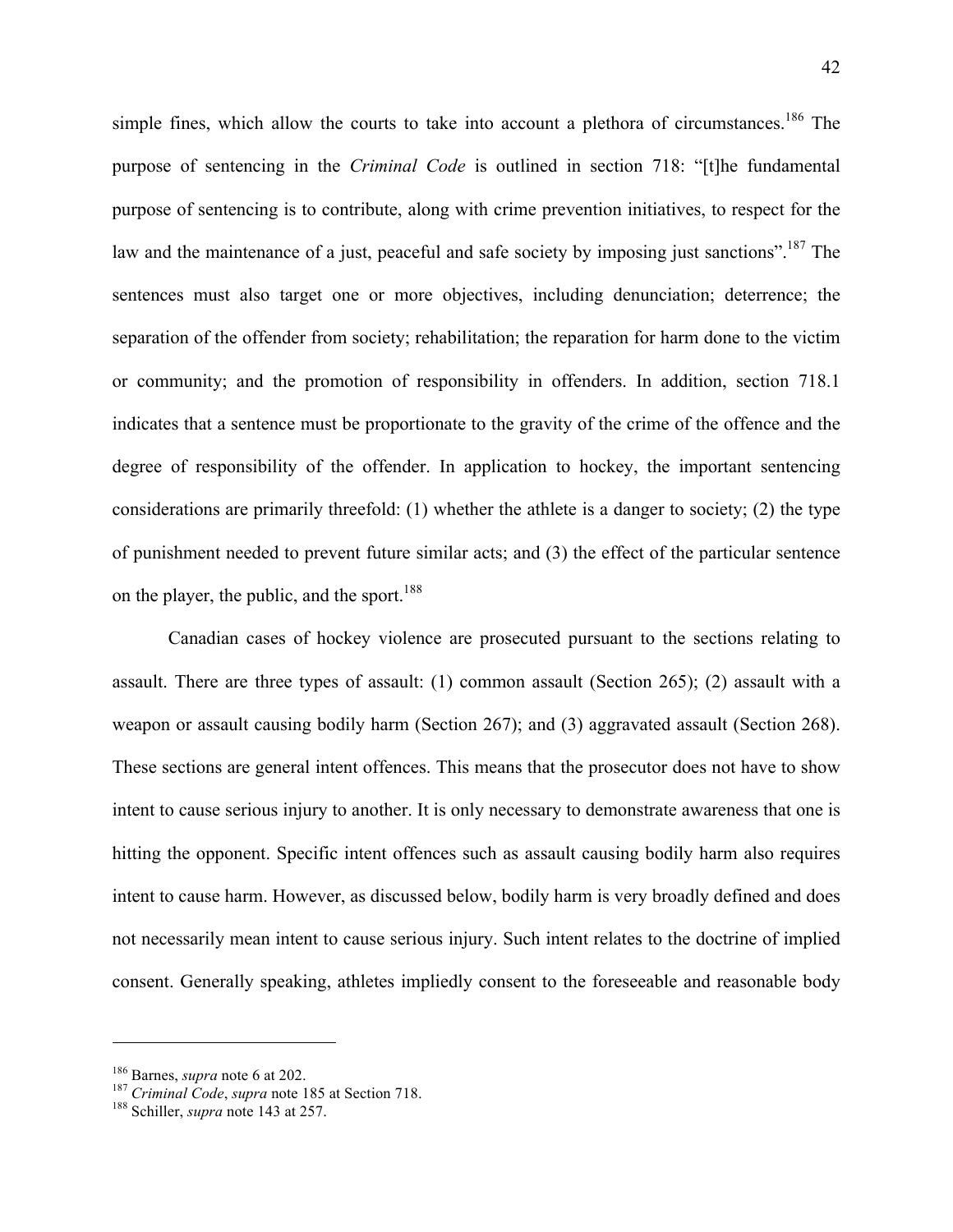contact that can occur within a given sport. However, implied consent does not apply in situations where serious injury was intended. As such, if a prosecutor can prove that the accused intended to cause a serious injury, the doctrine of implied consent does not apply and the accused will not be successful using the defense of implied consent. The defense of implied consent will be discussed further below.

Cases are occasionally prosecuted under charges of assault pursuant to Section 265(1) of

the *Criminal Code*, which states that:

A person commits an assault when

(a) without the consent of another person, he applies force intentionally to that other person, directly or indirectly;

(b) he attempts or threatens, by an act or a gesture, to apply force to another person, if he has, or causes that other person to believe on reasonable grounds that he has, present ability to effect his purpose; or

(c) while openly wearing or carrying a weapon or an imitation thereof, he accosts or impedes another person or begs.

The above section includes a basic offence of assault and several other forms, including assault with a weapon. Section 265(1)a) refers to intentionally applying force to a person without their consent. This charge carries a maximum sentence of imprisonment of five years.<sup>189</sup> Due to the issue of consent, which will be discussed further in this text, charges of assault have been very rare in the context of professional sports. Athletes who participate in hockey are generally said to have consented to the ordinary physicality of the sport.<sup>190</sup> Therefore, the most common charge of assault in hockey violence cases is that of assault with a weapon pursuant to Section

267 of the *Criminal Code*:

Every one who, in committing an assault,

- (a) carries, uses or threatens to use a weapon or an imitation thereof, or
- (b) causes bodily harm to the complainant,

<sup>189</sup> *Criminal Code*, *supra* note 185 at Section 266. 190 Baxter, *supra* note 173 at 284.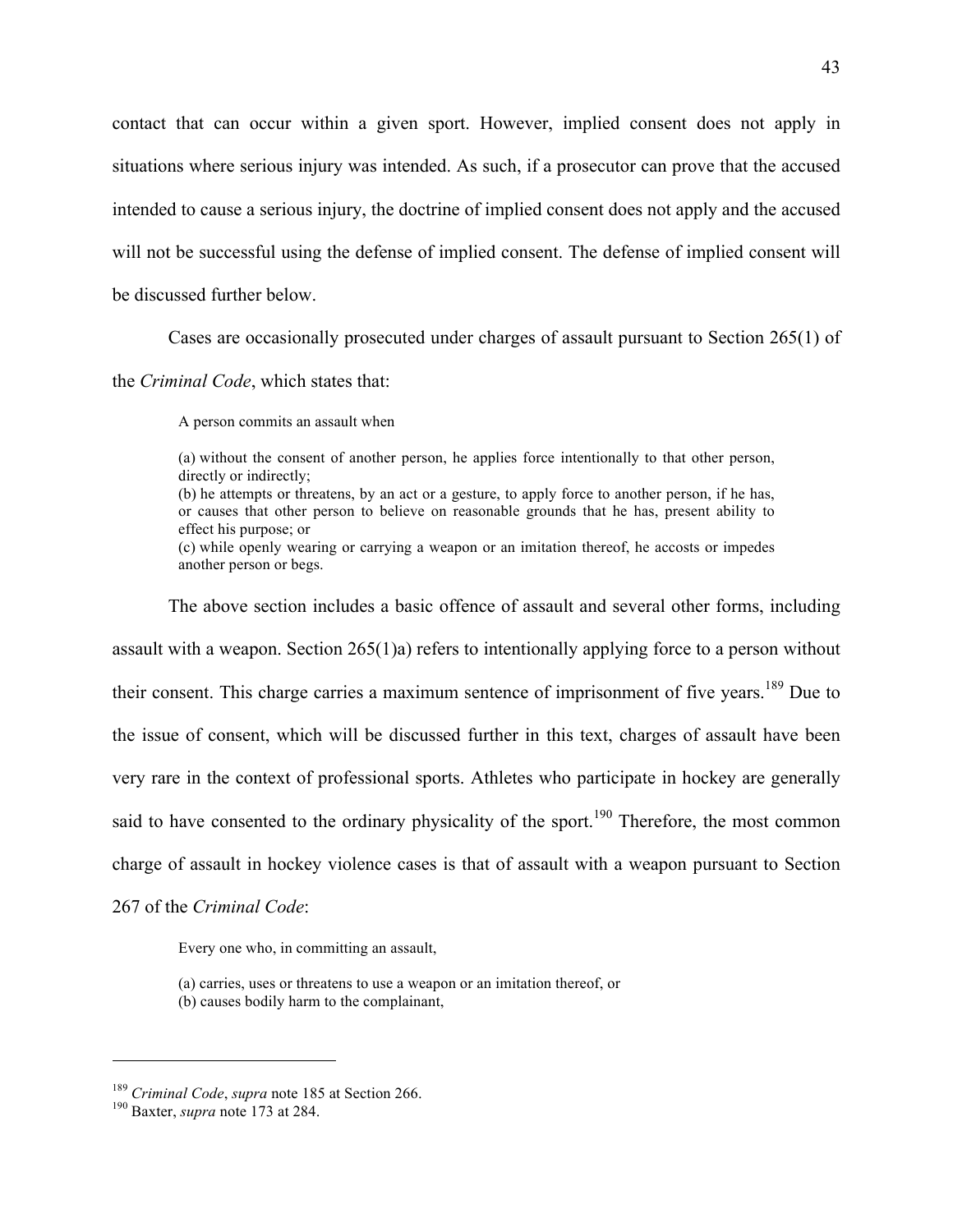is guilty of an indictable offence and liable to imprisonment for a term not exceeding ten years or an offence punishable on summary conviction and liable to imprisonment for a term not exceeding eighteen months.

Under Section 267b) of the *Criminal Code*, the Crown must show that the accused committed the act that resulted in bodily harm to the victim. According to Section 2 of the *Criminal Code*, "bodily harm" means "any hurt or injury to a person that interferes with the health or comfort of the person and that is more than merely transient or trifling in nature". This definition is somewhat problematic as it is very vague. As Baxter suggests, it does little to guide courts that are interpreting this in the context of professional sports. More guidance is thus needed in order to determine where the boundaries of criminal law lie in professional hockey.<sup>191</sup> The reality is that professional hockey is an aggressive sport. Bodily contact is normal and occurs regularly. Consequently, this definition of bodily harm is very difficult to apply since it could technically be used to describe most injuries in hockey. It could include all levels of violence described by Coakly, including the first category of violence,<sup>192</sup> which includes the regular body contact that occurs in every hockey game, such as body checks. It is clear that not all body contact in hockey is criminal in nature.

There is also a third level of assault in the *Criminal Code*. Aggravated assault is found in section 268 and states that "[e]very one commits an aggravated assault who wounds, maims, disfigures or endangers the life of the complainant". While most incidents of hockey violence are prosecuted pursuant to sections 265 and 267, it is worth noting that aggravated assault pursuant to Section 268 is an option for prosecutors.

<sup>&</sup>lt;sup>191</sup> *Ibid* at 287.<br><sup>192</sup> See page 8 of this text for the full definition of brutal body contact.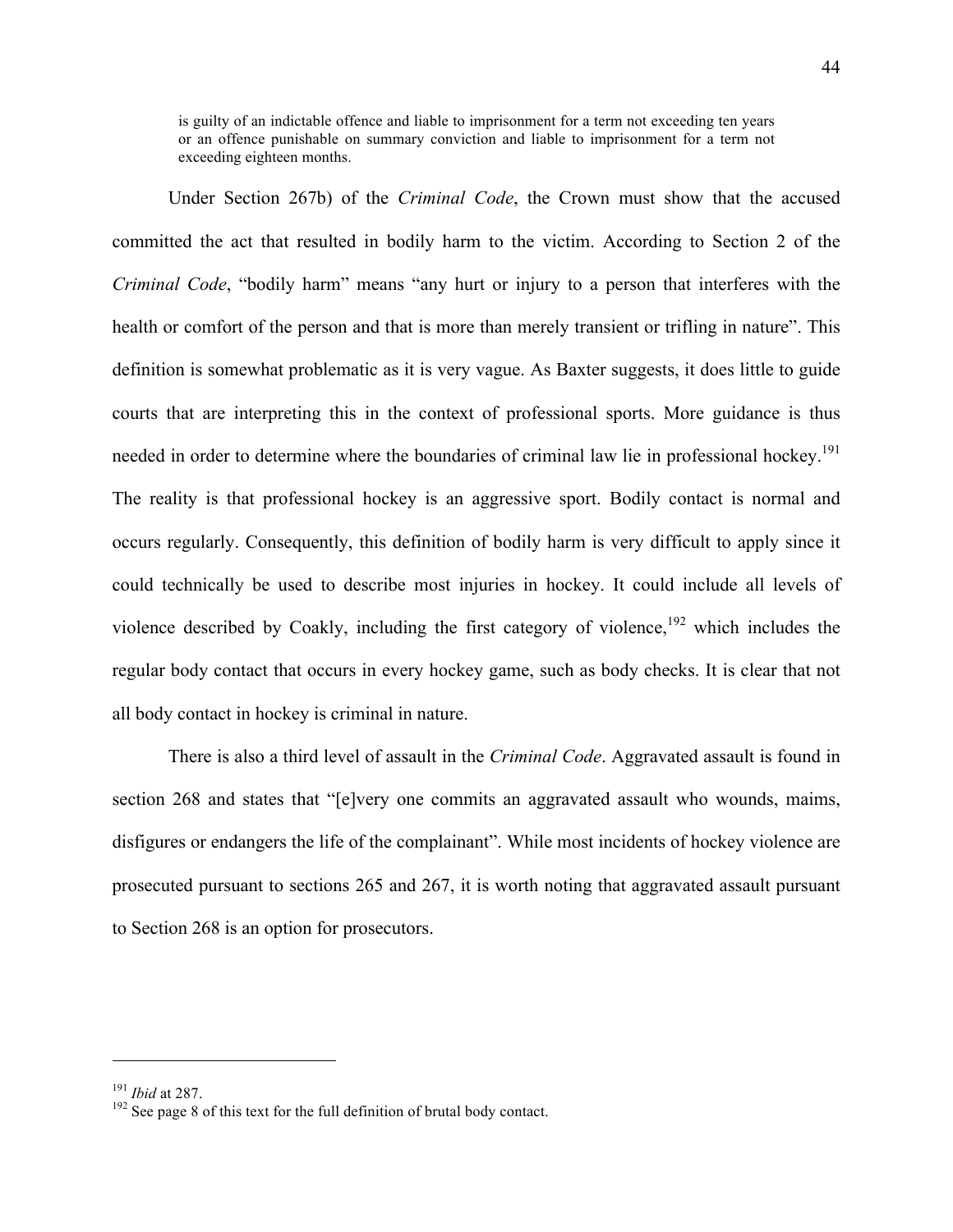Baxter also suggests the adoption of a revised definition of "bodily harm" in the *Criminal Code* to encompass the reality of professional sports.<sup>193</sup> The definition could also be redefined to include harm specific to the context of hockey. Other authors have also shown support for codifying rules applicable in the sports context. Barnes suggests that creating a specific criminal offence to deal with sports violence would facilitate the prosecution process. He also put forward the idea of bringing charges against the leagues and teams as promoters and instigators of violence. It would provide an incentive for teams to control the violence exercised by their players. Liability could also be imposed on notions of conspiracy, aiding or counseling.194 Zajda also believes that a specific offence for sports violence would help reduce the violent incidents that are often portrayed and praised in the media. He proposes that legislation that deals with sports violence would be the only effective deterrent and would help reduce the amount of ingame violence. It could also help in creating a more uniform and consistent approach in dealing with hockey violence.<sup>195</sup> The existing case law dealing with hockey violence does provide some insight. However, it is still uncertain what is criminal in the context of professional hockey. As shown in the case law discussed in the next section, it is becoming increasingly clear that authorities are not sure how to apply the *Criminal Code* to cases of hockey violence.

#### 2.2.2 « Case Law »

The judicial system has intervened in cases of sports violence on various occasions. Some cases have led to controversial decisions that can be viewed as somewhat irrational. Most cases ended with acquittals or very lenient sentences, which is concerning seeing as the actions of the accused

<sup>193</sup> *Ibid.* 194 Barnes, *supra* note 6 at 226. 195 Zajda, *supra* note 92 at 19.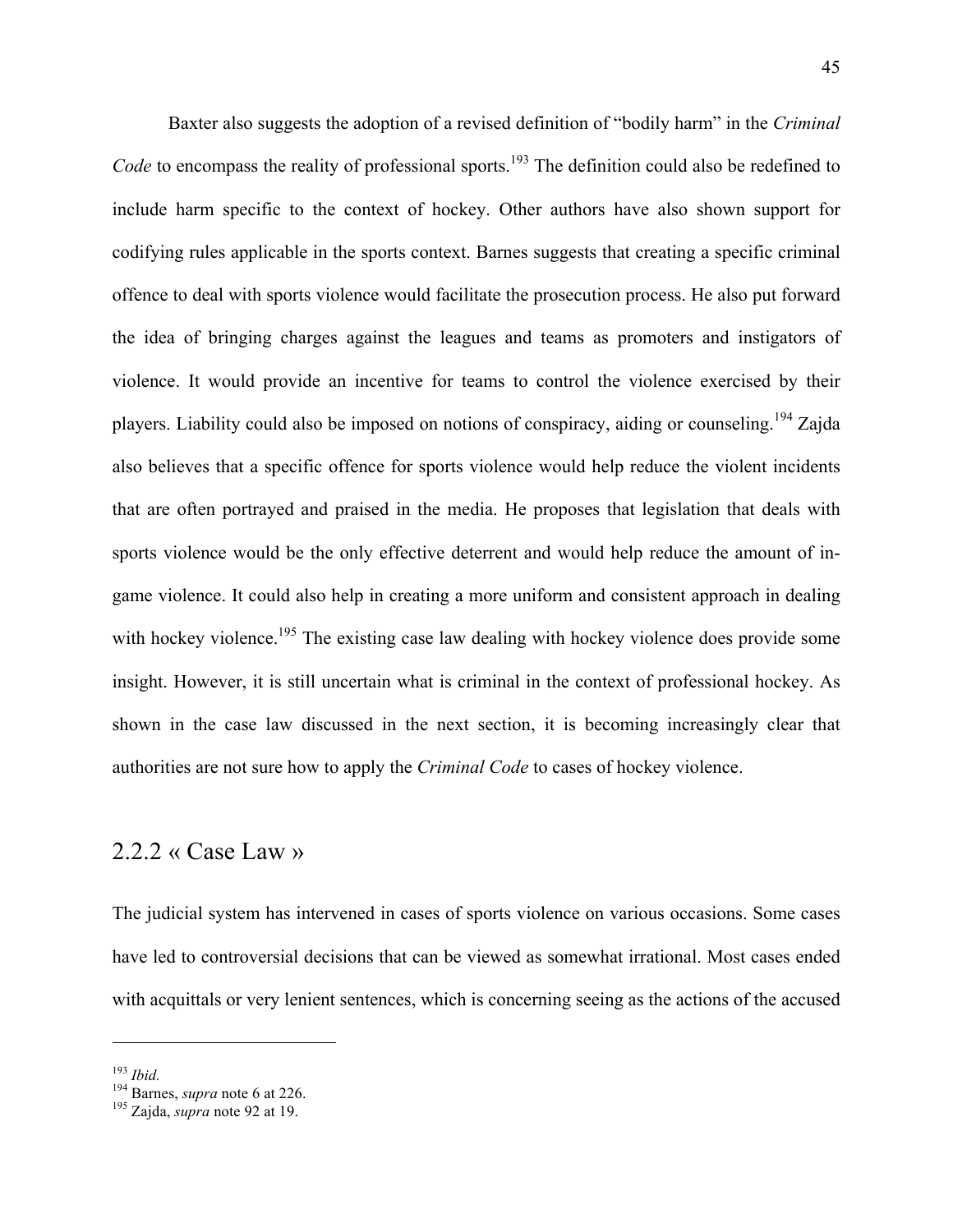are often very violent and led to serious injuries. Courts of different jurisdictions have interpreted the question of criminal liability in the realm of professional sports. English case law demonstrates that excessive force, which is likely to cause injury, is the primary focus of the courts. In *Bradshaw* and *Moore*, the English courts were concerned with determining whether the acts were within the rules of the game.<sup>196</sup> It was deemed that the rules of the game cannot make actions lawful that are unlawful according to state laws. The law of the land criminalizes every assault whether bodily harm results or not. But if the rules of the game allow for some force that could result in assault, and the athlete uses such force within the rules, it might be reasonable to conclude that he did not intend to assault and harm the opponent. It is only when the athlete intended to hurt the other player and cause serious harm in a reckless manner would the act be considered unlawful.<sup>197</sup>

Other jurisdictions have dealt with similar issues. The NHL is the only professional sports league to have one of its players criminally prosecuted in the United States. In a 1975 unreported case, David Forbes was charged with assault with a dangerous weapon for attacking Henry Boucha on the ice during a professional hockey game.<sup>198</sup> During the second period, Forbes swung his stick at Boucha, which ultimately resulted in serious injuries. The stick struck Boucha in the right eye and he fell to the ice. Forbes then jumped on top of Boucha and punched him repeatedly in the head. Boucha required three surgeries to repair his eye socket. He suffered double vision for approximately eight months following this incident.<sup>199</sup> A full trial took place but the jury was unable to reach a verdict and the district attorney declined to order a retrial.<sup>200</sup> The jury was divided nine to three, with the majority voting for conviction based on the severity

<sup>&</sup>lt;sup>196</sup> McCutcheon, *supra* note 4 at 272.<br><sup>197</sup> *Ibid.*<br><sup>198</sup> Zajda, *supra* note 92 at 10.<br><sup>198</sup> McCutcheon, *supra* note 4 at 278; Zajda, *supra* note 92 at 10; Clarke, *supra* note 16 at 1179-1180.<br><sup>200</sup> McCutcheon, *su*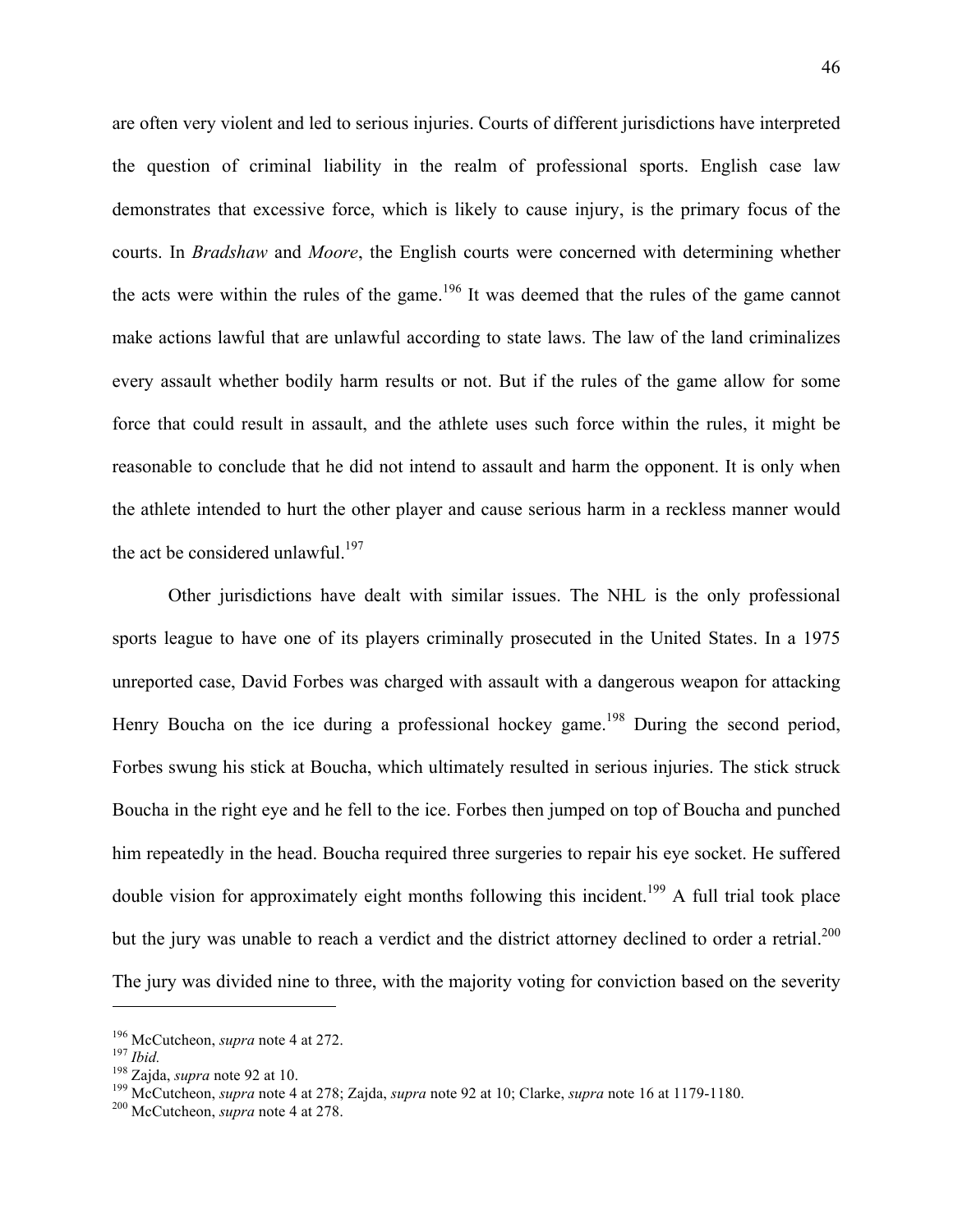and permanent nature of the injuries suffered by Boucha. Whereas the three jurors voting for acquittal were convinced that the social forces behind the acceptance of violence and fighting in hockey meant that Boucha impliedly consented to the attack since fighting is a part of the game.201 Following the criminal trial, Boucha filed a civil lawsuit against Forbes and his team for \$3.5 million dollars. A settlement was reached in a confidential meeting outside of the courts.<sup>202</sup> After the *Forbes* case, there appeared to be a reluctance to use the law to regulate sports violence cases in the United States. This is presumably due to the difficulties of proving intent beyond a reasonable doubt and establishing the limits to consent; the concern that criminal prosecution might change contact sports for the worse; and the idea that resources would be better spent on "real criminals, not athletes for on-ice/field incidents".<sup>203</sup> But what makes an athlete so different from others who commit similar crimes outside of the sports context? To let Forbes go due to the social forces behind the case and a hung jury suggests that professional athletes are in fact somewhat immune from the law. It indicates that they can commit crimes on the ice and can walk away without any real consequence.

In Canada, the law surrounding hockey violence cases is mixed, but it is further developed than American case law. Canada has seen a greater number of cases reach the criminal courts. The first criminal prosecution of a professional hockey player in Canada was against Wayne Maki in  $R$  v Maki.<sup>204</sup> The players involved in the incident were both charged under section 231(2) of the *Criminal Code* for assault causing bodily harm (now section 267). The incident took place on September 21, 1969 during an exhibition game between the Boston Bruins

<sup>&</sup>lt;sup>201</sup> Clarke, *supra* note 16 at 1179-1180.<br><sup>202</sup> Zajda, *supra* note 92 at 10.<br><sup>203</sup> Jones & Stewart, *supra* note 23 at 185.<br><sup>204</sup> *R v Maki*, [1970] OJ No 1607, [1970] 3 OR 780 [*Maki*].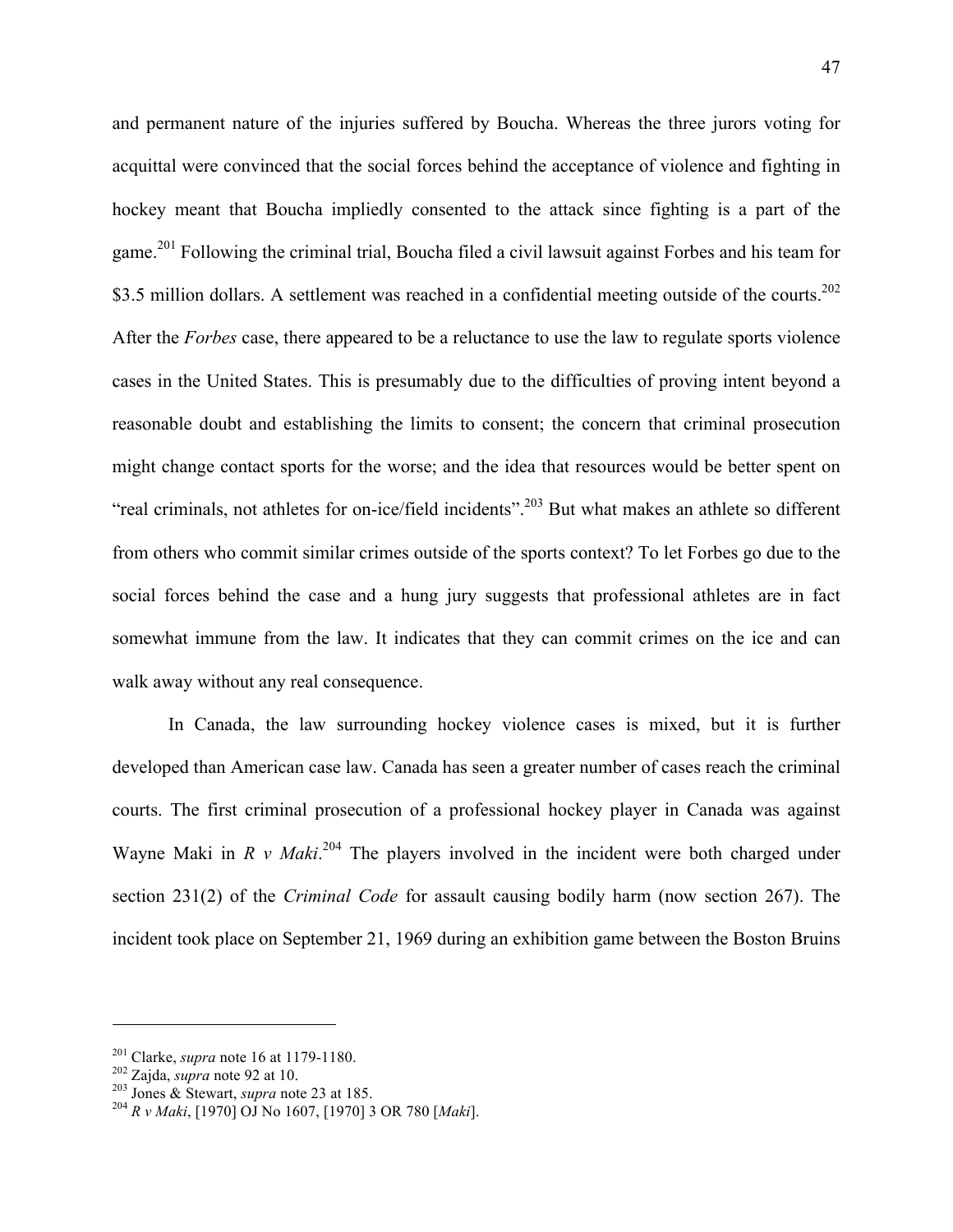and the St. Louis Blues of the NHL in Ottawa, Ontario.<sup>205</sup> The *Maki* decision was delivered on March 4, 1970. It was the first prosecution of this kind. The facts, as interpreted by the judge, are that Maki and Green followed the puck behind the Bruins net. The two players collided. Green then punched Maki in the face with his glove, which resulted in injury to his mouth. The referee signaled a delayed penalty.<sup>206</sup> The two players then met up in front of the Bruins net where Green swung his stick at Maki and struck him on the shoulders. Maki then retaliated by swinging his stick at Green in a vertical chopping position. Green suffered a fractured skull and brain injuries. He missed the rest of the season. $207$ 

The judge considered the fact that the incident took place in a matter of a few seconds in a game that he noted is fast and includes regular body contact.<sup>208</sup> In addition, Maki's evidence indicated that he was simply trying to protect himself when the incident occurred, and did not know he would cause serious injury to Green. The judge also observed that the referee testified that Maki did not seem angry or to have lost his temper.<sup>209</sup> These facts are important because the social considerations of each case are essential in determining the intent of the accused and the gravity of the offense. The game of hockey is a fast sport where decisions must be made very quickly. With consideration given to the fact that Maki is not generally a high tempered player and he acted in self-defense, it is reasonable for a judge to decide that he is not guilty of a criminal act, which is precisely what happened. The defense attorney presented a case for selfdefense, which the court accepted and eventually acquitted Maki of assault. The judge did not find beyond reasonable doubt that Maki intended to injure Green and that Maki used excessive

<sup>205</sup> *Ibid* at para 1. 206 *Ibid* at para 4. <sup>207</sup> *Ibid* at para 5. <sup>208</sup> *Ibid* at para 7. <sup>209</sup> *Ibid* at para 9.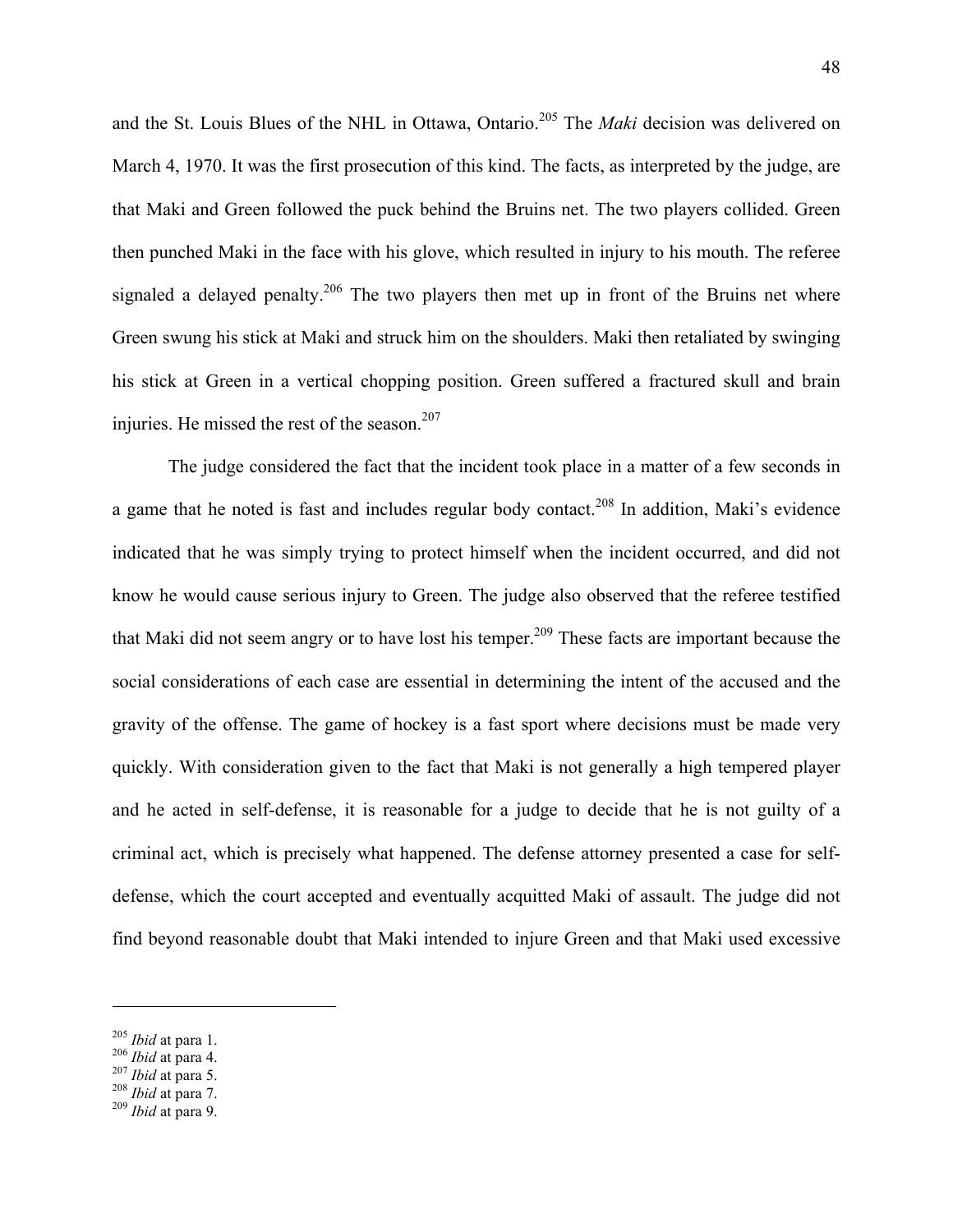force in the circumstances of the case.<sup>210</sup> Despite the dismissal of the charge, the judge included several comments on the defense of consent and the prosecution of similar cases. The court expressly stated that if the facts of this case had not raised reasonable doubt, the judge would have convicted the accused. The defense of consent would not have been successful.<sup>211</sup> The judge also added an interesting comment, which relates to the debate of whether the law should intervene in hockey violence cases:

Although no criminal charges have been laid in the past pertaining to athletic events in this country, I can see no reason why they could not be in the future where the circumstances warrant and the relevant authorities deem it advisable to do so. No sports league, no matter how well organized or self-policed it may be, should thereby render the players in that league immune from criminal prosecution.<sup>212</sup>

This comment is compelling because the judge does not give any indication to the type of conduct that would warrant criminal intervention. The judge simply stated that criminal prosecution of professional hockey players is possible despite the league's ability to selfregulate. It was also noted that the defense of consent to bodily injury has its limitations. While the defense is applicable, it is a question of degree. The judge precisely stated that "no athlete should be presumed to accept malicious, unprovoked or overly violent attack".<sup>213</sup> More specifically,

[a] little reflection will establish that some limit must be placed on a player's immunity from liability. Each case must be decided on its own facts so it is difficult, if not impossible, to decide how the line is to be drawn in every circumstance. But injuries inflicted in circumstances which show a definite resolve to cause serious injury to another, even when there is provocation and in the heat of the game, should not fall within the scope of the implied consent. $214$ 

In other words, despite the fact that each case must be determined on its own facts, if the

prosecutor can prove that the offending player intended to cause injury to the victim, the defense

<sup>210</sup> *Ibid* at para 11. <sup>211</sup> *Ibid* at para 12. <sup>212</sup> *Ibid.* <sup>213</sup> *Ibid* at para 13. <sup>214</sup> *Ibid.*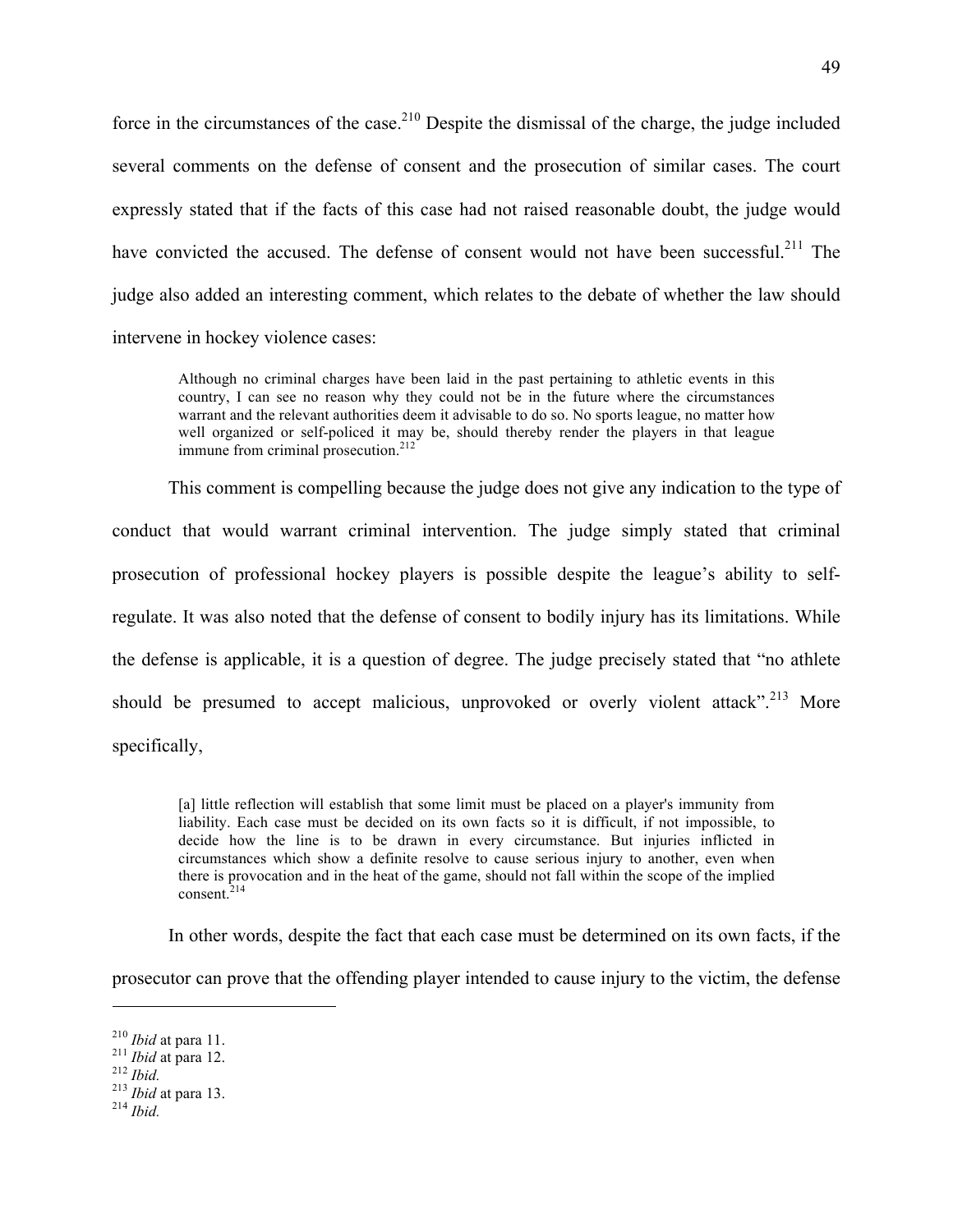of consent will not be successful. While the line between acceptable and unacceptable violent conduct is difficult to draw, this case shows that any intent to injure definitely crosses the line of acceptable behaviour. The judge's final statement suggested that the adoption of such a principle would be a benefit for the players, the general public, and the young children who play hockey and who look at professional athletes as role models.<sup>215</sup> This relates back to the social issue discussed above. The court recognized that the social impact on young players is in fact a significant issue requiring intervention from the courts. The problem, however, is that the court did not give much indication as to what circumstances can attract the attention of the authorities. The difficulty in outlining the hockey violence problem should not prevent the courts from elaborating the law on the subject. It seems as though courts are hesitant to get involved in such cases and are content with letting athletes use violence in the game without imposing consequences.

The *Green* decision was rendered on September 30, 1970, approximately seven months after the *Maki* decision. The facts of the case are the same since they relate to the same incident. Green was charged for assault against Maki when he struck Maki in the face with his glove. The judge in the *Green* case, however, took a different view of the facts. The judge observed that Green has a reputation as a well-established player in the league with nothing to prove.<sup>216</sup> Moreover, the game of hockey is played at high speed and players in the NHL are among the best in the world. By this very nature, players assume certain risks of injury.<sup>217</sup> It is interesting that the judge gave such importance to the reputation of the player. The character of the accused is not always relevant in criminal cases, yet the judge seemingly placed great importance on

<sup>215</sup> *Ibid* at para 14. <sup>216</sup> *R v Green*, [1970] OJ No 1699, [1971] 1 OR 591 [*Green*] at para 9. <sup>217</sup> *Ibid* at para 10.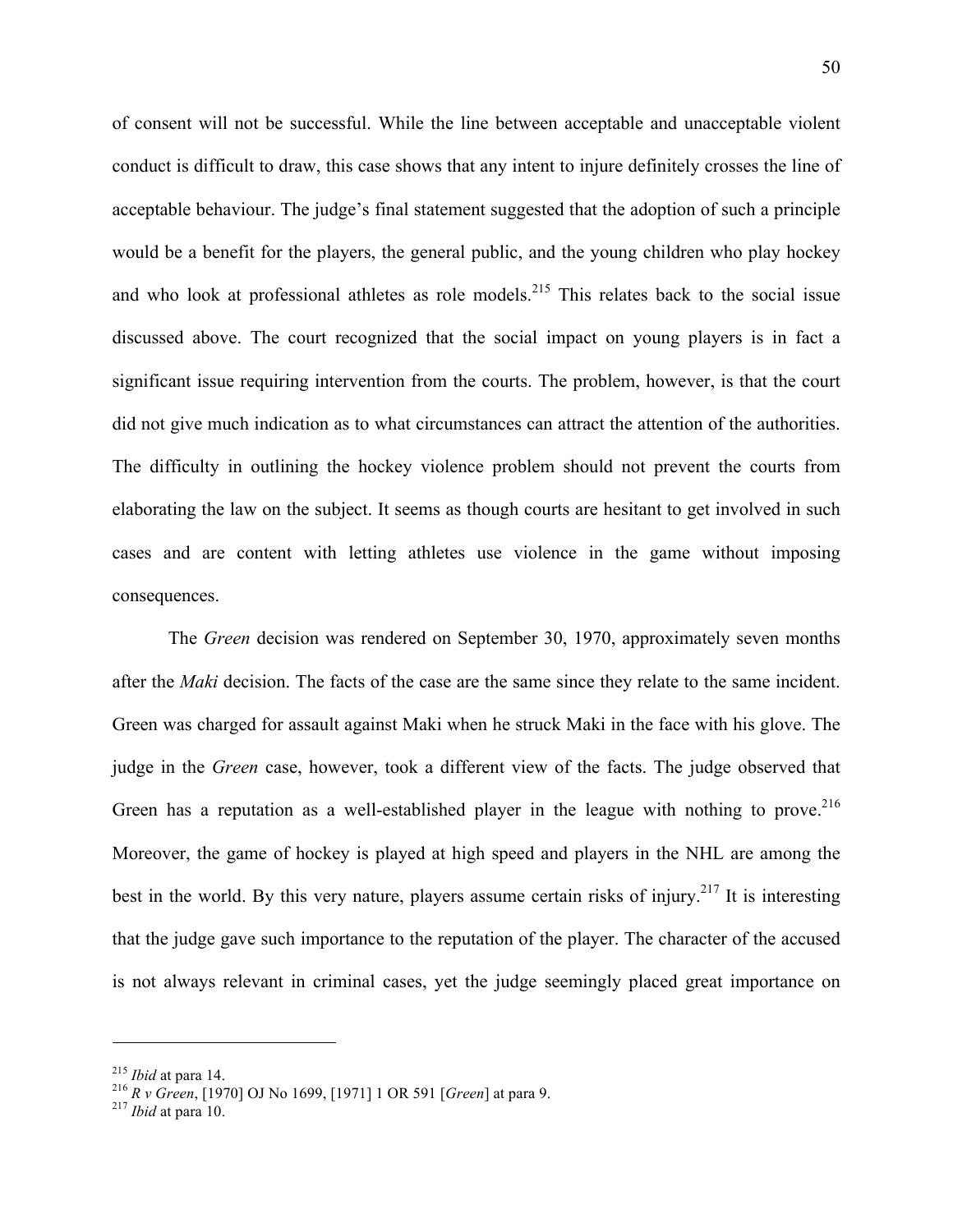Green's hockey character. The fact that Green had been in the NHL for a long time contributed to the judge's decision to acquit Green, which suggests that a professional player who knows the game well is less likely to be prosecuted for on-ice conduct.

The judge in *Green* also noted that Section 230 of the *Criminal Code* (now Section 265), which stipulates that an assault occurs without the consent of the victim, and the offending player could present consent as a defense to his actions.<sup>218</sup> The judge specifically stated that no hockey player steps onto the ice without consenting to bodily contact and assuming certain risks of injury.<sup>219</sup> Additionally, when Maki was questioned about the incident, he declared that this had happened to him hundreds of times and that it was ordinary for this to happen during a hockey game.<sup>220</sup> This demonstrates the inherently aggressive nature of hockey and the risks associated with the game. The players at the professional level accepts these risks and the court is conscious of the fact that it generally means they consent to higher levels of violence. In turn, it was deemed that Green was just protecting himself when he hit Maki.<sup>221</sup> According to the judge, Green's reaction to the spearing was simply instinctive and self-protective. In addition, it was deemed that professional hockey players consent to a significant number of assaults because the game cannot be played with its customary speed, force, and competitiveness without the acceptance of vigorous body contact.<sup>222</sup> Consequently, the court determined that Green had not committed an assault. The court was faced with two professional players who were at the peak of their playing careers. As such, there was no intent to injure Maki, and Green acted instinctively. Green was thus acquitted of the charge of assault.<sup>223</sup>

<sup>218</sup> *Ibid* at para 11. <sup>219</sup> *Ibid* at para 12. <sup>220</sup> *Ibid* at para 13. <sup>221</sup> *Ibid* at para 17. 222 McCutcheon, *supra* note 4 at 275. <sup>223</sup> *Green, supra* note 216 at paras 18-22.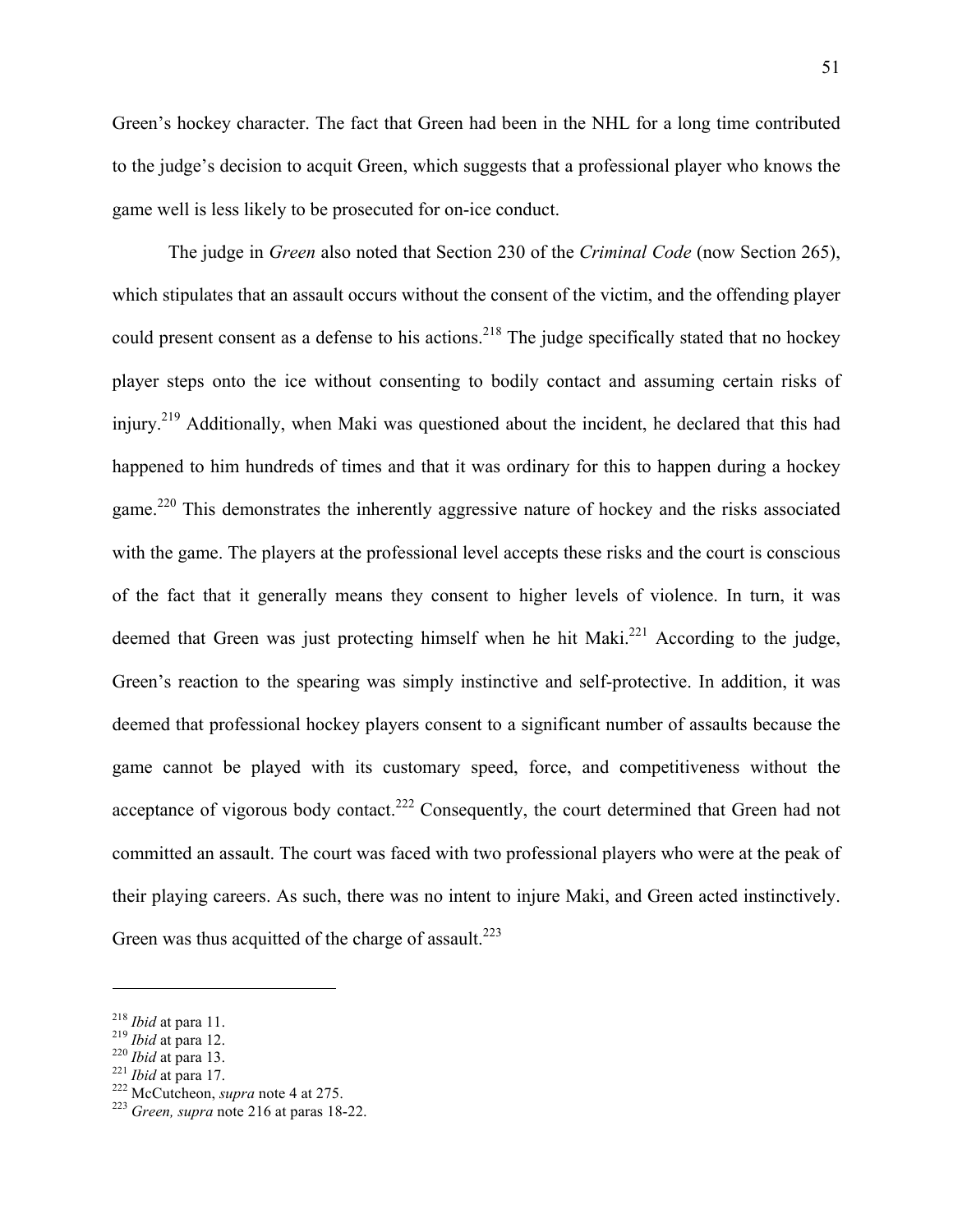It can be argued that the decision to acquit Green is somewhat illogical. The judge focused on the fact that Green was a professional hockey player with a great reputation. To be a player among the best in the world such as Green suggests that he could not have possibly intended to harm his opponent but rather it was an act committed by instinct. The judge focused more on the social forces behind the case as opposed to the relevant law dealing with criminal assault.

The court did however indicate that this case was judged on its own facts and it is possible that similar situations in different circumstances could lead to a charge of assault.<sup>224</sup> The judge had difficulty determining what these circumstances would be, "since it is assumed and understood that there are numerous what would normally be called assaults in the course of a hockey game, but which are really not assaults because of the consent of the players in the type of game being played, where do you draw the line"?<sup>225</sup> The judge somewhat answered this question by saying that he does not envision many circumstances where a charge of common assault (Section 265) would be successful considering the nature of the game of hockey. He suggested that a charge of assault causing bodily harm (Section 267b)) might be more constructive:

I must make this comment, that given the permissiveness of the game and the risks that the players willingly undertake, I find it difficult to envision a circumstance where an offence of common assault as opposed to assault causing actual bodily harm could readily stand on facts produced from incidents occurring in the course of a hockey game played at that level. I am not talking about unprovoked savage attacks in which serious injury results. I am talking about these particular facts and these particular circumstances. $226$ 

This demonstrates yet again that acts, which cause serious injuries, could be prosecutable.

Both cases ultimately determined that a player does not consent to being maliciously attacked

<sup>224</sup> *Ibid* at para 20. <sup>225</sup> *Ibid* at para 13. <sup>226</sup> *Ibid* at para 20.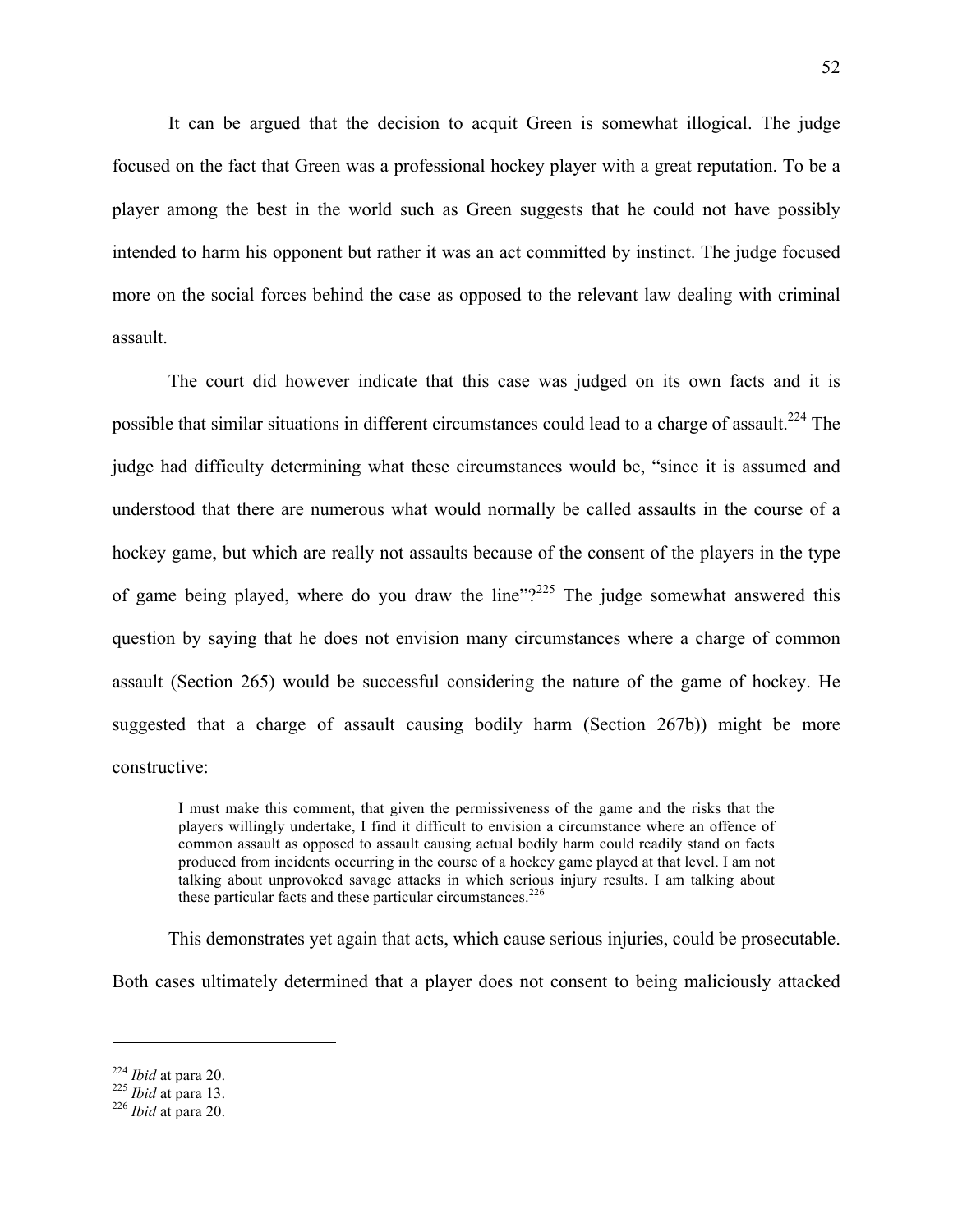with a hockey stick.<sup>227</sup> However, since acquittals were handed out in both cases, it is a question of degree that must be examined on a case-to-case basis. The courts clearly indicated that professional hockey players accept certain risks each time they step out onto the ice, and this includes the possibility of getting hurt, but it should be limited to foreseeable risks that are not overtly violent or reckless.<sup>228</sup> While the courts did not draw a dividing line between foreseeable risks and unacceptable malicious conduct, there is an implicit suggestion in *Green* that the nature of the sport would be an important factor.<sup>229</sup> Therefore, when determining whether or not an act could be a foreseeable risk, and thus consented to by the players, one can look at the nature of the sport. The courts did this in both cases by considering such factors as the speed of the game, and the necessity of body contact to properly play the game. However, the importance of these cases is that the courts realized that there is a limit to what the players can consent to simply by participating in the sport and players can be convicted for assaults that occur on the ice.<sup>230</sup> The judges in both cases may have taken different routes, but it led them to the same conclusions, which paved the way for subsequent decisions.

The first successful criminal prosecution of a professional hockey player was *Cicarelli*. Cicarelli was charged with assault pursuant to Section 245 (now 265) of the *Criminal Code* after hitting Luke Richardson in the head three times with his hockey stick. Richardson was a member of the Toronto Maple Leafs who was playing in an NHL game against Cicarelli's team, the Minnesota North Stars on January 6th, 1988.<sup>231</sup> The incident took place when Cicarelli, the puck carrier, was offside and drew a whistle. Richardson, who was skating towards Cicarelli to deliver

<sup>&</sup>lt;sup>227</sup> Horrow, *supra* note 27 at 10.<br><sup>228</sup> Jack Anderson, "Mens Sana in Corpore Sano? Violence in Sport and the Criminal Law" (1998) 6 ISLR 64 at 75-76.<br><sup>229</sup> McCutcheon, *supra* note 4 at 275.

<sup>&</sup>lt;sup>230</sup> McCutcheon, *supra* note 4 at 275; Farrugia, *supra* note 132 at 478-479; Clarke, *supra* note 16 at 1179.<br><sup>231</sup> *Cicarelli*, *supra* note 124 at 2.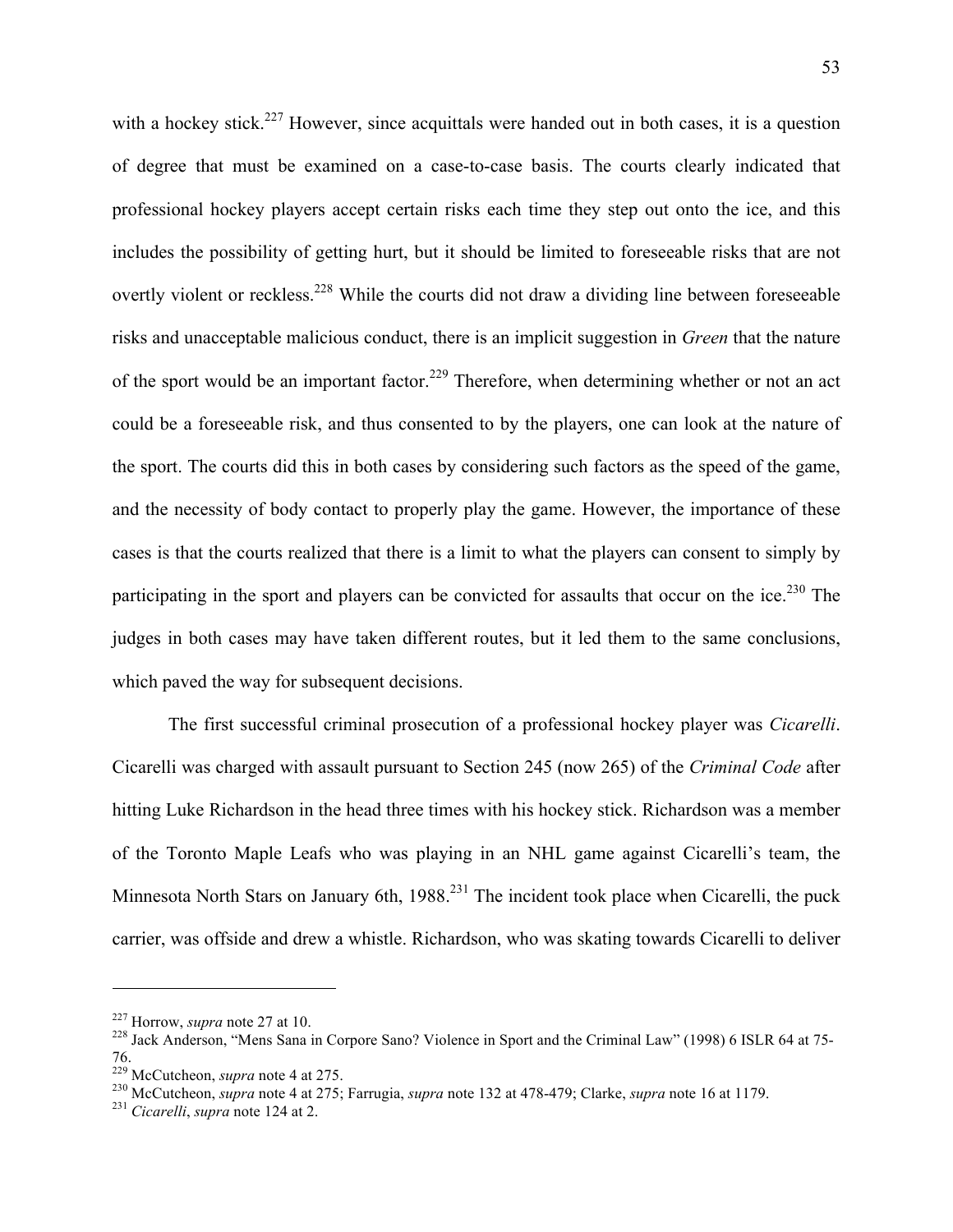a body check, was unable to stop at the whistle and ultimately crosschecked and boarded Cicarelli. That is when the accused struck Richardson in the head area three times. As the referees separated the players, Cicarelli continued to throw punches.<sup>232</sup> The NHL immediately suspended Cicarelli for ten games and he was arrested for criminal assault the next day.<sup>233</sup> The question before the court was to determine whether Cicarelli committed an assault pursuant to what is now Section 265(1)a) of the *Criminal Code*.<sup>234</sup> This section creates a crime in which the Crown must prove three elements: (1) that the accused applied force intentionally; (2) that the force was applied directly or indirectly; and (3) that Richardson did not consent to the applied force. $235$ 

It was accepted by the court that Cicarelli had intentionally applied force directly to Richardson.236 This fact was not contested. The issue at hand was rather the determination of whether Richardson had consented to the application of force. The court adopted the principle found in *Jobidon* in relation to consent. The incident in this case was a fistfight between two willing participants. At the time of *Cicarelli*, the *Jobidon* decision had been published by the Court of Appeal of Ontario. It was later appealed to the Supreme Court of Canada in 1991. For the purposes of the court in *Cicarelli*, the court adopted the principle in *Jobidon* wherein "the concept of consent is limited and extends only to the application of force where bodily harm is neither caused nor intended".<sup>237</sup> In other words, most fights will be considered assault regardless of consent. It was however decided that there is an exception to this when it comes to sports, which touches on the fact that consent can be implied or express. The court in *Jobidon*

<sup>232</sup> *Ibid.* 233 Zajda, *supra* note 92 at 11. <sup>234</sup> See page 42 of this text for full Section citation. <sup>235</sup> *Cicarelli*, *supra* note 124 at 2. <sup>236</sup> *Ibid.* <sup>237</sup> *Ibid.*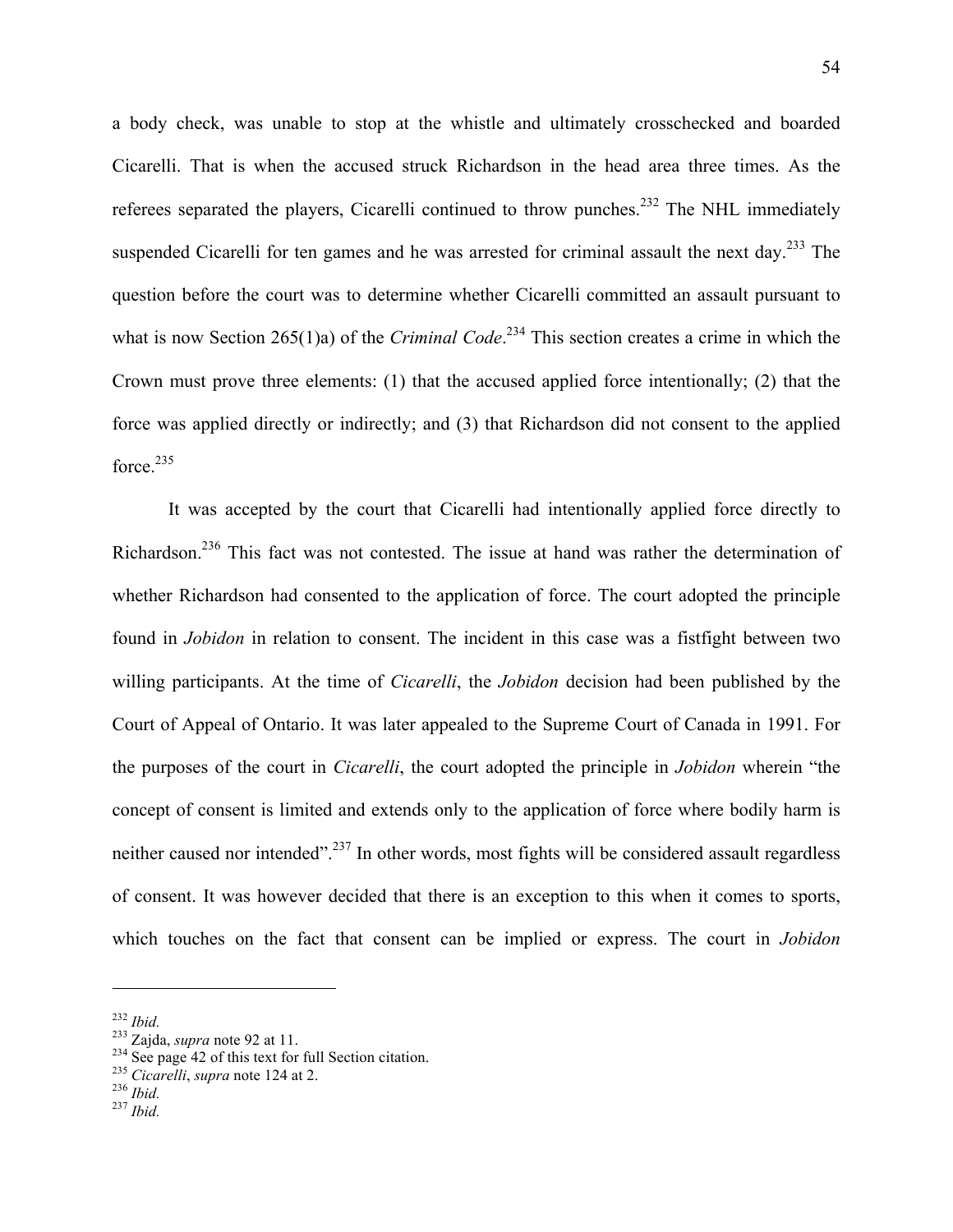disallowed the use of consent as a defense since fighting is a useless activity. Therefore, a new precedent was created in relation to assault causing bodily harm in fistfights. If there is intention to cause harm, it is an assault.238 According to *Jobidon*, the court must then review the circumstances of the fight in order to determine if this precedent applies. The setting of the fight, the age of the participants, and the perceived social utility will all be factors in this determination, which touches on the importance of the social characteristics of the case. For example, consent can be given to aggressive sporting activities, "so long as the intentional applications of force to which one consents are within the customary norms and rules of the game".<sup>239</sup> The point being that since sports have a significant social utility, consent will be allowed as a defense in many situations involving on-ice assaults. It is thus essential to distinguish what is part of the game of hockey and consequently consented to by the players, and what does not fall under the customary norms and rules of the game.<sup>240</sup>

With *Jobidon* in mind, the court in *Cicarelli* also reviewed  $R$  v  $Cey$ <sup>241</sup>, which discussed the scope of consent in professional hockey. The principle in *Cey* is to determine whether the act in question carried "such a high risk of injury and such a distinct probability of serious harm as to be beyond what, in fact, the players commonly consent to, or what, in law they are capable of consenting to".242 The court additionally recognized the principle in *Green*, which was discussed above, that there is virtually no assault in hockey without bodily harm.<sup>243</sup> The court accordingly adopted these principles and concluded that the scope of implied consent in the context of a team sport like hockey should be determined according to an objective criteria, including (1) the

<sup>238</sup> Barnes, *supra* note 6 at 209-210. <sup>239</sup> *Ibid* at 210. <sup>240</sup> *Ibid* at 214. 241 (1989), 48 CCC (3d) 480 [*Cey*]. 242 *Cicarelli*, *supra* note 124 at 4. <sup>243</sup> *Ibid.*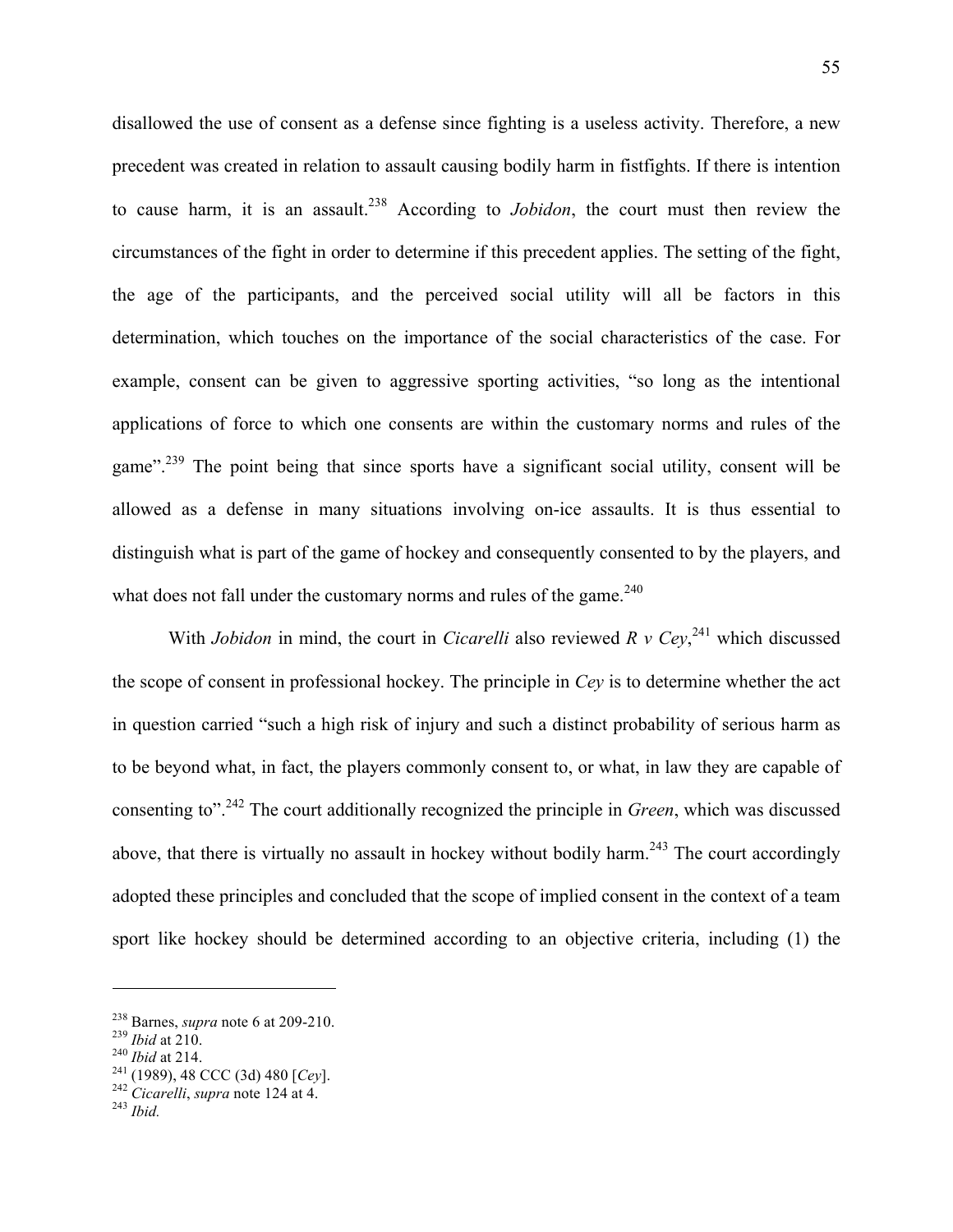nature of the game; (2) the particular circumstances of the incident in question; (3) the degree of force applied; (4) the degree of risk of injury; and (5) the state of mind of the accused.<sup>244</sup>

Cicarelli argued self-defense in the sense that he simply tried to prevent Richardson from injuring him further,  $245$  but with consideration to the criteria in *Cey*, the court determined that striking an opponent in the head with a hockey stick was not reasonable in the course of a hockey game and fell outside the scope of implied consent. It is reasonable to believe that if the court accepted Cicarelli's defense, it would implicitly give permission to the players to go after anyone who previously hit them in the game. If it results in a criminal charge, the player in question could simply argue self-defense by implying that he retaliated against him simply to avoid being attacked a second time. However, the court believed that it was time to send a message from the courts that violence is not going to be tolerated.<sup>246</sup> It was concluded that despite the fact that Richardson had not been injured, such hits do have the capacity to injure, and he did not consent to the blows he received to the head.<sup>247</sup> Further, while high sticks occur in hockey games and players know they might be hit in such a manner, it does not mean players accept it.<sup>248</sup> Since sports do have a social utility, there is some leniency in the criminal law for acts that occur on the ice, but the message in *Cicarelli* is that a premeditated assault has no place in hockey or society, therefore can be subjected to criminal prosecution.<sup>249</sup> With regard to consent, the lesson in this case is that acts that carry high risks of injury will be unlawful regardless of how often it happens in hockey.<sup>250</sup> Therefore, Cicarelli was found guilty of assault and received one day of

<sup>&</sup>lt;sup>244</sup> *Ibid.*<br><sup>245</sup> Zajda, *supra* note 92 at 11.<br><sup>246</sup> *Ibid.*<br><sup>247</sup> *Cicarelli, supra* note 124 at 5.<br><sup>248</sup> *Ibid* at 8.<br><sup>249</sup> Harary, *supra* note 25 at 211.<br><sup>250</sup> Anderson, *supra* note 228 at 77.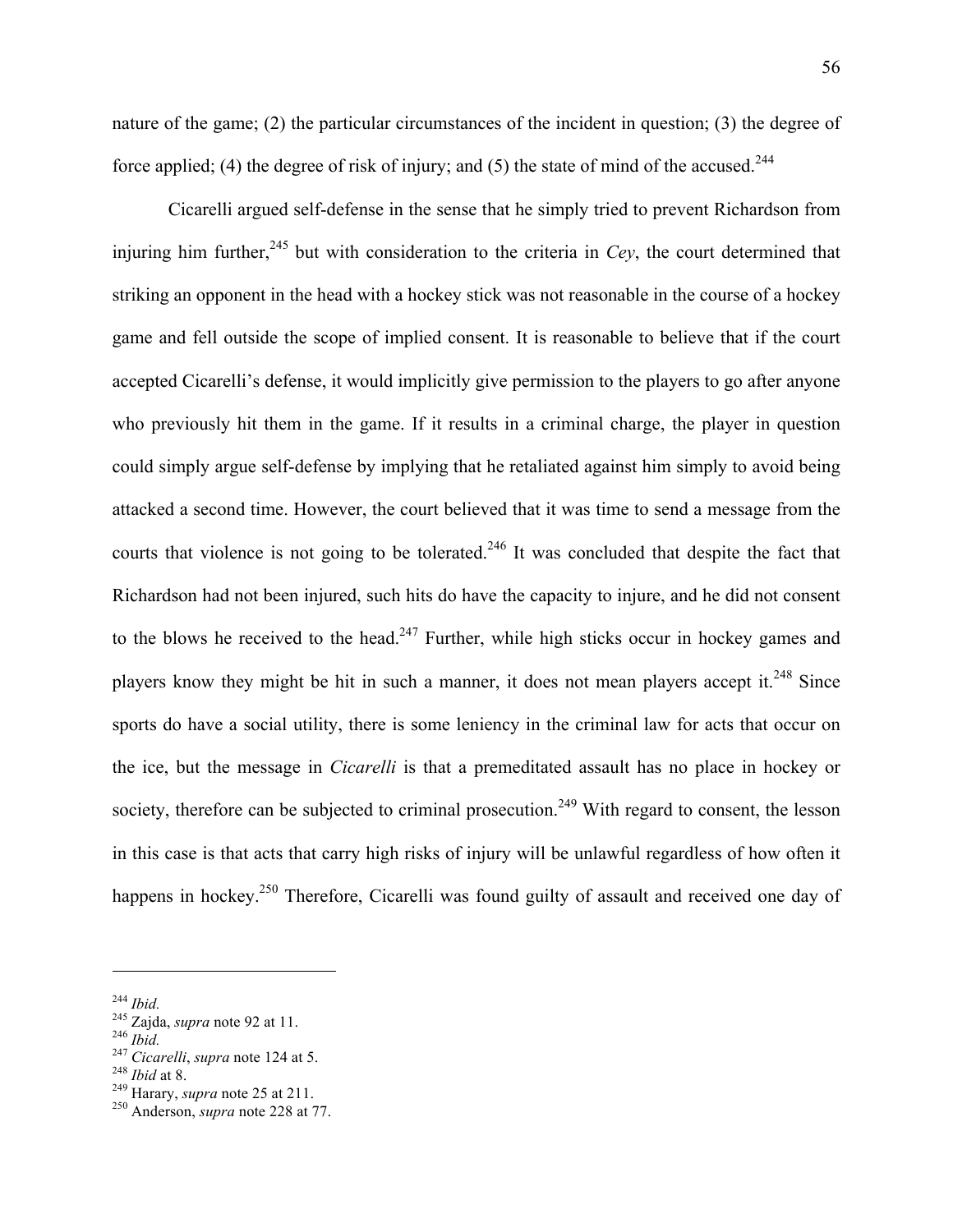incarceration and a one thousand dollar fine.<sup>251</sup> While the court made relevant comments on the issue of hockey violence, the penalty imposed does little to deter future acts of this kind. The court wanted to send a message that violence will not be tolerated but failed to impose a sentence that was proportionate to the crime and the message it was attempting to send.

The *Cey* decision discussed in *Cicarelli* offers more insight on the issue of consent in hockey. The incident in *Cey* involved two amateur hockey players between the ages of 24 and 28. The victim was facing the boards in attempt to retrieve the puck when the accused pushed his face into the boards. The victim suffered injuries to his face and nose. He had to be carried off the ice and taken to the hospital. He spent three days in the hospital with a concussion and symptoms of whiplash. The accused received a five-minute penalty during the game for these actions against the victim.<sup>252</sup> The trial judge reviewed the elements of the offense found in Section 245(1)(b) of the *Criminal Code*, which includes intent, applied force to the victim, and bodily harm. The trial judge ultimately determined that the accused did not intend to injure his opponent. It was not a deliberate attempt to apply greater force than what is customary in the game of hockey. In addition, the trial judge determined that the victim consented to the bodily contact due to his positive response to the question of whether or not he would continue to play the game knowing he could suffer this type of injury.<sup>253</sup>

The Crown appealed the decision of the trial judge on the basis that the judge had been misdirected. The Court of Appeal agreed and ordered a new trial based on the following interpretation. The Court of Appeal found that force was intentionally applied, as defined in

<sup>251</sup> *Ibid.* <sup>252</sup> *Cey*, *supra* note 241 at 2. <sup>253</sup> *Ibid* at 3.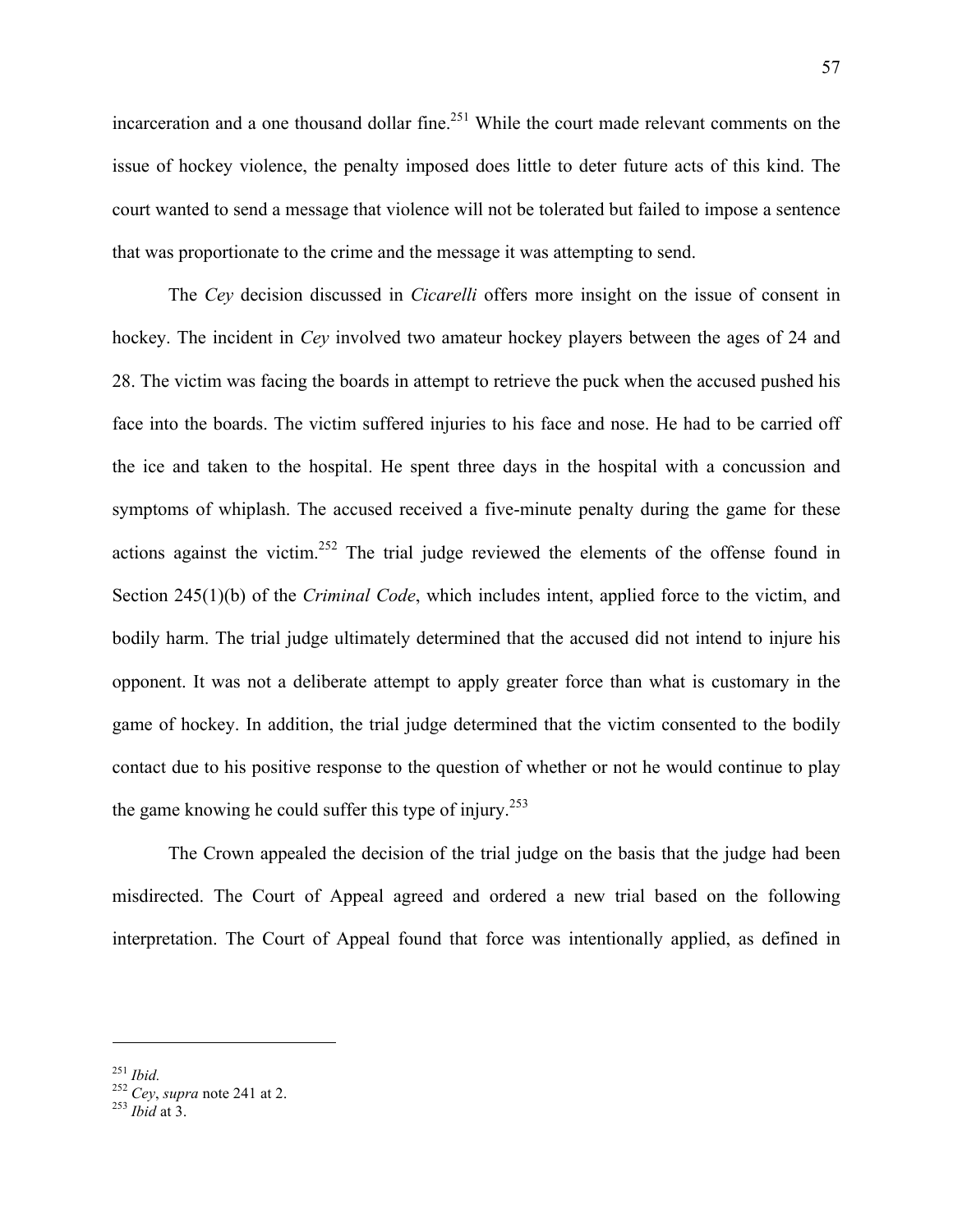Section 245.1(1)(b) of the *Criminal Code*. The only remaining issue was consent.<sup>254</sup> Consent to bodily contact can be express or implied, but the scope is limited. For example, the Court of Appeal cited an unreported 1974 case of the Saskatchewan Court of Appeal<sup>255</sup> to indicate that assaults, which occur in the course of a hockey game, can be beyond the scope of consent, and ultimately be an offence under the *Criminal Code*. 256

The Court of Appeal further noted that there is a matter of degree when it comes to the analysis of consent. The court stated that every hockey player agrees to some form of bodily contact and the risk of injury just by voluntarily playing the game. However, it is clear to the court that some actions can be so violent that "it would be perverse to find that anyone taking part in a sporting activity had impliedly consented to subject himself to them".<sup>257</sup> More specifically, an act that shows determination to cause serious injury, even with provocation, should not fall within the scope of implied consent.<sup>258</sup> However, the court recognizes that players are not expected to stop themselves in the heat of a vigorous game from committing an act that would normally be considered an assault outside the arena. As such, hockey players agree to the risks of actions that are unintentional, instinctive, or reasonably expected in the game of hockey.<sup>259</sup> This represents a very fine line between what is considered part of the game and what is not consented to by participating in the game. The courts are not very helpful in drawing this line, despite making pertinent observations on the topic.

The court admitted that there is difficulty in constructing a suitable framework to determine the scope of implied consent from case to case. There are two ends of the spectrum in

<sup>254</sup> *Ibid* at 4. <sup>255</sup> *Ibid.* <sup>256</sup> *Ibid.* <sup>257</sup> *Ibid.* The court adopted the *Maki* precedent that "no athlete should be presumed to accept malicious, unprovoked or overly violent attack". 258 *Ibid* at 5. <sup>259</sup> *Ibid.*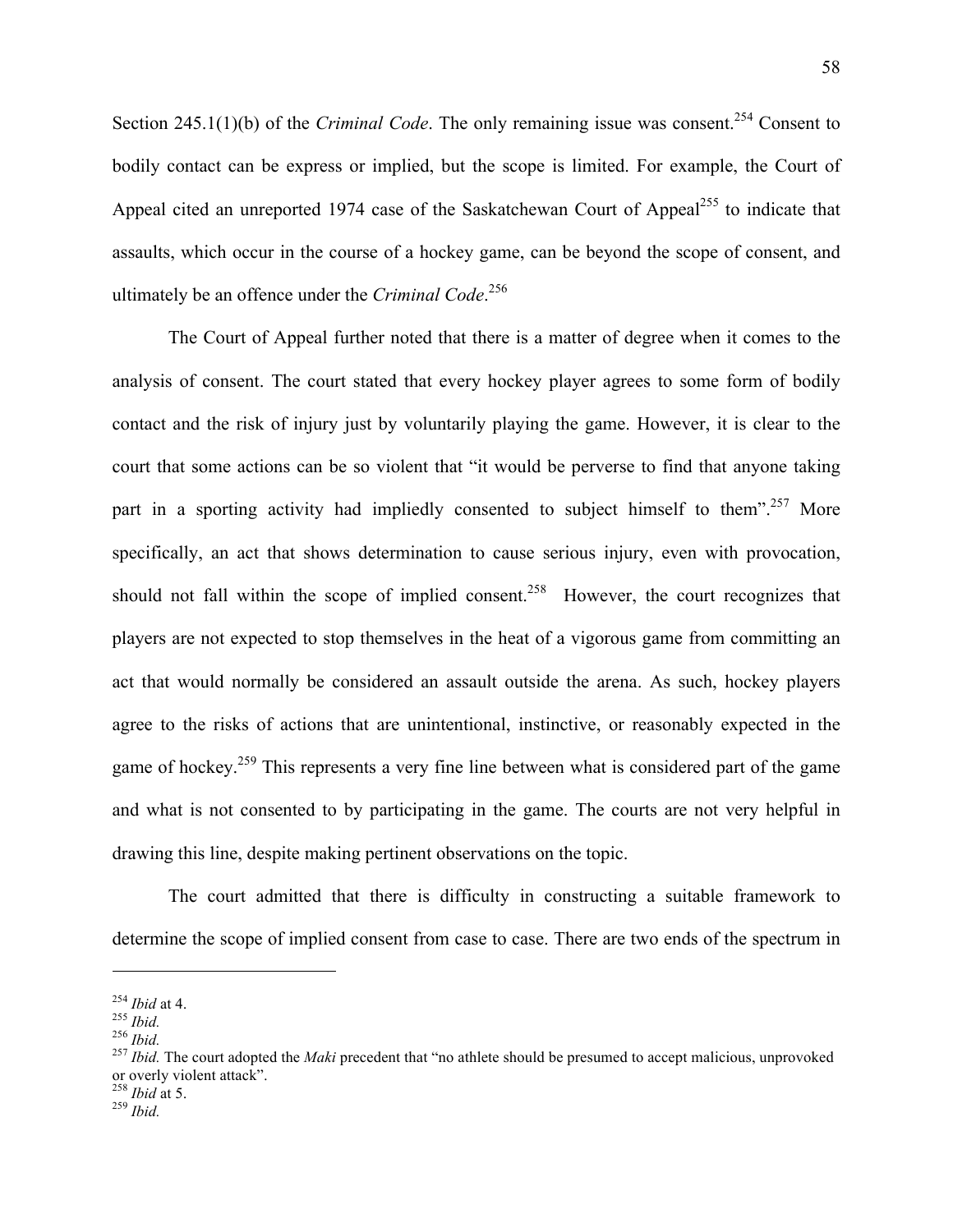this analysis. There are cases of bodily contact that are within the rules of the game of hockey and sanctioned by internal measures. The hockey players reasonably consent to these actions. On the other hand, there are forms of bodily contact that go beyond the rules of the game and are so violent that they are considered as excluded from consent.<sup>260</sup> The difficulty, as illustrated by the court, is determining where the actions in the middle of spectrum fall with regard to consent.

The court adopted an objective standard in order to determine whether the victim had consented to the bodily contact, which was later reiterated in *Cicarelli*. In most cases, consent is subjective matter since it refers to a state of mind. However, implied consent in the context of a team sport can take many forms since there are many players on the ice. By adopting an objective standard, the court realized the potential for a uniform application of implied consent.261 The framework that the court ultimately created includes the examination of the following factors:

[w]hether the accused intentionally applied force to the body of the victim […] and if the body contact at issue should be found to have been unintentional, that of course will end the matter. On the other hand, should if be found to have been intentional, the trier of fact must then move on to determine whether the Crown have negatived consent.<sup>262</sup>

The court essentially determined that the trial judge did not make his decision according to this framework and failed to address the inherently dangerous and violent act that had been committed by the accused. The Court of Appeal determined that the victim could not have consented to this violent act and a new trial was ordered to the Provincial Court. However, there was one dissenting judge who believed that the appeal should be dismissed. The game of hockey involves series' of assaults that are consented to by the players. A hockey player consents to all acts that fall within the rules of the game, and recognizes that any illegal act will be dealt with

<sup>260</sup> *Ibid* at 6. <sup>261</sup> *Ibid.* <sup>262</sup> *Ibid* at 6-7.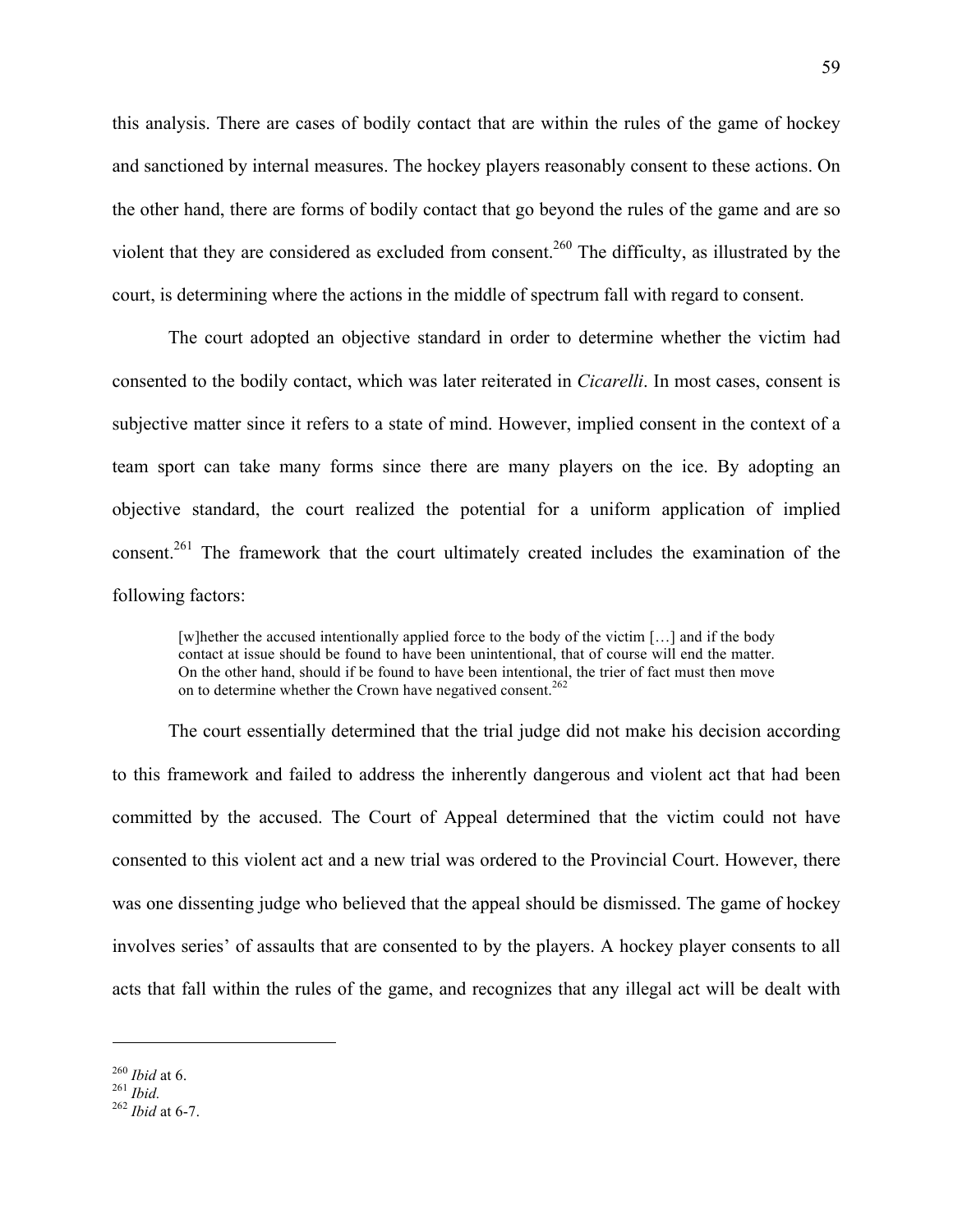through penalties and internal sanctions. It is agreed that some acts go beyond the implied consent of the player, but according to the dissenting judge, this is not the case in this matter. He viewed Cey as acting in a way that is consistent with the game and behaviour that is ordinary in the heat of a hockey game. $263$ 

In 2000, the British Columbia Provincial Court was faced with a similar situation. Marty McSorley, a hockey player for the Boston Bruins was charged with assault with a weapon for an incident that occurred on February 21st, 2000, in Vancouver, BC.<sup>264</sup> The two players involved in this incident had harassed each other throughout the game, both taking individual penalties for their actions. The incident that led to the prosecution of McSorley took place in the final seconds of the game when the score was  $5-2$  in favour of the accused's team.<sup>265</sup> McSorley was sent onto the ice with twenty seconds left in the game and slashed an opponent, Donald Brashear, with his hockey stick. Brashear was not expecting the hit as he was attempting to retrieve the puck. The slash hit Brashear's head and he fell to the ice.<sup>266</sup> Brashear's helmet was dislodged, which served no protection when he hit the ice. While Brashear was lying on the ice and bleeding profusely, McSorley continued to taunt him and encourage him to get back up. The medical evidence showed that he suffered a grand mal seizure and a grade three concussion. A grade three concussion involves confusion, amnesia, and loss of consciousness for less than five minutes. One can suffer permanent brain damage with such a concussion.<sup>267</sup> Due to the injuries, Brashear could not participate in any physical activity for a month.<sup>268</sup> It was said that Brashear was lucky

<sup>&</sup>lt;sup>263</sup> *Ibid* at 8-9.<br>
<sup>264</sup> *McSorley*, *supra* note 111 at para 1.<br>
<sup>265</sup> *Zajda, supra* note 92 at 12; Schiller, *supra* note 143 at 260.<br>
<sup>266</sup> *McSorley*, *supra* note 111 at para 30; Schiller, *supra* note 143 at 260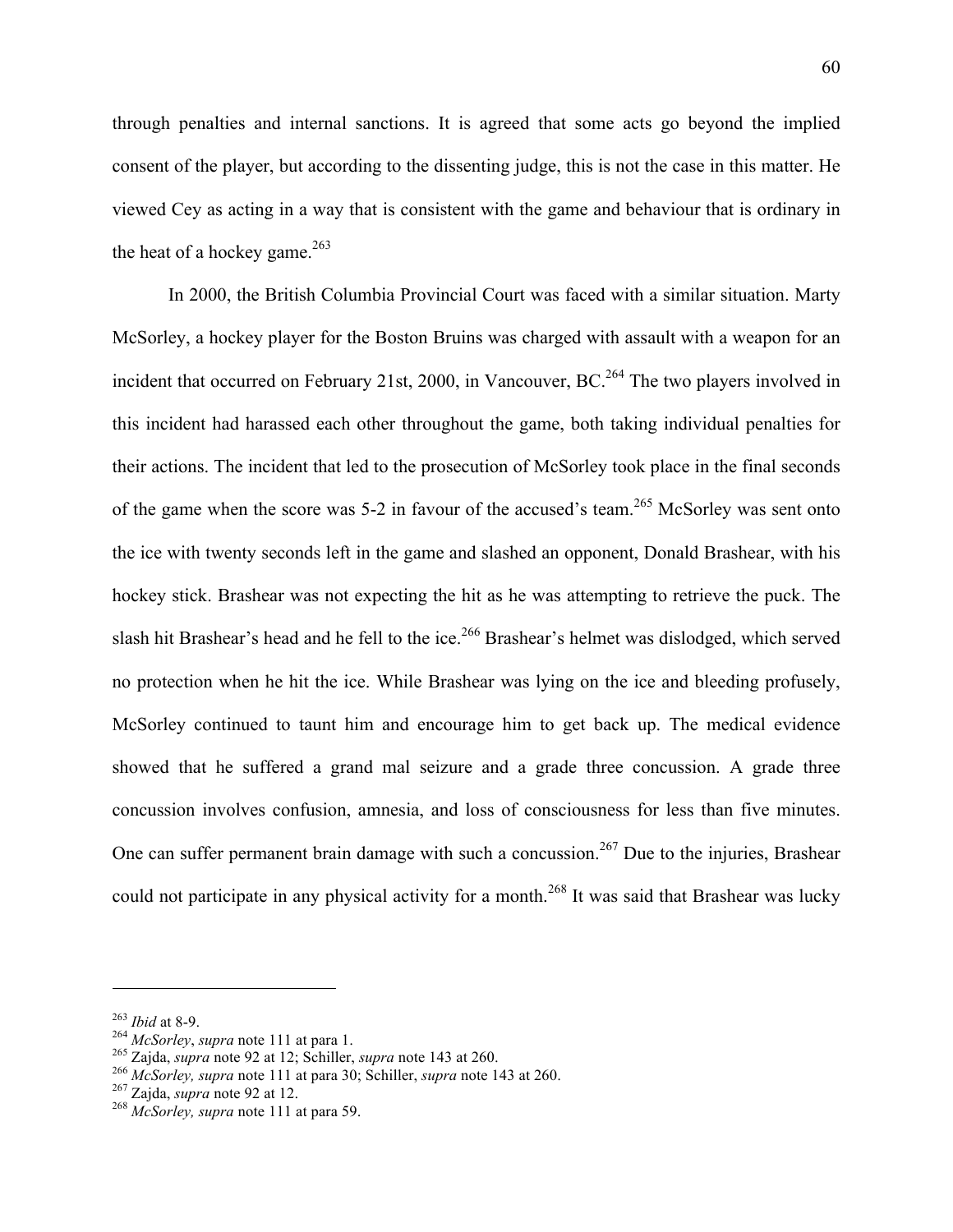to have survived a slash of this kind.<sup>269</sup> The day after the incident, McSorley was suspended by the NHL for the remainder of the season, which meant he missed twenty-three games and lost approximately \$72,000 in salary.<sup>270</sup> This was the harshest penalty ever imposed by the NHL at the time.271 It took three weeks of investigation by the authorities before the Crown Counsel of British Columbia laid an official charge for assault with a weapon. McSorley plead not guilty on the basis that Brashear explicitly consented to the incident.<sup>272</sup>

The question before the court was thus to determine whether the slash by McSorley, which fell outside the scope of the written rules of the game, was within the customary norms of the game and therefore impliedly consented to by the players.<sup>273</sup> The court reviewed the incident with the help of testimony and video of the game.<sup>274</sup> The court then had to review what the rules and customary norms of the game allowed in terms of body contact in order to determine the limit of consent. With consideration given to the *Cey* and *Jobidon* cases, the judge ultimately determined that the slash was too dangerous for any player to consent to it.<sup>275</sup> This is partly due to the reason that Brashear was not facing McSorley when the slash occurred, therefore had no way to defend himself.<sup>276</sup> Additionally, a hockey stick in this instance was deemed to be a weapon. While a hockey stick is not designed as a weapon, it can be used as such when players slash or crosscheck each other with them.<sup>277</sup> According to the judge, "[e]very time a player uses a stick to apply force to another player, the stick is being used as a weapon and not to direct the puck as it was designed to do. Whether or not McSorley assaulted Brashear, he was using the

<sup>&</sup>lt;sup>269</sup> Schiller, *supra* note 143 at 261.<br>
<sup>270</sup> Zajda, *supra* note 92 at 12.<br>
<sup>271</sup> Schiller, *supra* note 143 at 261.<br>
<sup>272</sup> Zajda, *supra* note 92 at 12; Schiller, *supra* note 143 at 262.<br>
<sup>273</sup> McSorley, *supra* note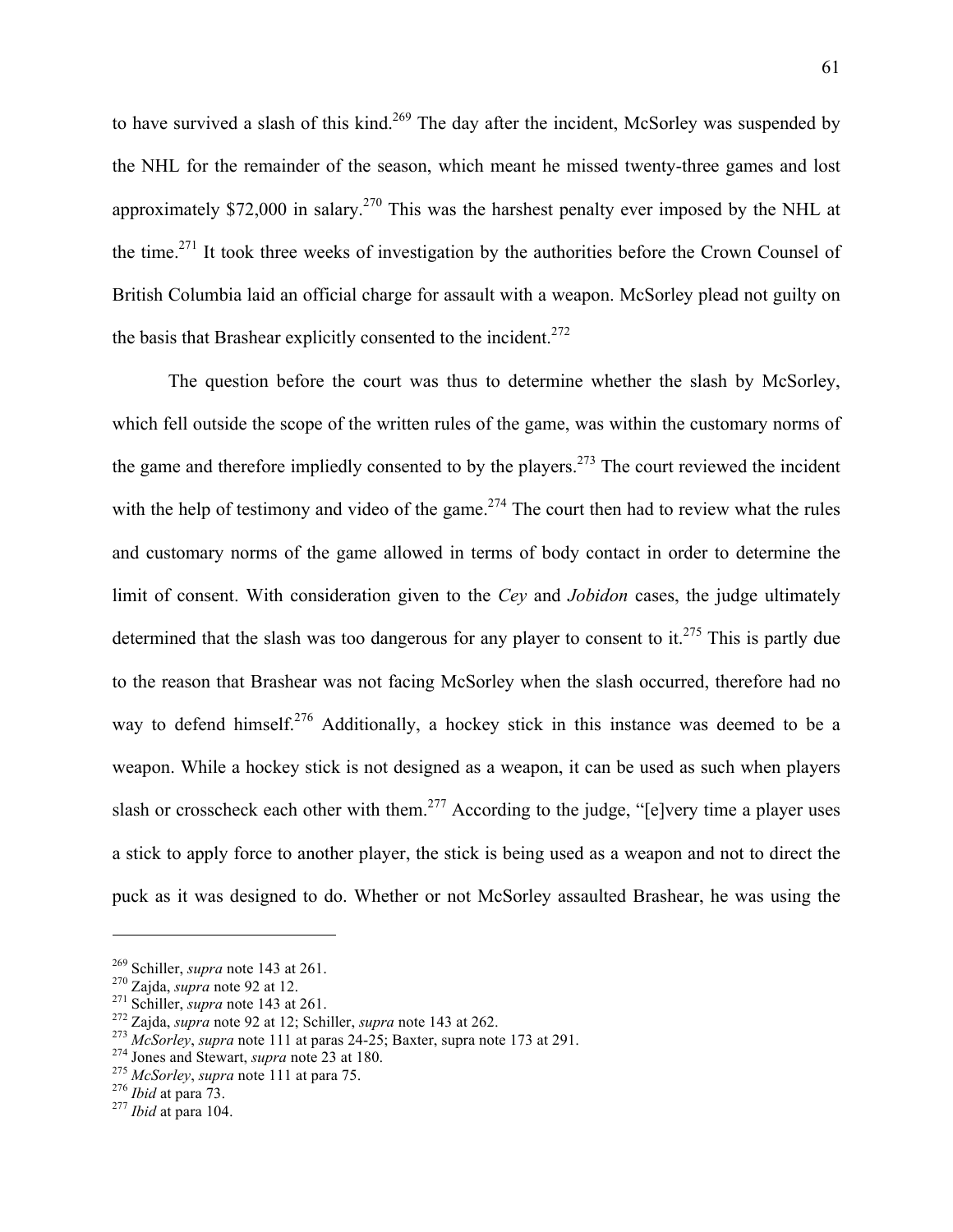stick as a weapon when he struck the blow".<sup>278</sup> Not only did Brashear not consent to the slash, McSorley seemingly intended to commit the act. According to the judge, if McSorley intended to strike Brashear in the head, he is guilty of assault.<sup>279</sup> The judge's conclusion was that "[a] child, swinging at a Tee ball, would not miss. A housekeeper swinging a carpetbeater would not miss. An NHL player would never, ever miss. Brashear was struck as intended".<sup>280</sup> The court thus found McSorley guilty for assault with a weapon.<sup>281</sup> He was sentenced with a conditional discharge for eighteen months, which was criticized as being a very lenient sentence. According to Schiller, this sentence was a setback in the fight to end excessive violence in professional sports.<sup>282</sup> It sends the message that a discharge is a sufficient deterrent if the court is the answer to preventing future acts of violence. However, it can be said that the discharge was not enough. The judge was criticized for attempting to satisfy both parties. The prosecution received a guilty verdict, and McSorley remained out of jail. Schiller argues that less violent acts have gotten more severe consequences. In fact, the NHL commissioner even stated that the NHL's suspension was harsher than the court's discharge.<sup>283</sup> The problem with such a lenient sentence is the message it sends young hockey players that so long as they don't do anything worse than McSorley, they will not go to jail.<sup>284</sup> As such, public interest requires harsher punishment when a hockey player brutally attacks an opponent with a hockey stick and causes serious injury.<sup>285</sup>

Four years later, the same court was presented with a case that has since become the most prominent incident of hockey violence. On March 8th, 2004, Bertuzzi sucker punched Moore

<sup>&</sup>lt;sup>278</sup> Ibid at para 105.<br>
<sup>279</sup> Ibid at para 78.<br>
<sup>280</sup> Ibid at para 108.<br>
<sup>281</sup> Ibid at para 109.<br>
<sup>282</sup> Schiller, *supra* note 143 at 269.<br>
<sup>283</sup> Ibid at 268-271.<br>
<sup>284</sup> Ibid at 273.<br>
<sup>284</sup> Ibid at 273.<br>
<sup>285</sup> Stephen A. 349.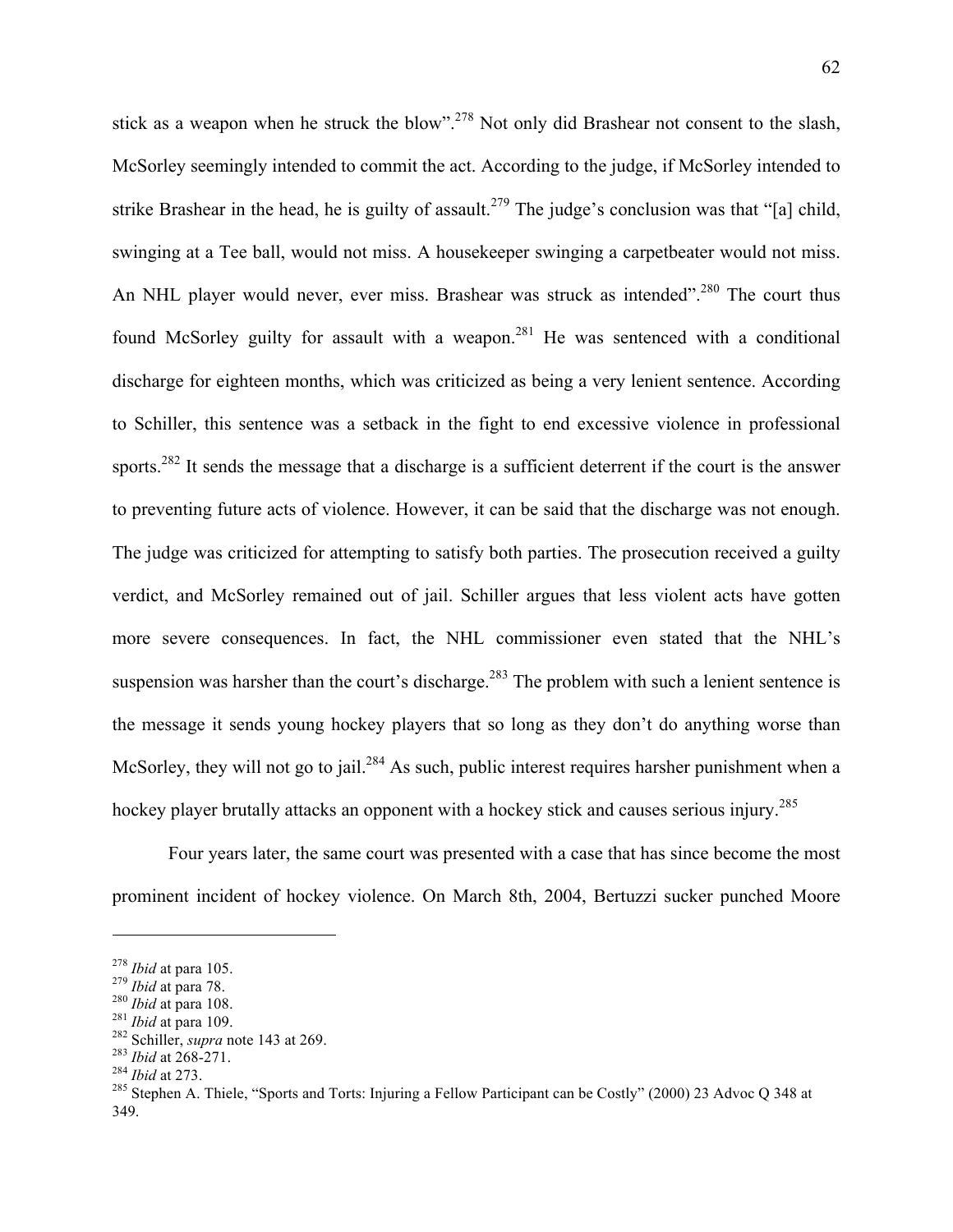during an NHL game in Vancouver, BC. After several attempts to start a fight with Moore, Bertuzzi reached out to grab him and struck him very hard from behind. The punch struck Moore in the right temple.286 After the punch, Moore fell with Bertuzzi falling on top of him. Members of Moore's team, the Colorado Avalanche, and Bertuzzi's team, the Vancouver Canucks, then joined the fisticuff, which ultimately created a pile of players lying on top of Moore. When the crowd cleared up, Moore was lying on the ice in severe pain. There was blood on the ice.<sup>287</sup> The bodily harm suffered by Moore was quite severe. Moore suffered soft tissue injuries, as well as two hairline fractures of bones associated with the vertebrae. He also sustained facial lacerations and a concussion that rendered him unconscious on the ice.<sup>288</sup> As a result, Moore spent several weeks in the hospital and never returned to the NHL.<sup>289</sup> Bertuzzi was punished with a ten-minute penalty for intent to injure pursuant to the Rule Book, and was suspended from the NHL for the rest of the season, including playoffs.<sup>290</sup> Bertuzzi was charged with assault causing bodily harm in which he pleaded guilty.

The court considered several mitigating and aggravating factors in the sentencing proceedings.<sup>291</sup> Among the aggravating factors included the effort Bertuzzi put in trying to provoke Moore to fight. The judge acknowledged that fighting does occur in hockey, but Moore clearly refused to fight Bertuzzi earlier in the game and again just before the punch.<sup>292</sup> Therefore, Moore did not consent to the punch. It went beyond the scope of the rules of the game, as well as Moore's implied consent.<sup>293</sup> Additionally, the injuries sustained by Moore were also viewed as

<sup>&</sup>lt;sup>286</sup> Bertuzzi, supra note 126 at para 13.<br>
<sup>287</sup> Ibid at para 15.<br>
<sup>288</sup> Ibid at para 21.<br>
<sup>289</sup> Ibid at para 24.<br>
<sup>290</sup> Ibid at para 22.<br>
<sup>291</sup> Ibid para 34.<br>
<sup>292</sup> Ibid at para 35 and 38.<br>
<sup>293</sup> Ibid at para 35 and 38.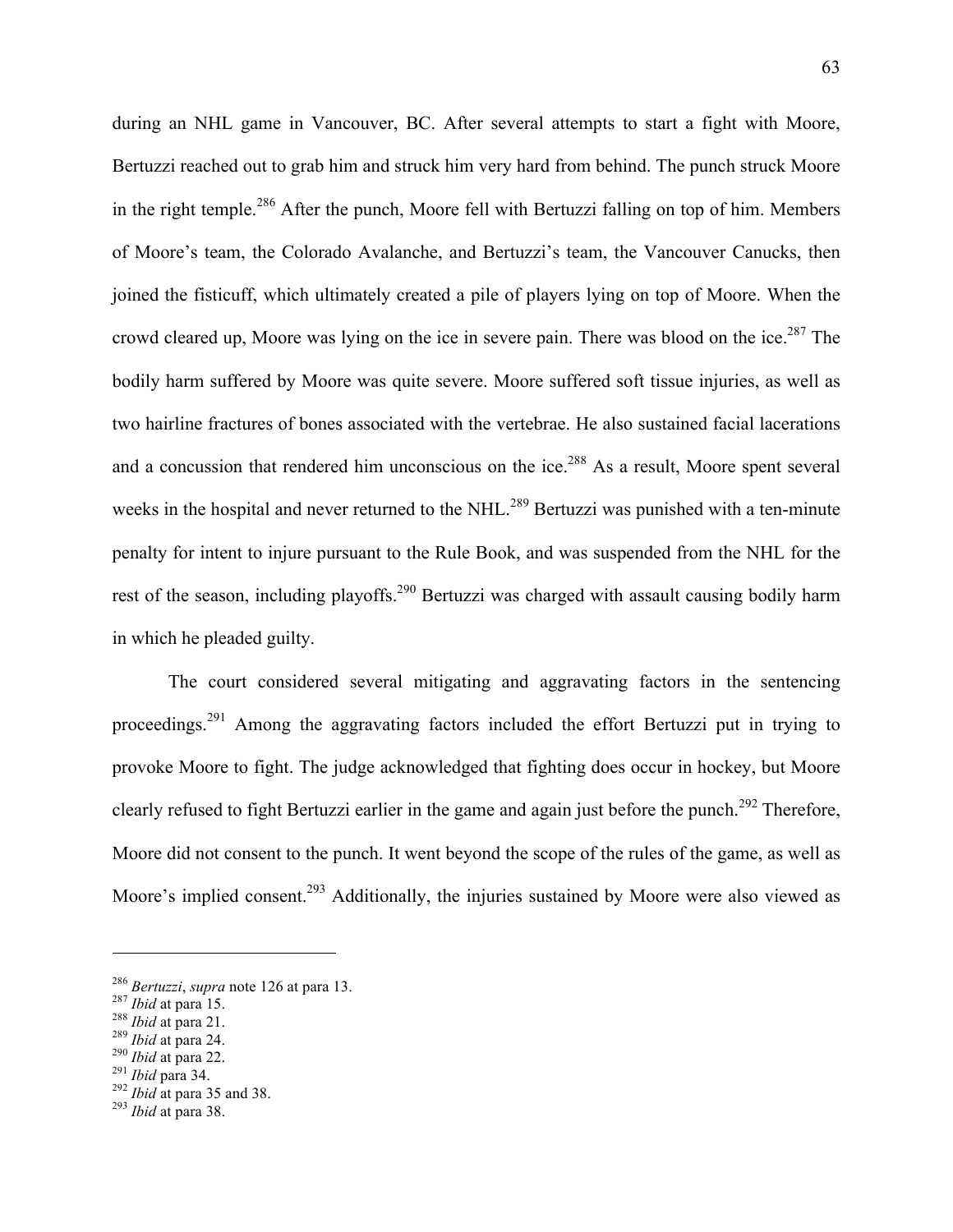aggravating factors.<sup>294</sup> There were also a number of mitigating factors. The court took into account the guilty plea, his age and lack of criminal record, and the fact that he paid a significant financial amount, exceeding \$500,000, by being suspended for the season.<sup>295</sup> Bertuzzi also lost about \$350,000 in endorsements following his suspension from the NHL.<sup>296</sup> The judge ultimately determined that a conditional discharge was appropriate in this case.<sup>297</sup> The conditions included probation for one year,<sup>298</sup> an order to not play in any sporting activity in which Moore is a participant, $299$  and eighty hours of community service.<sup>300</sup> The court was looking at deterring Bertuzzi from committing similar acts in the future while also deterring other young players who might model their style of play to Bertuzzi.<sup>301</sup> The court believed the conditional discharge met the goal of deterrence. However, this sentence was criticized as being too lenient, similarly to the punishment in the *McSorley* case. It has been said that the punishment of probation and community service does not fit the crime and certainly does not deter other hockey players from violent conduct.<sup>302</sup> It is highly likely that if an exact incident occurred at a bar, the punishment would have been much more severe. Bertuzzi's actions had nothing to do with the game of hockey and was evidently a violation of the written rules and customary norms. The fact that he received minimal punishment for ending a player's career and was allowed to continue to play in the NHL sends the message that excessive violence is tolerable and will not result in harsh punishment.

<sup>&</sup>lt;sup>294</sup> *Ibid* at para 39.<br><sup>295</sup> *Ibid* at paras 40-43.<br><sup>296</sup> Zajda, *supra* note 92 at 13.<br><sup>297</sup> *Bertuzzi*, *supra* note 126 at para 46.<br><sup>298</sup> *Ibid* at para 55.<br><sup>299</sup> *Ibid* at para 59.<br><sup>300</sup> *Ibid* at para 49.<br><sup>301</sup> *Ibi* Act" (2005) 37 Ariz St LJ 949 at 966-967.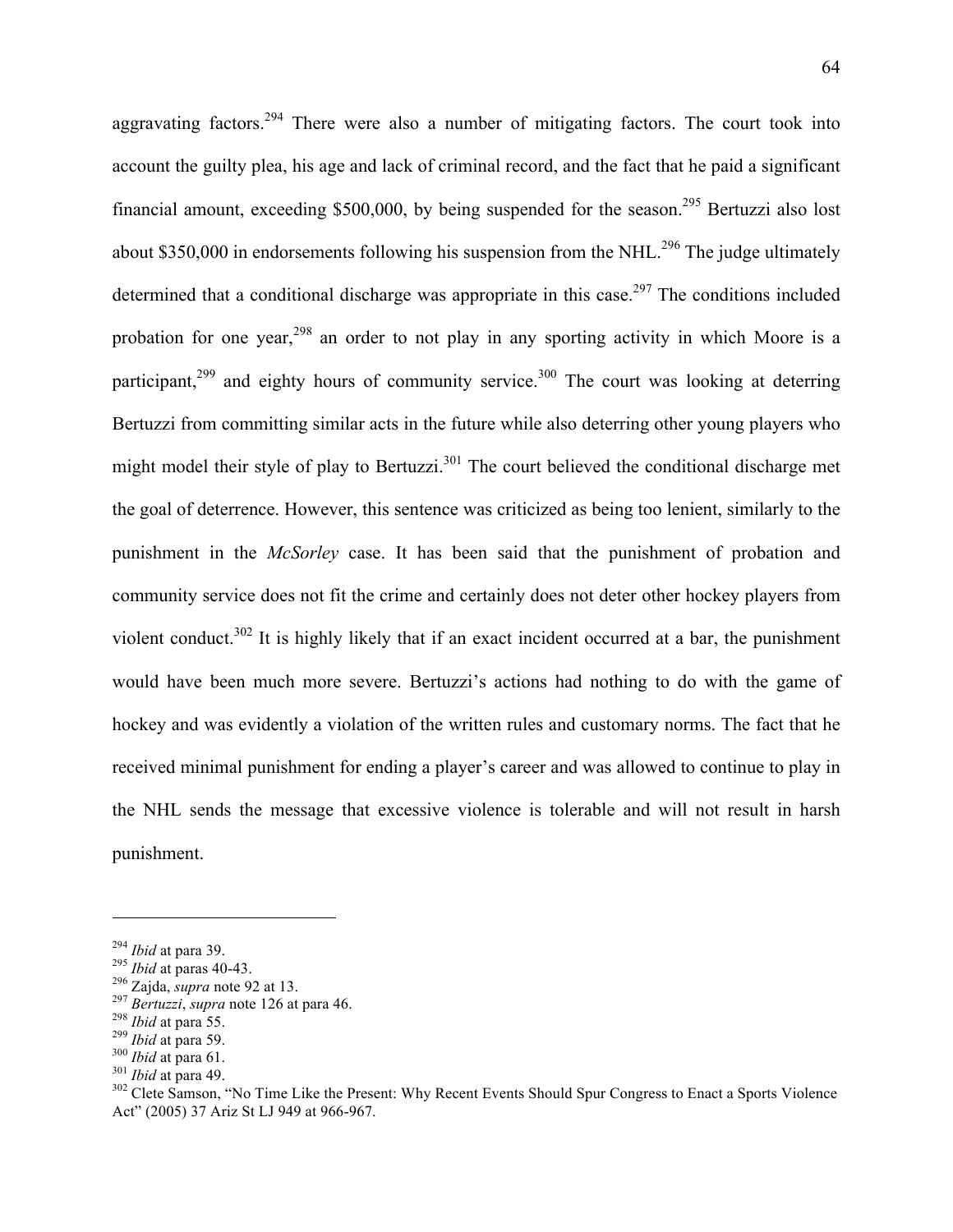Another leading case in sports violence is *Agar v Canning<sup>303</sup>*. It is a civil case between a member of a hockey team against a member of an opposing team, but the court made relevant pronouncements on issues relating to hockey violence. The facts of the case were simple. The defendant body checked the plaintiff during the course of a hockey game. The defendant had possession of the puck when the plaintiff hooked him with his hockey stick and hit the defendant with a blow in the back of the neck. The defendant then stopped, turned, and hit the plaintiff between the nose and the right eye. The plaintiff fell to the ice and was left unconscious.<sup>304</sup> The plaintiff was seeking damages for the injuries caused by the defendant. The court then analyzed current law on the topic of sports violence to determine whether or not the defendant was liable. The judge stated that an existing legal principle states that an unlawful blow, struck out of anger, or which is likely done with intent to injure, is actionable. However, a blow that is struck simply in the course of a lawful sport is not actionable.<sup>305</sup> The judge moved on to state that:

> [h]ockey necessarily involves violent bodily contact and blows from the puck and hockey sticks. A person who engages in this sport must be assumed to accept the risk of accidental harm and to waive any claim he would have apart from the game for trespass to his person in return for enjoying a corresponding immunity with respect to other players. It would be inconsistent with this implied consent to impose a duty on a player to take care for the safety of other players corresponding to the duty which, in a normal situation, gives rise to a claim for negligence.<sup>306</sup>

It seems as though the court was leaning towards exempting the defendant from liability for the injuries suffered by the plaintiff. Yet, the court clearly states that a limit must be placed on a player's immunity from liability.<sup>307</sup> The problem arises when the court does not state in which case a player will not be immune from liability. Instead, the court indicated that "[e]ach case must be decided on its own facts so it is difficult, if not impossible, to decide how the line is

<sup>303 [1965]</sup> MJ No 24, 54 WWR 302 [*Canning*]. <sup>304</sup> *Ibid* at para 2. <sup>305</sup> *Ibid* at para 4. <sup>306</sup> *Ibid* at para 6. <sup>307</sup> *Ibid* at para 8.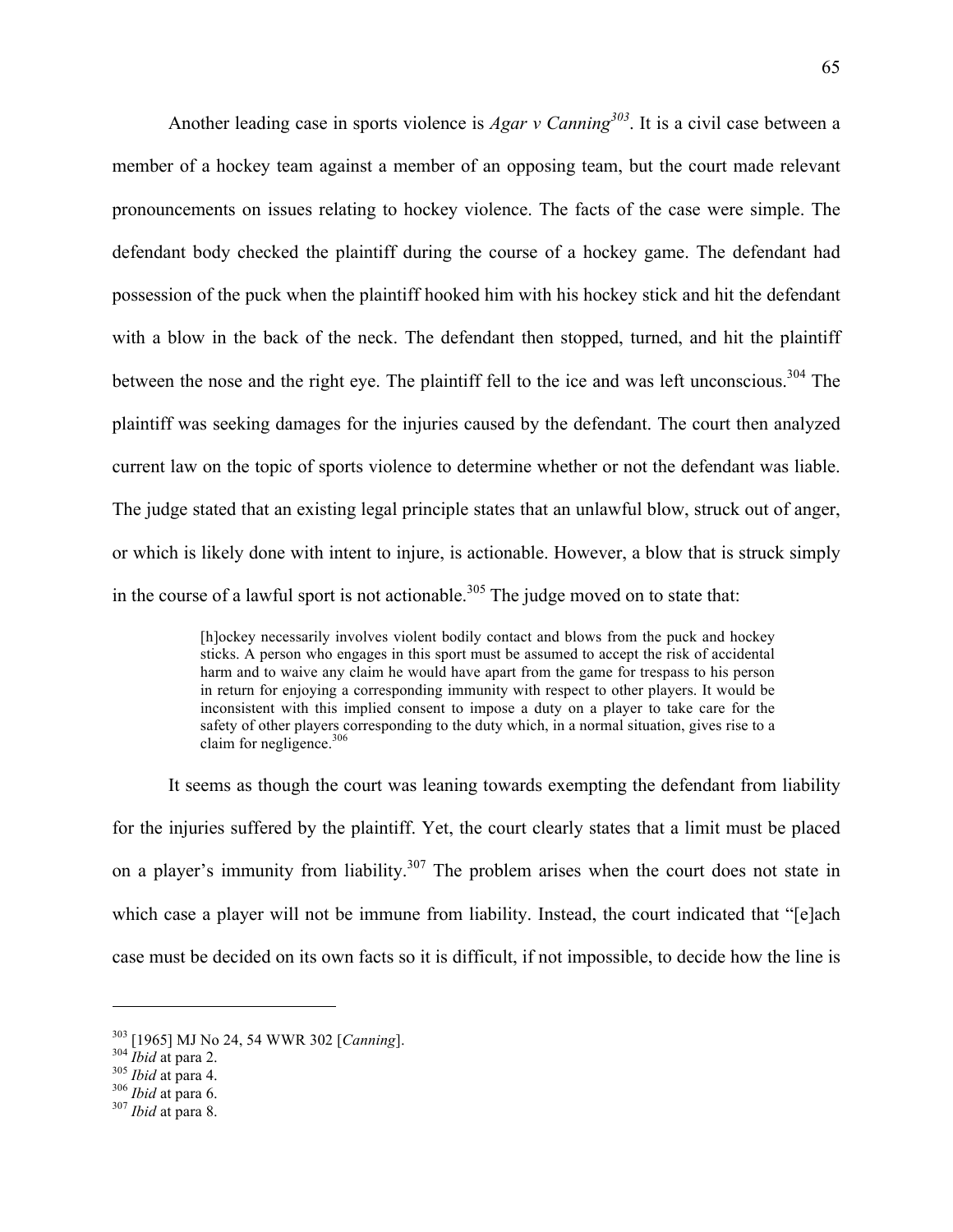to be drawn in every circumstance",<sup>308</sup> which is consistent with the principles developed in the criminal cases. The *Canning* decision ultimately demonstrates a certain tolerance from the court. The judge accepted the legal principle that only excessive acts of violence are actionable, but later states how difficult it is to pinpoint which circumstances are deserving of legal intervention. In addition, the court in *McSorley* stated that it is at the prosecutors' discretion to file an action against an offending hockey player for acts committed on the ice. So if courts are unable to determine which behaviours are actionable, "how can players be expected to know better"?<sup>309</sup> While it is true that a line is difficult to pinpoint in every circumstance, it should not deter courts from interpreting the case law. However, it would be helpful to have a legislative framework in place to guide the courts in their decision-making. There are other sections of the *Criminal Code* that are difficult to interpret, but that has not prevented courts from getting involved. Judges normally interpret areas of the law that are vague and unclear in order to develop common law enhancements to make its application easier and more consistent.<sup>310</sup> Despite the court's ability to clear up areas of law with their interpretations, the courts are hesitant to do so with regard to hockey violence. This is presumably due to the strong social forces behind these cases and the fanfare surrounding the prosecution of a professional athlete.

The case law on hockey violence has provided some guidelines in determining criminal liability despite the lack of a suitable judicial framework. As discussed above, there are several Canadian cases that have left us with some indication as to what kind of behaviour will likely lead to the involvement of the law. To summarize, the court in *Maki* determined that it is difficult to prove intent beyond a reasonable doubt, but criminal prosecution is possible despite the

<sup>308</sup> *Ibid.* 309 Baxter, *supra* note 173 at 283. 310 *Ibid* at 282-283.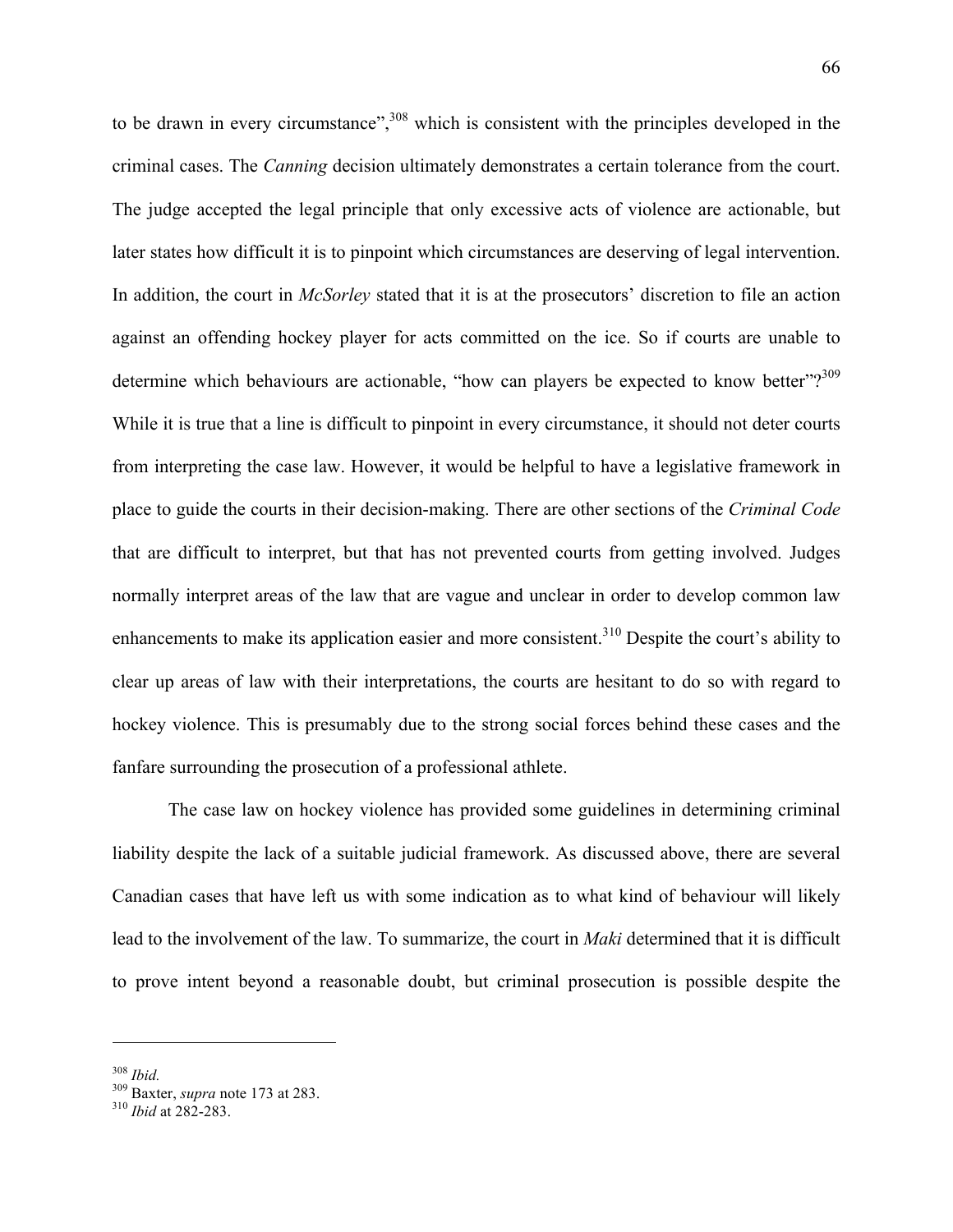league's ability to self-regulate. The court also noted that consent to bodily harm is limited and does not apply to all contact in hockey. This notion was furthered by the court in the *Green* case, wherein it was established that professional hockey players consent to a number of assaults anytime they are on the ice playing hockey otherwise the game would not be played with its customary speed, force, and competitiveness. In this case, since there was no intent to injure and the players acted instinctively, there was no conviction. The court ultimately determined that each case must be judged on its own facts, and that a charge of assault causing bodily harm would likely be more successful than a charge of common assault. The court in *Cicarelli* offered more guidelines since notions from *Jobidon* and *Cey* were adopted. This case was primarily concerned with questions of consent. The court applied the principle in *Jobidon* stating that consent is limited to force where bodily harm was not caused nor intended. Consent can be express or implied in the context of hockey, but it is limited to the contact that falls within customary norms and the rules of the game. The principle in *Cey* indicated that players are not expected to stop themselves in the heat of the game therefore some assaults are expected. As such, players agree to body contact that is unintentional, instinctive, or reasonably expected in the game of hockey. The court in *Cicarelli* relied on these principles to determine that a premeditated and intentional assault has no place in hockey. Therefore, acts that have a high risk of injury will be unlawful regardless of how often it happens in hockey. Similarly, the court in *Canning* determined that a blow struck out of anger or which is likely done with intent to injure, is unlawful. In other words, excessive acts of violence are actionable. Finally, the court in *McSorley* added that a hockey stick could be used as a weapon. When a hockey stick is being used in a manner that is not consistent with the rules of hockey, it can be used as a weapon. This case law ultimately determined that intent to injure and subsequent injury are important factors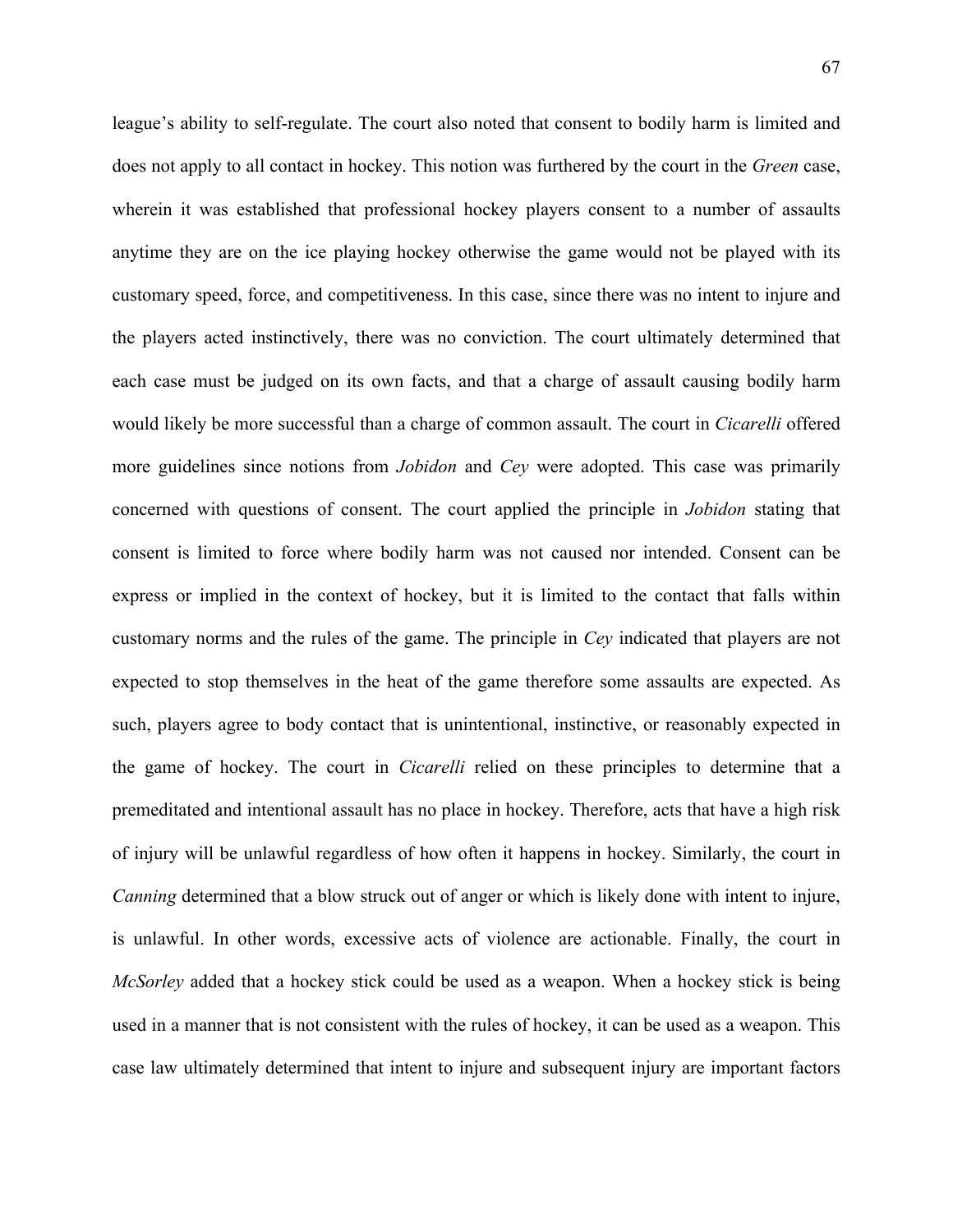that will decide if criminal assault took place. These cases provided some important insights that could eventually lead to a framework for criminal liability, however the lenient punishments in each case suggest that the courts were unwilling to make an impressionable statement on hockey violence. In summarizing the case law on hockey violence, it becomes clear that there are several issues with regards to the criminal prosecution of hockey players for on-ice conduct.

# 2.2.3 « Consent as a Limitation to Criminal Prosecution »

As shown in the case law, intent to cause injury is an essential element in the criminal prosecution of a hockey player. The prosecutor must show that the offending player had the *mens rea* to commit an assault pursuant to the *Criminal Code*, which is generally intent to hit the opponent. The intent to inflict a physical injury stems from the theory of implied consent. Implied consent will not be applicable if the prosecutor can prove that intent to cause injury was present. The physical contact, which caused the injury, must be clearly outside of the rules of the game.<sup>311</sup> More specifically, Standen states that "criminal liability [...] requires that the injuries must be so severe as to be unacceptable in normal competition, requiring a change in the nature of the game".<sup>312</sup> Therefore, the prosecutor must show that the body contact was not related to the competition of the game, which can be quite difficult.<sup>313</sup> It can sometimes be impossible to distinguish what the player's intent was in the heat of the game inasmuch as it is difficult to determine the scope of implied consent.

The defense of consent is a primary issue in both criminal and civil sports injury cases. It is the heart of most cases since the courts will deem that there was no liability if the athlete

<sup>311</sup> Standen, *supra* note 134 at 634. <sup>312</sup> *Ibid.* 313 Oh, *supra* note 19 at 319.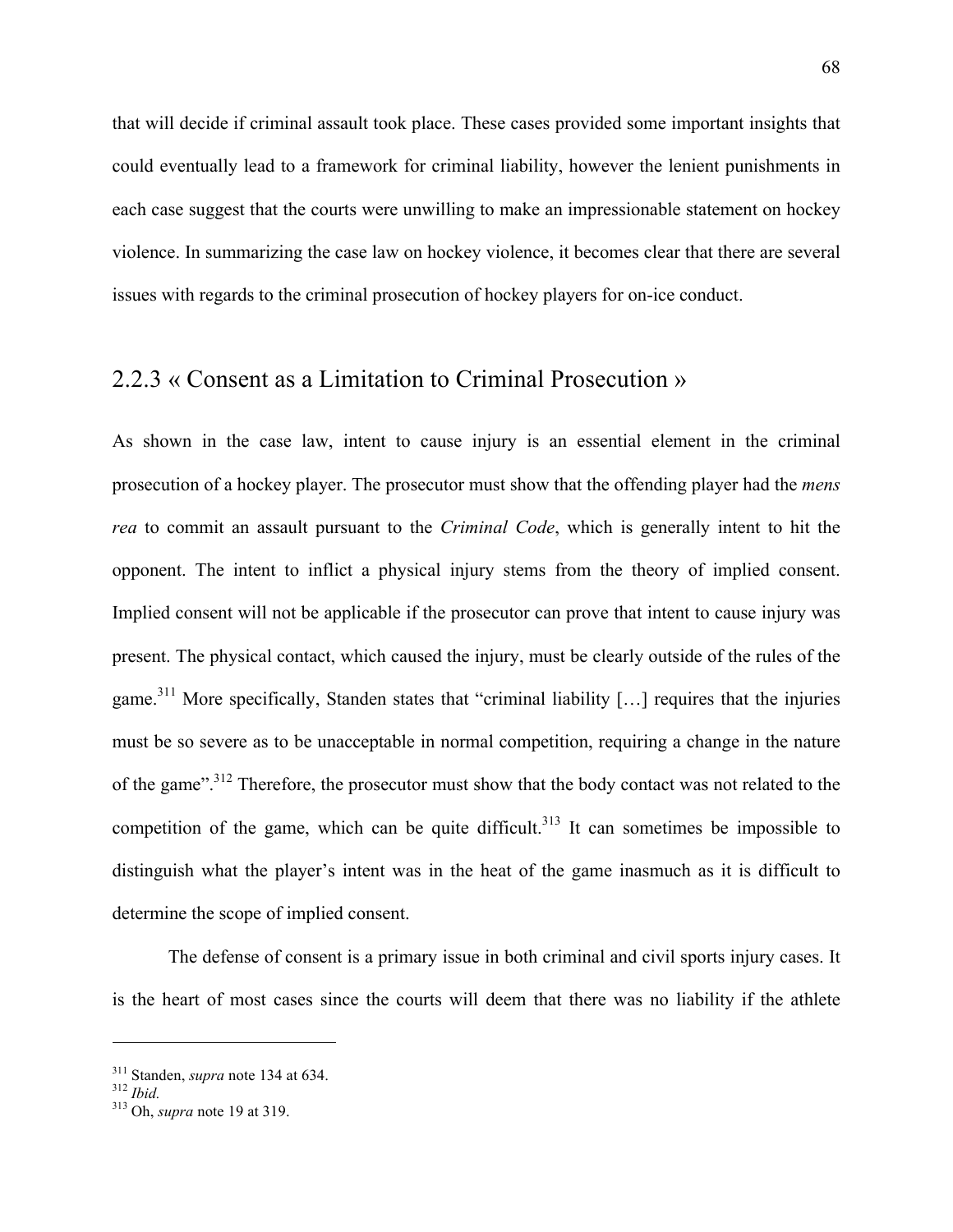consented to the bodily injuries. It is thus one of the major limits to criminal prosecution. It has long been debated what type of conduct athletes typically consent to by participating in a hockey game. Generally, a hockey player consents to the body contact that falls within the official rules of the game. It could also include contact that violates the game rules if it deemed to be customary or anticipated by the nature of the game.<sup>314</sup> When the game involves minors, the parents or legal guardians typically give consent.<sup>315</sup> But courts have recognized that amateur hockey players consent to less assaultive acts of violence than professional hockey players. For example, players in the NHL wear the most advanced protective gear as opposed to children playing a game between friends who might not wear all the necessary equipment. Other Canadian case law has attempted to determine what falls under the scope of implied consent. In *R v Leyte*, it was deemed that players consent to acts that occur as a result of instinctive reactions related to the play.<sup>316</sup> The court in *R v Maloney* determined that hockey players impliedly consent to violence that is inherent and reasonably related to the normal playing of the game. If the intent of the accused was, however, to cause injury, then consent no longer applies. $317$  It should be noted that injuries in hockey are generally more severe than injuries sustained outside of the context of hockey. As such, intent to cause injury refers to severe injuries seeing as minor injuries are generally regular occurrences in the game. Other cases have confirmed the principle that consent only applies to conduct that is foreseeable,  $318$  routine,  $319$  or incidental  $320$  in the

<sup>314</sup> Gibson, *supra* note 158 at 437; John Barnes, *Sports and The Law in Canada* 2d ed (Toronto: Butterworths, 1988)

<sup>&</sup>lt;sup>315</sup> Culhane, *supra* note 51 at 17-18.<br><sup>316</sup> McCutcheon, *supra* note 4 at 275-277; Farrugia, *supra* note 132 at 479.<br><sup>317</sup> Ibid.<br><sup>318</sup> R v St. Croix, [1979] OJ No 4556; 47 CCC (2d) 122.<br><sup>319</sup> R v Watson, [1975] OJ No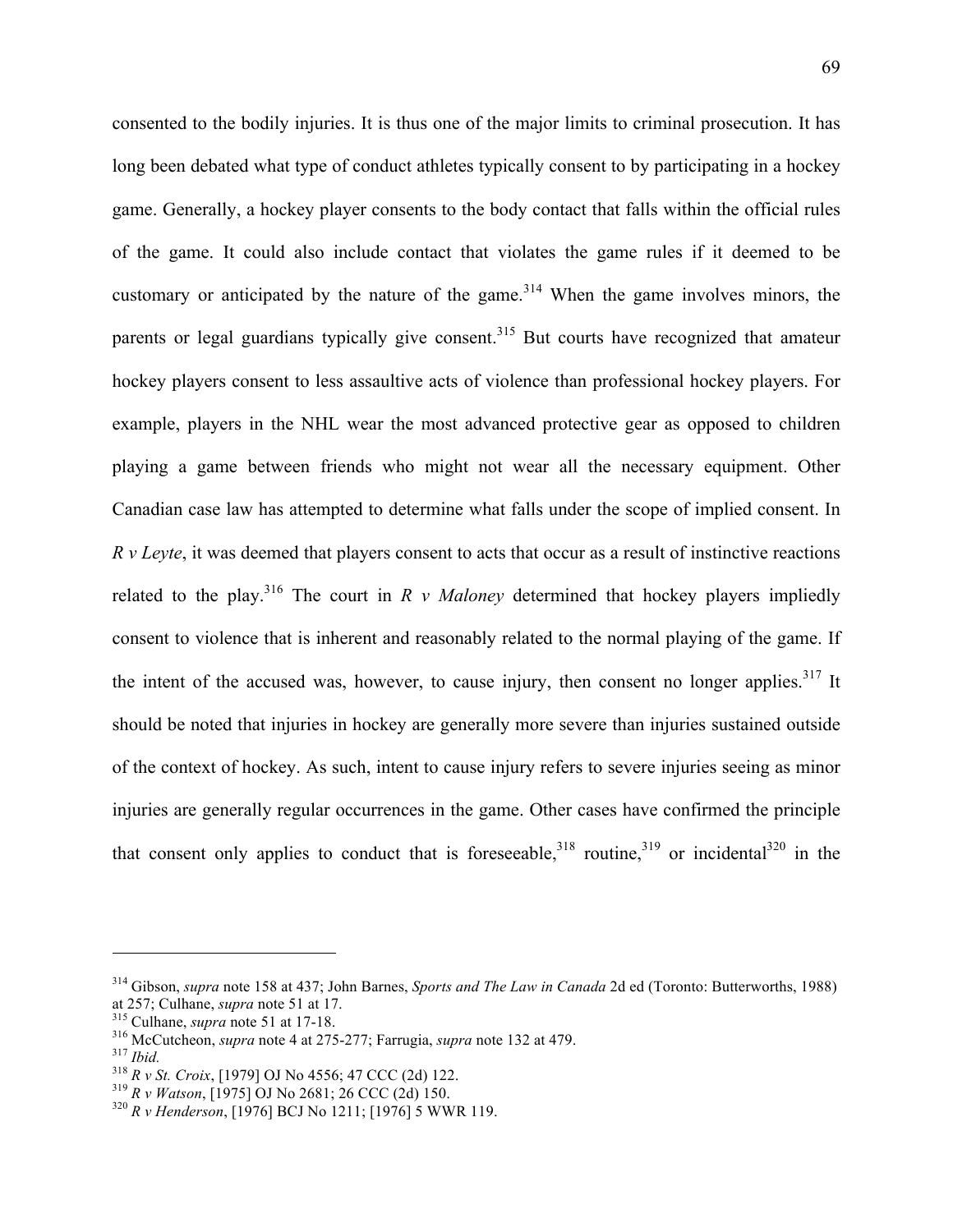course of a hockey game. The rules of the game could also allow room for some contact to occur, making it an expected part of the game.<sup>321</sup>

The court is thus mindful of these circumstances when determining whether implied consent should be applied to a player.<sup>322</sup> Nevertheless, implied consent can be a difficult thing to pinpoint. It differs from explicit consent seeing as it is not written down nor is it discussed between players and management before each game. As such, there is no way of really knowing what each player subjectively consents to in the course of any given hockey game. It is possible that one player views the extremely violent acts as regular occurrences in hockey, whereas another player might see it as criminal in nature. It is thus important to be mindful of the subjectivities of what is commonly accepted and consented to in the game of hockey.<sup>323</sup> The court in *Cey* adopted an objective test in order to alleviate these difficulties with implied consent. The objective test in *Cey* takes a look at several factors including age, level of experience, conditions of play, and so on. This means that the threshold can differ between the levels of hockey. However, this test can easily result in a finding of certain conduct as unlawful that is commonly accepted in hockey. Many hockey plays are intended to be forceful, but is simply a part of the game. As such, the *Cey* test sets the threshold too low. Alternatively, McCutcheon suggests using a threshold that considers the tolerance of society. Since consent is actually attributed to the hockey player by operation of the law, he suggests explaining the lawfulness of violence on the ground that it is tolerated by society in the sports context.<sup>324</sup> As such, if the conduct in question falls beyond the societal threshold, and is deemed to be intolerable by society, then the circumstances likely allow for legal intervention. Whereas the *Cey* test asks the

<sup>321</sup> *R v Leclerc*, [1991] OJ No 1533; 67 CCC (2d) 150. 322 Barnes, *supra* note 314 at 94-95. 323 Baxter, *supra* note 173 at 291. 324 McCutcheon, *supra* note 4 at 281.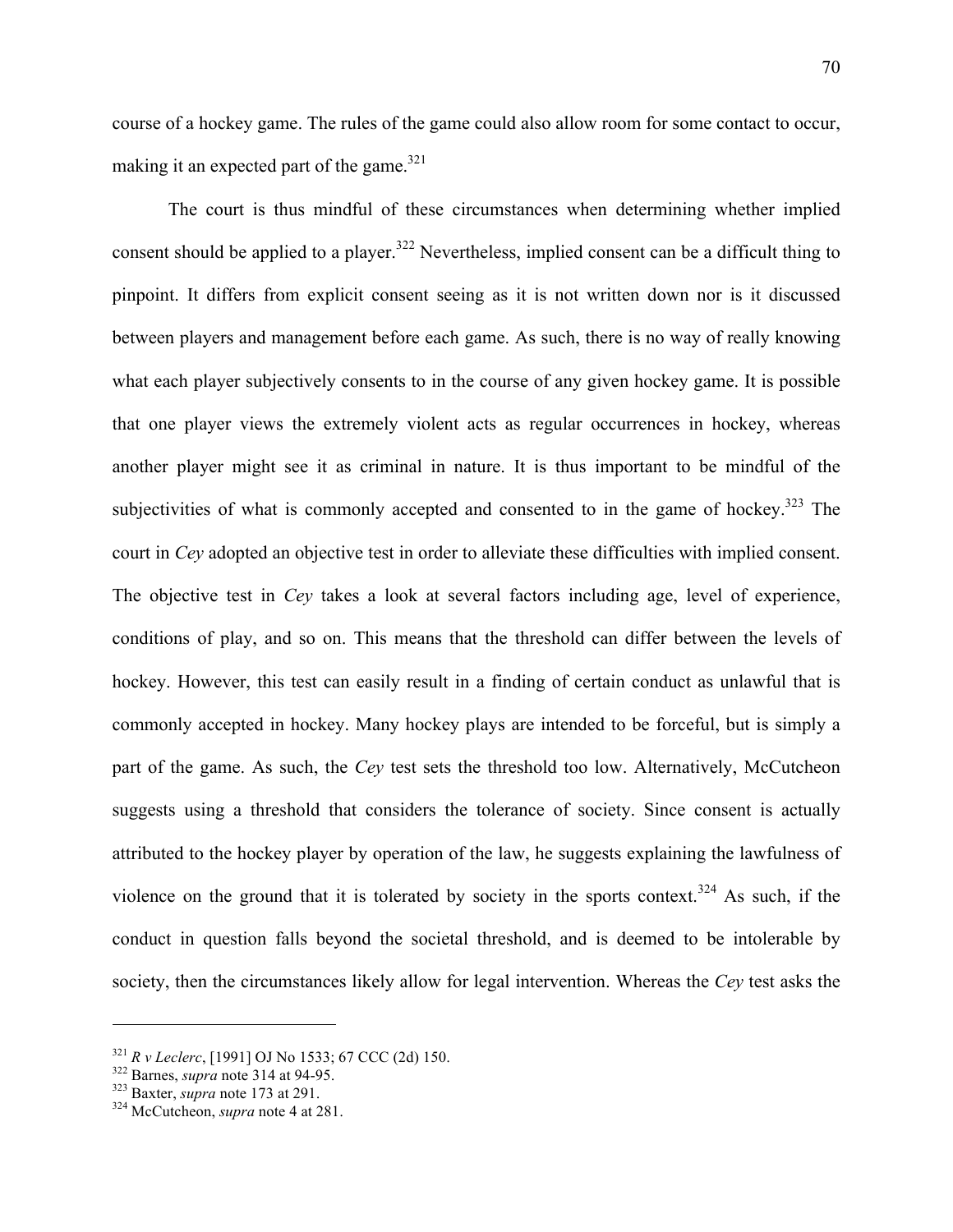objective question of how a reasonable person in the same circumstances would have behaved in order to determine if consent was present at the time of the incident, the societal threshold measures the benefits of the sport versus the harmful effects of the conduct in question. In other words, "the question is whether the particular conduct so infringes societal interests that the perpetrator should be punished notwithstanding the victim's consent".<sup>325</sup> If the conduct in question is in fact deemed to be intolerable by society, one can then ask the question of whether or not the conduct is also viewed as deviant from a subcultural point of view as a violation of the customary norms of the game. For example, fighting is prohibited by the rules of the NHL, yet it still occurs on a regular basis. It is foreseeable that an injury can occur during a fight.<sup>326</sup> The court will however examine every detail of the fight to ensure that the players each consented to the fight. An accidental hit or drop of the hockey stick will not necessarily lead to the conclusion that implied consent was present.<sup>327</sup> But when two players drop their gloves and hold their fists up in preparation for a fight, the players seemingly consent to fight each other. Although, a fighter may not consent to all types of hits he may receive during a consented fight. In *Maki*, the court stated that there could be no consent for the blow that injured the opposing player.<sup>328</sup> In other words, while the fight itself may have been consensual, the blow that ultimately injured a player went beyond the scope of implied consent. So what happens when conduct goes beyond the scope of game rules and customs and the defense of consent is no longer applicable in the circumstances?

It has been suggested that these excessive acts of violence that go beyond the scope of implied consent are subject to criminal prosecution. Due to the defense of consent, Standen

<sup>325</sup> Farrugia, *supra* note 132 at 473. 326 Standen, *supra* note 134 at 641. 327 Barnes, *supra* note 314 at 95. <sup>328</sup> *Ibid*; Barnes, *supra* note 6 at 216.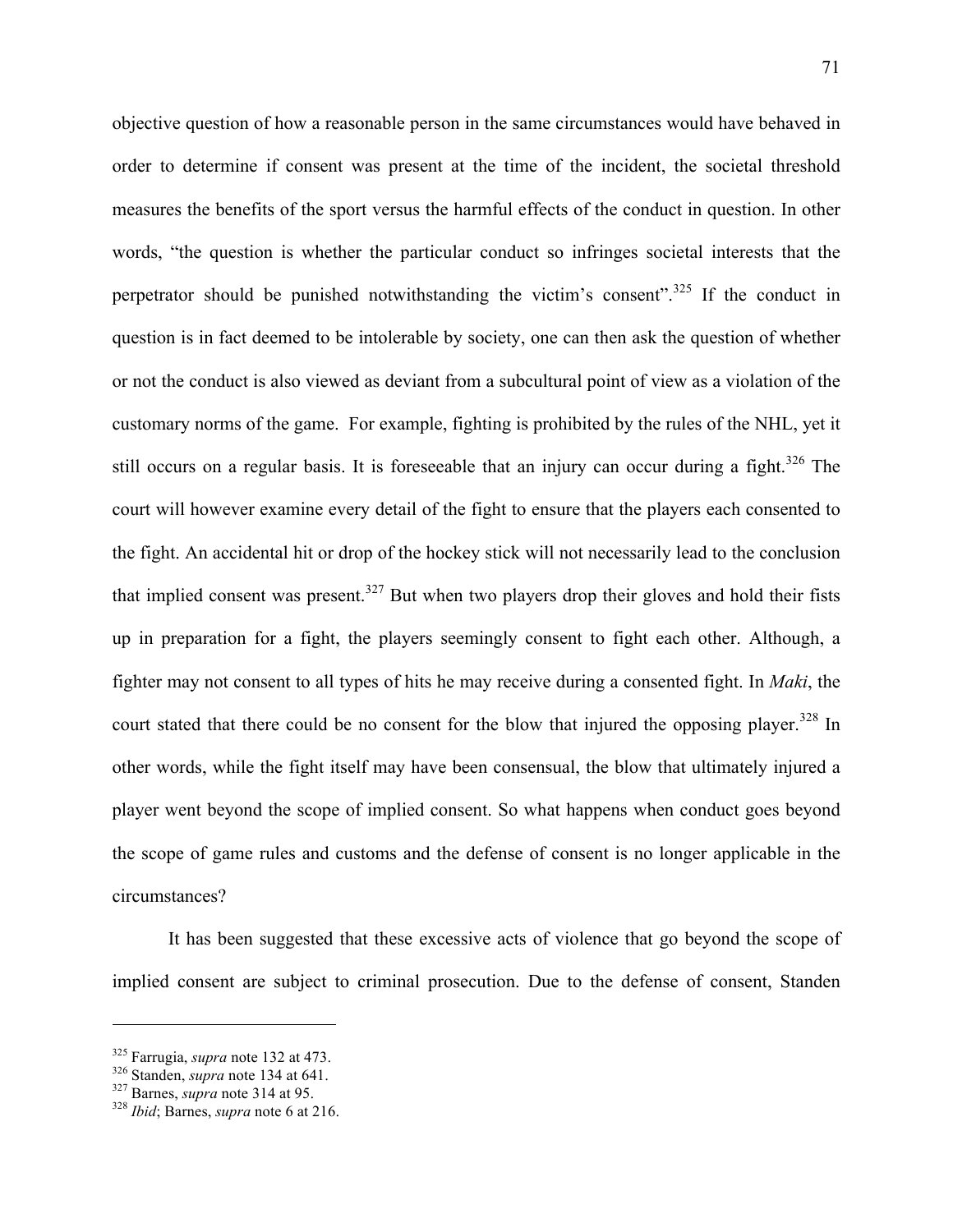concludes that only a certain level of violence should be subjected to criminal prosecution. He suggests that only the acts that are far outside the rules of the game and the participant's expectations should be considered for criminal sanction.<sup>329</sup> In other words, illegitimate violence that is deliberate and unnecessarily violent with foreseeable injuries should be subject to criminal prosecution.330 Examples of this include one player hitting another long after the victim falls onto the ice and is rendered helpless;<sup>331</sup> and instances where there are time lapses between a whistle and a hit that takes place after stoppage of play.<sup>332</sup> When an act is criminal in nature, some believe that consent should not be an allowable defense. As Oh suggests, "a person cannot license another to commit a crime".<sup>333</sup> For example, Bertuzzi's attack against Moore was criminal in nature; therefore consent should not be a factor since there are limits to an athlete's consent. One of the primary reasons why we cannot prosecute all levels of violence is based on the notion that if hockey players run the risk of being prosecuted for all of their actions on the ice, it can harm the friendly competition of a physical sport many individuals thoroughly enjoy.334 And by limiting criminal prosecution to those actions that are not protected by consent, we can protect the integrity of the sport and maintain the high level of participation and enjoyment by the fans.

It is worth noting that similar issues regarding consent are not only problematic in criminal prosecutions but also in cases of civil sports injury litigation. The maxim *volenti non fit injuria* is applicable in these cases, meaning that there is no injury done to the willing person. However, an action in torts for an injury sustained during a hockey game can still end in an

<sup>329</sup> Standen, *supra* note 134 at 640. 330 Barnes, *supra* note 314 at 92-93. <sup>331</sup> *Ibid* at 94. <sup>332</sup> *Ibid.* 333 Oh, *supra* note 19 at 320. 334 Standen, *supra* note 134 at 640.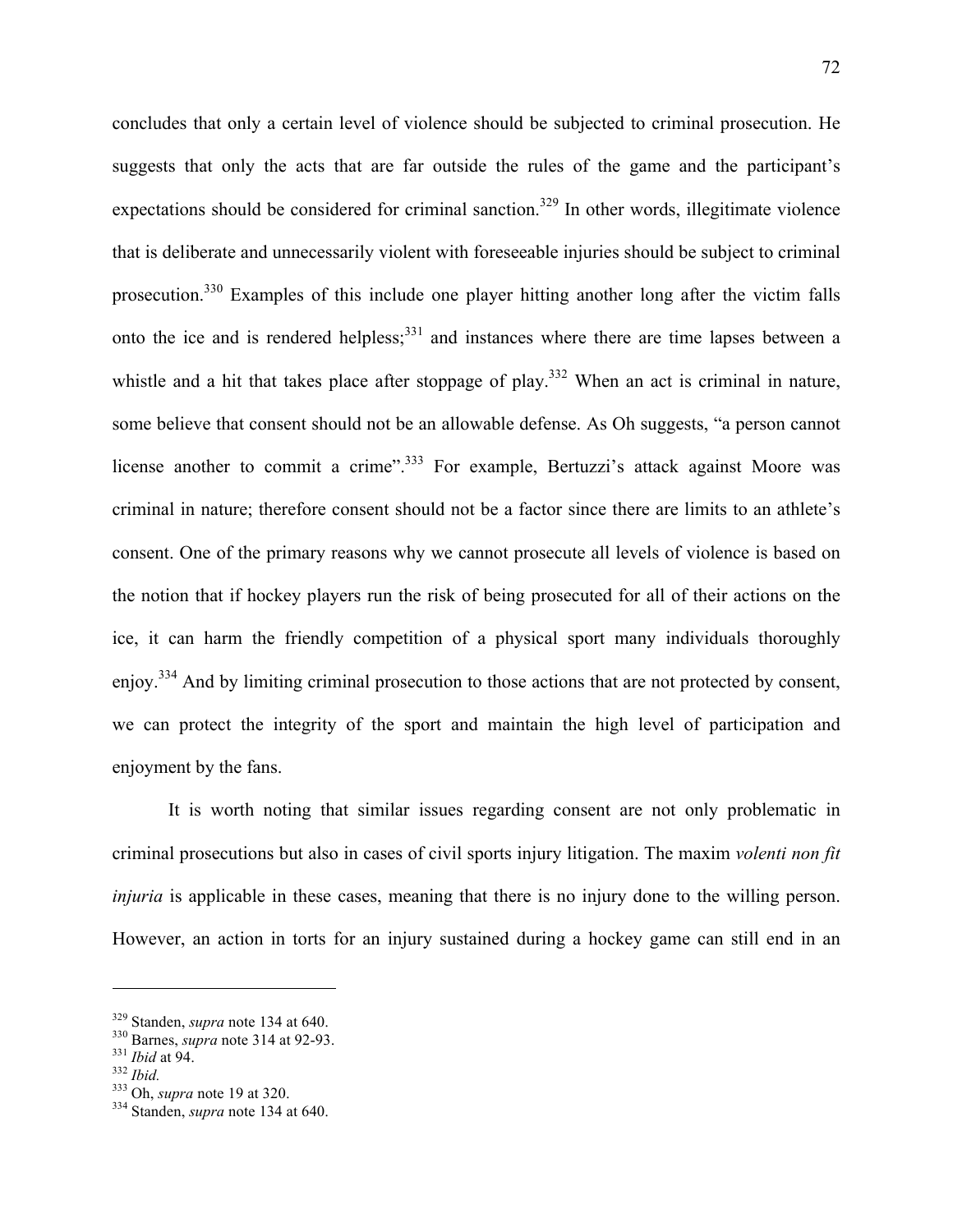award for damages if the act causing the injury was excessive even in the context of professional hockey.<sup>335</sup> In the civil context, the notion of consent often relates to the assumption of risk doctrine. Violent behaviour will be deemed excessive if it is determined that the athletes did not assume the risks from such conduct. A plaintiff is not deemed to have assumed the risks of the defendant's unreasonable risk of harm. As such, Canadian courts have shown that an athlete does not assume the risks of players' negligent infliction of injury if the circumstances demonstrate that there was intent to cause injury.336 In summary, *volenti non fit injuria* is applicable, but only in situations where injury was not the intent of the offending athlete. Voluntary participation in hockey does warrant a certain level of implied consent, but only in circumstances where the rules and customs of the game are respected. Deliberate injury and egregious conduct are beyond the scope of consent and assumption of risk.<sup>337</sup> A well-known example of this reasoning is found in Hackbart.<sup>338</sup> While this is a football case, the court examined the applicability of the assumption of risk doctrine and ultimately determined that the defendant had acted in anger, and not according to the rules of the game. The inherently violent nature of football did not allow the athletes to conduct themselves in excessively and unnecessarily violent manners. The defendant disrespected the game rules, and intentionally injured an opponent. As such, the appellate court allowed the claim to move forward.339 Similar variations of this *ratio decidendi* exist in both civil tort actions as well as criminal prosecutions.

<sup>335</sup> Citron and Ableman, *supra* note 151 at 195. <sup>336</sup> *Ibid* at 210. <sup>337</sup> *Ibid* at 211. <sup>338</sup> *Ibid.* 339 Culhane, *supra* note 51 at 17.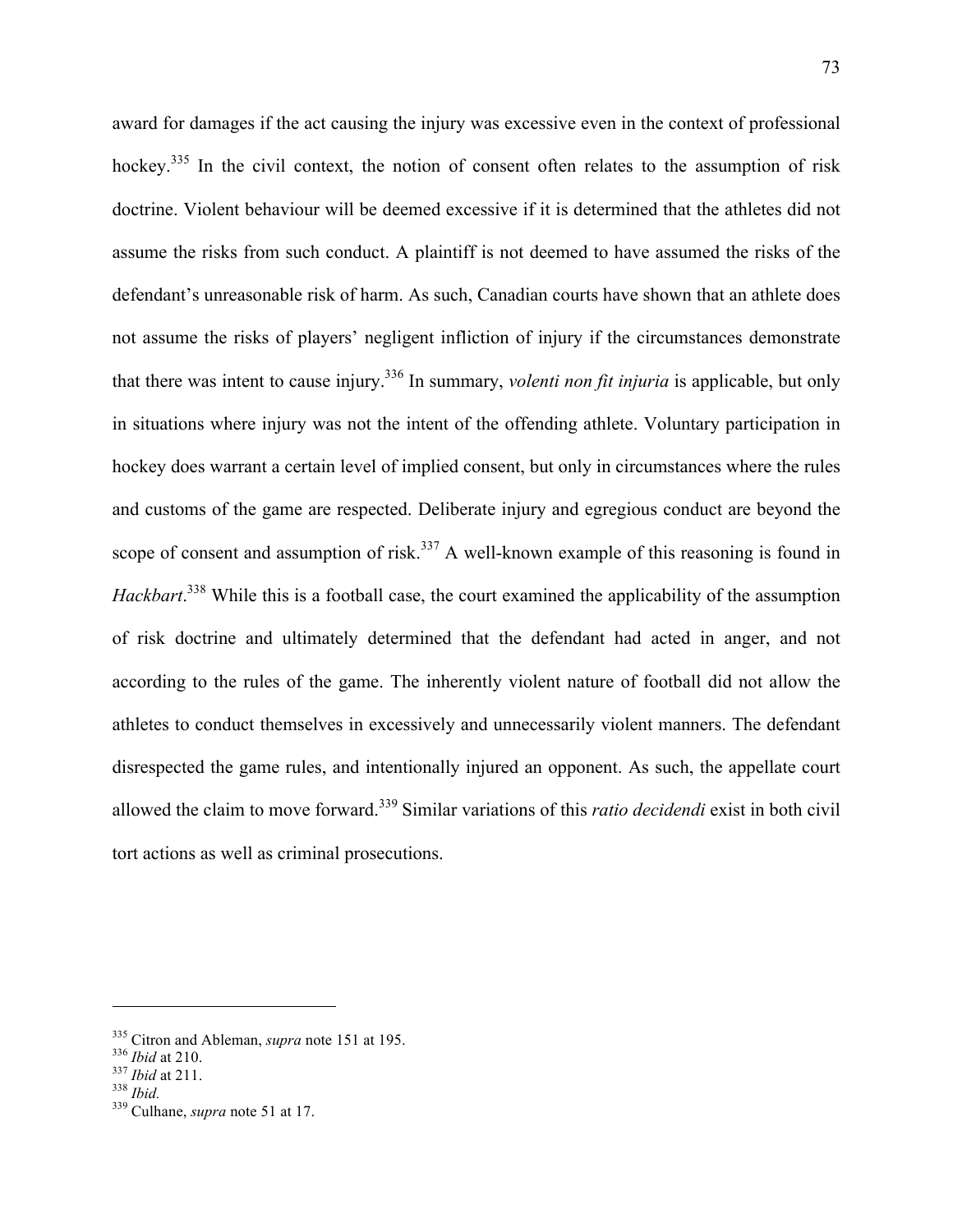# 2.2.4 « Fighting in Hockey »

Hockey is the only professional sport that actively allows players to engage each other in fistfights, apart from combat sports. Other sports are able to maintain their popularity without allowing or regulating fighting, such as the equally violent sport of football that is immensely popular in the United States. However, as noted by hockey legend Wayne Gretzky, "hockey is not only surviving in the States with fighting... it's becoming more and more popular".<sup>340</sup> As such, hockey is actually gaining American fanfare based on the fact that it permits fighting. For example, in the earlier years of hockey, teams such as the Philadelphia Flyers, who were known as the "Broad Street Bullies", often received more attention and louder cheers "for a punch on the chin than a puck in the net".<sup>341</sup> Fist fighting thus made its place in hockey over the years. Since no other team sport operates in this manner, it is a legal issue not known to other sports, such as football. The courts have expressed a somewhat ambiguous guideline that violent conduct in the course of a hockey game will be susceptible to criminal prosecution if intent to injure is present. Intent to injure during a fistfight can be very difficult to prove, yet an injury can happen very easily when two players are violently throwing punches each other while standing on skates on an ice rink being cheered on by fans and teammates alike. It can also be difficult to prove that the players have consented to any bodily harm they might suffer in the course of a fistfight. The definition of bodily harm in the *Criminal Code* is quite vague and can encompass any minor injury that might occur in hockey. While a minor injury such as a black eye occurs regularly in hockey, it is highly unlikely that it would ever be the subject of a criminal

<sup>340</sup> Oh, *supra* note 19 at 316. 341 Schiller, *supra* note 143 at 244.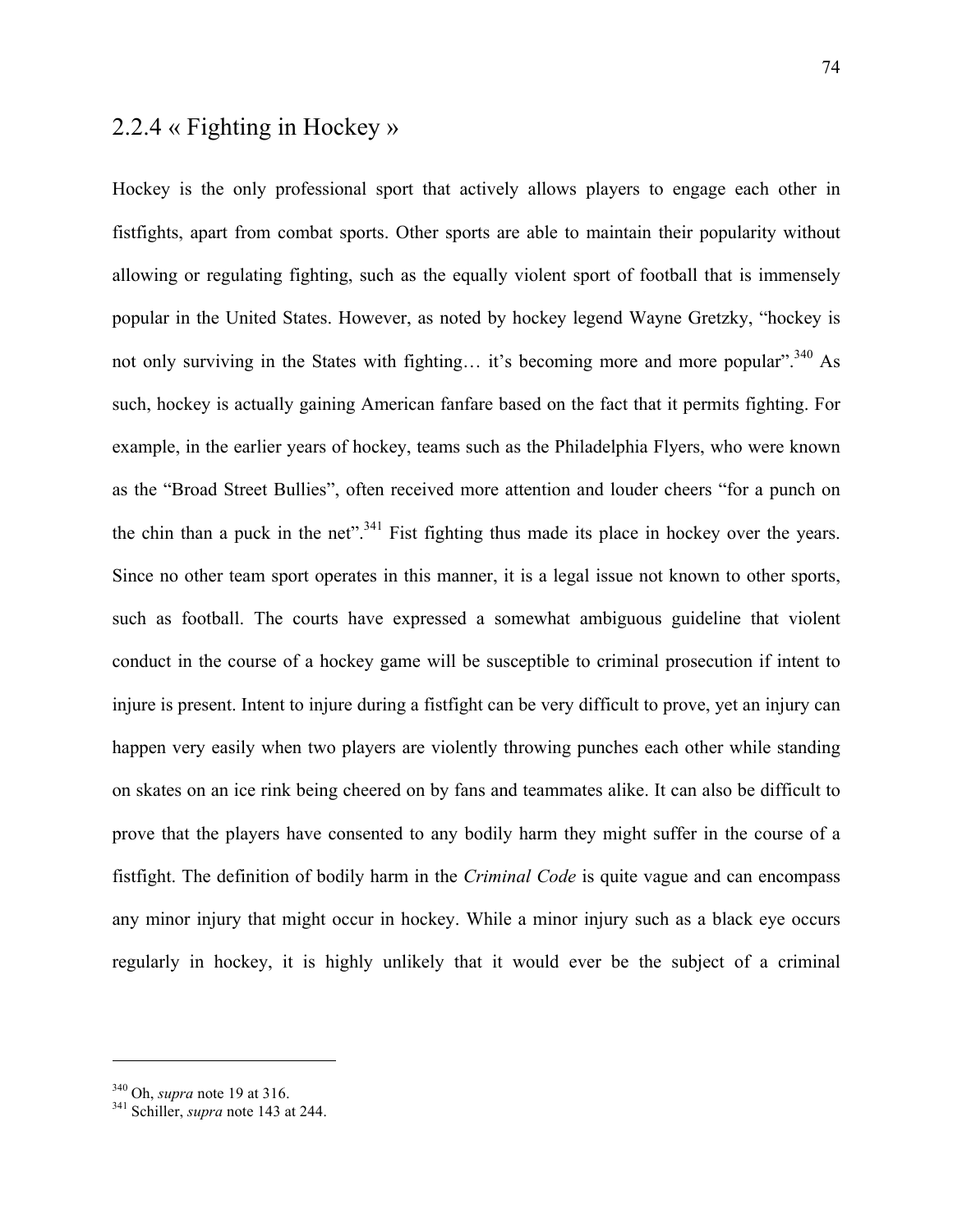prosecution. As such, this further supports a modification to the definition of "bodily harm" in the *Criminal Code*, as previously discussed.

In addition, while players might consent to the ordinary happenings of conduct occurring under the rules and customs of the game, fighting still occurs. Fighting is against the rules, but it is accepted as part of the customs of the game. Players will often accept a five-minute major penalty imposed by the referee in order to participate in a fight with an opponent. So at what point does consent exit, and intent to injure enter the arena? The court in *Cey* expressly refused to discuss the scope of consent during a hockey fight. And the Supreme Court in *Jobidon* stated that fighting is a socially useless activity in the ordinary walks of life, but sports have a social value, which adds some merit to the arguments that fighting in hockey is not unlawful.<sup>342</sup> However, when young athletes are severely injured, the social utility of fighting in hockey becomes more difficult to defend. For example, in 2009, a Senior AAA hockey player died from injuries sustained in a hockey fight.<sup>343</sup> Don Sanderson died after being in a coma for twenty days following a hockey fight. Witnesses described the fight as a normal hockey fight where nothing unusual took place. Towards the end of the fight, Sanderson's helmet fell off and he hit his head on the ice after stumbling from his opponent's grip.<sup>344</sup> He immediately fell unconscious and eventually into a coma, needing life support, before succumbing to his injuries.<sup>345</sup> Incidents such as these, while extremely rare in hockey, could arguably be prevented if violent behaviour was consistently punished and the leagues adopted practices that did not encourage and promote violence.

<sup>&</sup>lt;sup>342</sup> Barnes, *supra* note 6 at 216.<br><sup>343</sup> CBC Sports, "Senior Hockey League Player Dies From Fight-Related Injury", (January 2, 2009) online: <http://www.cbc.ca/sports/hockey/senior-hockey-league-player-dies-from-fight-related-injury-1.793185>. 344 Atkinson, *supra* note 69 at 133. 345 CBC Sports, *supra* note 339.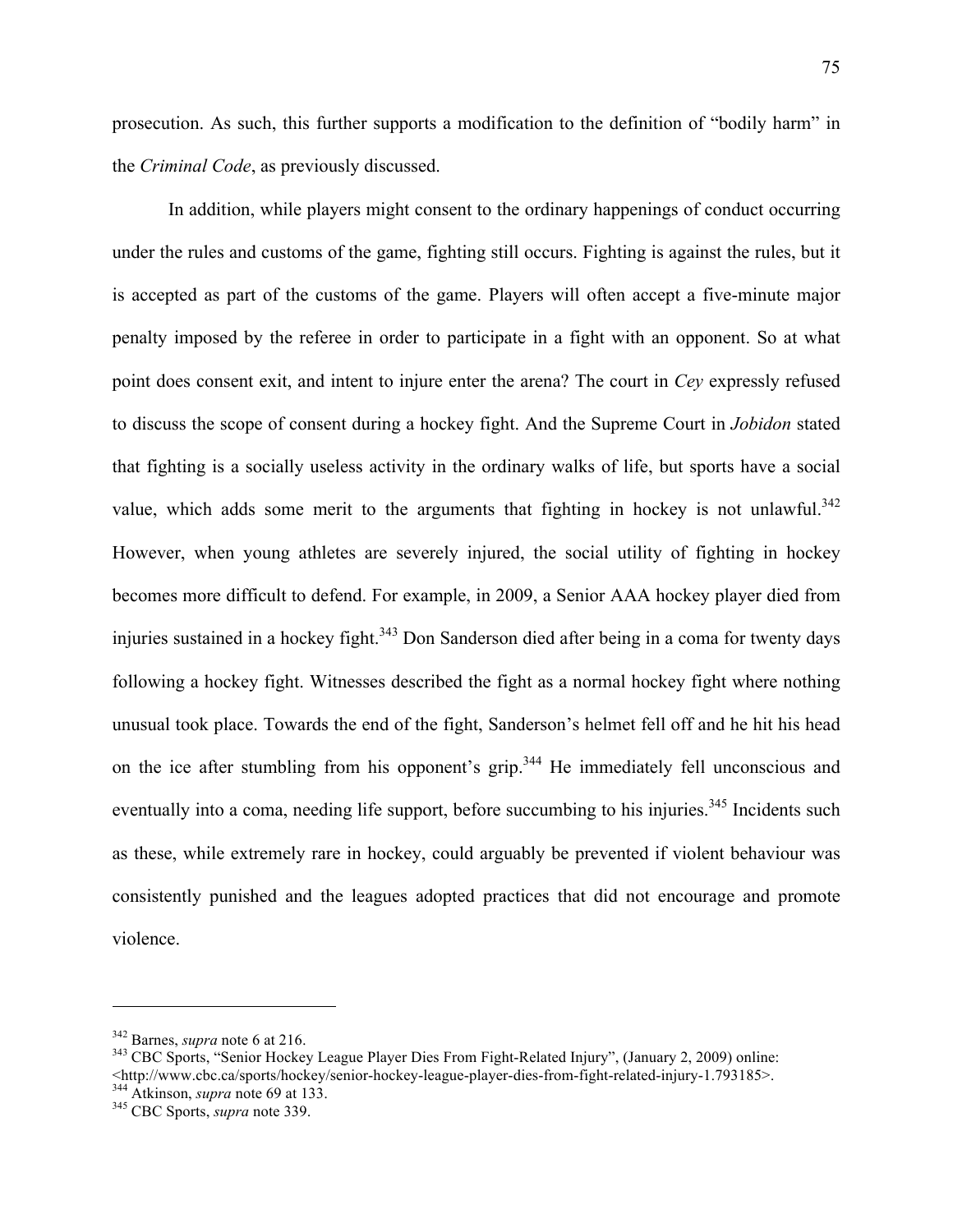The issue of fighting in hockey is mostly problematic when teams hire a hockey player for the sole purpose of intimidating opponents and being the team fighter, also known as a "goon" or an "enforcer".<sup>346</sup> These players are not always the most skilled athletes, but are the big and strong individuals that can fight on skates. They often feel pressure to compensate for their lack of talent by being excessively violent.<sup>347</sup> Jones and Stewart have conducted some research on the topic of enforcers and have found a link between violence and player salaries. They indicate that the NHL salary structure for skilled players is different than that of enforcers. The players who are signed for their talent and skills often make a lot more money than those who are hired for their ability to use force on the ice.<sup>348</sup> This suggests that the hiring of enforcers is done knowingly in order to use these players to retaliate against others in what Oh calls a "self-police system".<sup>349</sup> He is sent out onto the ice to intimidate a star player in attempt to get him to take a penalty so he sits out a couple minutes in the penalty box<sup>350</sup> or to retaliate against an opponent who has roughed up a teammate.<sup>351</sup> It is also common for enforcers to engage in fights if their team appears to need a boost of momentum. At the beginning of the 2013/2014 season, an incident occurred in the NHL that sparked anew the debate on whether or not fighting should be allowed in hockey. On October 1st, 2013, the Toronto Maple Leafs faced off against their rivals, the Montreal Canadiens, and a fight eventually broke out between the teams' two enforcers. The end result was that one of them was knocked unconscious after a heavy fall onto the ice. He had to be helped off the ice by medical personnel, and it was later reported that he suffered a

<sup>&</sup>lt;sup>346</sup> Gibson, *supra* note 158 at 430; Harary, *supra* note 25 at 202; Oh, *supra* note 19 at 314.<br><sup>347</sup> Gibson, *supra* note 158 at 429-430<br><sup>348</sup> Jones and Stewart, *supra* note 23 at 172-173.<br><sup>349</sup> Oh, *supra* note 19 a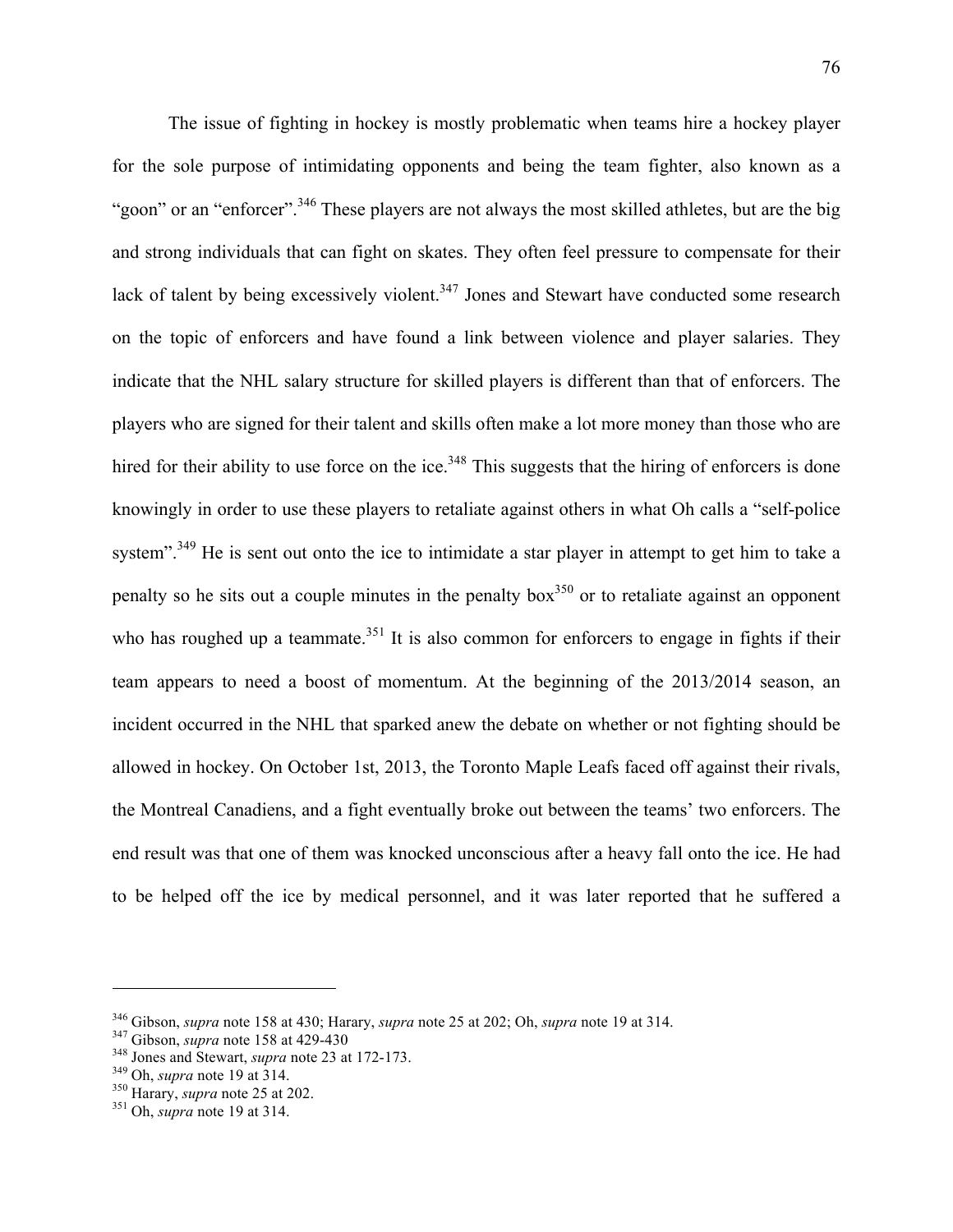concussion and would be out of the game indefinitely.<sup>352</sup> The debate on fighting is always ongoing and has sparked comments from everyone within the league and fans alike.

Some suggestions have been made in order to help minimize the violence, like the incident described above between two enforcers. Coakley suggests that teams should not hire players explicitly to fight and commit violent acts. Instead, enforcers should be suspended without pay and teams should be prohibited from replacing them during the suspension period. In addition, he suggests that team owners and coaches should be fined for the violent actions of their players.<sup>353</sup> In contrast, Barnes suggests that teams who hire goons should be forced to play them.354 It is common knowledge in the hockey world that goons do not get a lot of ice time during a hockey game. They typically play under ten minutes per game, and most of their time is spent attacking opponents in various ways. They often end the season with a large number of penalty minutes. Barnes' arguments that teams should play their enforcers relates to the fact that teams will quickly lose interest in employing a goon if these players, who often lack real talent and skill, are playing twenty five minutes per game.<sup>355</sup> As a result, teams will likely stop employing enforcers altogether in order to give the talented players more ice time for a greater chance to win the game.

When teams employ enforcers, it ultimately forces other teams to do the same. More specifically, when one team uses an enforcer to apply force against the opponents, other teams feel pressured to hire a similar player in order to protect the more talented players on the team from intimidation and violence. As more teams hire enforcers, the problem escalates and the violence increases. As a result, the Stanley Cup winning team is often the one with the fewest

<sup>352</sup> CTVNews.ca Staff. (October 2, 2013). Fighting in the NHL: Is it time to end the violence? *CTV News*. Retrieved from http://www.ctvnews.ca/sports/fighting-in-the-nhl-is-it-time-to-end-the-violence-1.1480167. 353 Coakley, *supra* note 10 at 210. 354 Barnes, *supra* note 6 at 228-229. <sup>355</sup> *Ibid.*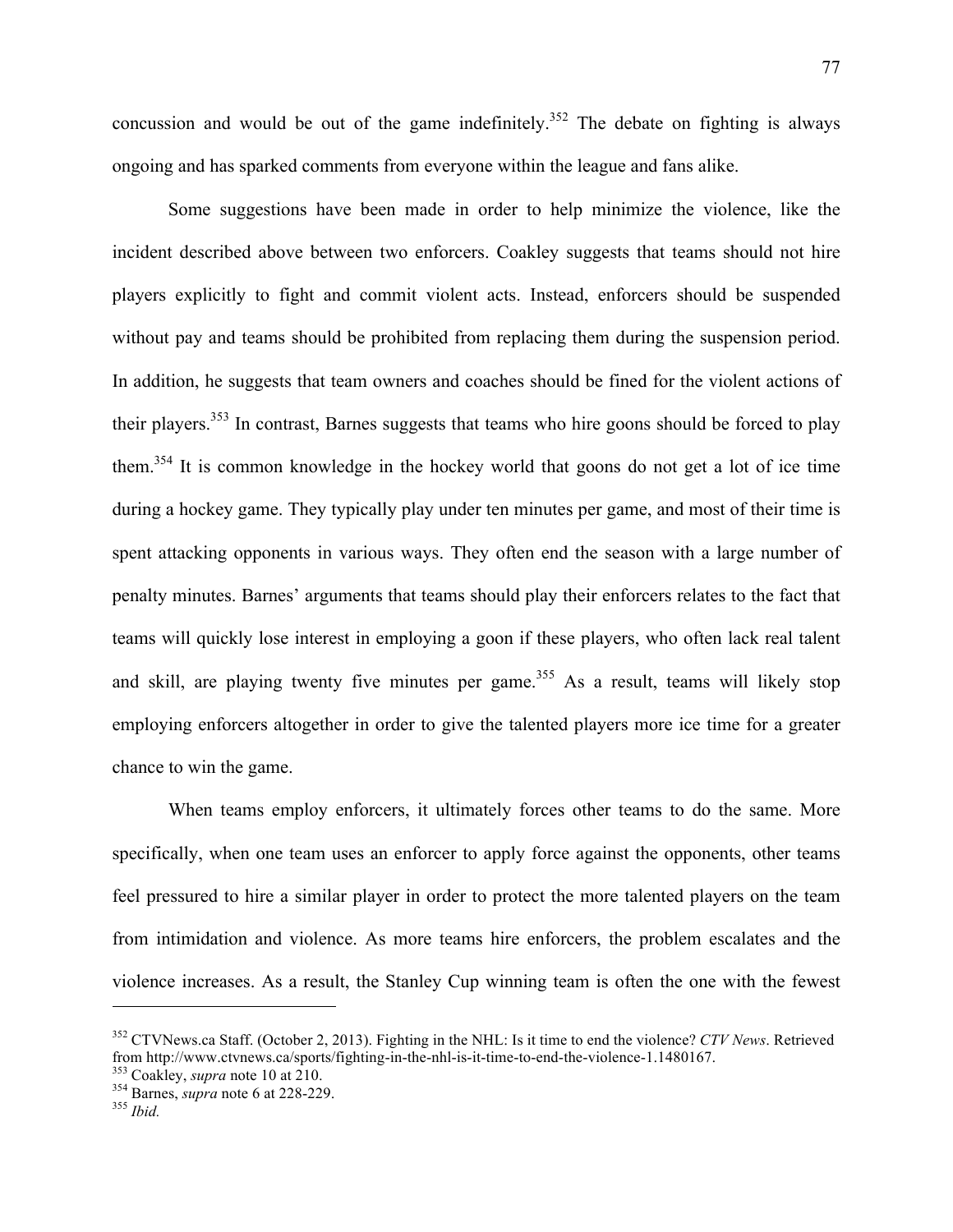injured players at the end of the season.<sup>356</sup> To illustrate the impact of enforcers in the NHL, McSorley was once asked whether or not he believed he would have become an NHL player if he was unable to fight, and replied as follows: "I would not have made Junior  $A$ ".<sup>357</sup> To emphasize McSorley's statement, a well-known sports attorney and agent once described the pressure for players to fight:

[t]he premium the NHL puts on fighting was reestablished every time I talked to a team on behalf of a draft choice. Invariably, the interview would get around to how well my client could fight… To my endless amazement, the clubs – if they got the impression that the boy wasn't tough enough – frequently offered to enroll him in boxing classes". $358$ 

A more recent example of this can be seen at a Montreal Canadiens practice when known enforcer Brandon Prust "fought" teammate Alex Galchenyuk.<sup>359</sup> The fact that players are practicing fights clearly demonstrates the place fighting has in hockey. Whether it is through teams sending their young players to boxing lessons or enforcers teaching skilled players how to fight in practice, fighting remains a strategy for teams and players in the NHL to win games. Those who justify the use of violence often blame the speed of the game, the body contact, the aggressiveness of the game, and the individual frustrations of the players. It is often argued that an occasional fight or late hit is actually a good thing as it allows players to release frustration.<sup>360</sup> In other words, fighting can be seen as therapeutic for the players. Without fighting, there could be harsher consequences and more severe injuries occurring as a result.<sup>361</sup> According to Horrow, the problem with this justification is that most players seemingly believe it.<sup>362</sup> Yet, other hockey associations seem to do just fine without fighting and excessive violence. For example, the

<sup>&</sup>lt;sup>356</sup> Harary, *supra* note 25 at 202.<br><sup>357</sup> *Ibid* at 203.<br><sup>358</sup> Yates and Gillespie, *supra* note 5 at 150.<br><sup>359</sup> BarDown Staff. "Prust and Galchenyuk drop the gloves at Canadiens practice". (November 26, 2014) online: <http://www2.tsn.ca/bardown/Story.aspx?Prust+and+Galchenyuk+drop+the+gloves+at+Canadiens+practice&id=47  $3002$ <br>360 Horrow, *supra* note 27 at 3.

<sup>&</sup>lt;sup>361</sup> Jones and Stewart, *supra* note 23 at 176. <sup>362</sup> *Ibid*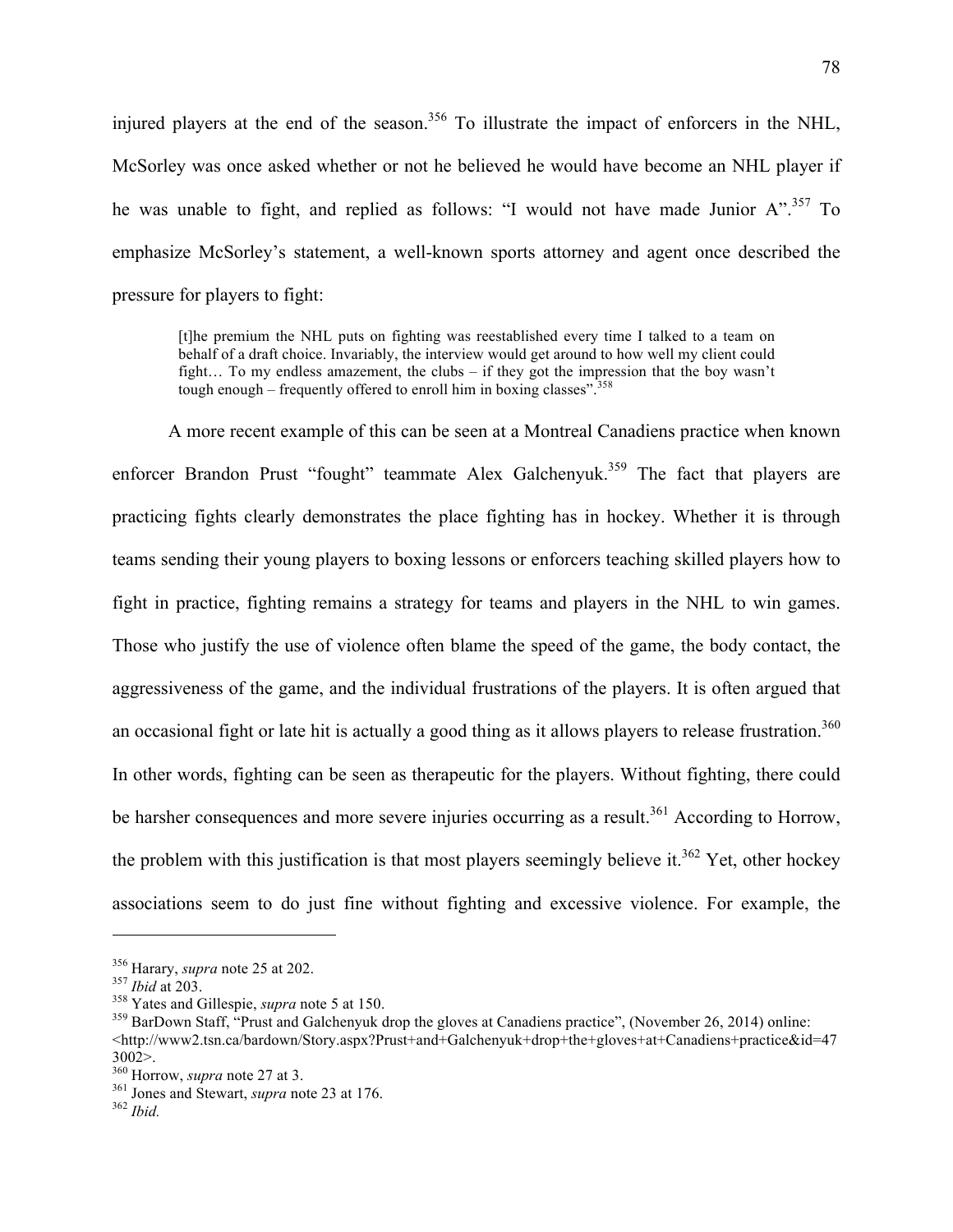International Ice Hockey Federation does not allow fighting in their tournaments. If a player fights during an international hockey game, he or she will be ejected from the tournament.<sup>363</sup> If some leagues can survive without all the violence that can be seen in the NHL, it makes one wonder why it is tolerated at all in any league. A proper legislative framework for criminal liability could eventually make the game of hockey less likely to injure players all while maintaining the same entertainment factor it currently offers.

<sup>363</sup> Oh, *supra* note 19 at 317.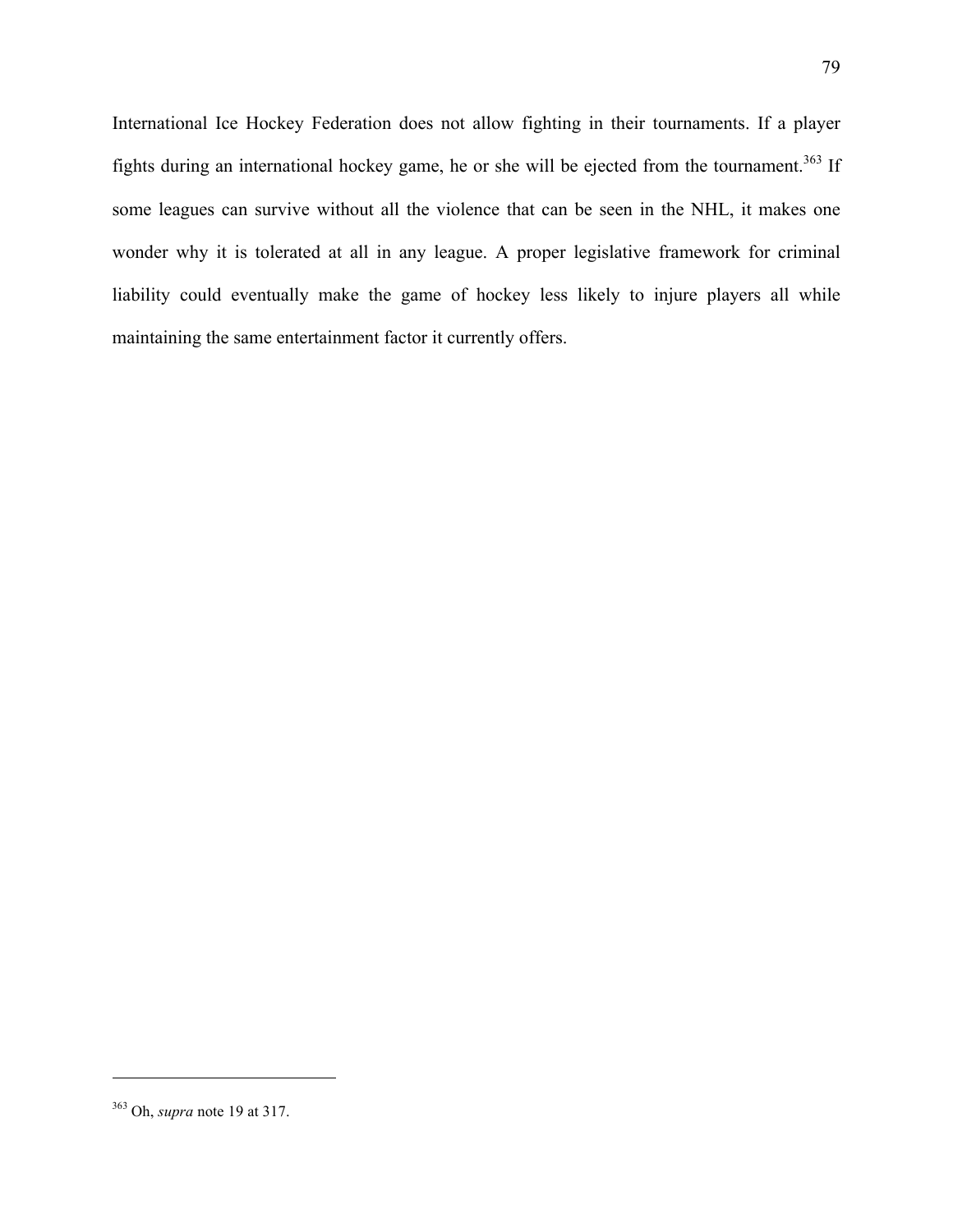# Chapter 3

#### 3 « Theoretical Perspectives »

The actions of the players within the world of hockey are seen as acceptable, despite the fact that some conduct can be viewed as aggressive and violent to outsiders. In fact, the hockey arena is often viewed as a rule-controlled environment in which violence is not considered to be criminal in nature. Donald Black's theories of law will be used to predict the behaviour of the law in this environment. The above-mentioned social issues in the sport of hockey can be explained with these theories, and it can predict the future role of the law within this social world.

Canadian precedent suggests that Canadians are becoming less tolerant of violent behaviour that leads to serious injury in professional hockey. It remains a rare occurrence, but the courts are less reluctant to bring charges in Canada against a professional athlete. There are examples in Canadian history that suggests it is possible to regulate an area of society that has previously been disregarded by the law. For instance, domestic violence was once ignored by the law and deemed to be a private family matter. However, the authorities eventually noticed a need for intervention by the justice system, and it is no longer immune from the law.<sup>364</sup> This suggests that law could one day formally regulate other forms of violence. In fact, cases of domestic violence are being more heavily scrutinized by the justice system in the sporting world. For example, the NHL suspended a Los Angeles Kings hockey player indefinitely following a criminal charge for allegedly assaulting his wife.<sup>365</sup> Similar charges have recently been laid

<sup>&</sup>lt;sup>364</sup> Baxter, *supra* note 173 at 282.<br><sup>365</sup> NHL.com Staff, "Kings defenseman Voynov suspended indefinitely", NHL (October 20, 2014) online: <http://www.nhl.com/ice/news.htm?id=735321>.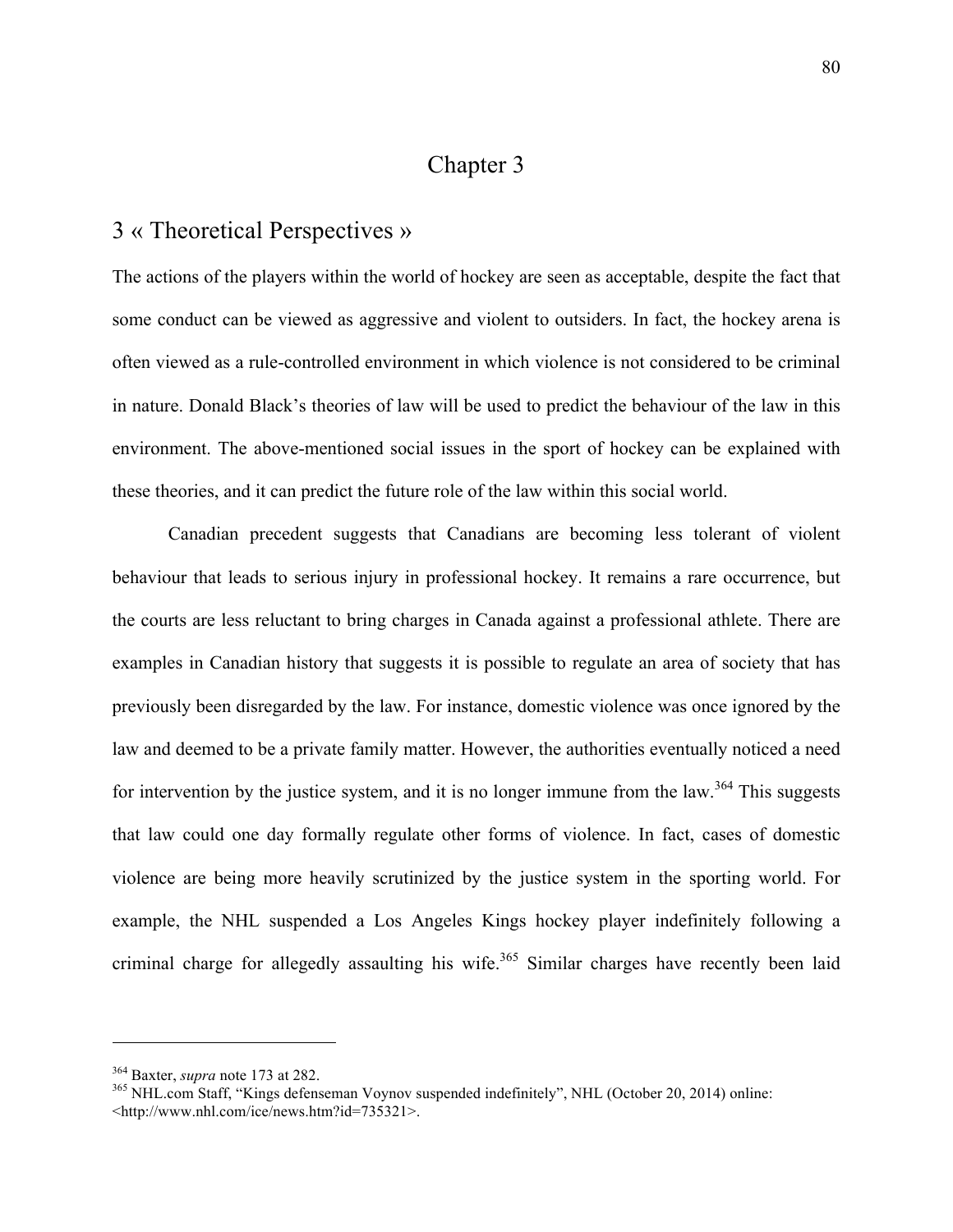against professional athletes in other sports.<sup>366</sup> The professional sports leagues have indeed noticed the importance of intervention in such affairs since they are imposing greater supplemental discipline than they have in the past. It stands to reason that on-ice violence could one day be the subject of similar intrusion by the league and the law, since it has slowly begun to do so. Since the law has intervened in the past, it is essential that a suitable legislative framework be put in place in order to properly regulate violence with the help of the law. This would also ensure that hockey players are able to monitor their own conduct to avoid being subjected to criminal prosecution. The development of a legislative framework on hockey violence should begin by adopting the notion that the law does in fact have a role to play in regulating on-ice conduct. For instance, it can be said that "the seriousness and quantum of injuries caused through violence, coupled, no doubt, with an awareness of their economic consequences, probably made a change in prosecutorial policy inevitable".<sup>367</sup> Since the law has already intervened in several cases in the past, it is reasonable to assume that it will get involved again in the future. Consequently, it would be ideal to put a framework in place to properly deal with such cases.

The legal analysis behind hockey violence as a criminal matter can be done with the help of social characteristics. The law normally functions in a way where the doctrines of law are applied to the facts of the case. Black argues that every case also has social characteristics.<sup>368</sup> Black suggests that the following characteristics have an impact on the case: the social standing of each individual; the social distance separating the parties; the financial status of the parties; whether the parties are individuals or organizations; race, religion, and lifestyle; and the social

 $366$  Jill Martin & Steve Almasy, "Ray Rice terminated by team, suspended by NFL after new violent video", CNN (September 16, 2014) online: <http://www.cnn.com/2014/09/08/us/ray-rice-new-video/>.<br><sup>367</sup> McCutcheon, *supra* note 4 at 270.<br><sup>368</sup> Donald Black, *Sociological Justice* (New York, NY: Oxford University Press, 1989) at 8.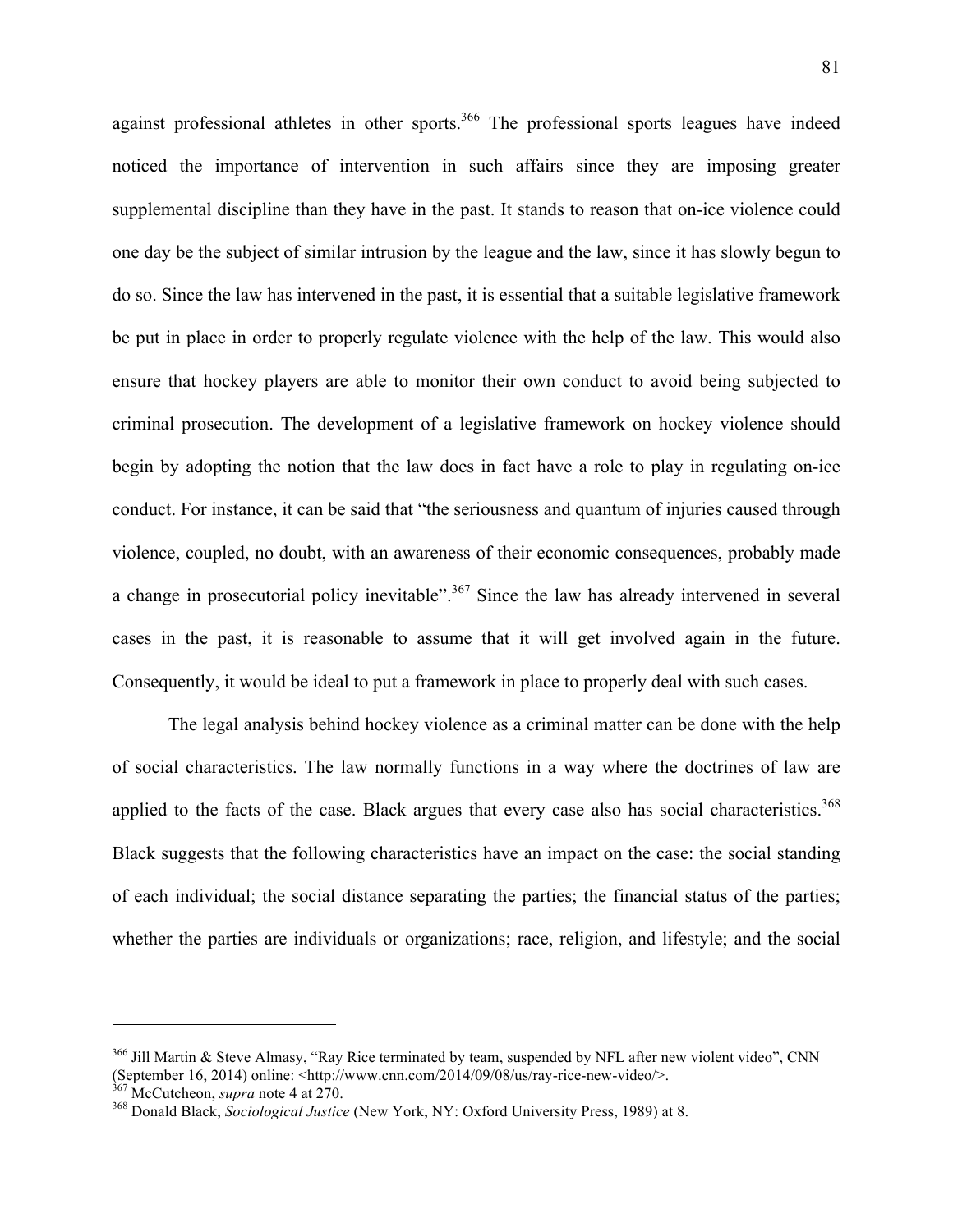characteristics of the lawyers and the third parties.<sup>369</sup> For instance, the fact that the NHL is an organization with billions of dollars and the players are individuals with millions of dollars has an impact on any legal decision relating to these parties. The social structure, which is determined with examination of all relating factors, is crucial to understanding why two cases that are almost identical can result in different outcomes. A good example is the difference in the *Maki* and *Green* decisions. As discussed above, the two cases dealt with the same incident but was tried seven months apart before different judges. Therefore, Black theorizes that the social characteristics of a case can predict and explain how a case is handled.<sup>370</sup> The judges are seemingly condoning violence in sport but not in other contexts likely due to the high status of the athletes. Accordingly, this theory can be used to predict and explain why the law is seemingly invisible in the context of a hockey game. The social structure of the sport creates an environment that is tolerable of violence, which might explain the legal variation between the prosecution of an assault on the streets and a practically identical assault on the ice during a hockey game going unnoticed by the police and courts.

Black thus attempted to create a sociological theory that can predict and explain the variation of law in all instances.<sup>371</sup> It is then possible to distinguish between a jurisprudential model of law and a sociological model of law. The jurisprudential model is the most common and the actual way a court proceeds in deciding a case. The legal decision is made by relying on the rules and applying them to the facts of the case. In contrast, the sociological model prefers to take a look at the social characteristics. As expressed by Black, "the rules provide the language of law, but the social structure of the case provides the grammar by which this language is

<sup>369</sup> *Ibid.* <sup>370</sup> *Ibid.* <sup>371</sup> *Ibid* at 19.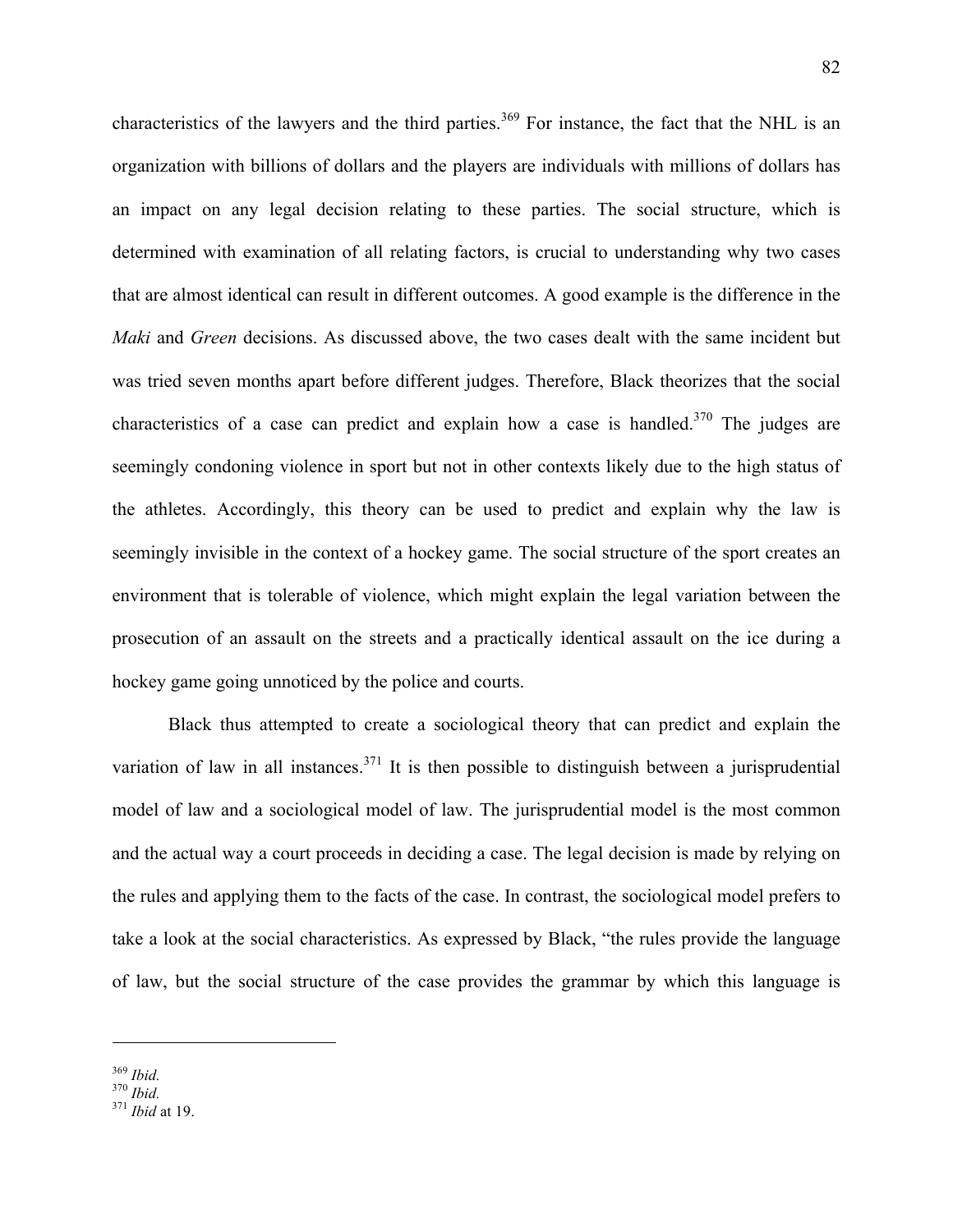expressed".<sup>372</sup> In other words, to make a decision based solely on the law without consideration of the social characteristics surrounding the case would be to ignore the fact that the social structure changes from case to case. The sociological model assumes that law is variable. The social characteristics of the parties change and influences the way a case is handled. This ultimately impacts the end results and creates a variation in the way the law is used. For example, the judge presiding over the *McSorley* case apparently enjoyed the popularity and fanfare of it, which may have had an impact on the decision. The defence team called up Wayne Gretzky as a witness in support of McSorley and it was suggested that this may have distracted the judge.<sup>373</sup> When the decision was made, the judge had printed out copies for the reporters who filled the court room, and invited them to cross the bar to get their copies, which goes against legal custom. It was said that the judge was joking and shaking hands with the reporters, seemingly enjoying being the final decision maker on this case.<sup>374</sup> This demonstrates the effect of social characteristics of a case. It is reasonable to assume that the judge would not have conducted himself in this manner if the accused was an individual unknown to the media and accused of committing a crime on the streets. The judge in the *McSorley* case made a spectacle of the proceedings, as noted above with the reporters and fanfare, because the accused was a well known professional hockey player. In that sense, the accused had a higher social position than the judge, which may have resulted in the judge behaving differently than what is customary in criminal proceedings. In most criminal cases, the judge is able to maintain impartiality, but it appears that McSorley's fame and income placed him on a higher social status. It was suggested by Schiller that the judge may have been distracted by big name athletes such as Wayne Gretzky

<sup>372</sup> *Ibid.* 373 Schiller, *supra* note 143 at 265. 374 *Ibid* at 266.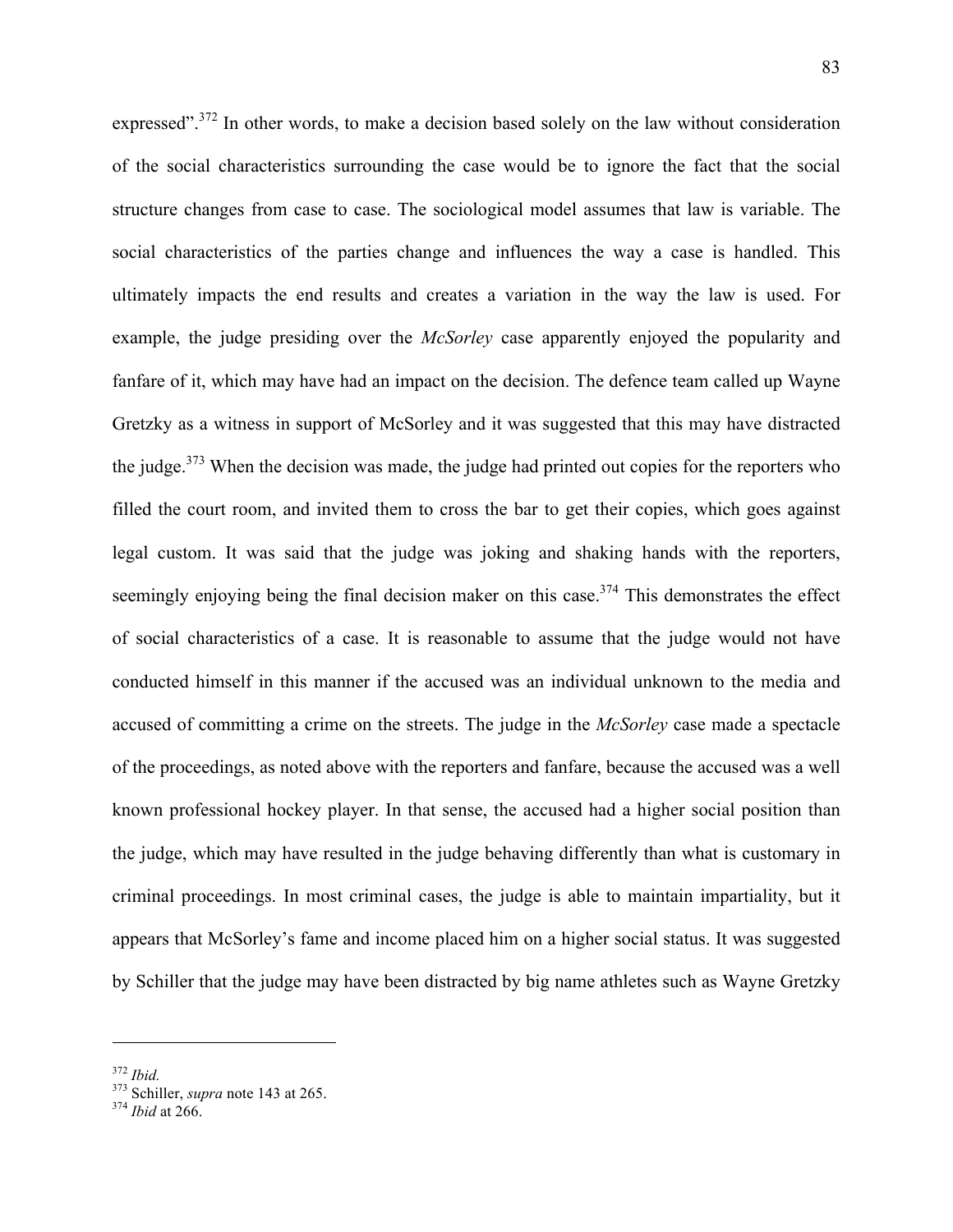being in the room.<sup>375</sup> This ultimately led to the lenient punishment imposed on the accused. While McSorley was found guilty of assault with a weapon, he was simply given a conditional discharge. In ordinary circumstances where the accused is not a famous athlete, the punishment would likely include some prison time. However, McSorley was discharged despite the finding that he had the necessary intent to be found guilty of assault with a weapon. As described by Donald Black, the social forces behind a particular case can often be used to explain the behaviour and ultimate decision of a judge in a particular case.

It is essential to examine the social structure in each case since there are so many differentials in legal life that the written law cannot explain. A perfect example of this is in fact the application of law in professional hockey. The written law cannot explain why criminal law has been primarily left out of the hockey arena. For some, an assault on the ice might be equivalent to an assault on the streets, but by examining the social characteristics, it is possible to explain the lack of formal law in the world of hockey. The internal measures of discipline for onice conduct, including the NHL Rule Book, and the CBA, are just some methods for the league to regulate the amount of violence. This social structure provides a pattern from which we can predict and explain why the social world of hockey is less formally regulated and more immune to the law than other areas of social life. As suggested by Black, law varies with its environment.<sup>376</sup> Each case is handled in a way that is dependent on its social context. In this sense, the NHL is separate from the rest of society in that it maintains its own rules and regulations to control the members of the league, which frees the athletes from external punishment, at least to a certain extent since no citizen is truly above the law.

<sup>375</sup> *Ibid* at 266. 376 Black, *supra* note 368 at 19.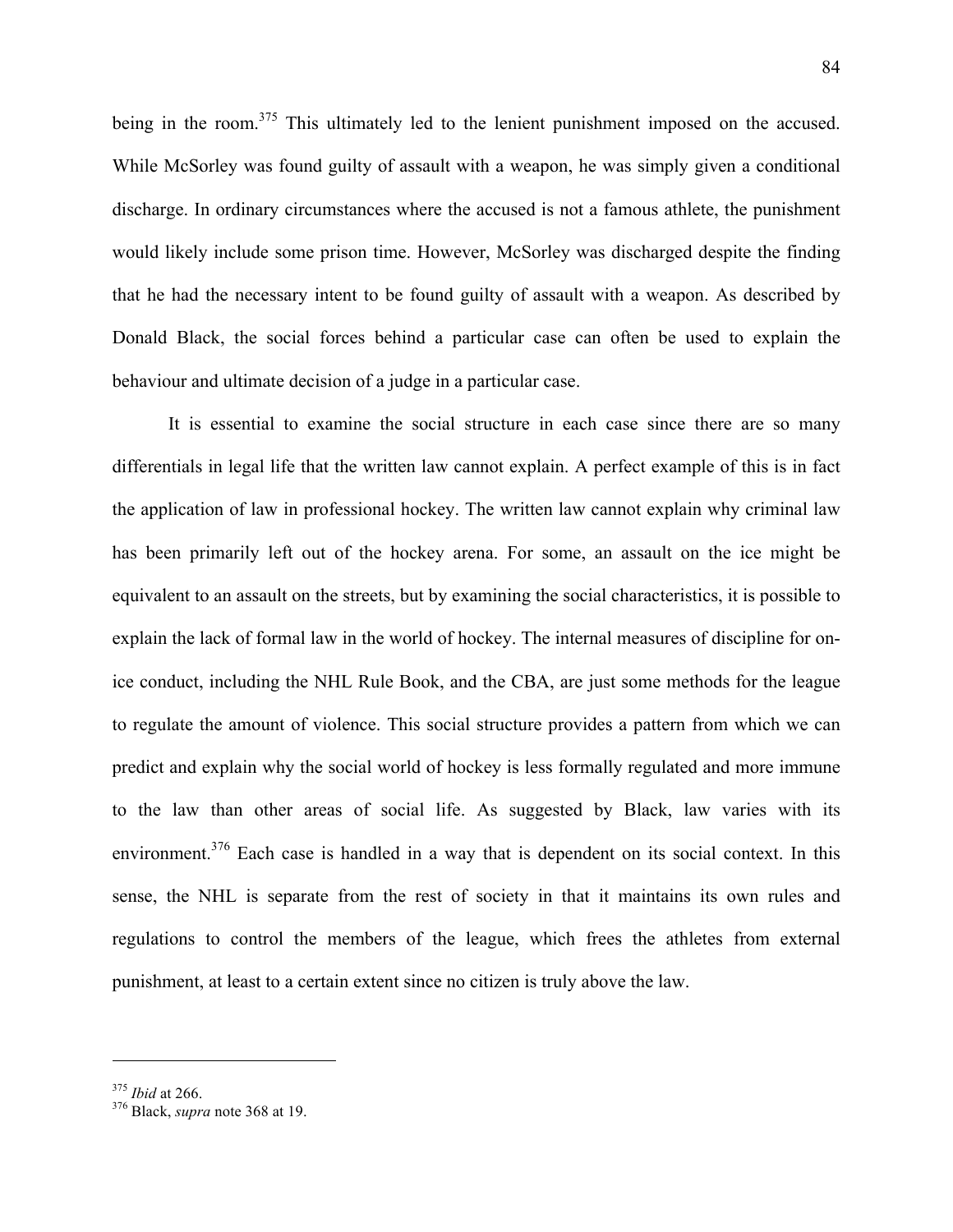Black mentions other important variables, including the cultural distance between the adversaries; their degree of interdependence; and the extent to which there are alternatives to law. According to Black, culture is the symbolic aspect of social life. This includes concepts and ideas, languages, folklore and science, religion, values and customs, clothing and other decoration. Culture can increase and decrease with time.<sup>377</sup> Cultural theories can be applied to law and can be explained with cultural values or custom.<sup>378</sup> This theory presented by Black, which is exceedingly relevant to the world of hockey due to the culture discussed above, includes the existence of subcultures and deviant behaviour. According to Black, one theory of deviant behaviour can be explained by an individual's participation in a subculture. When deviant behaviour is common within a subculture, that group does not react negatively to such conduct. Therefore, not all behaviour is seen as deviant from the standpoint of the subculture. Only the conduct that is viewed as deviant by the group is actually deviant, whether or not societal opinions differ. In other words, many forms of conduct that are defined as deviant according to society, are accepted by the members of the group and minimal stigmas are attached to this conduct.<sup>379</sup> More specifically, "deviant behavior is seen as conformity to the values of a subculture, so that what is wrong from the standpoint of the larger society is acceptable or even virtuous from the standpoint of the deviant's associates".<sup>380</sup> As such, the behaviour of athletes is not controlled by society's norms, but rather the accepted norms of the subculture. In other words, society might not agree with fist fights in hockey seeing as folks are very divided in this debate, but fighting is generally reasonable in the minds of hockey players. Therefore, hockey players behave the way they do because it is accepted by the participants of the group. In fact,

<sup>377</sup> *Ibid* at 63. <sup>378</sup> *Ibid* at 62. 379 Clarke, *supra* note 16 at 1172. 380 Black, *supra* note 368 at 79.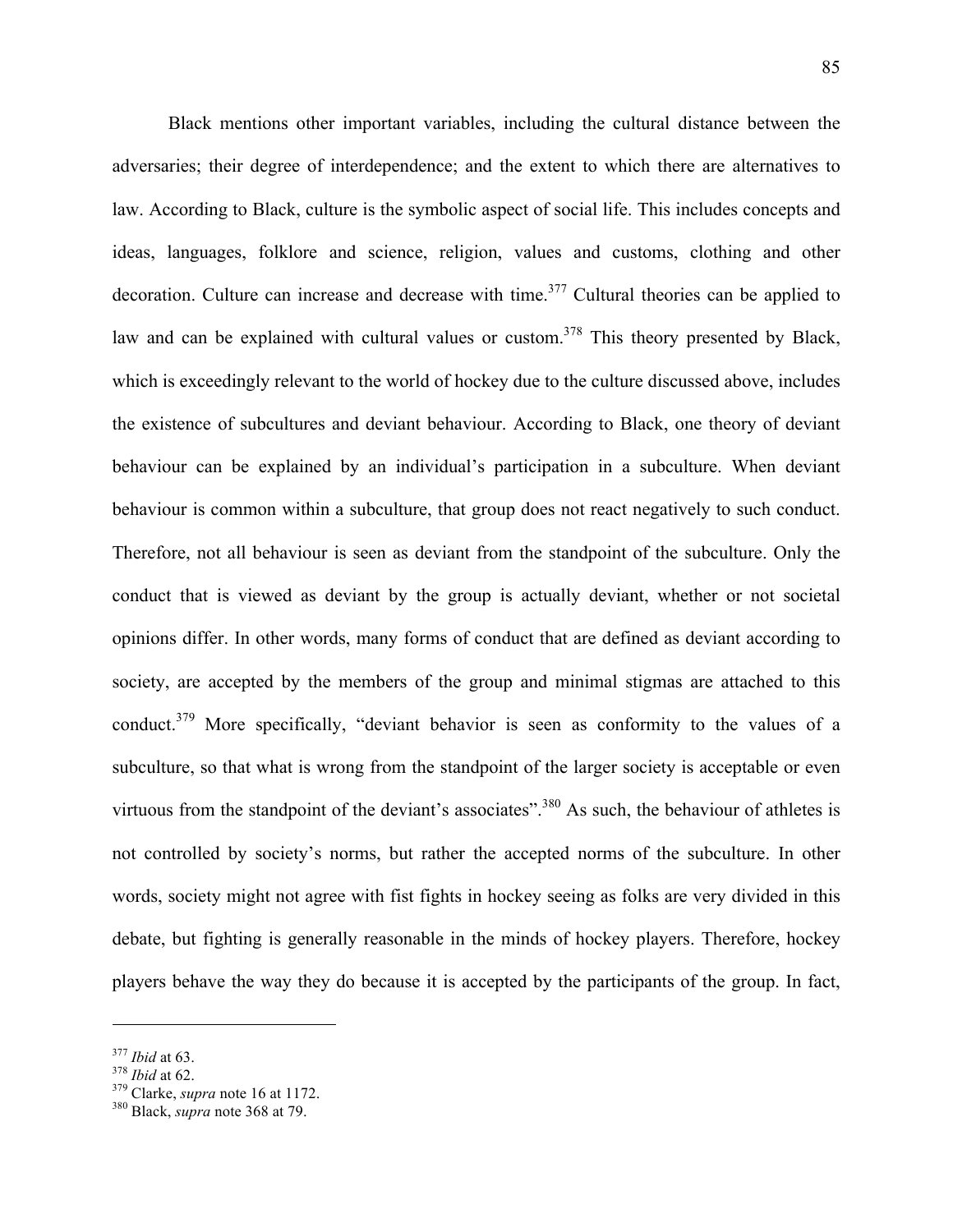the customs of the sport plays an important role in determining what is considered part of the game and what actions are so egregious that most actors within the world of hockey would agree that it should be taken out of the game. Deviance thus refers to these actions that are so excessively violent that even the subculture views it as wrong. Athletes behave according to coaching, teammates, and emotions exacted by the heat of the game. Therefore, their conduct normally follows the rules and customs of the game as opposed to socially accepted behaviour. In other words, "athletes are responding to certain stimuli, stimuli that does not exist outside the arena […] he or she is socialized by the sport to develop this attitude and utilize it during game play. The athlete rarely, if ever, receives subgroup condemnation for these acts, and thus has no immediate incentive to refrain from behavior that larger society finds distasteful".<sup>381</sup> While some behaviours might be frowned upon or even illegal in everyday life, the subculture views it as perfectly acceptable. For example, fighting in hockey can be seen as deviant in the real world, but the customs of the hockey world indicate that it is perfectly acceptable to drop the gloves and fight an opponent. Not only is it acceptable, but hockey players are also often encouraged to use aggressiveness and violence as a skill because that type of conduct is customary in hockey. As articulated by Clark, "[i]f an athlete has been conditioned to perform in an antisocial fashion, why should that athlete be held accountable for responding predictably to the stimuli that evoke such behavior"? $382$  In other words, if a player delivers a dirty blow to an opponent, it is likely that this will evoke a desire to retaliate and a subsequent fight would be expected. Why punish a player for a fight that he was trained to initiate in such circumstances other than by a five minute major penalty imposed by the referee? There is little stigma attached to this type of behaviour within the subculture and it can be argued that it adds to the functioning of the group. As will be

<sup>381</sup> Clarke, *supra* note 16 at 1173. <sup>382</sup> *Ibid* at 1154.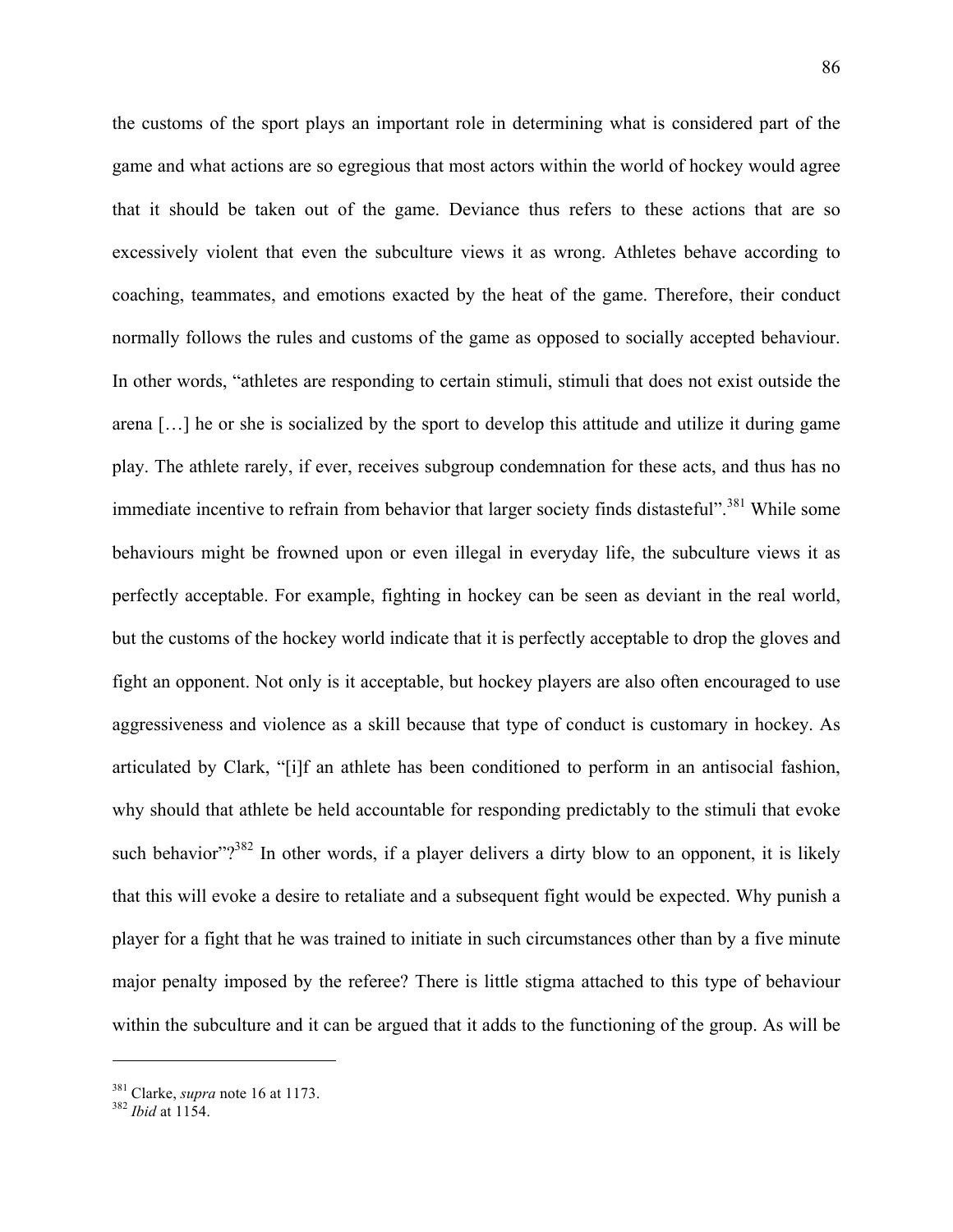discussed in the analysis of interview data, it is clear that some players use fighting as a therapeutic act to release frustration and as a means to prevent further dirty play. In this manner, some violence and deviance is actually normal for the group, despite formal social control norms stating the contrary.<sup>383</sup> It is thus suggested that criminal liability should be limited to those instances where the subgroup itself sees the conduct as deviant and criminal in nature. This relates to conduct that not only falls well outside the rules and customs of the sport, but acts that violate the fabric of the game in a way that makes the game look savage. As will be argued below, actions that are intentional and result in serious injuries are often condemned by the individuals within the hockey world. Therefore, acts that are intended to cause harm such as hits to the head do not belong in the game, and should be punished by law. The sport of hockey does not condone intentional harm that causes serious injury and neither should the courts. While some judges are extremely lenient when faced with an accused who is a professional athlete, it should not be the case. Hockey players are citizens of the state and should be treated in the same manner as all other individuals, regardless of class or status.

Similarly, Kidder's theory on custom and the origins of law can be applied in this instance. Kidder describes law as a restatement of customs.<sup>384</sup> This means that customs are taught through socialization and informal enforcement, therefore individuals feel obligated to conform.385 With regard to the example of fighting in hockey, it is possible that players learn how to fight as it is customary in hockey, and thus view this behaviour as acceptable and undeserving of external enforcement. This can be problematic if legislation was ever brought forward to regulate violent conduct on hockey. As suggested by Kidder, law works best when it

<sup>&</sup>lt;sup>383</sup> *Ibid* at 1172.<br><sup>384</sup> Robert L. Kidder, *Connecting Law and Society* (Englewood Cliffs, NJ: Prentice-Hall, Inc. 1983) at 37.<br><sup>385</sup> *Ibid*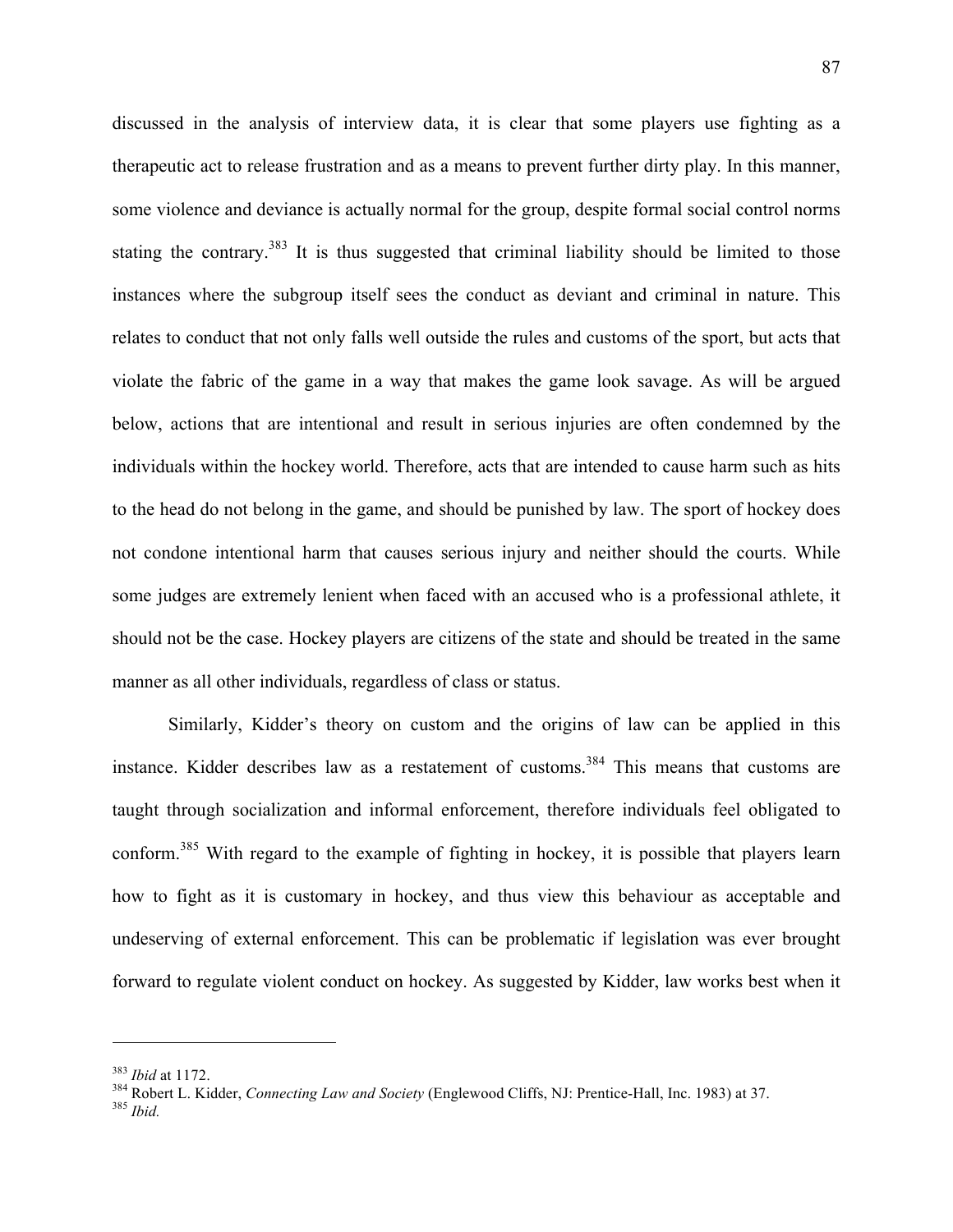reinforces custom. In other words, "lawways cannot change folkways".<sup>386</sup> If change is needed, it is best to alter custom by adopting laws that are consistent with the folkways of the group.<sup>387</sup> It is less challenging to implement laws that compliment people's ideas, beliefs, and values as opposed to attempting to change these by force.<sup>388</sup> That being said, it may be possible to change the custom surrounding violence in hockey using law. If hockey players were given criminal sanctions for actions on the ice, especially those that are clearly outside of the norms of customary play, their behaviour would likely change. However, it would change the fabric of the game. As seen in the discussion above on culture, there is a culture that exist in the hockey world that frames in-game violence as unthreatening and perfectly reasonable within the limits of the game. The law should therefore leave room for some foul play that is expected in the heat of the game.<sup>389</sup> As noted below by several hockey players, hockey is known for its speed and need for quick decision-making during play. As such, dangerous plays involving body contact and stick work will occur regardless of harsh punishment. Even the most serious threat of punishment will not eliminate all violence. Kidder used the example of the prohibition. The prohibition of alcohol did not work because people found ways to continue producing and consuming it. Therefore, the lawway did not alter the folkway. People were accustomed to alcohol consumption, and a law was not going to prohibit them from doing so.<sup>390</sup> It is possible that violent conduct in hockey would follow the same path if laws were drafted to alter the way the game was played. It is likely that athletes will simply continue to play according to the customs of the game. Therefore, laws to regulate the game will be more likely to succeed if they follow existing customs. In fact, norms that govern individual behaviour, such as the effect of the rules and customs of hockey on

<sup>386</sup> *Ibid* at 38. <sup>387</sup> *Ibid.* <sup>388</sup> *Ibid* at 118. 389 McCutcheon, *supra* note 4 at 274. 390 Kidder, *supra* note 384 at 38.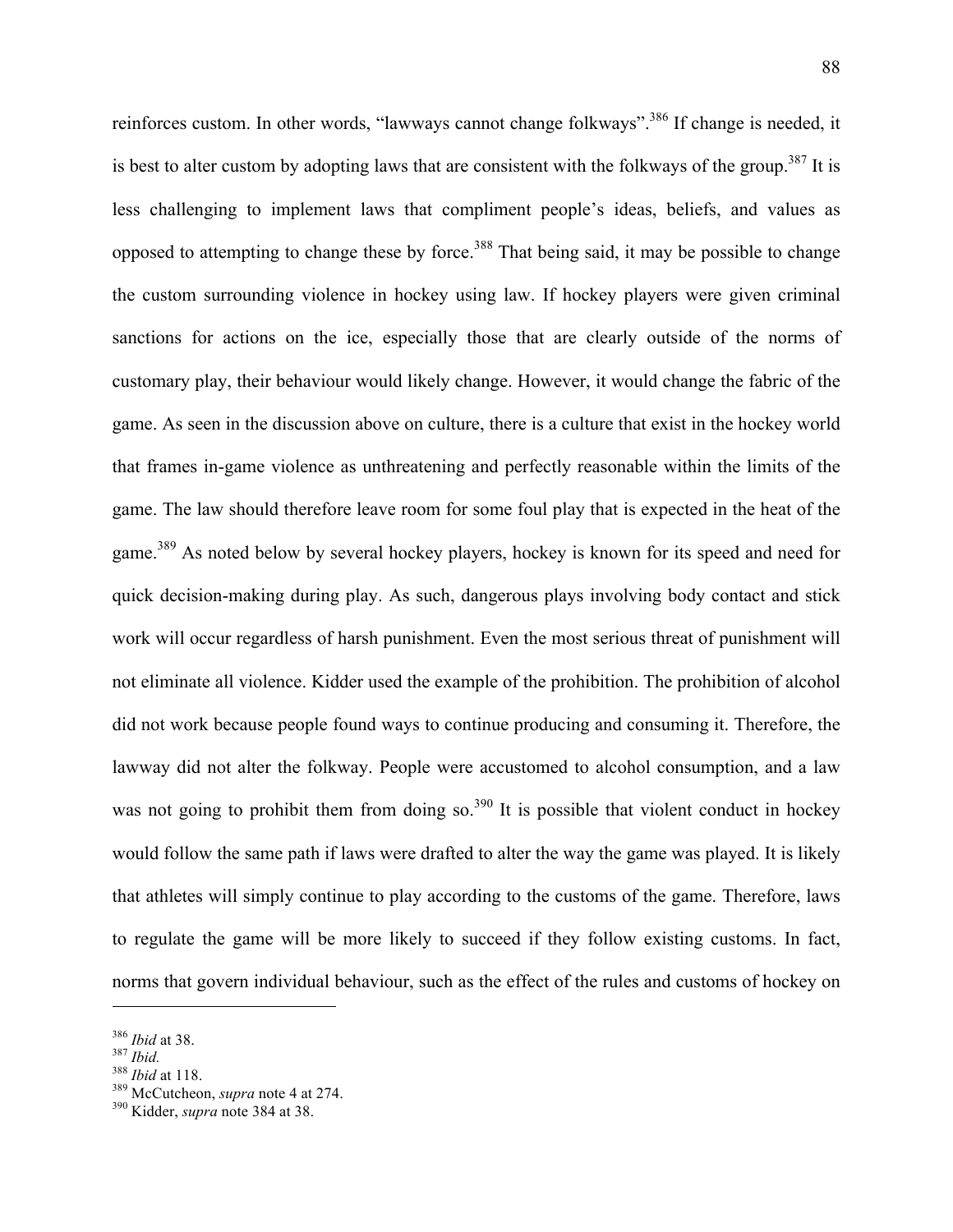the players, are often more important than the formal state rules.<sup>391</sup> As Kidder states, "laws could follow all the correct procedures and still fail, because laws that violate custom are resisted with as much ingenuity and zeal as is necessary to preserve those customs".<sup>392</sup> Kidder suggests that legislators should be concerned with the opinions and practices of the people involved before drafting new laws that might go against their custom. The people's explanations and justifications for their actions is essential in avoiding conflict between new laws and customs.<sup>393</sup> More specifically, in order to adopt proper laws in a given area of society, it is essential that the informal rules that are also in play are adequately understood so that both informal and formal rules can work together. Laws and norms work best when they reinforce each other. Otherwise, it is possible that the informal norm will take precedence over the formal rule, making the latter essentially useless.<sup>394</sup> Hockey players conform to the accepted norms of the group, which ultimately means they do not see their actions as criminal despite a formal rule in place making it unlawful. Consequently, laws must work with the informal rules of the game in order to avoid a conflict between the two. As will be further discussed in the analysis of data collected through interviews with hockey players, many of them declared they would not change the way they play the game if the law intervened to regulate their sport. Therefore, Kidder's theory that laws must be compatible with the customs of the group allows one to predict that hockey players will not conform to the laws if they ignore the underlying norms of the sport.

It should be noted that judges are adhering to customs, which leads to distinctive decisions since the customs of the sport allow for some violent play to occur. When compared to similar violent cases outside of the sports context, the judges dealing with hockey violence are

<sup>391</sup> Clarke, *supra* note 16 at 1161. 392 Kidder, *supra* note 384 at 44. 393 *Ibid* at 54-55. 394 Clarke, *supra* note 16 at 1161-1162.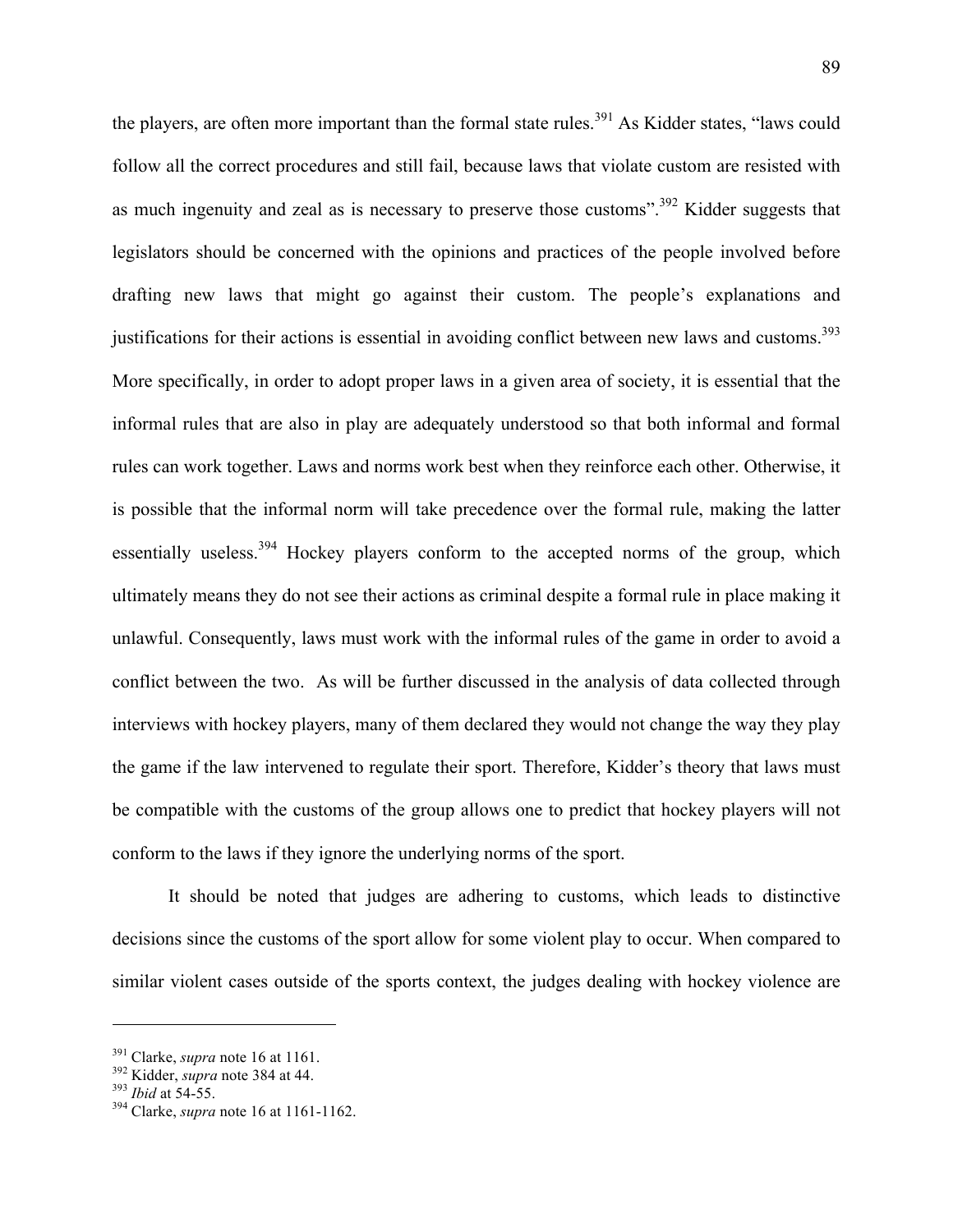very lenient. The case law on this subject suggests that judges tolerate excessive levels of violence likely due to the social characteristics of the case, such as the popularity of the sport and the consequent high status of the professional athlete. This should not be the case. By gaining an understanding on what the players think is tolerable, it gives the legal system a starting point as to when it is appropriate to intervene. If a violent act was serious enough to lead players to think it warrants criminal prosecution, then the legal system should intervene. Someone who is truly impartial would not be affected by the fanfare surrounding a case involving a professional athlete. For example, in the *Maki* decision, the accused swung his stick at Green in a vertical chopping motion, which resulted in serious injuries. This incident had the necessary elements for a guilty verdict, yet Maki was acquitted. The judge ultimately determined that Maki did not intend to injure Green beyond a reasonable doubt and did not see the incident as excessively violent given the context of a hockey game. This type of analysis by a judge can be explained by the theory presented above, which touches on the social characteristics of a case impacting the end result. If this exact incident occurred outside of the sports context, the judge would likely arrive at a guilty verdict rather quickly, and possibly for a more serious offence. While there have been some movement towards harsher punishment in hockey violence cases, from the *Maki* acquittal to the *Bertuzzi* guilty plea, there is some serious leniency coming from the judges in these types of cases. While customs within a subgroup can predict and explain the behaviour of the group, it should not be used to justify and condone criminal behaviour by wider society when it is the subject of a criminal prosecution. The customs will often result in some tolerance of deviant behaviour, even in other subgroups. For example, the police may decline to investigate motorcycle gangs for fighting among themselves because it is within their rules and customs that violence is acceptable. They are willing combatants and it would require many resources to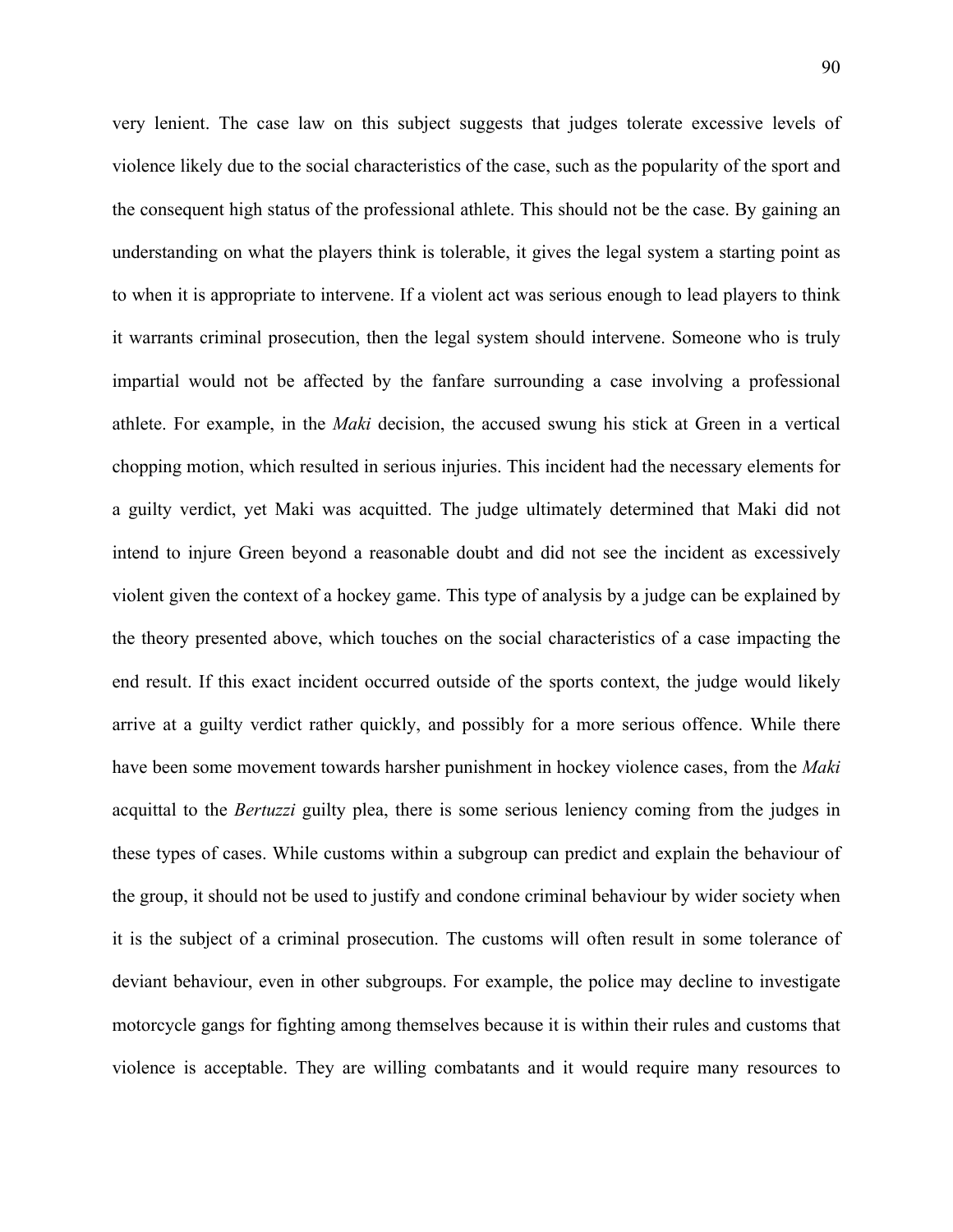arrest these gang members each and every time they harm each other. Moreover prosecutions would have difficulty finding cooperative witnesses. However, when an arrest is indeed made, it is essential for the authorities to not condone this behaviour and impose relevant punishment. The customs simply explain the behaviour of the group and allow for some tolerance towards their way of doing things.

Kidder also uses custom to explain the behaviour of group life. This cultural approach, according to Kidder, makes the basic assumption that people make choices based on learned and subconscious preferences.<sup>395</sup> These can be irrational preferences "because the people holding them cannot convincingly explain how their welfare is improved by making such choices".<sup>396</sup> In other words, people cannot explain why they act the way they do, but simply because they have always acted this way.<sup>397</sup> This is applicable to hockey based on the idea that hockey players often have difficulty explaining why they play so aggressively or violently. They might say it helps the team win or gain momentum, but how do they justify the toll it takes on their bodies? As discussed in the player safety section above, the cumulative nature of hockey injuries can damage a hockey player's health quite gravely. But since hockey players subculturally accept most forms of violence, not much concern is attributed to the consequences of violence.<sup>398</sup> The use of violence is a learned behaviour for most hockey players, and aggression within the rules of the game is thus considered legitimate violence. The challenge is to strike a balance between legitimate and illegitimate violence. It is evident that the world of hockey cannot have complete immunity from the law. However, recognition of the norms that exist in the culture of hockey,

<sup>395</sup> Kidder, *supra* note 384 at 52. 396 *Ibid.* <sup>397</sup> *Ibid* at 53. 398 See pages 8-11 of this text.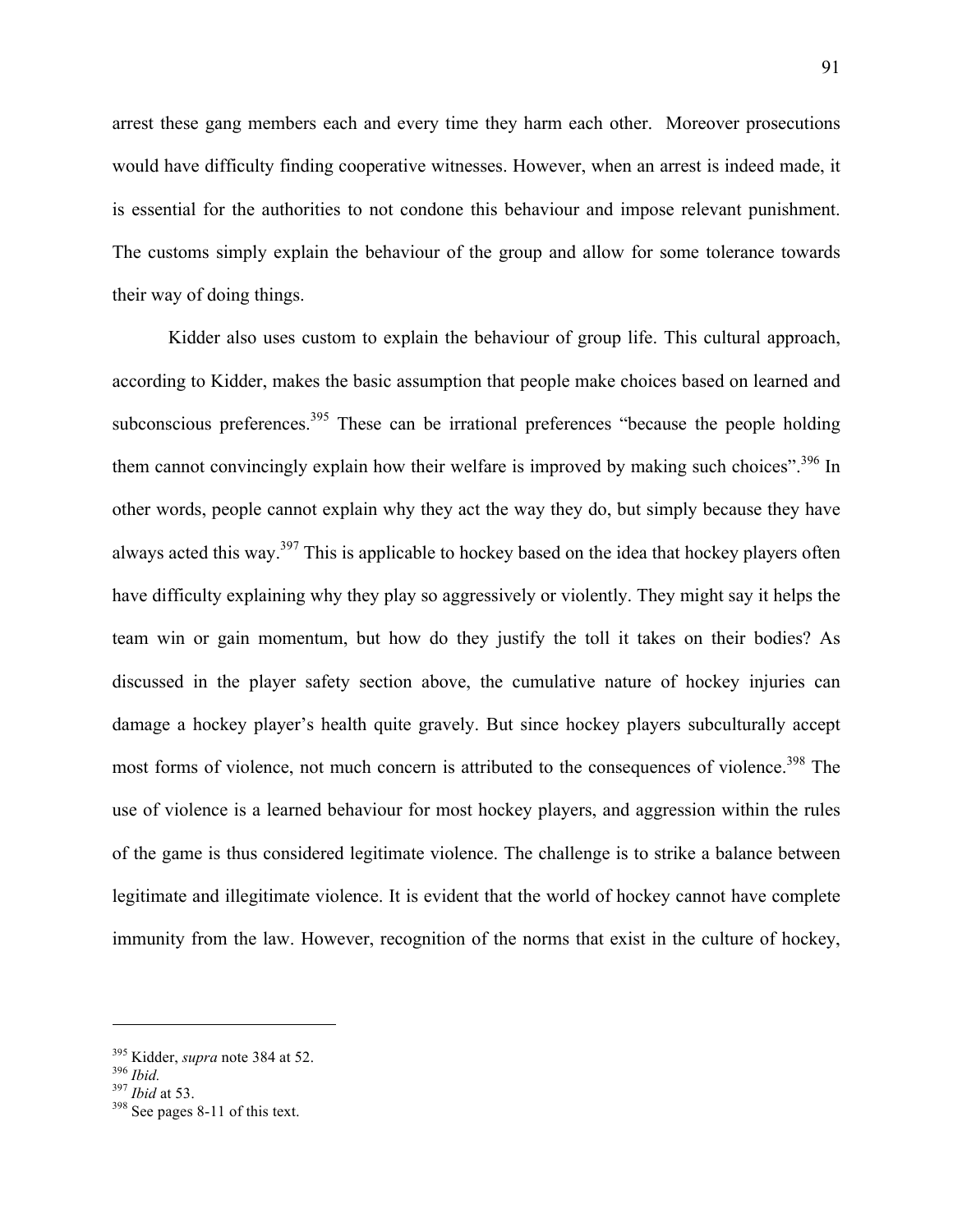and the adoption of mixed formal and informal methods of social control can influence proper regulation of violence in hockey.

As a society, we have accepted that sports are a necessary and socially benefitting thing, and consequently determined that it needed to be tolerable of some foul play. It is thus unreasonable to say that all levels of violence are unlawful. We must remain open to certain levels of violence that are expected and enjoyable in hockey. By limiting criminal prosecution to illegitimate and egregious levels violence, it respects the norms of the game that imply that the use of force is a part of the game. The customs and norms of the game are evident in the data collected through interviews with hockey players. Discussion with members of the subculture or subgroup allows for one to understand the customs of the game. The responses offered by the hockey players suggest that only high levels of violence, which are associated with intent to injure and severe injuries, are considered deviant by the subgroup. While outside society might view other actions as equally unlawful, most hockey players see it as a part of the game. Conduct that is part of the game should include any conduct that occurs regularly within the basic fabric of the game. The players accept the risk of injury so that the game can be played according to the way it was meant to be played: with force and aggression.<sup>399</sup> The attitudes of the players indicate that if formal law intervened to take out regular physical aspects of the game, including fighting, the laws would not necessarily be successful. Because the players interpret these actions as part of the game, Black's sociological theory and Kidder's theory on custom suggests that formal social control would be largely ineffective. There is room to implement some changes, but any intervention by the law could have a side effect of reducing certain conduct that is necessary and desirable in the game. By accepting that physicality is a part of hockey, we can limit legal

<sup>399</sup> Clarke, *supra* note 16 at 1177.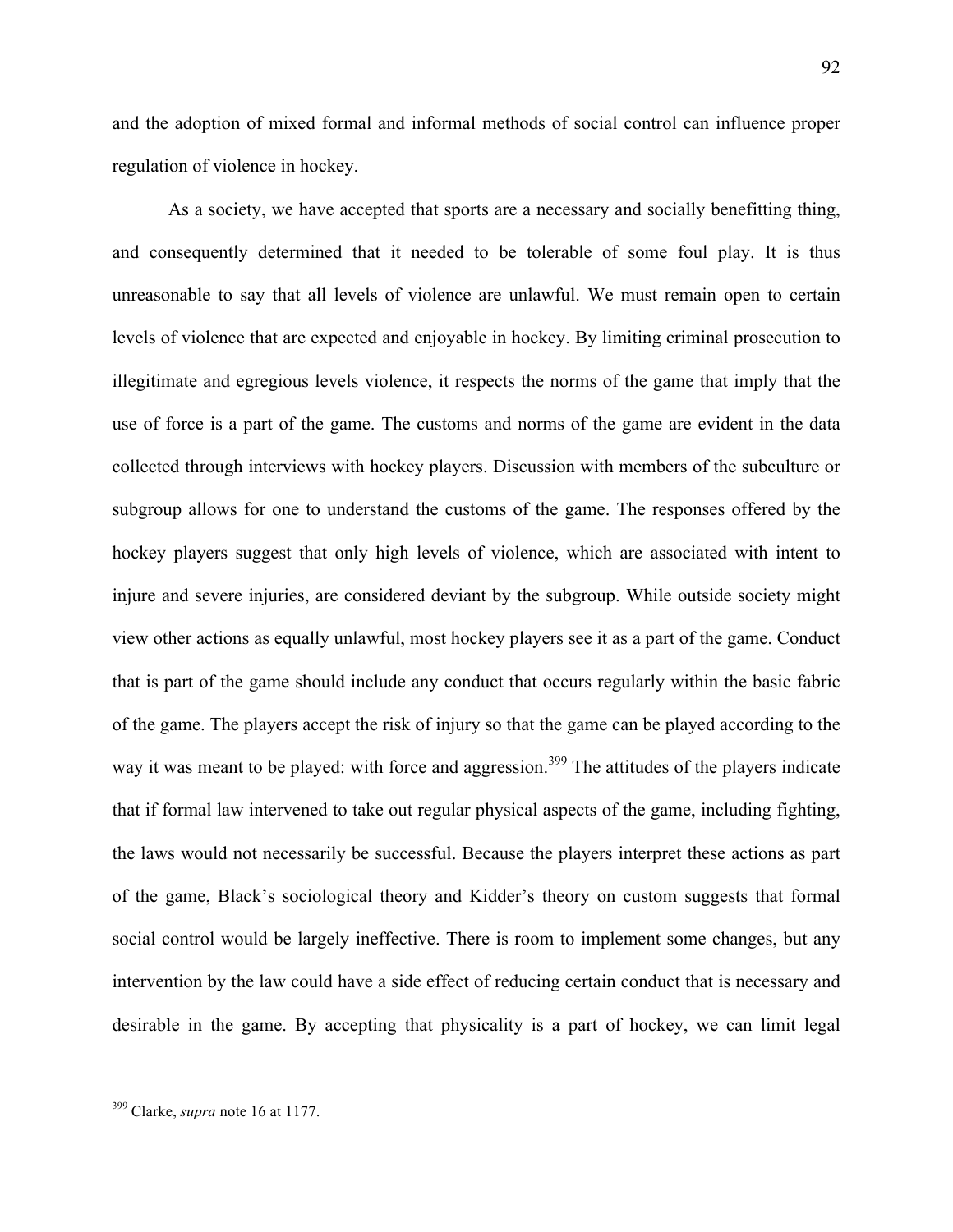intervention to those actions that everyone within the subculture agrees is simply not part of the game and ultimately allow the players to play the game with friendly competition.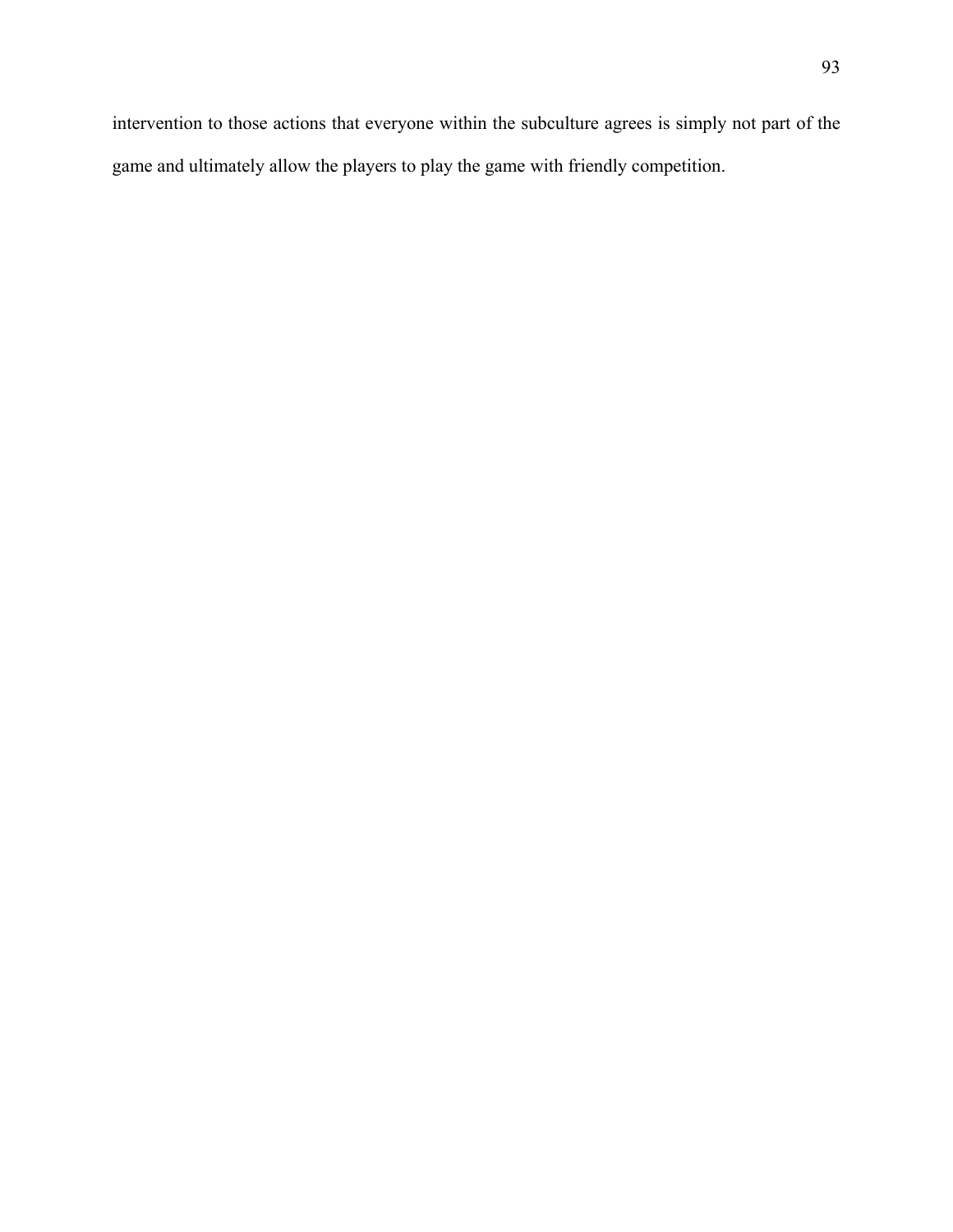# Chapter 4

#### 4 « Data and Methods »

The use of vignettes can be helpful to study beliefs, values, and norms in attempt to explore the subjective belief system of the participants. Vignettes are written or pictured hypothetical scenarios about individuals and situations, a kind of thought experiment.<sup>400</sup> Vignettes are most effective when they represent real stories. The researcher is tapping into the attitudes of participants regardless of their direct experience with similar situations, however it is ideal that the participant can imagine themselves in the same scenario. In addition, vignettes allow the researcher to compare and contrast different interpretations, while isolating certain cultural factors such as age and gender.<sup>401</sup> This approach is also useful to gain insight on the ethical framework and moral code of the participants.<sup>402</sup> In allowing the participants to share their point of view about a hypothetical scenario, vignettes engage the participant in a discussion that explores meanings and interpretations that are not as easily accessible through other methods. In other words, vignettes allow the time and space for participants to freely explore their answers, which gives them more control over the interview. They can decide if and when to introduce their own experiences in the discussion.  $403$ 

The vignette approach can be used alongside interviews, which was the case in this study. Some researchers use vignettes to begin an interview and others save the vignettes for the end in

<sup>&</sup>lt;sup>400</sup> Rhidian Hughes, "Considering the Vignette Technique and its Application to a Study of Drug Injecting and HIV Risk and Safe Behaviour" (1998) 20 Sociology of Health and Illness 381 at 381.

<sup>401</sup> Emma Renold, "Using Vignettes in Qualitative Research" (2002) 3 *Journal of the ESRC Teaching and Learning* 3 at 3.

<sup>402</sup> Janet Finch, "The Vignette Technique in Survey Research" (1987) 21 Sociology 105 at 105. 403 Renold, *supra* note 401 at 3-4.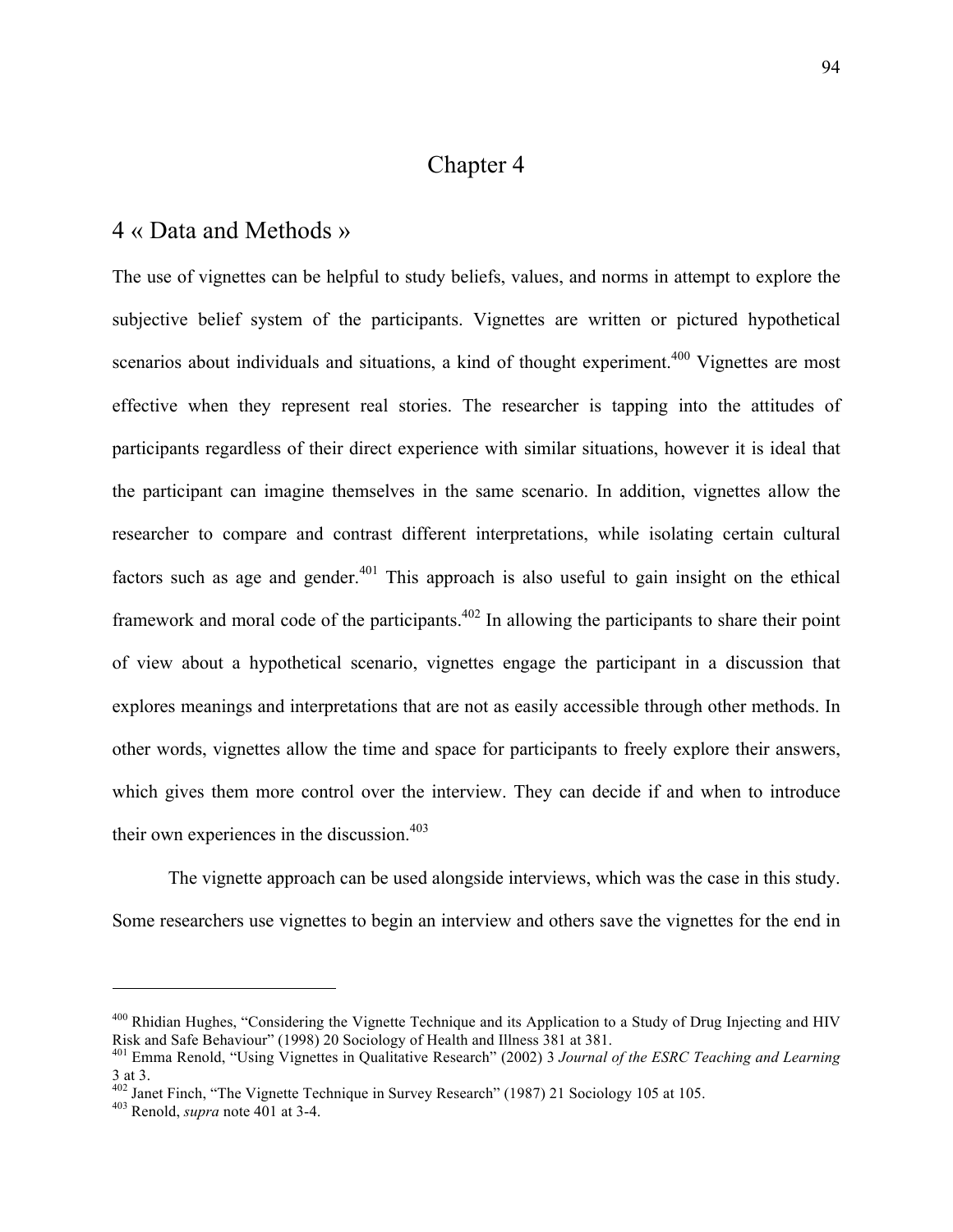order to broaden the focus from personal experience to more theoretical issues.<sup>404</sup> Fixed-choice responses or open-ended questions, or both can follow the vignettes.<sup>405</sup> According to Hughes, "vignette data can complement other forms of data collection to provide a more balanced picture of the social world which researchers seek to understand".406 Vignettes are especially useful to discuss sensitive topics. It can be easier for participants to discuss the issue by responding to other people's situations. It is a less personal approach, while still allowing room for the participant to include personal experience if he or she desires.<sup>407</sup> The vignettes seem to offer a way of asking concrete questions all while distancing the participant from personal experience. The participant takes the time to read the vignette and can reflect on how to respond appropriately, which creates a less threatening environment.<sup> $408$ </sup>

In their research on violence in dating relationships, Hughes used vignettes to present hypothetical stories that appear both real and relevant to the participants.<sup>409</sup> The participants were asked to rate how violent and abusive the stories were, what they believed would happen, and what they thought should happen after the event.<sup> $410$ </sup> Most vignettes in this study on hockey violence describe a scenario that has taken place in ice hockey takes place regularly, or can occur in extreme circumstances. A few vignettes describe situations that are less likely to occur but remain possible if the level of violence is excessive. The participant was then asked if the scenario can be considered violent, and what the consequences should be in this scenario. The vignettes were a way to question the participants on the topic, without asking direct questions

<sup>&</sup>lt;sup>404</sup> *Ibid.*<br><sup>405</sup> Finch, *supra* note 402 at 106.<br><sup>406</sup> Hughes, *supra* note 400 at 384.<br><sup>407</sup> *Ibid* at 388.<br><sup>408</sup> Finch, *supra* note 402 at 106; Renold, *supra* note 401 at 4.<br><sup>409</sup> Hughes, *supra* note 400 at 387-38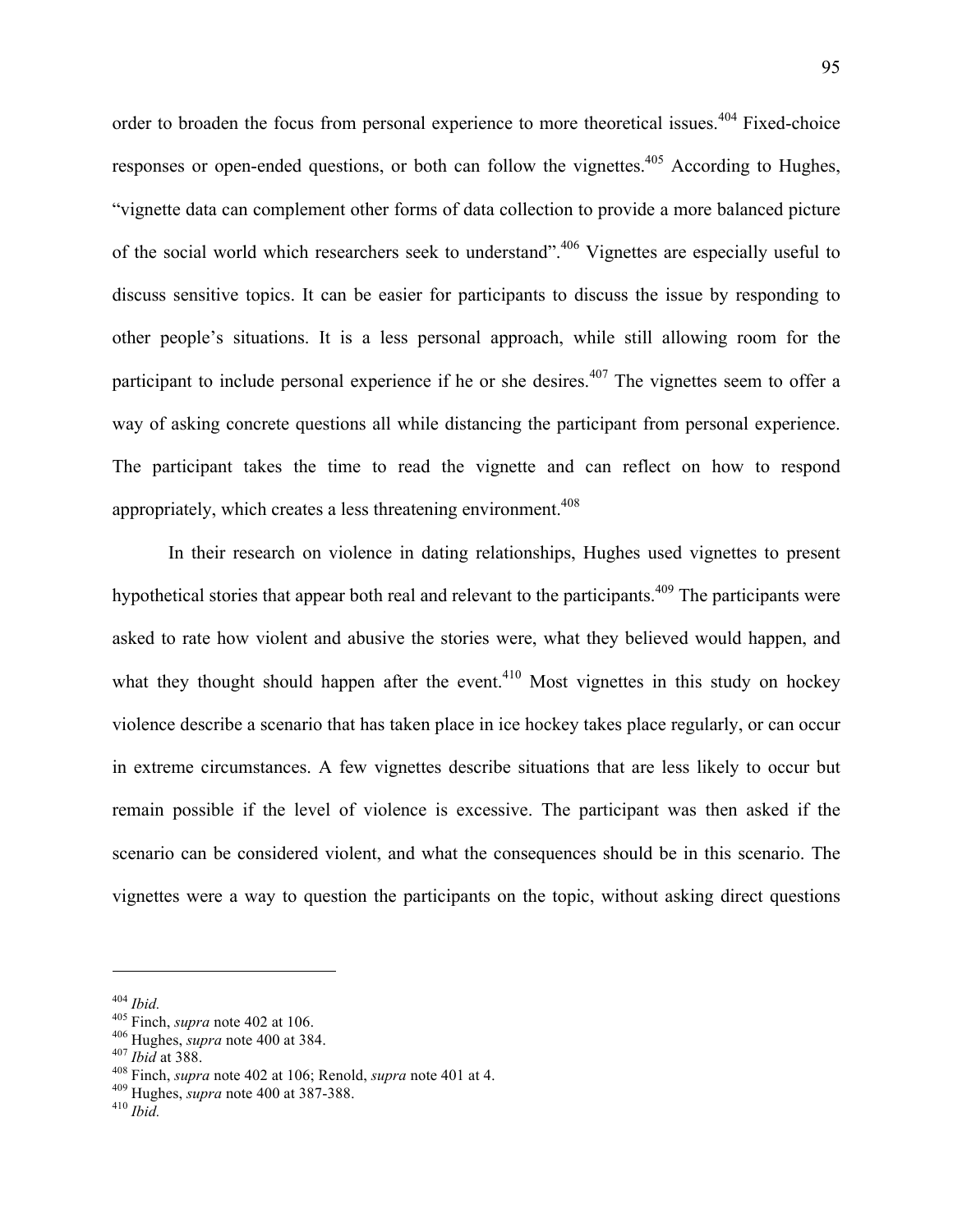about their own experience while still allowing them space for sharing personal stories if they chose to do so.

### 4.1 « Vignette Research »

The vignettes were designed in order to investigate how players perceive social control and how it affects the way they react to violent situations. As such, the dependent variable is social control. When the law is studied as a dependent variable, it is examined as a reaction to deviant behaviour. In other words, we examine when the law is invoked and how it punishes violators.<sup>411</sup> The hockey leagues have internal control in place to regulate violence, i.e. informal social control. For example, the NHL may impose penalties on players who violate the rules of the game. The league can also impose supplemental discipline on individuals, such as fines and suspensions, in reaction to acts committed on the ice. In addition, formal social control, the legal system, can intervene in order to address excessively violent situations that are deemed to be criminal in nature, although the law is rarely used for such criminal behaviour. The vignettes asked the participant to explain how a scenario might be handled and what the consequences should be in that particular situation. The participant is given a list of possible consequences, including no consequence; retaliation (i.e. response by the team); a penalty imposed by the referee; a penalty imposed by the league; and a penalty imposed by the court. The respondents were also given the choice to add other options, although none of them did this.

The independent variables used in these vignettes are as follows:

<sup>411</sup> Black, *supra* note 368 at 2-3.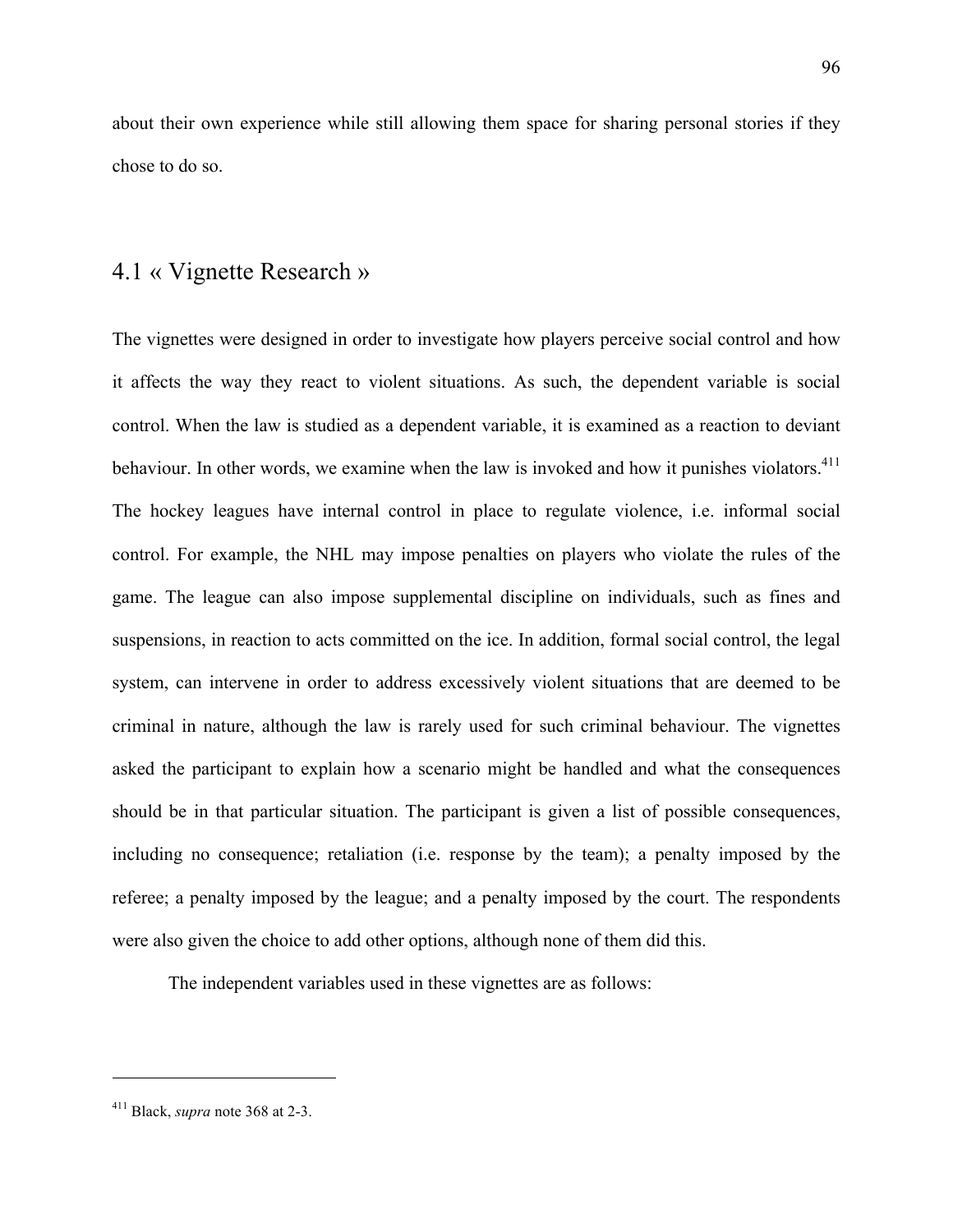(a) Intent: Intent is measured with yes/no values. In each vignette, the hockey players in the scenarios either intended to commit the violent act or not.

(b) The rules of the game: The rules are measured with yes/no values. In each scenario, the hockey players are either respecting the rules of the game or disregarding the rules. For example, the NHL Rule Book recognizes that full body checks are legal actions in the course of a hockey game, while actions that are subject to penalties imposed by the referees in the game are outside the rules.

(c) Injury is measured according to an ordinal list:

- i. No injury or minor cut;
- ii. Minor injury, which results in the player leaving the game;
- iii. Severe injury resulting in the player missing several months;
- iv. Disability;
- v. Death.

The interviews were conducted in the course of four months during which a total of seventeen respondents  $(N=17)$  with a total of fifteen vignettes, which make up the unit of analysis. There was one female and sixteen male respondents all between the ages of 18 and 25. Of the seventeen respondents, seven were university hockey players, four played in Junior A leagues, and five were members of the OHL. The education levels of each respondent also varied with some having a high school diploma and others being in college or university. Very few had graduated with university degrees and were working on a second degree. The following table is a vignette matrix, which was used to identify the variable measures for each vignette: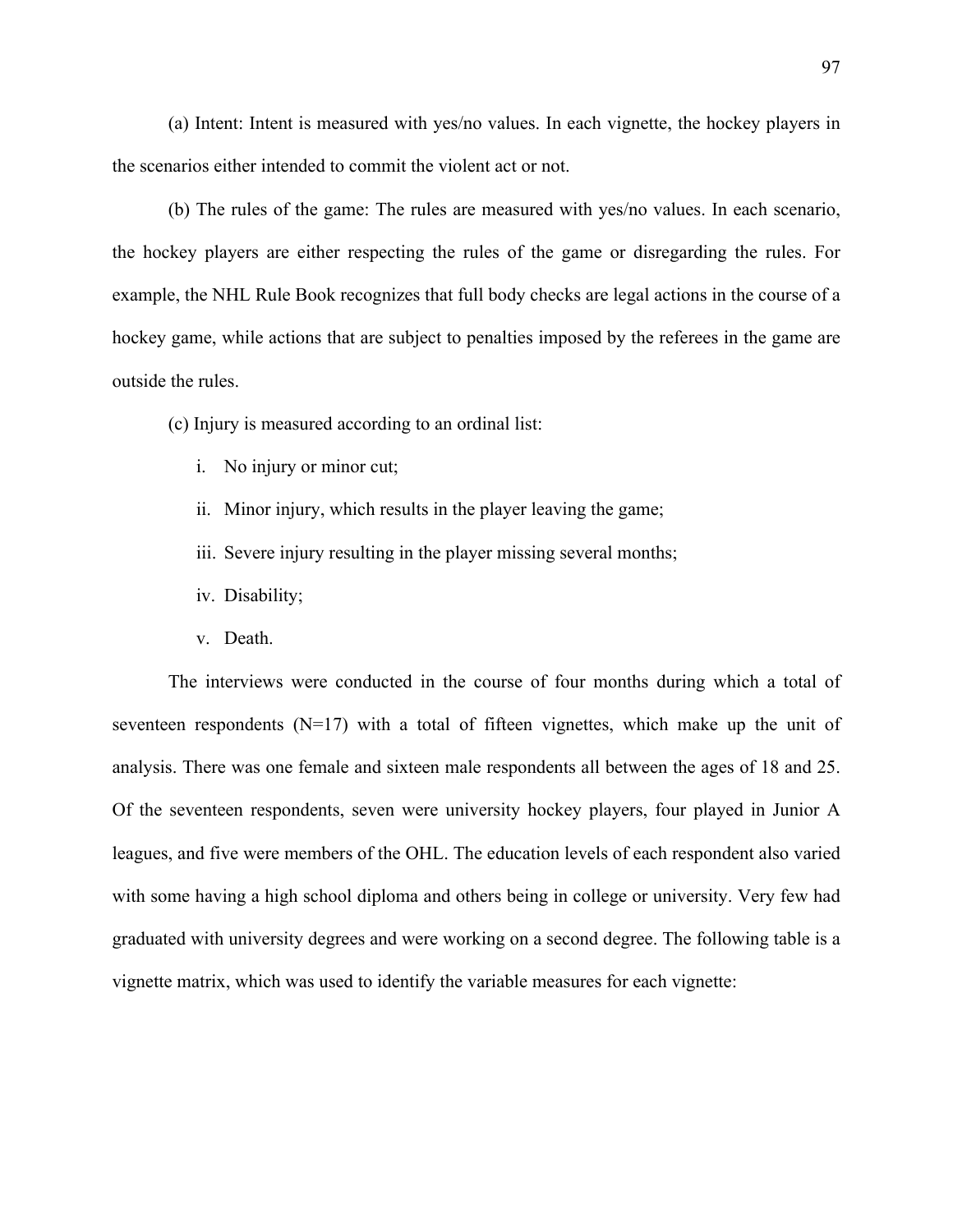| Vignette       | <b>Independent Variables</b> |                |              |                |             |                |             |                |             |
|----------------|------------------------------|----------------|--------------|----------------|-------------|----------------|-------------|----------------|-------------|
|                | Intent                       |                | Rules of the |                | Injuries    |                |             |                |             |
|                |                              |                | Game         |                |             |                |             |                |             |
|                | Yes                          | N <sub>0</sub> | Yes          | N <sub>0</sub> | 1           | $\overline{2}$ | 3           | $\overline{4}$ | 5           |
| $\mathbf{1}$   | $\mathbf X$                  |                |              | $\mathbf X$    | $\mathbf X$ |                |             |                |             |
| $\overline{2}$ | $\mathbf X$                  |                | $\mathbf X$  |                |             | $\mathbf X$    |             |                |             |
| $\overline{3}$ | $\mathbf X$                  |                |              | $\mathbf X$    |             | $\mathbf X$    |             |                |             |
| $\overline{4}$ |                              | $\mathbf X$    | $\mathbf X$  |                |             |                | $\mathbf X$ |                |             |
| 5              | $\mathbf X$                  |                |              | $\mathbf X$    |             |                | $\mathbf X$ |                |             |
| 6              |                              | $\mathbf X$    |              | $\mathbf X$    |             |                | $\mathbf X$ |                |             |
| $\sqrt{ }$     | $\mathbf X$                  |                | X            |                |             |                | $\mathbf X$ |                |             |
| 8              |                              | $\mathbf X$    | X            |                |             |                |             | $\mathbf X$    |             |
| 9              |                              | $\mathbf X$    |              | $\mathbf X$    |             |                |             | $\mathbf X$    |             |
| 10             | $\mathbf X$                  |                | $\mathbf X$  |                |             |                |             | $\mathbf X$    |             |
| 11             | $\mathbf X$                  |                |              | $\mathbf X$    |             |                |             | $\mathbf X$    |             |
| 12             |                              | X              | $\mathbf X$  |                |             |                |             |                | $\mathbf X$ |
| 13             |                              | $\mathbf X$    |              | $\mathbf X$    |             |                |             |                | $\mathbf X$ |
| 14             | $\mathbf X$                  |                | $\mathbf X$  |                |             |                |             |                | $\mathbf X$ |
| 15             | $\mathbf X$                  |                |              | $\mathbf X$    |             |                |             |                | $\mathbf X$ |

**Table 1**: Vignette matrix illustrating the variable values. The number of the vignette (1 to 15) is marked by independent variable and corresponding variables.

As illustrated in Table 1, the fifteen vignettes measured each independent variable differently in order to test for the significance of each. The vignettes covered all possible combinations of each value of each variable, except unintentional acts within the rules and/or causing no injuries or minor injuries. These are presumed to be a part of the game and not liable for criminal prosecution. The expectations were that each variable would influence the responses of the hockey players. In general, all three independent variables are expected to affect the participants' responses to the vignettes. Intent is expected to be an important factor. Hockey is a fast sport where quick decisions must be made. Therefore, it is expected that players will not perceive unintentional acts to be excessively violent and cause for criminal prosecution. The next variable, rule violation, is expected to factor into the respondents' views that actions are criminal in nature. An act that is committed within the rules of the game is assumed to be legal. The third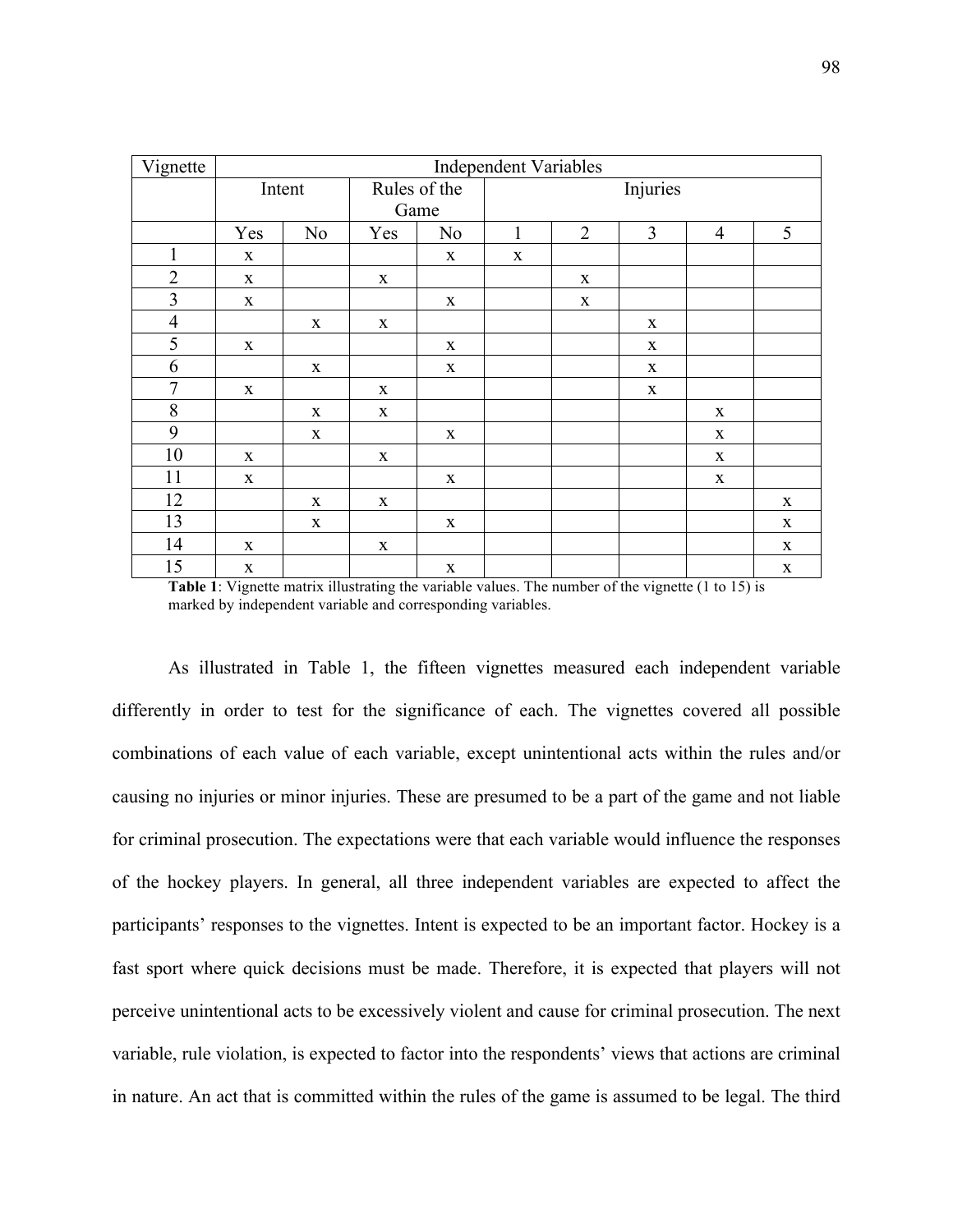variable, injury, is also expected to have an essential impact on the responses of the hockey players. It is reasonable to believe that more serious injuries will likely result in a vote for harsher punishment. Since the respondents play in different leagues, consideration will also be given to this factor. It is predicted that the players in different leagues will have different views, primarily with regard to the kind of punishment imposed. For instance, it is expected that players in the OHL will be more likely to prefer league self-regulation to court intervention. The OHL is the highest level of junior hockey and the players in this league are the most likely to be drafted into the NHL. Therefore, they play a similar style to the professional leagues and are likely less inclined to allow the law to intervene in their game.

Following the vignette presentations, the respondents were asked a series of open-ended questions in a semi-structured interview process. The questions were grouped into three sections: (1) the physical nature of hockey; (2) excessive violence in hockey; and (3) consequences to excessive violence. Each section had a number of questions aimed at engaging the respondent in conversation about each topic. It allowed the players to comment on how they felt about the physical nature of hockey, what they think is excessively violent, and what they think the consequences should be for acts of excessive violence.

### 4.2 « Results »

Despite the small sample, the results of the vignette research indicate that intent, rule violation, and injury are related to the respondents' willingness to include the law as a response to violent conduct. Each variable will be described in detail below. However, the characteristics of the respondents did not seem to affect the responses. For instance, age and gender was tested for variation. The results were too similar to claim any real differences. That being said, the sample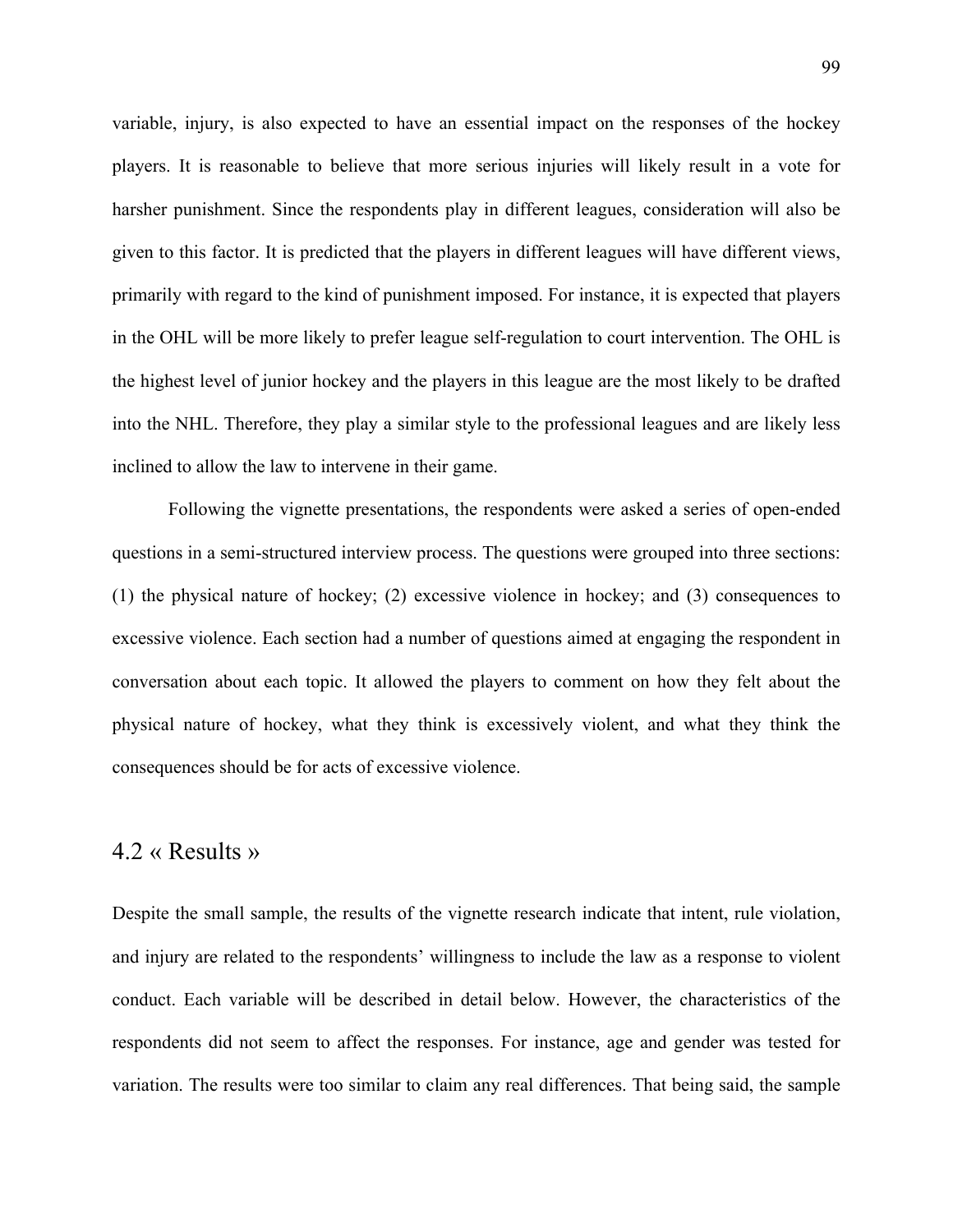of female respondents was too small to compare with the male sample. The level of hockey resulted in some slight differences. The bar graph below illustrates that university players are more likely to favour league-imposed penalties (over 20%) and court intervention (over 10%) than Junior A and OHL players. The Junior A players are the least likely to support harsher penalties, with less than 10% indicating a need for league-imposed penalties or court intervention.



Percentage Social Control Responses per Team Level

**Figure 1**: Percentage of strongest social response by league.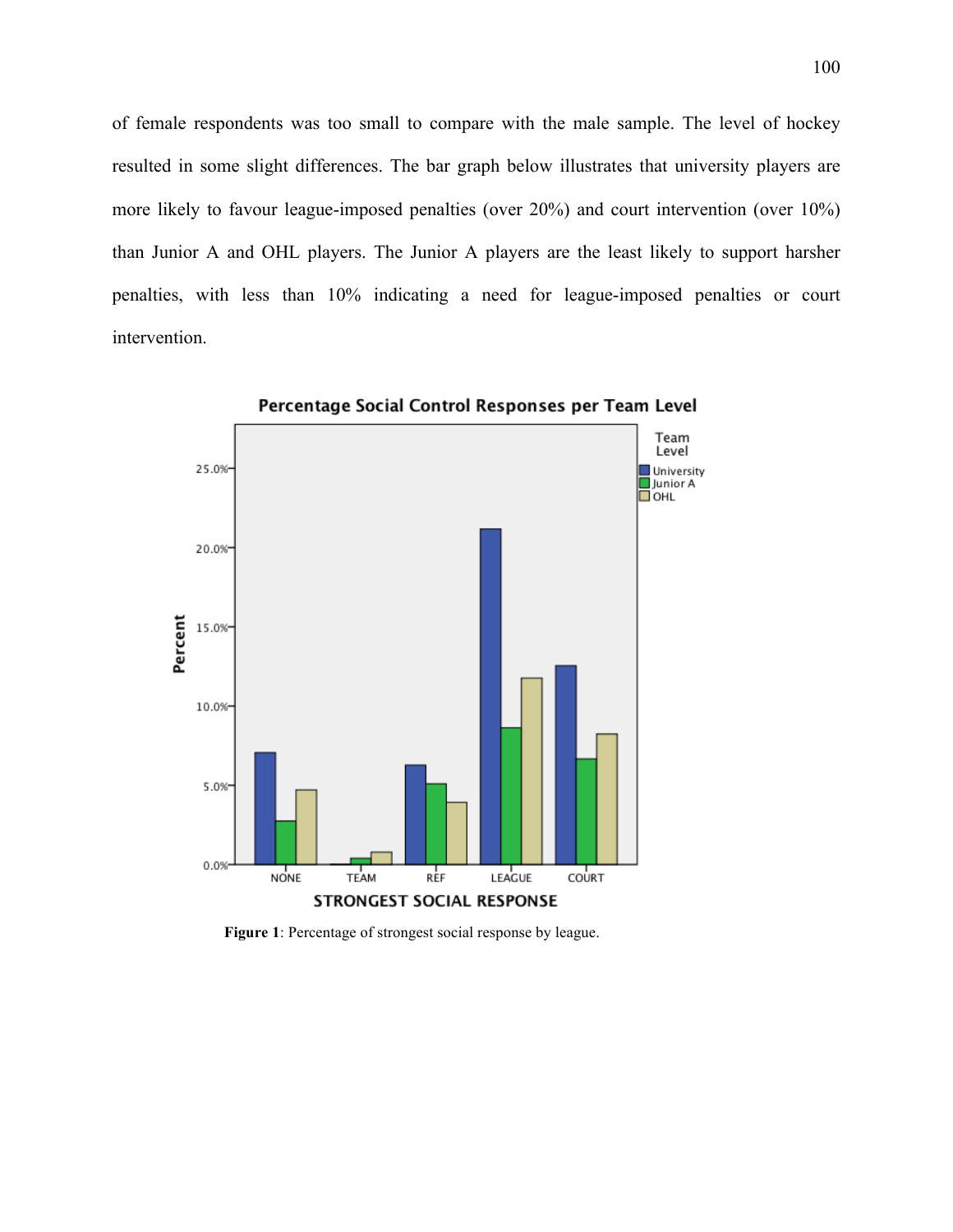## $4.2.1 \times Intent \rightarrow$

As predicted, intent was an influential factor for the respondents who indicated that the offending player in the given scenario should be punished by the league with fines or suspensions, or through judicial means. The opposite can also be said. The scenarios that represented unintentional acts often resulted in the respondents saying it was simply part of the game. It is a risk that hockey players take simply by participating in the game. The vignettes that referred to unintentional acts, but resulted in responses indicated a penalty by the referee, league, or court likely had other factors in play such as rule violation or injury. As show in Figure 1, fewer scenarios with intent to harm resulted in responses for no consequence.

|         | Intent     |            |             |
|---------|------------|------------|-------------|
|         | No         | Yes        | Total       |
| Court   | 22(12%)    | 46 (18%)   | 68 (14%)    |
| League  | 74 (39%)   | 97 (33%)   | 171 (36%)   |
| Referee | 67(35%)    | 104 (36%)  | 171 $(36%)$ |
| Team    | 10(5%)     | 18(6%)     | 28(6%)      |
| None    | 16(9%)     | 21(7%)     | 37(8%)      |
| Total   | 189 (100%) | 286 (100%) | 475 (100%)  |

**Table 2**: Number and percentage of responses for vignettes with or without intent to injure.

The following graph illustrates the relationship between intent and social control. It clearly indicates that intentional acts most often result in harsher punishment with a greater likelihood of involving the league for supplemental discipline or court intervention.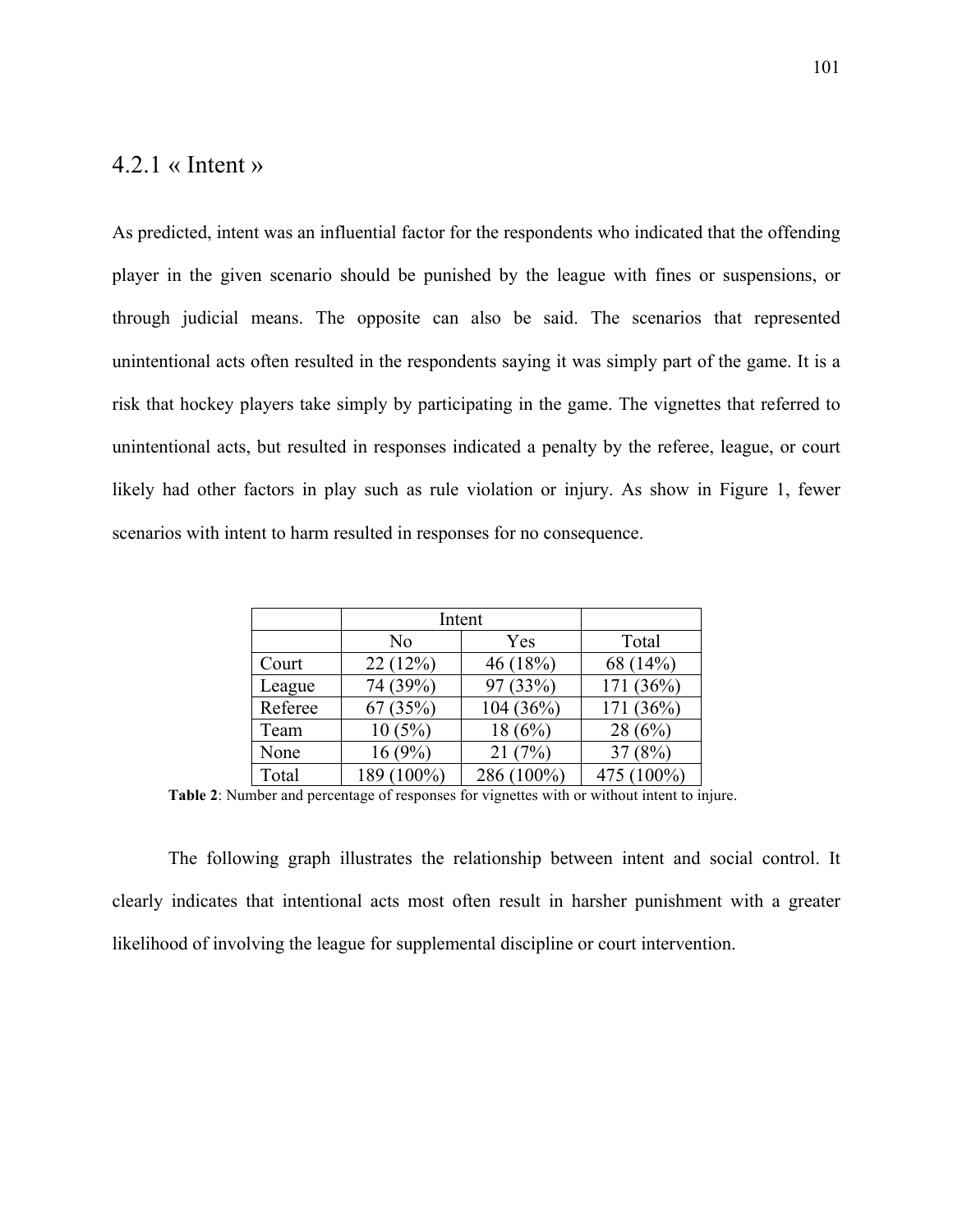

**Figure 2**: Percentage of strongest social response by intent.

The majority of the respondents articulated the importance of intent. Some players suggested that the use of video replay is essential in determining intent. It is possible to see on video if the player purposely tried to hurt his opponent or not. But overall, the respondents agreed that players are responsible for what they do on the ice, "accident or not". However, it must be noted that things do happen in hockey, regardless of intent. One respondent clearly articulated that 'freak accidents' will occur:

<sup>[...]</sup> one of your questions where the guy crosschecks him and he breaks his neck or whatever it was, I think something like that where maybe he didn't mean, like yeah he went for the crosscheck, but it wasn't intentional or maybe it was intentional but it wasn't "I was trying to kill you" or something like, I think something like that, it's not a criminal act or anything  $[\dots]$ Like freak accidents do happen so that's what I'm trying to say.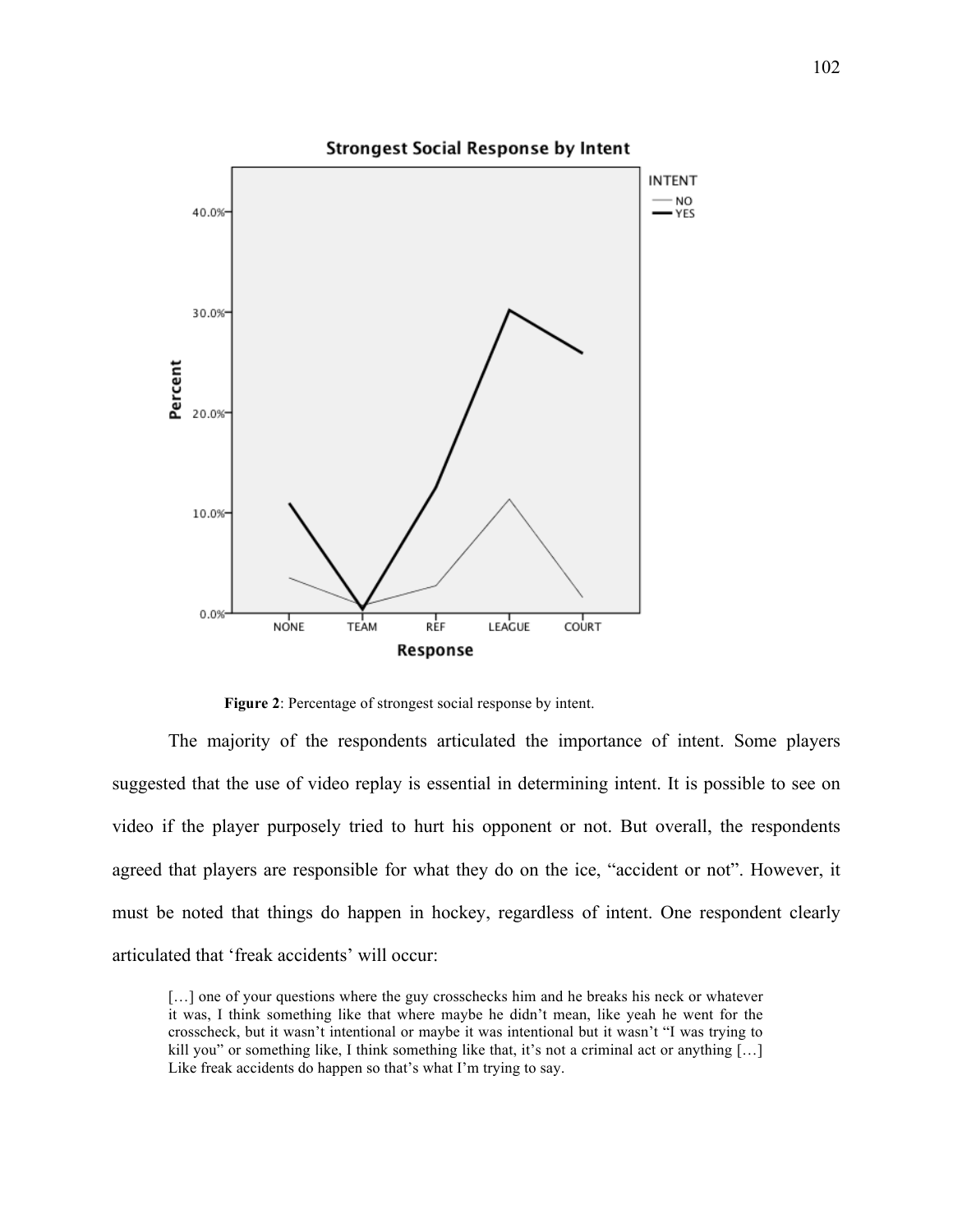What this player appears to be saying is that despite the player's intent to commit an act that is a clear violation of the rules of the game, the player did not intend to break his opponent's neck. Therefore, there are varying levels of intent at play. Intent to commit an act against the rules of the game does not equate intent to commit a criminal act in violation of state laws. Some illegal play such as crosschecking occurs with some regularity in hockey and it is rare that it will result in severe injury. As such, the player's intent to commit this act does not likely mean that he or she was able to foresee the potential of serious injury. The foreseeability of the risk is an important factor according to the law, particularly in the civil context. While the possibility of serious injury exists, it is not foreseeable in some circumstances, particularly those that normally occur in hockey. For example, one does not foresee suffering a serious concussion when receiving a full body check against the boards, despite the fact that it can happen. The results of the interviews clearly demonstrate that the players perceive that certain risks are assumed when they step out onto the ice. They equally intend to commit certain acts that may seem assaultive to the outside world, but this intent does not mean intent to cause serious injury to others in every scenario.

There does exist the possibility, however, in some situations that players intend to cause harm. As articulated by one player, players sometimes target players who are known for having a history of injuries:

[W]hen I was growing up I was fortunate enough to play with a lot of good people and they do know who's injured on the other team and they 100% take advantage of guys, maybe not concussions so much, cause that's probably crossing the line, but I know if a guy has a bad wrist or bad shoulder or bad knee, they'll probably go after it, as a form of savageness I guess.

This is not to say that all conduct resulting in injury was intended to cause injury, but rather to support the notion that there are different levels of intent. Sometimes the player just wants to take over possession of the puck by using their body, but there are rare occasions where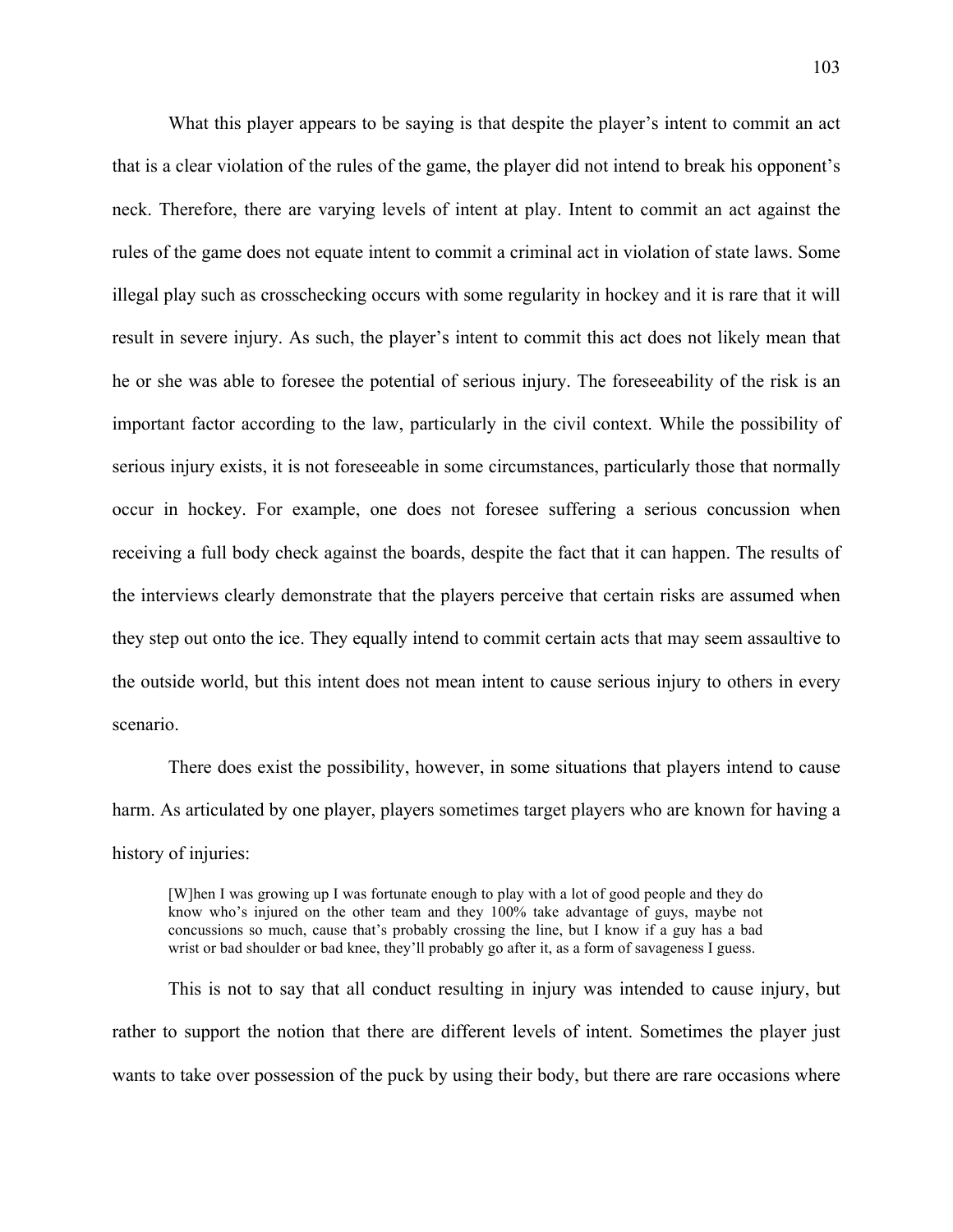injury is the sole intent. It was clear when discussing the impact of intent with the players that obvious intent to injure and a subsequent injury is crossing the line of acceptable conduct. The majority of respondents acknowledged that there is no room for players who intentionally injure other players. Therefore, intent to injure should not be tolerated, but intent to violate the rules of the game can be acceptable. For instance, many players accept to fight each other and many others intend to commit acts like crosschecking or charging, but this does not mean they intend to hurt their opponent.

#### 4.2.2 « Rule Violation »

Another important variable in the determination of consequences for violent conduct is rule violation. The impact of rule violation is clearly demonstrated by the numbers:

|         | No             | Yes        | Total       |
|---------|----------------|------------|-------------|
| Court   | 35(15%)        | $22(11\%)$ | 46 $(10\%)$ |
| League  | 106 (44%)      | 67(32%)    | 27(6%)      |
| Referee | 76 (32%)       | 67(32%)    | 143 (32%)   |
| Team    | 21(9%)         | 6(3%)      | 173 (39%)   |
| None    | $(0\%)$        | 45 (22%)   | 57 (13%)    |
| Total   | $100\%$<br>239 | $100\%$    | $100\%$     |

Within Rules?

**Table 3**: Number and percentage of responses for vignettes with or without rule violation.

Close to forty percent of the responses indicate that the conduct in the vignettes that presented a scenario within the rules of the game were simply an inherent part of hockey. Some also responded that a penalty by the referee or league would be necessary as well, but the conduct was nevertheless a part of the game. Only a small percentage believed that conduct within the rules of the game would result in a penalty assigned by the court, likely due to other factors like intent and/or injury. In contrast, only one respondent indicated that conduct against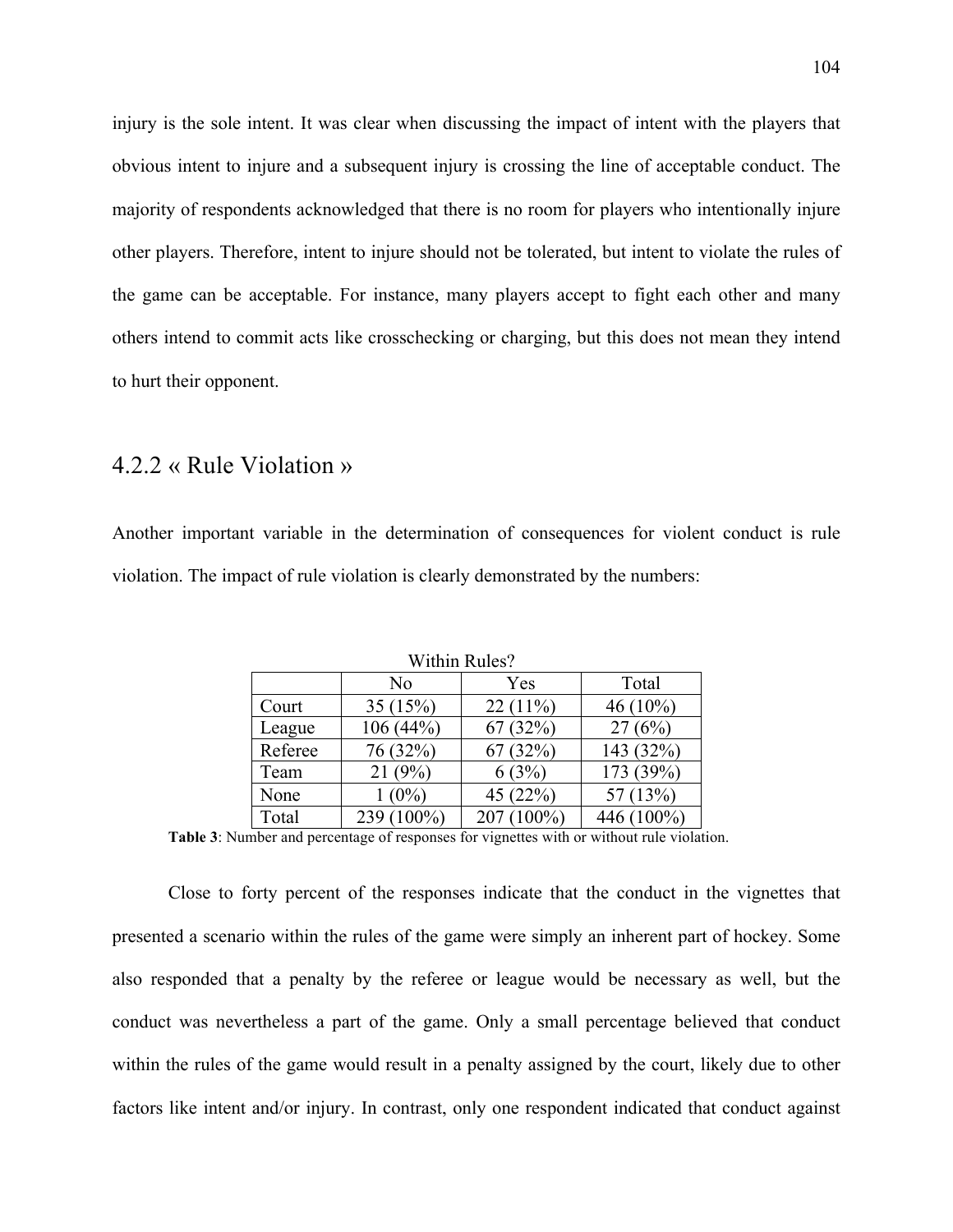the rules would result in no consequence. This was in response to the first vignette, which was a simple fighting scenario with no injuries. As such, this respondent clearly thinks fighting is a part of the game not warranting a penalty, despite a fight being a violation of the rules. Besides this outlier, every other vignette with conduct against the rules resulted in some sort of penalty. The overall preference seems to be in favour of league self-regulation as opposed to court involvement, which again is consistent with the data that was received in the open-ended questions.

The relationship between rule violation and social control was tested similarly to the graph produced to test the relationship between intent and social control. It yielded almost identical results in the sense that rule violation will influence the responses and support a great likelihood for league-imposed fines and suspensions and court intervention.



**Strongest Social Response by Rule Violation** 

**Figure 3**: Percentage of strongest social response by rule violation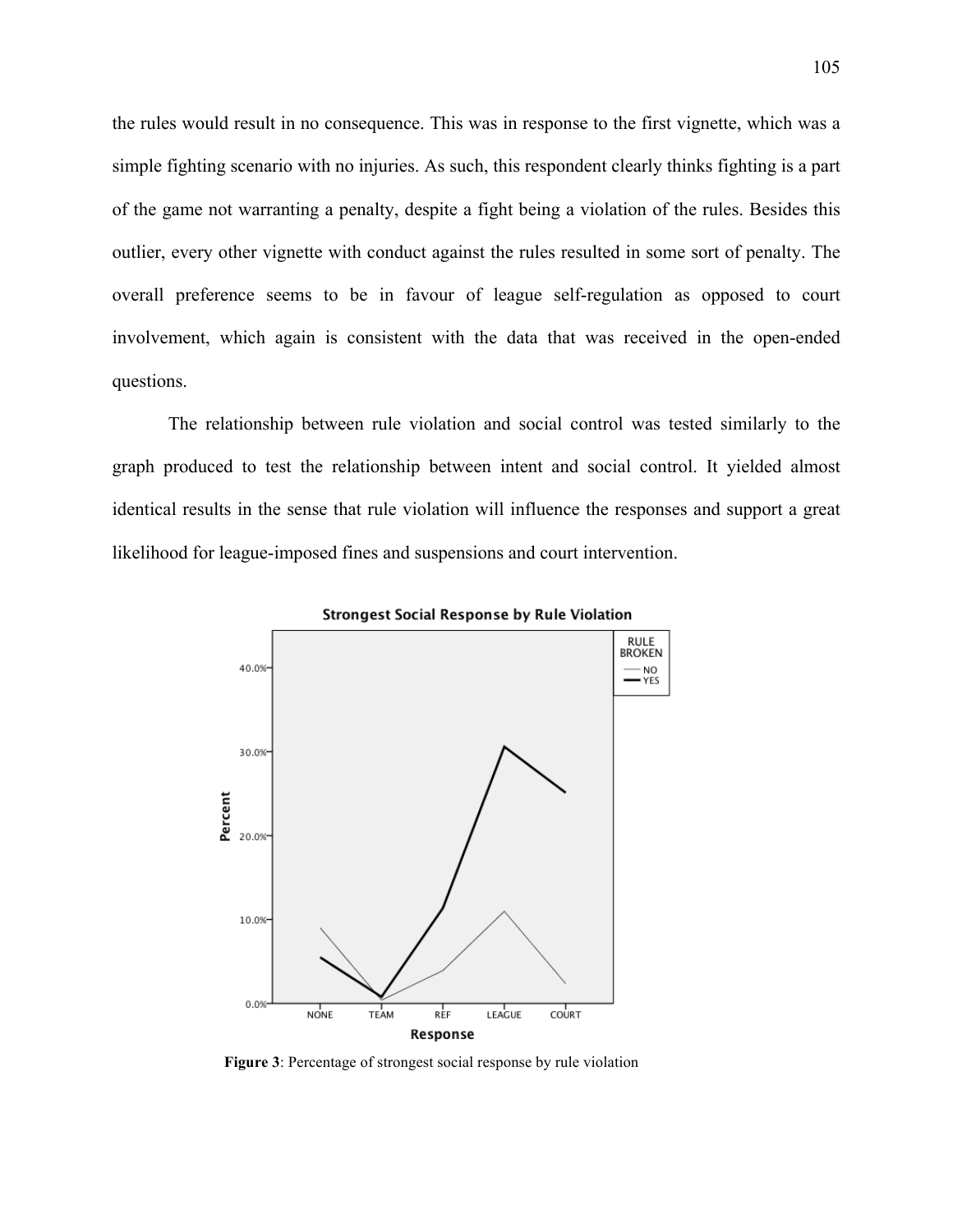## $4.2.3 \times$  Injury »

|         | Injury      |              |            |            |            |            |
|---------|-------------|--------------|------------|------------|------------|------------|
|         |             | Minor        | Severe     |            |            |            |
|         | No Injury   | Injury       | Injury     | Disability | Death      | Total      |
| Court   | $0(0\%)$    | (2%)         | 7(6%)      | 23(16%)    | 37(25%)    | 68 (14%)   |
| League  | $2(10\%)$   | 13(28%)      | 43 (38%)   | 58 (40%)   | 55 (36%)   | 171 (36%)  |
| Referee | 15 (75%)    | 19(42%)      | 45 (39%)   | 48 (33%)   | 44 (29%)   | 171 (36%)  |
| Team    | $2(10\%)$   | $0(0\%)$     | 9(8%)      | 9(7%)      | 8(5%)      | 28(6%)     |
| None    | 1(5%)       | 13(28%)      | $10(9\%)$  | 6(4%)      | 7(5%)      | 37(8%)     |
| Total   | $20(100\%)$ | 46 $(100\%)$ | 114 (100%) | 144 (100%) | 151 (100%) | 475 (100%) |

The more severe the injury, the stronger the social response, as can be seen in the table below:

**Table 4**: Number and percentage of responses for vignettes based on severity of injuries.

The vignette responses indicate that injury is a significant factor in explaining the social response. With regard to court involvement, it is possible to see a trend with increasing court intervention, as the injuries get more and more severe. This suggests that the severity of the injury has an impact on the perspective of the players with consideration to penalties assigned by the court. This is also evident in the comments made by certain respondents. As one player said, "if he was injured and stuff, probably just say a penalty assigned by the league and the ref. It's weird cause if there was no injury, you would say no consequence kinda thing but it's tough, like as soon as somebody gets injured then it's completely different". This response was given in regards to vignette 3, which presented the respondent with the following scenario:

Two divisional rival teams are meeting in a regular season game. The team's fourth lines are on the ice. The puck is dropped. A line brawl ensues. All players on the ice are fighting, except for the goalies. The players on the bench are yelling. The head coach of one team is yelling at the opponent's head coach. The referees are attempting to separate the fighters. Jones and Smith are throwing punches at each other, when Jones catches Smith right in the head. Smith is knocked down and the fight ends. Smith leaves the ice to get medical attention and does not return to the game. Smith will miss a couple games as a precautionary measure.

The player's comment on the injury being the reason for the referee and league-imposed penalties is likely because line brawls do happen in hockey. Such conduct will often result in an in-game penalty imposed by the referee for fighting, but any supplemental discipline is not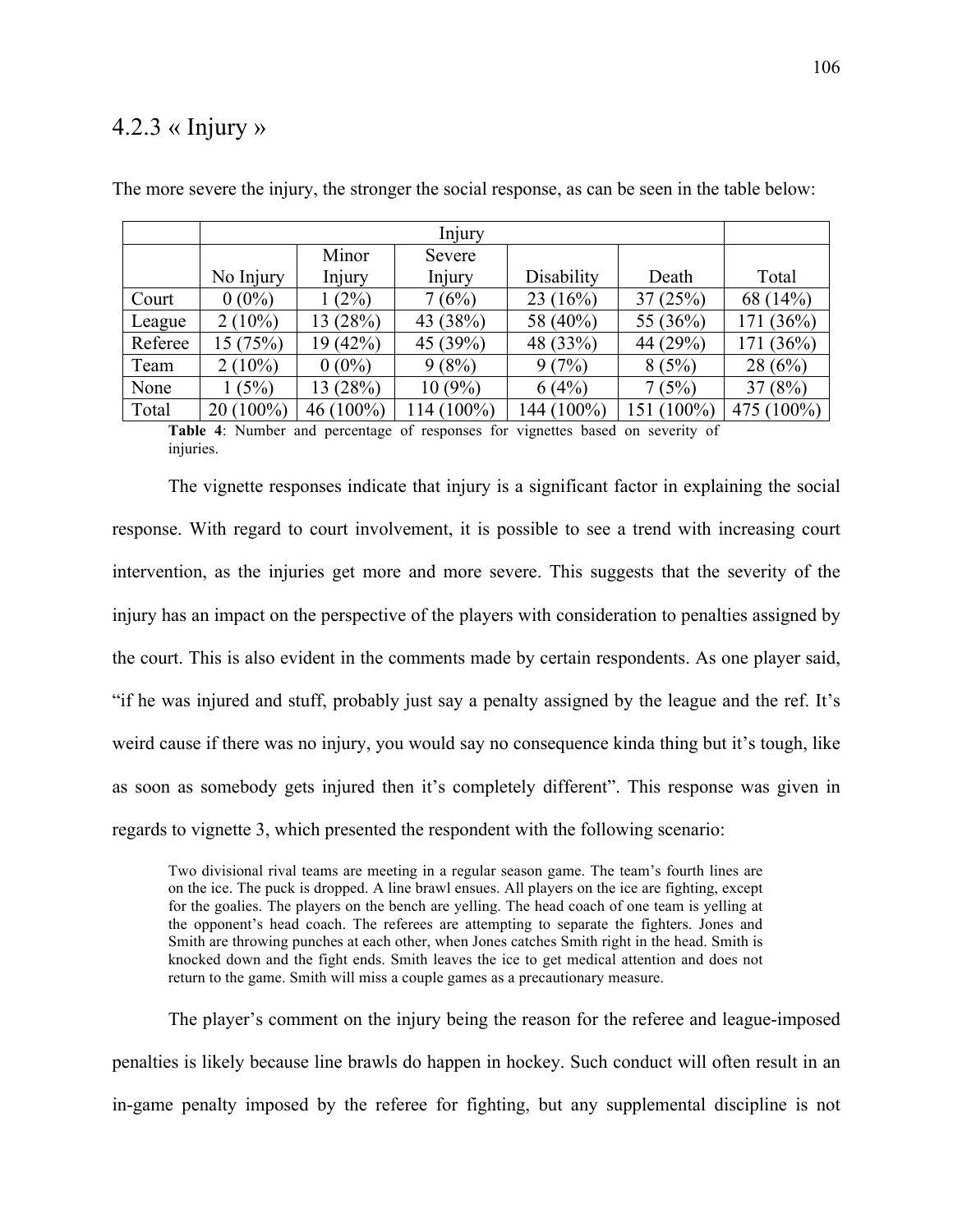always the case. This player suggests that the injury is the main reason for supplementary action to be taken against the player who caused the injury. Similar comments were made by other respondents, for instance, one player who said that "nowadays, […] it doesn't matter the hit as long as the injury is severe, action still needs to be taken otherwise it just looks bad". Likewise, another respondent remarked on the difficulty to decide what kind of consequence to impose in vignettes with injuries because the "severity of injury decides everything, even if it's a clean hit". Another respondent concurred that it is difficult because every hit is different and every scenario varies with multiple factors. This player illustrated this in the following manner:

It's so loosely based like it all depends, say someone gives a dirty hit and they hit him in the head but he's not injured then you make a clean hit and you hit him to the boards but he is injured, like it's, I feel nowadays it's all about the severity of the injury and what happens. It's tough for the pro leagues to get a grasp cause it's gonna keep happening, no matter what. Unless they take out hitting completely, it's gonna happen. But taking hitting out ruins the game.

These comments are consistent with the general law on the matter. As discussed in the section on case law, the courts work on a case-by-case basis because every hockey incident is different. Even in the case of a fight, like the incident in *Jobidon*, the court indicated that every hit in the one fight must be analyzed. The simple idea that both players consented to fight does mean they consented to each and every blow that occurs during the fight. Therefore, it is not surprising that the players had difficulty in responding to the vignettes because it required them to consider every aspect of the incident. They often asked for more details on the incident because they realize that every little detail matters. This suggests that any future case of hockey violence should indeed by tried on its own facts before the court, as has been done in the past. Despite the court's difficulties in defining a sports violence crime, they have operated correctly in analyzing every aspect of the incident when looking for intent and consent.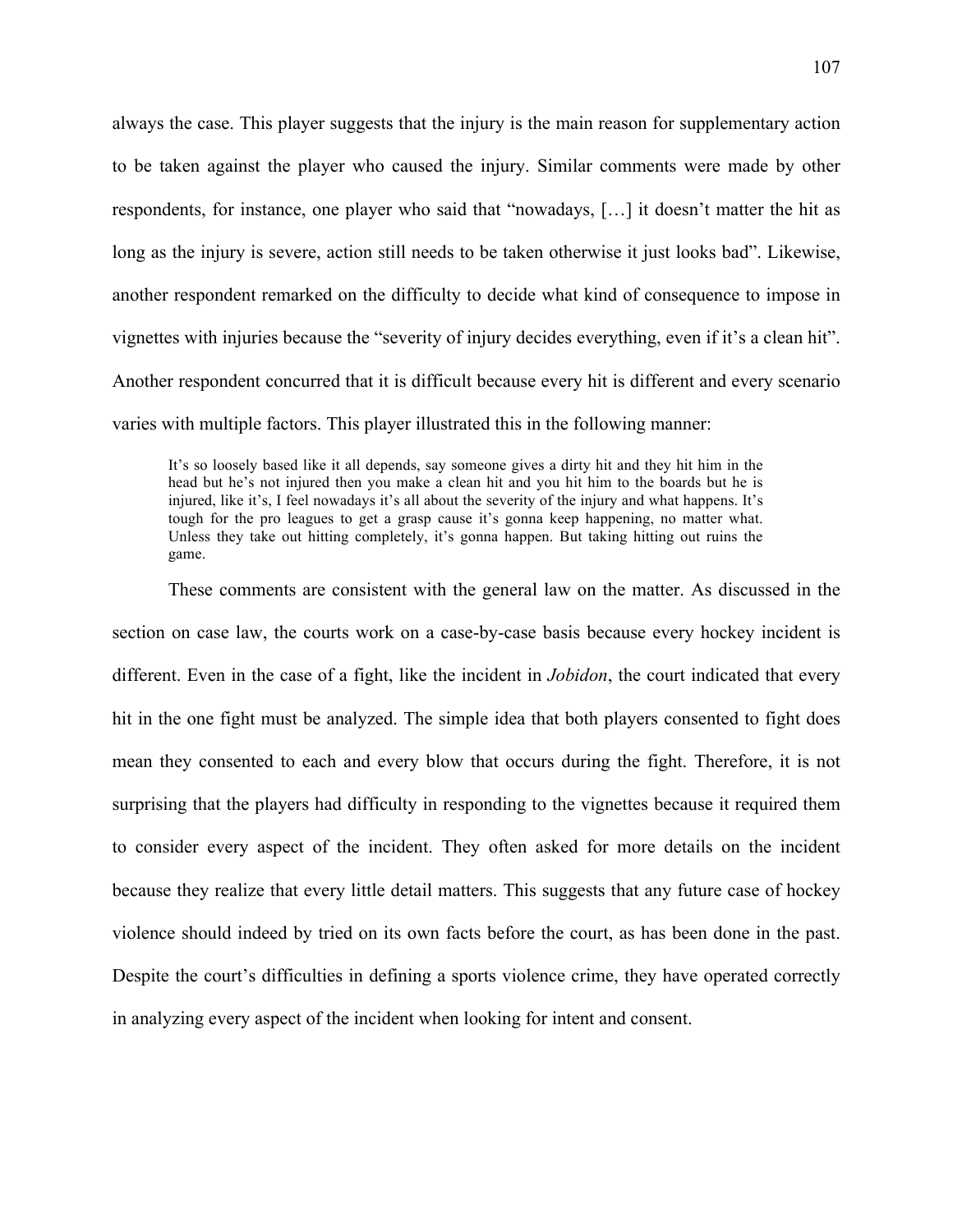When looking at the numbers more closely, the impact of this variable on the responses becomes more evident. There was only one vignette with no injury, which presented a scenario of two players engaging in a consensual fight. A vast majority indicated that the referee should impose a penalty. Fifteen of seventeen respondents were in agreement that fighting is a part of hockey, but it is a violation of the rules warranting a five-minute major penalty. As one respondent commented, "it happens so regular that, if there are no serious injuries, it's not that big of a deal". When scenarios with minor injuries were presented to the respondents, the majority seems to think that penalties imposed by the referee and the league are sufficient. Similarly, scenarios with severe injuries, such as concussions, also produced a greater number of responses in favour of in-game penalties and supplemental discipline by the league. The majority of the responses in favour of court intervention for scenarios with severe injuries were made in reaction to the vignettes with intent to injure. Specifically, six of seven responses for court involvement were in response to vignettes with intent. One of these was fight between two players. The severe injury occurred when one player fell to the ice, and the other kept throwing punches despite his opponent being in a defenseless position. As will be discussed further, hitting an opponent after being knocked down is frowned upon. Once a player is down, it is said that the player must stop hitting. This explains the higher number of responses in favour of court intervention. The player acted in contravention of an unwritten rule in hockey, and therefore had intent to harm his opponent, necessitating harsher punishment.

The need for more severe penalties is greater when disability or death occurs as a result of violent conduct. While penalties by the referee and league are also selected by most respondents, the leniency towards the law increases with injury. More than half of the responses to scenarios with the death of a player indicated that the courts should intervene. As one player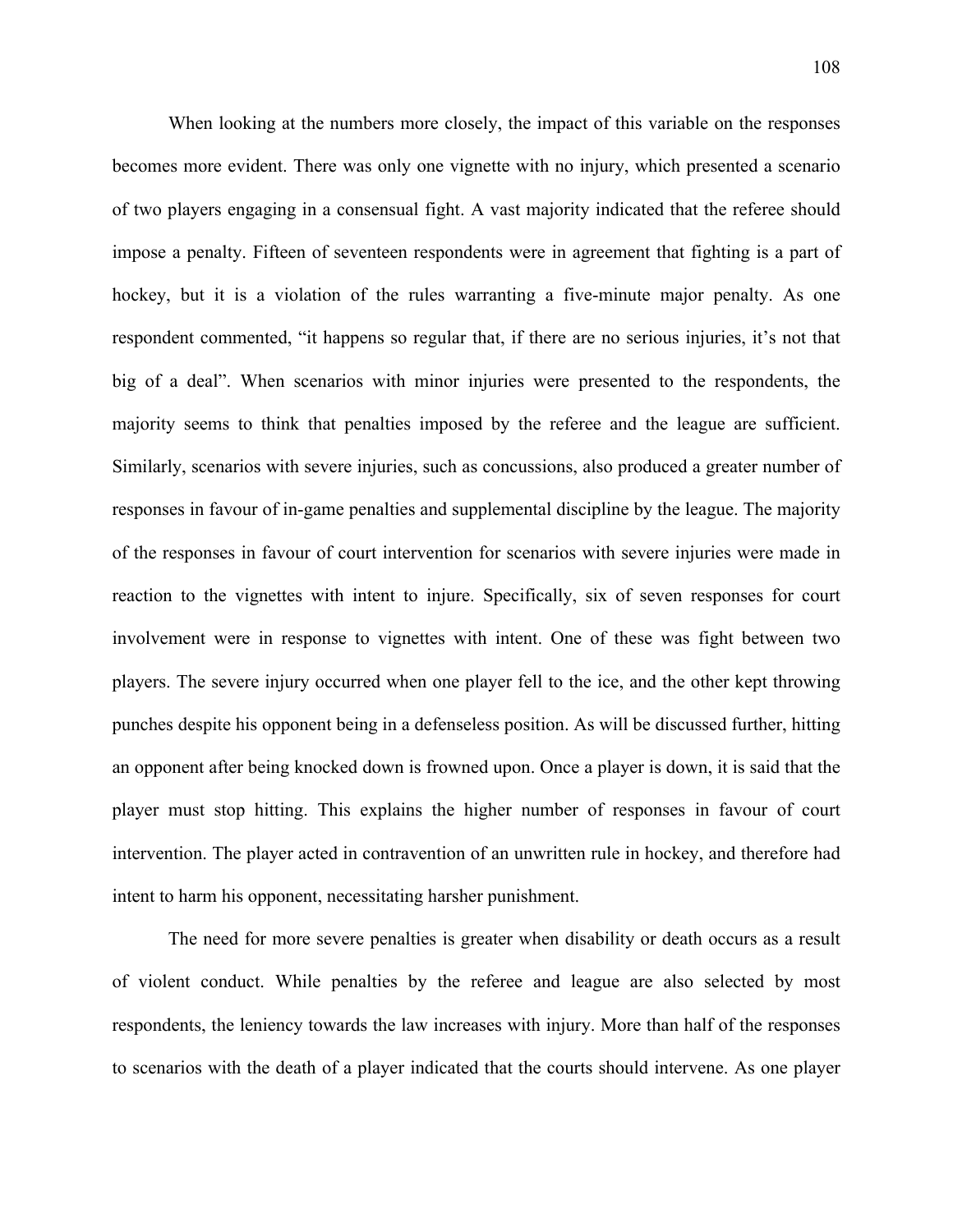put it, "just because he dies, they'd have to do a lot of investigation to see if he was trying to hurt him". This comment indicates that intent to injure is also an important factor when the law gets involved, thereby suggesting that it is not solely the severity of the injury that influences the player perspective towards court intervention.

## 4.3 « Social Control »

In summary, the majority of the responses indicating no consequence were in regards to vignettes representing regular hockey plays. In other words, no consequences should be imposed on players who are acting according the rules or customs of the game. When intent and injury becomes an issue, there is a greater likelihood of retaliation. As one respondent suggested, "if the player's instantly injured, players should step in to defend his teammate". Retaliation is generally used as a defense mechanism for the players. It is used primarily in situations where something happened to instigate it. For example, a response by the team is more likely to occur if a dirty hit was delivered against a player, thereby necessitating the teammates to step in to his or her defense. Therefore, retaliation increases with rule violation and injury. It should be noted that retaliation can attract the attention of the courts. The incident that got Cicarelli in trouble with the law was in fact retaliatory. Cicarelli attempted to defend himself in court by implying that he was simply reacting to a hit delivered against him by the victim earlier in the same game. The court did not accept this argument, thereby confirming that retaliation can fall outside the scope of implied consent. In Cicarelli's case, the court deemed that his actions were not regular hockey plays and had the capacity to injure. Despite the lack of actual injury, any excessively violent act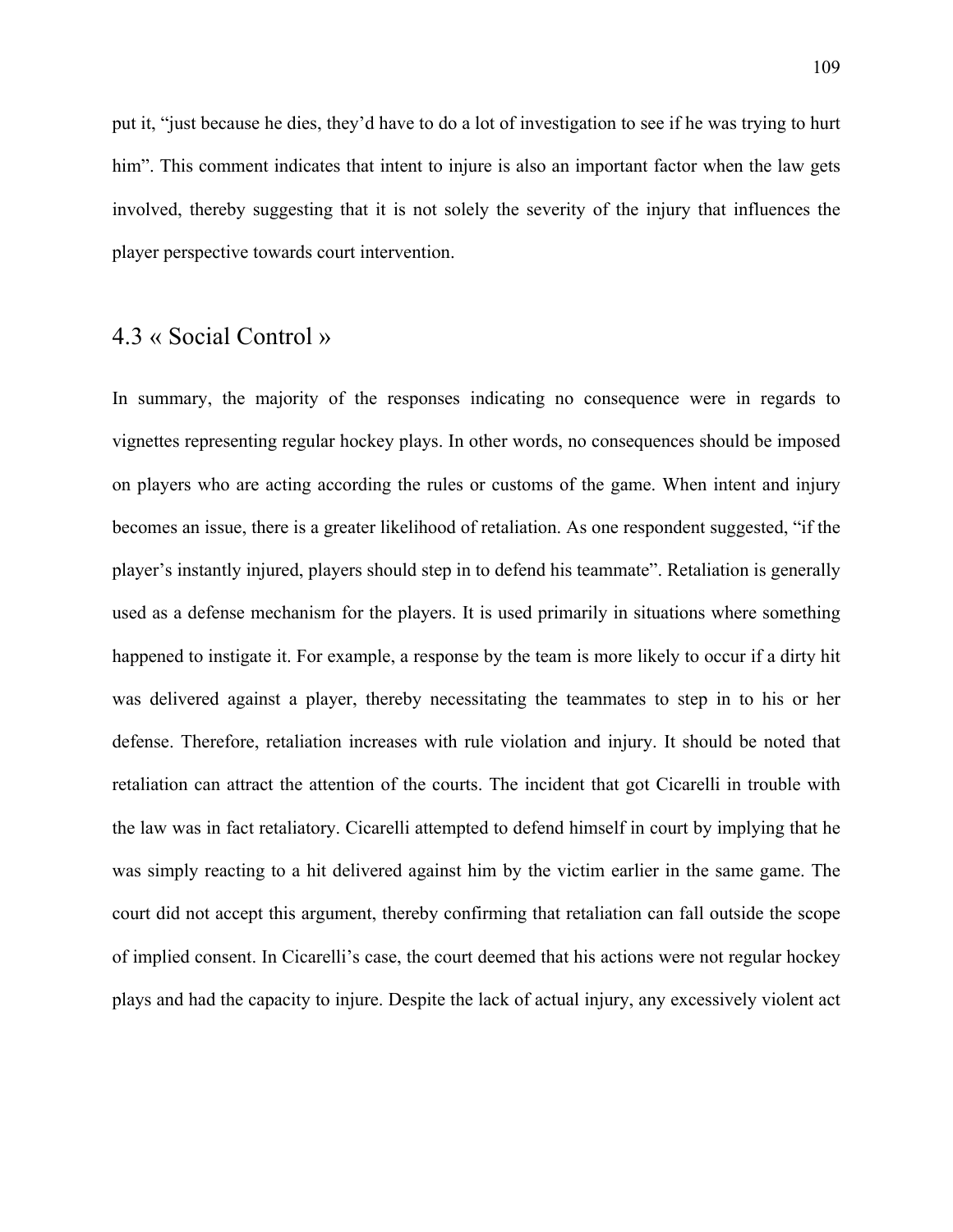that has the capacity to injure was sufficient to warrant judicial intervention.<sup>412</sup> Therefore, when players are acting in retaliation, they must remain conscious that not everything that is done in response to earlier attacks can be done within legal play. It might be seen as provocation, but the players who are retaliating against an opponent must still act within the rules and norms of the game. It does not provide immunity from the law.

The need for harsher punishment increases when all variables – intent, rule violation, and injury – are present. That being said, there is a preference for penalties imposed by the referee and the league as opposed to court intervention. Some players suggested that the leagues are capable of handling their own affairs in the sense that "the leagues are their own courts […] they pay people to be head of discipline of the NHL and they have a lot of power too in their own way". It should be noted that despite the player preference for league self-regulation, there is a significant conflict of interest in this scenario. The NHL has often noted its partiality towards a violent game, which suggests that the Commissioner and player safety personnel might not be inclined to make decisions that might alter the physical aspect of the game. However, when it comes to the most excessive acts of violence coupled with disability or death, there is less reluctance to introduce the law. The following graph illustrates this trend. When disability or death occurred as a result of violent conduct, the respondents showed a preference for court intervention. As seen in Figure 4, over 20% of the respondents indicated that court intervention May be justified when disability or death occurred in a given scenario whereas less than 5% indicated that involvement of the courts was necessary in scenarios without disability or death. When compared to league-imposed penalties, the results are fairly equal with just over 20% of the respondents indicating the need for the league to impose supplemental discipline when

<sup>412</sup> See page 53 of this text for discussion on the *Cicarelli* case.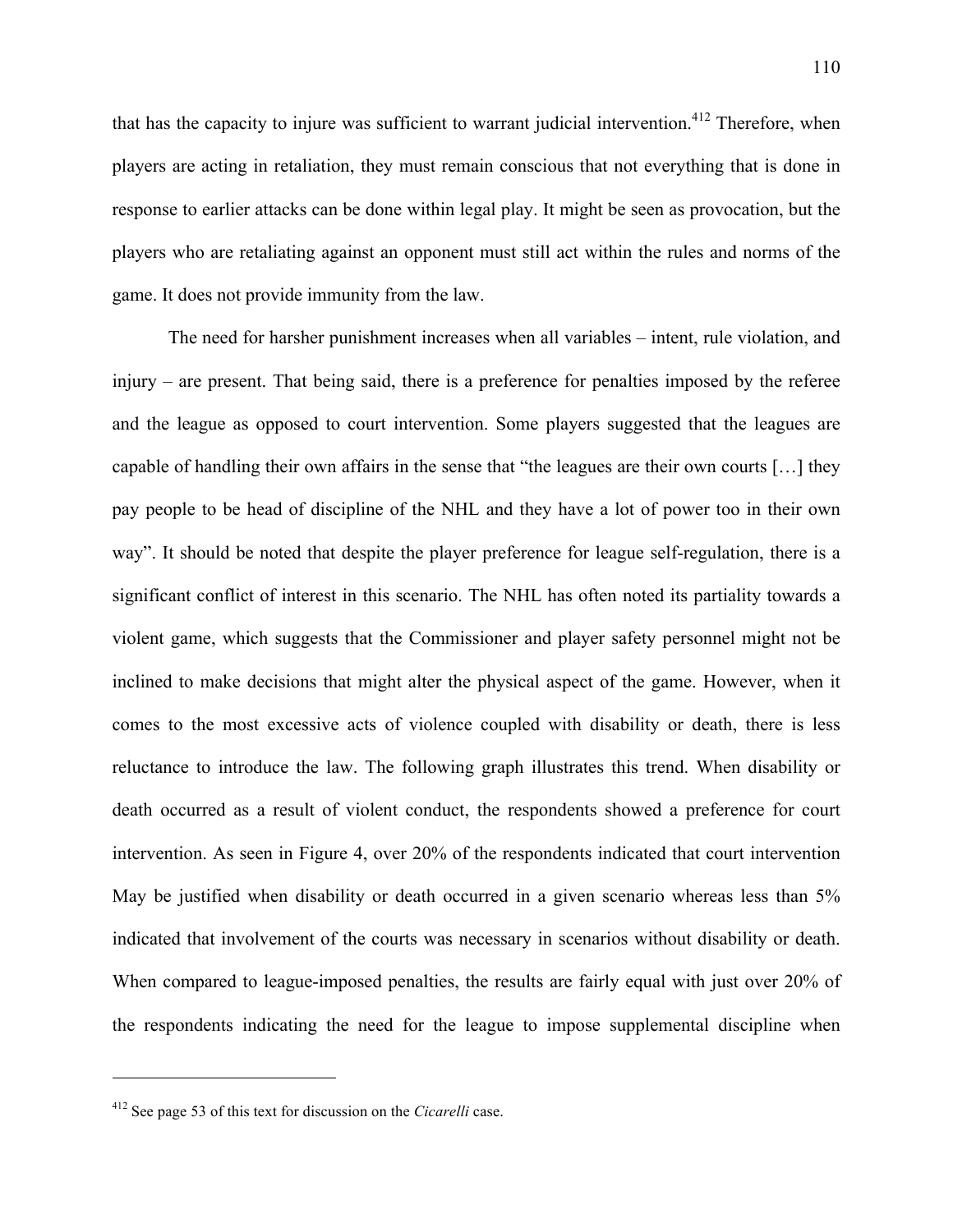disability or death is the result of a violent act and slightly less than 20% choosing league intervention when disability or death does not occur. This suggests that most respondents are in agreement that league-imposed punishment is needed whether or not serious injury occurs, as opposed to court intervention, which is chosen more often when there is serious injury. Court intervention was the most contested method of regulation by the respondents. Most of the respondents showed some hesitance to choose court intervention unless there was a very serious harm such as disability or death coupled with intent.



Percentage Social Control by Disability or Death

**Figure 4**: Percentage social control when disability or death results.

The final vignette was often cited as a prime example of excessive violence necessitating

intervention from the courts. This vignette reads as follows:

Jones skates towards Smith and challenges him to a fight. Smith refuses. Jones used his stick to trip Smith who falls hard to the ice. Unable to get away, Jones starts kicking Smith who is still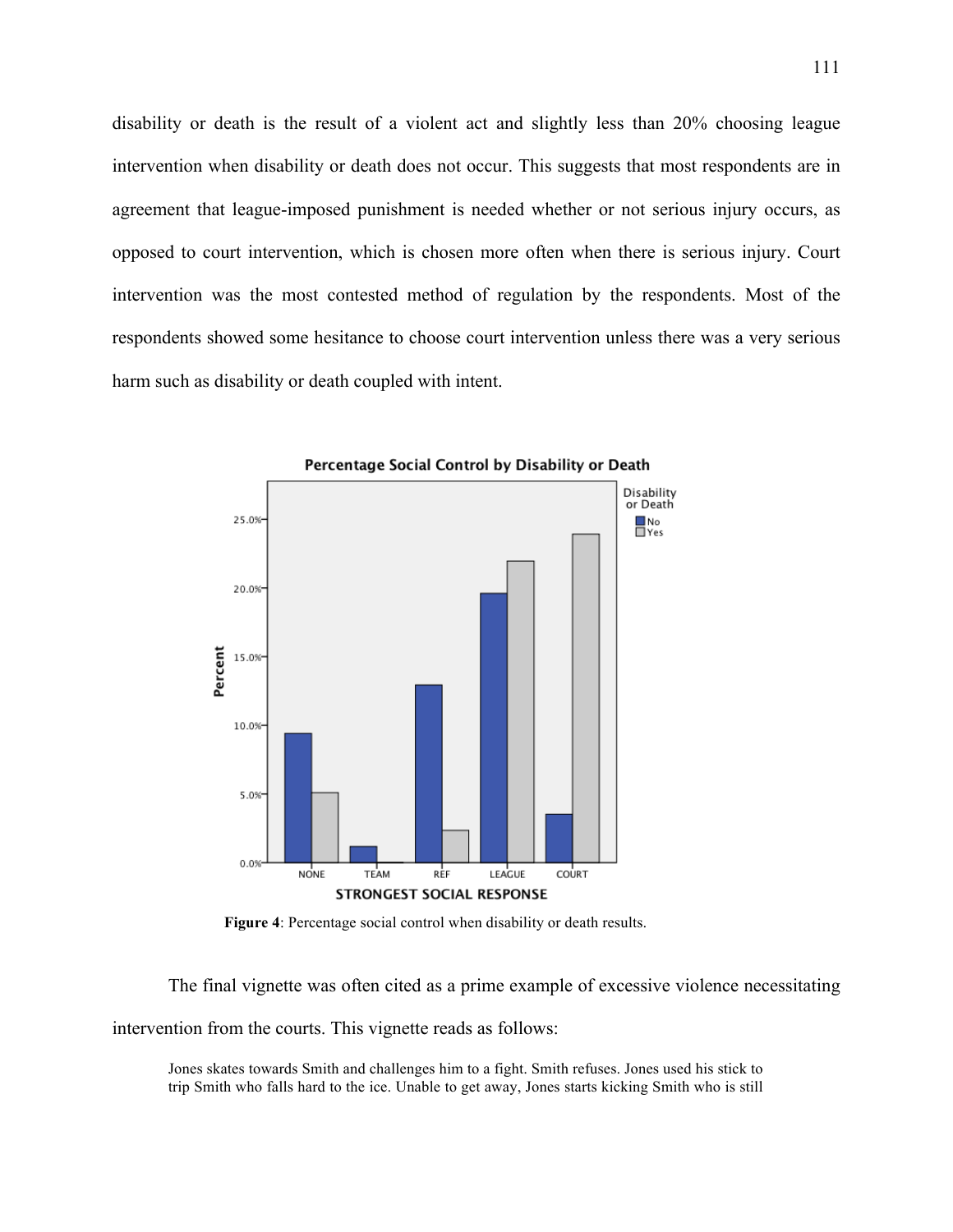lying on the ice. Smith loses consciousness and must be taken off the ice by the medics on a stretcher. Smith goes into a coma and later dies from his injuries.

This vignette shows intent to injure in the way that the player was kicking him even after he was lying on the ice defenselessly. There was a violation of the written rules when the players began to fight, and there was a violation of the customary norm that a player should never hit a defenseless player. In addition to the player succumbing to his injuries, this scenario presents all variables in the most severe manner. This vignette received fifteen responses in favour of court intervention. As will be discussed further, any scenario involving these variables is clearly not part of the game and the players condemn it. It is thus viewed as deviant from the point of view of the subculture itself. This explains the support for court intervention in this scenario. Two respondents did not think this scenario should result in the prosecution of the offending player. The lack of support for court intervention by these respondents can likely be explained in the following explanation by one of those two players:

Intent is a big factor – if there was intent to injure and he did end up dying, I just think just because you're playing an organized sport and it's fast I just don't see how you can go to jail for it but I do think that the player who caused it should be responsible and never play again. Just because we're playing hockey, I'm sure if you did this to a random person, it would be a totally different answer, but to us, it's you kind of sign up for it. Fast game, people do things on the ice so quickly, so stupid, you don't realize what you're doing until something serious happened. I don't know if it makes us sound like savages if we say that he shouldn't go to jail if he dies but I think there's a little different mindset when you're a hockey player then just a normal person in that incident cause they'll look at it and say – oh for sure this guy's going to jail, he killed the guy – but I've seen guys to do a lot of greasy things that probably could have killed guys and they haven't – you just, I dunno, you just move on, I guess it's just the name of the game.

This quote was given in response to vignette 13, a scenario with rule violation but without intent resulting in death, but this respondent clearly articulated throughout the interview that he did not believe that the law should intervene in any circumstance. Perhaps this can be explained by Kidder's theory on custom in the sense that this player does not view anything that happens on the ice as real deviance. There are simply acts that occur in the heat of the game in a sport that is known for its speed and physicality. To this small minority of respondents, the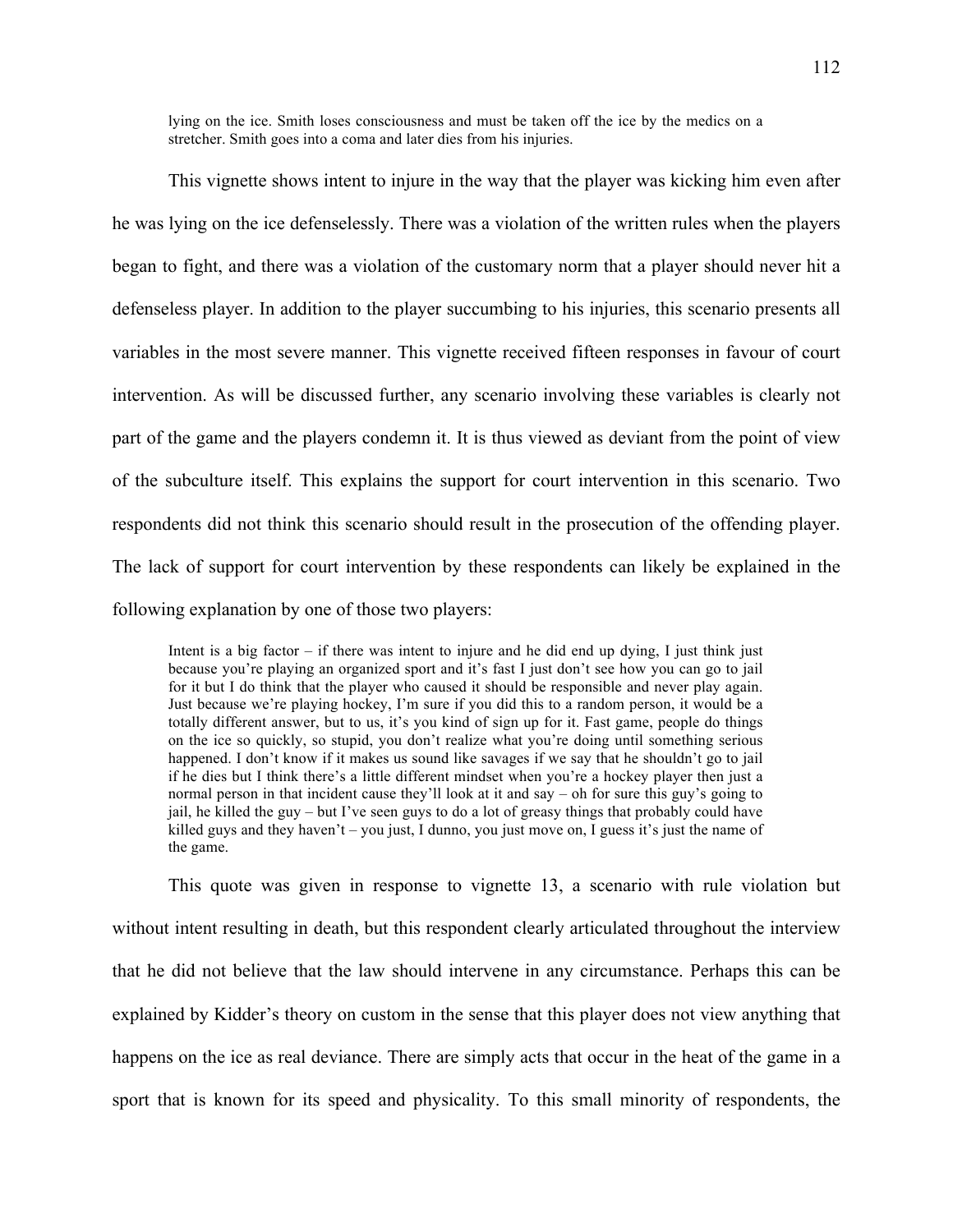leagues should be able to deal with violence effectively because scenarios like vignette 15 rarely occur, if ever. However, it was often suggested that harsher penalties can be imposed by the leagues in response to excessive acts of violence. Generally speaking, there is strong support for legal intervention, despite two outliers, in excessive cases involving clear intent to injure, rule violation, and severe injury or death.

#### 4.4 « Liability »

The respondents were asked to provide a percentage for liability in the cases where injuries were suffered. The results ultimately show that the league should be primarily liable for any injuries sustained by the players. The team is also often noted to be responsible for their own players. The numbers remained constant throughout the vignettes, with one notable exception. Liability seems to shift from the teams to the player who caused the injury as the injuries increased. The following table shows the number of responses supporting each option for liability.

|         | Injury         |             |            |            |            |               |
|---------|----------------|-------------|------------|------------|------------|---------------|
|         | N <sub>0</sub> | Minor       | Severe     |            |            |               |
|         | Injury         | Injury      | Injury     | Disability | Death      | Total         |
| No One  | --             | 9(19%)      | $18(20\%)$ | 8(7%)      | 2(2%)      | $37(10\%)$    |
| Player* |                | $5(11\%)$   | 11(12%)    | 25(23%)    | 39(33%)    | 80(22%)       |
| Team*   | --             | $5(11\%)$   | 7(8%)      | $12(11\%)$ | 14(12%)    | 38 $(11\%)$   |
| League  | --             | 17(36%)     | 34 (38%)   | 50 $(45%)$ | 49 (42%)   | 150(41%)      |
| Team**  | $- -$          | 11(23%)     | 20(22%)    | 16(14%)    | $13(11\%)$ | 60(16%)       |
| Total   |                | $47(100\%)$ | 90(100%)   | 111 (100%) | 117 (100%) | 365 $(100\%)$ |

\*Who caused the injury

\*\*Of injured player

**Table 5**: Number and percentages of responses on who should be liable for player injuries.

These numbers suggests that the severity of the injury influences the responsibility of the player. It was often noted by some respondents that players are responsible for how they behave on the ice. The numbers support this view in the sense that the vignettes presenting intentional acts causing death received a great number of responses indicating that the aggressor should be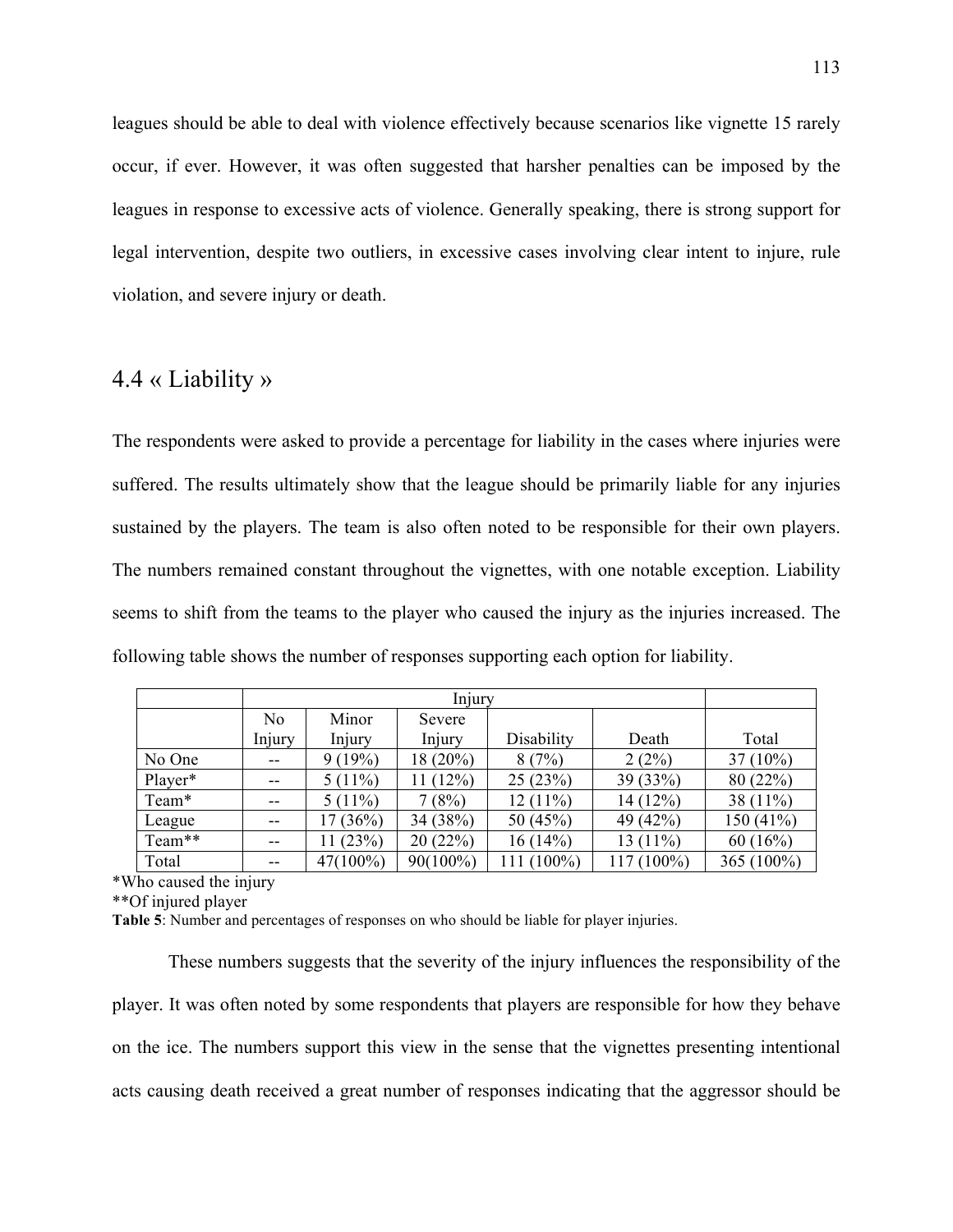liable for the death of the victim. The liability imposed on the player who caused the injury is greater when the seriousness of the injury is greater. There was 11% of the respondents indicating that the player should be liable when the act caused a minor injury, 12% when there is a severe injury, 23% when there is disability, and 33% believe the player should be liable when death occurs. Therefore, as the severity of the injury increases, so does the liability imposed on the player who caused it. That being said, the league is also held accountable in every instance with 35% to 45% of the respondents indicating that the league should be liable within each level of injury. Perhaps this demonstrates the threshold for criminal prosecution as well. The acts that are perceived as the player's responsibility seem to be acts that are condemned by the player perspective. If severity of the injury and intent to cause such injury are the essential variables for condemnation within the subculture, these are likely the same variables that would be examined in court. In comparison to the number of respondents who indicated that offending players should be subjected to criminal prosecution in the case of death (see Figure 3.3), 54.4% of respondents indicated that a penalty can be assigned by the court in the case of death, and 57.4% indicated that the player should be held liable for the conduct in the same vignettes. This shows a consistent willingness to involve the law by a majority of responses, whether it is through criminal prosecution or civil liability.

# 4.5 « Open-Ended Questions – Qualitative Data »

## 4.5.1 « The Physical Nature of Hockey »

The interviews concluded with several open-ended questions with the goal of allowing the players to discuss the topic further in their own words. The first questions focused on the physical nature of hockey. Hockey is a sport with body contact and a certain level of inherent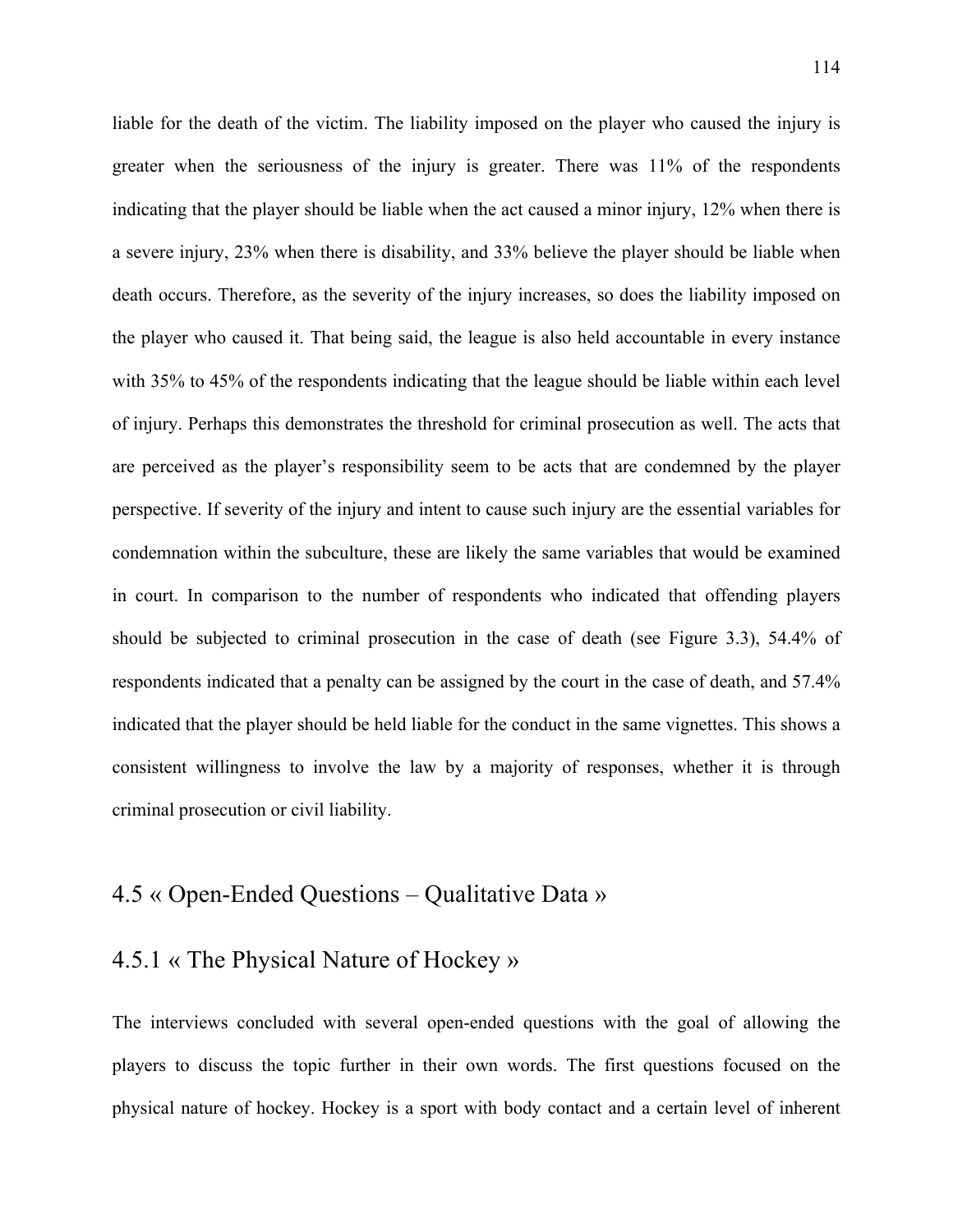aggressiveness. The players were asked what they thought and how they felt about the physical aspect of the game. There is a consensus among respondents that physicality is a part of the game. As one player articulated, it is "woven into the fabric of the game". Several respondents reiterated this point. Most of the players like the physicality and see it as a necessary part of the game, as long as it is kept clean. This was an important detail made by a number of respondents. The physical aspect of the game is necessary and used strategically to win games, but there are limits. Dirty hits and distinct attempts to cause injury are not hockey plays and should not be considered as accepted conduct in the game of hockey. However, the physical aspect that is intrinsically part of hockey, including hitting and fighting, should not be taken out of the game. Some respondents noted that fighting is important in order to keep players in check, in the sense that without fighting, "people will run guys out and it'll be out of control. There won't be any consequences to what people do, so you'll see more injuries and more out of control". In other words, fighting is used as a consequence against players who deliver dirty hits and cheap shots. Players know that opponents have tough players willing to drop the gloves if they do something to harm their teammates. Therefore, some players argue that fighting is a positive outcome of the physicality of the game. As illustrated by a university hockey player, in a league that does not allow fighting,

> players are a lot more dirty and they're allowed to get away with a lot more things and I find it's kind of more dangerous cause guys who would never normally fight or never do anything dirty, they're doing more dirty things cause they know they're not gonna get into a fight or anything like that.

This suggests that some players view fighting as an essential tool to keep violence under control. To take fighting out of hockey could have a negative effect and in fact cause violence and risks of injury to increase. Since players know that they will have to face consequences for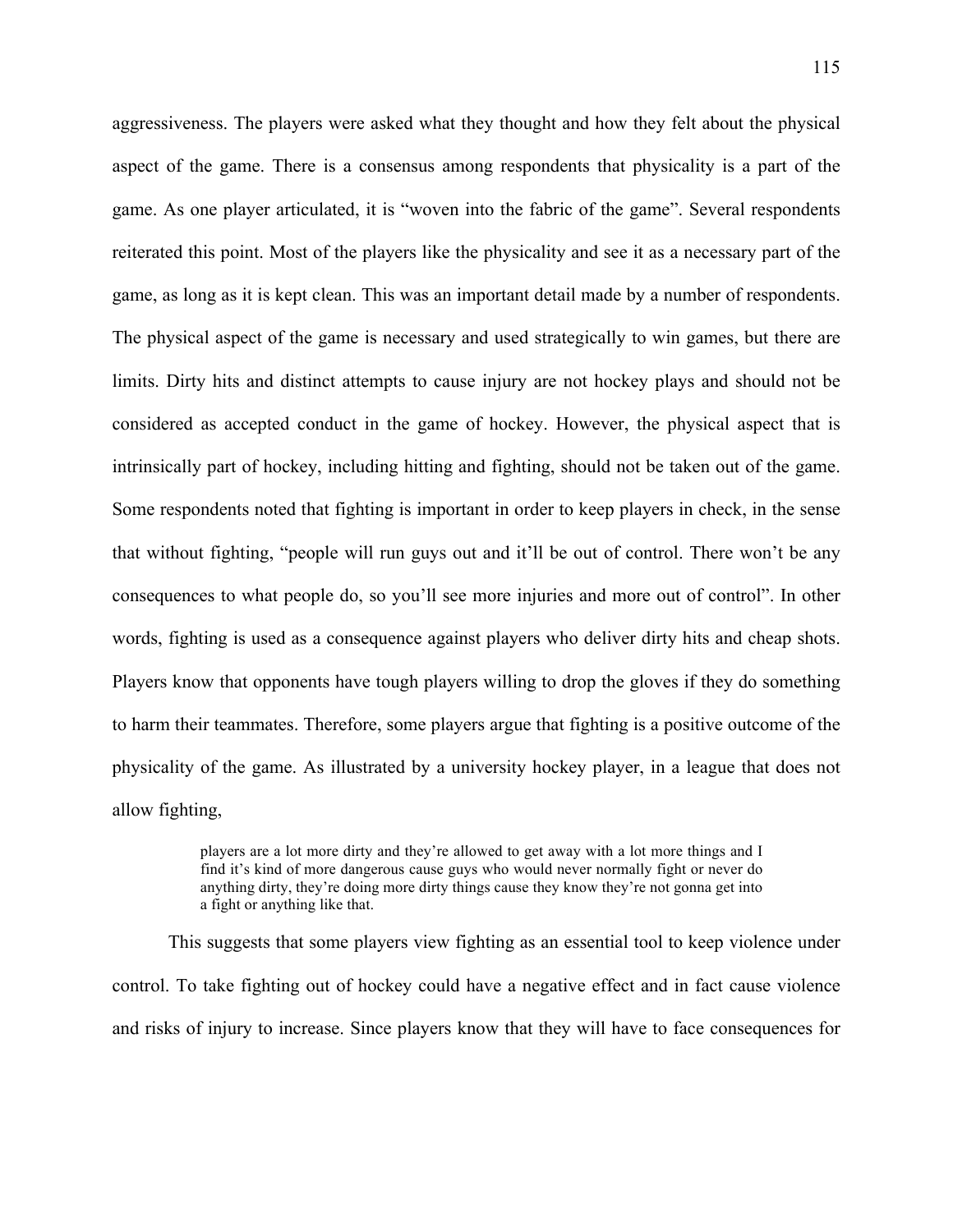delivering bad hits, it is likely that they play a cleaner game in order to avoid the repercussions of fighting.

In short, the players agree that the physical essence of the game relates to the skill and ability to make plays and score goals. Clean hits and body checks are skills that are taught from an early age. Hockey players learn these in order to keep possession of the puck and score goals. All the players conveyed that they like the physical nature of hockey. Many respondents brought up the fact that there are penalties for conduct that go beyond what is part of the game. There is also disciplinary action that can be taken by the league to deal with the more excessive violations of the game rules. Similar to the provision in the CBA stating that the NHL does not intend to alter the basic fabric of the game when imposing supplementary discipline,  $413$  the respondents clearly indicated that the law should not get involved to transform the physical aspect of the game. In other words, the physical nature is in fact a part of the basic fabric of the game according to the player perspective. If the law is to get involved, it should remain conscious of the fact that there is a certain level of physicality and body contact that is considered part of the game. It should therefore take note of the willingness of players to use their bodies to play the game and knowingly accept the risk of injury when they play hockey. In fact, several respondents noted that hockey players know what to expect in terms of body contact and risk of injury when they play the game. As one respondent with junior hockey experience indicated,

I think once you're part of a league or part of a team, you take that responsibility and you kind of know what can happen. Unless something very severe happens, I think you kind of sign up for that yourself. You know what you're getting into. Unless something over the top happens, which doesn't usually happen.

Consequently, there is no purpose in imposing new rules that eliminate the inherent physicality of the game. This is simply in relation to the regular body contact that occurs in hockey, and not

<sup>413</sup> CBA, *supra* note 33 at Article 18.2.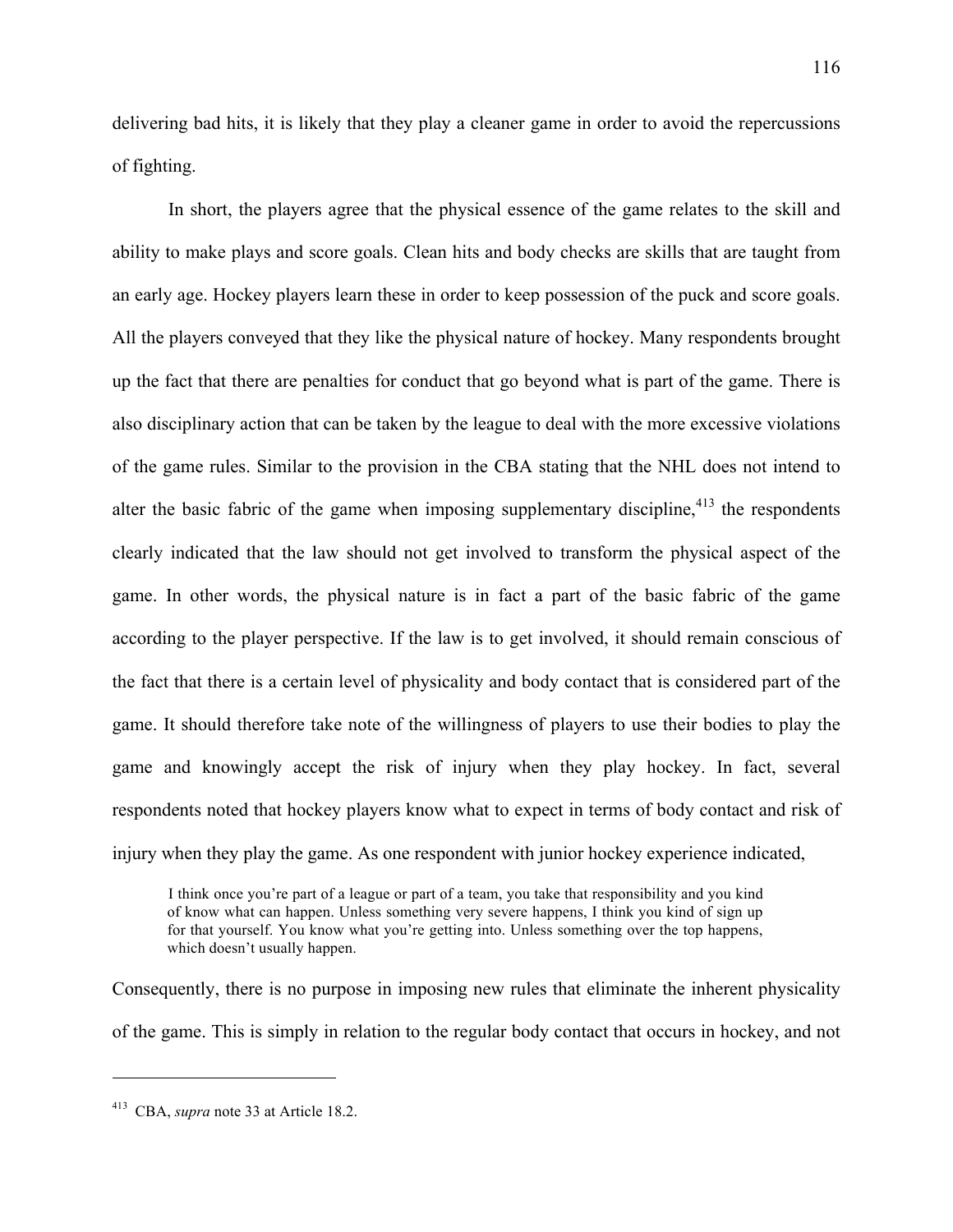excessive acts of aggressions or violence. The players are aware of the rules, which leave room for some physicality, and they generally play accordingly. The courts should intervene only when an act of excessive violence occurs and causes serious injury that was unexpected or unforeseeable. The players willingly accept the risk of harm in order to play the game with its inherent physicality; therefore any rule changes should bear in mind that it is a physical sport. There is a certain level of consent given by the players when it comes to body contact.

The respondents were then asked how their coaches and fans feel about the physical nature of the game. It was suggested by most hockey players that their coaches generally encourage physicality, primarily as a skill or advantage against the other team. Respondents spoke about using their bodies to get what they want and how it minimizes the other team's possession of the puck. There was one notable difference between university coaches and junior coaches. University coaches seemingly prefer a cleaner game due to the difference in rules that disallows fighting in university hockey. Several university hockey players noted that their coaches in junior encouraged physicality and fighting, whereas their university coach simply encourages it to gain possession of the puck and deliver clean hits. This indicates the importance of the rules of the game. Coaches will likely alter their coaching tactics according to the rules. This contradicts some of the literary contentions that coaches will encourage some players to use excessive force against their opponents, such as the allegation that Bertuzzi's coach ordered him to go after Moore. Therefore, it is likely that any argument suggesting that coaches urge their players to use excessive on-ice violence that falls outside the scope of normal in-game physicality is simply the exception to the rule. Just like there are dirty players in the league who are known as repeat offenders, there can also be coaches who occasionally violate the rules. But overall, it seems as though the players and coaches respect the rules to protect the integrity of the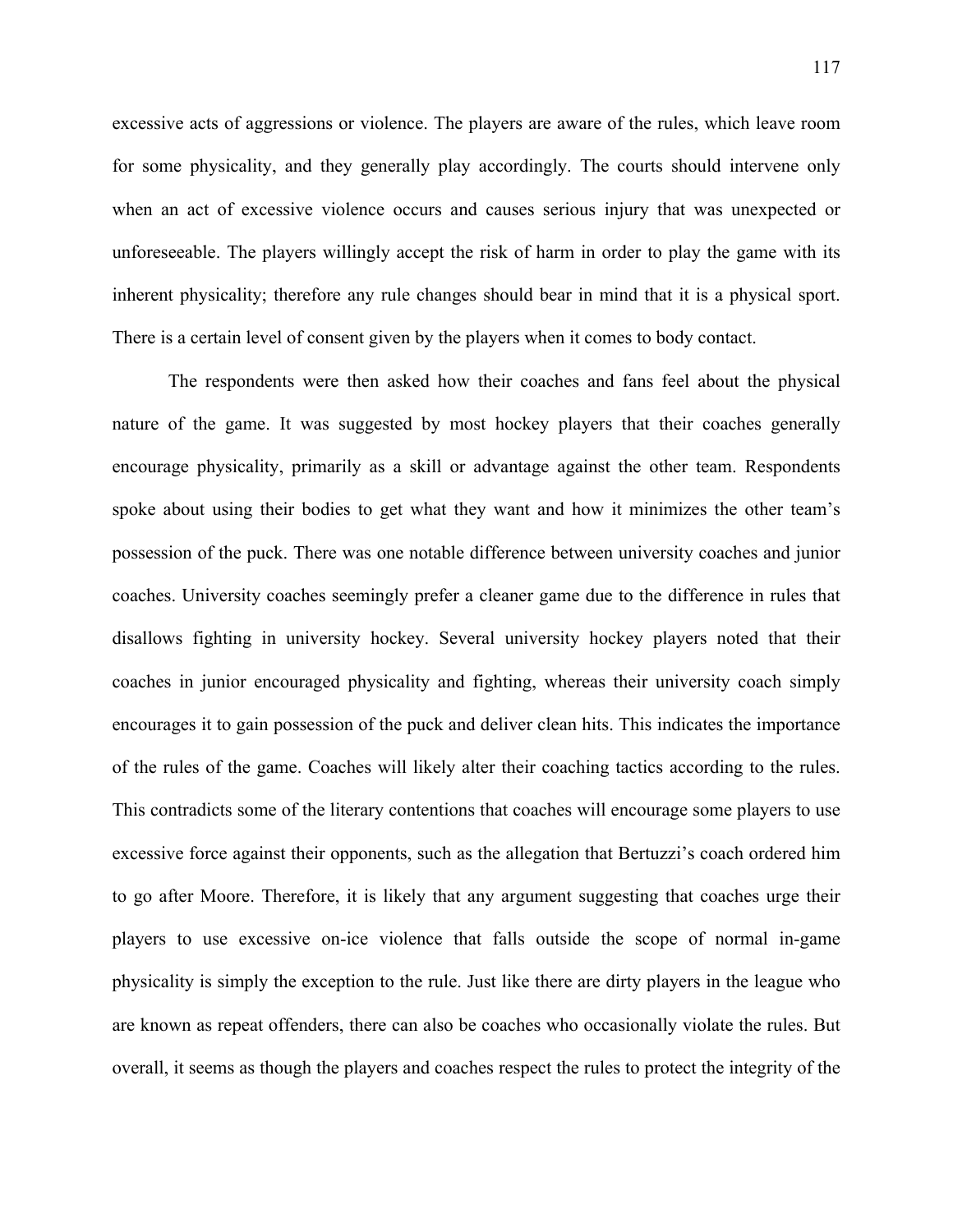game. Most coaches like the physical nature of the game, but the respondents clearly stated that their coaches preferred a cleaner game. In other words, coaches will often encourage physicality but not violent behaviour that is criminal in nature and outside the rules and customs of the game.

With regard to the fans, the respondents generally agreed that fans love the physical nature of the game, at times more than the players do. According to several respondents, it is an entertainment factor and it puts fans in the seats, which supports the literary notion that violence sells. Some players indicated that fans are somewhat torn on it in the sense that they don't like dirty hits and dirty players, but they react accordingly. A good hit will often result in cheering, whereas dirty hits will receive disapproval from the fans. As described by one respondent,

I've hit somebody like just a regular hit, something that happens every single game and like the crowd just goes crazy and it's just an easy little hit. And when a bad hit happens, they judge it so they like to be their own [referees] so I think the fans love it.

Although another respondent discussed the idea that fans that have never played or do not watch it a lot do not fully understand why the physicality is needed. It was also noted that when fans cheer after a good hit, it energizes the players. It gives the players momentum throughout the game, which is perhaps why it an advantage to play in front of a home crowd that is often said to be the sixth man on the ice. The home crowd can use its passion and enthusiasm to directly influence the play of the athletes on the ice.<sup>414</sup>

It was also suggested that some fans go to the games specifically to see fights. As one respondent said,

I think they love it. I think some people go out to the games specifically to see fights. Another league I used to play in […], there used to be unlimited fights but now you're only allowed to fight five times and then you start to get suspended. I know for a fact that some people lost interest cause there weren't so many fights. Cause it's not the highest level of league and you could of drive a half hour and find a better level so that league kind of lost fans.

<sup>414</sup> Brett Slawson, "Get Loud! The Top 10 NHL Arena Atmospheres", The Hockey Writers (February 3, 2015) online: <http://thehockeywriters.com/get-loud-the-top-10-nhl-arena-atmospheres/>.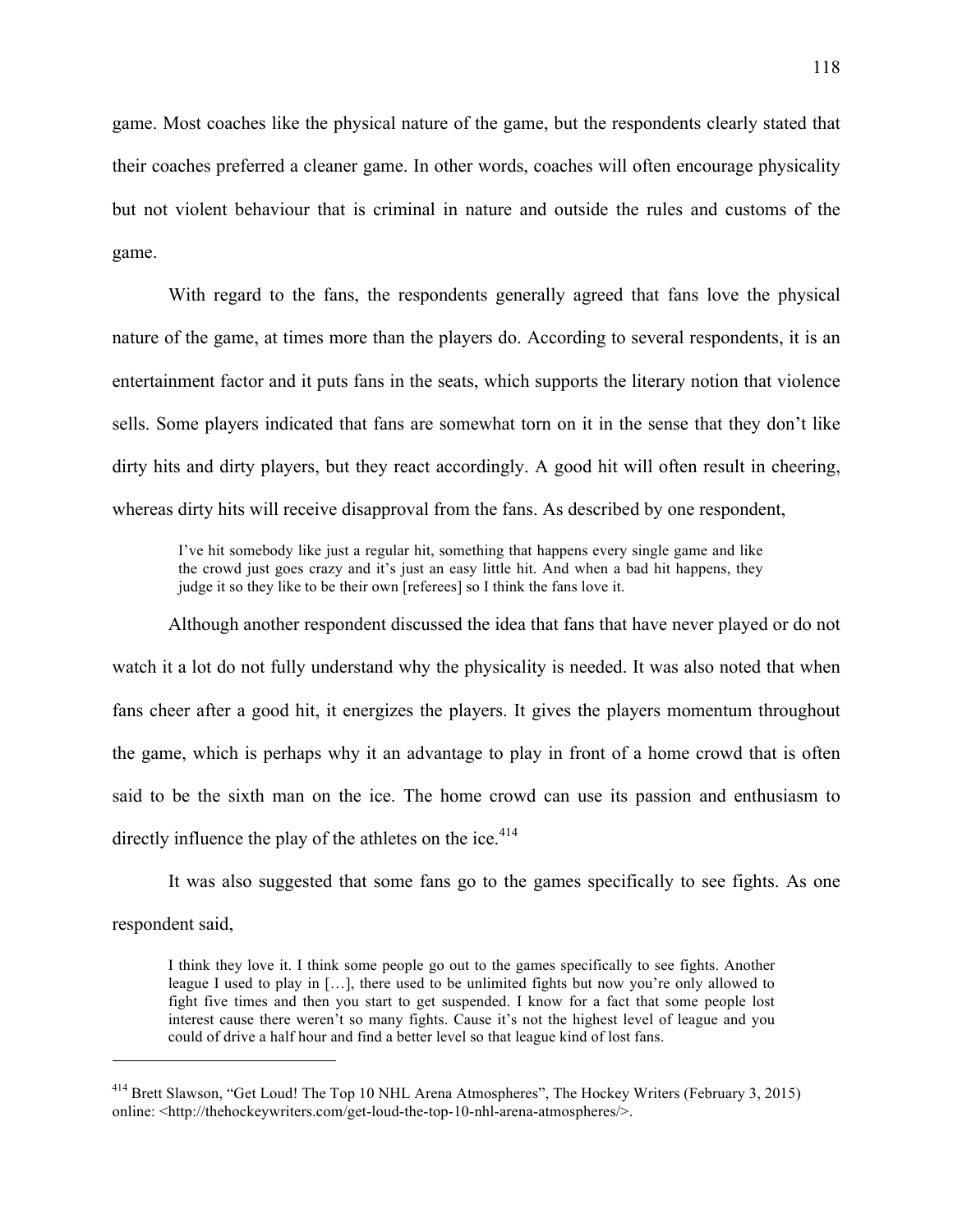This type of argument relates to the idea that leagues might not be inclined to eliminate or limit the amount of violence in the game because it would mean lost interest and less revenue. If minor leagues are losing fans after the decision to implement a new rule that limits fighting, it stands to reason that the professional leagues will surely not follow their example. As a billion dollar industry,415 it is reasonable to presume that income would diminish to a certain extent if fighting and other violent conduct is reduced. The enthusiasm by the fans surrounding fighting can be seen anytime two players drop the gloves. The fans stand to their feet and cheer until someone wins the fight. This is evident to anyone who regularly watches NHL games on television or has ever attended a live event. The fans thrive on the physicality, which supports the figurational approach that suggests that sports offer a rule-controlled environment in which athletes and fans can enjoy violence without the constraints of everyday life.

Not only is violent behaviour viewed as a positive, revenue-enhancing aspect of the game for the leagues, players also seemingly view it as an attractive feature of the game. As mentioned earlier, some respondents discussed the notion that fighting can prevent more recklessness and severe injuries since it imposes consequences on the players who behave unnecessarily violently. This view supports the literary idea that fighting is therapeutic. It is said that fighting can be a good way for the players to release frustration and gain momentum. By essentially allowing the players to drop the gloves and fight, it ensures that the players will not continue to throw cheap shots and dirty hits at each other. In a sense, the occasional fistfight cleans up the game. Some players have specifically stated their support to keep fighting in the game for this reason. They see it as part of the game. According to one respondent,

<sup>415</sup> Mike Ozanian, Kurt Badenhausen & Christina Settimi, "The Most Valuable NHL Teams", Forbes.com (November 25, 2014) online: <http://www.forbes.com/nhl-valuations/>.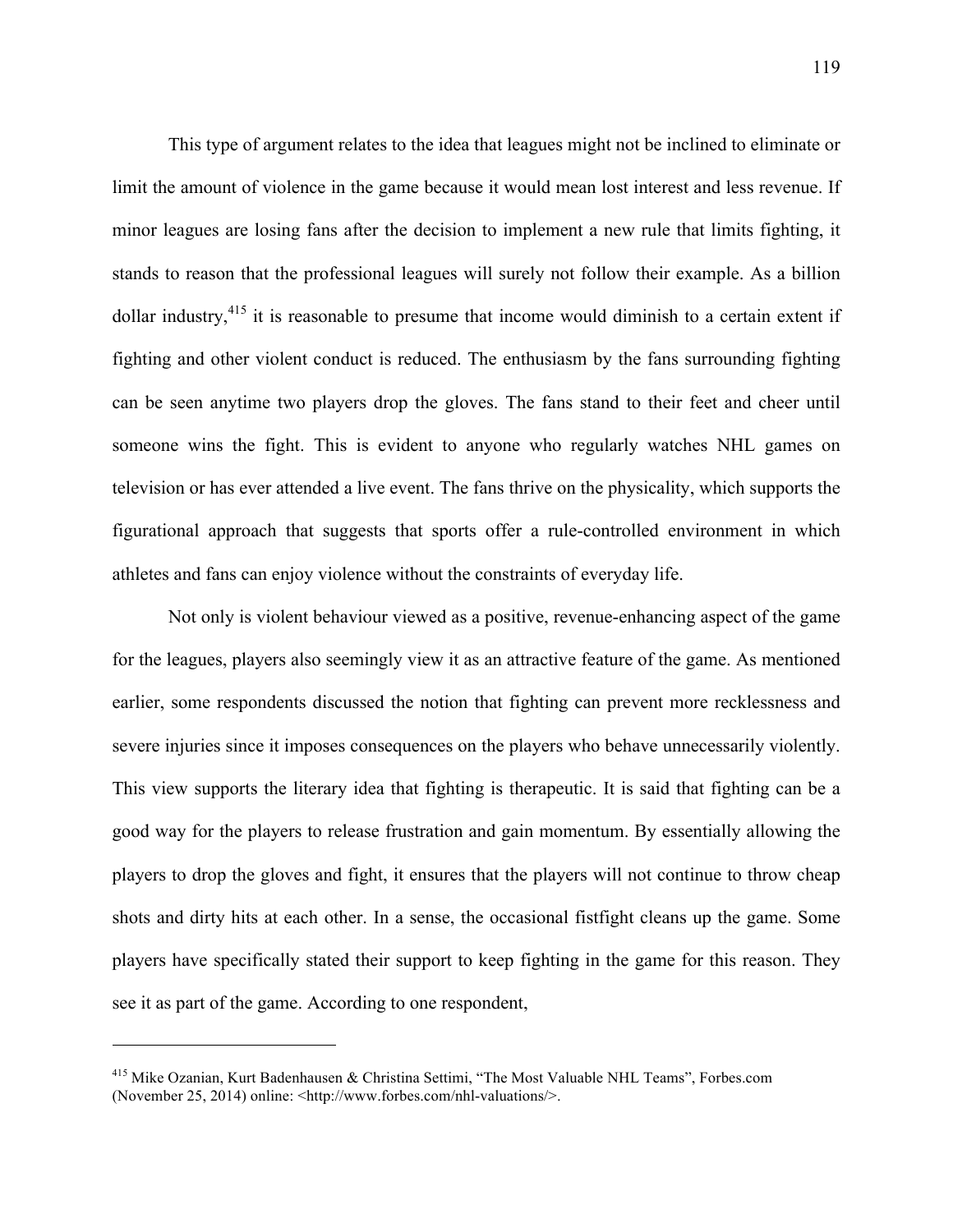I think a lot of the hitting and the dirty hits and the unsportsmanlike aspect of the game would be greater without the fighting because people are less worried about other people on other teams. There are people out there to protect other people and if there aren't guys like that in the game then people can just run around and take advantage of not having to suffer the consequences of payback.

A lot of discussion took place on the importance of fighting to protect teammates. Fighting as measure of retaliation is a necessary part of the game for many of the respondents. It is a way to ensure the opponents will not attack your teammates and if they do, it sends the message that it will not be tolerated. However, it is unclear if staged fighting is a part of the game. For instance, a fight between the teams' two enforcers right off the faceoff for no reason other than hatred fueled by rivalry does little to protect teammates and prevent injuries. Perhaps this is where the line should be drawn separating lawful and unlawful fistfights. Fights that are entered into by willing combatants in retaliation or in defense of a teammate are legitimate whereas a fight for no other reason but to attack a rival is illegitimate violence. Further discussion on illegitimate violence took place with the players, which led to the conclusion that there is in fact a consensus among players that there is a line dividing legitimate and illegitimate violence.

#### 4.5.2 « Excessive Violence »

Following a conversation on the physical nature of the game, the interviews then moved into a discussion on excessive violence and whether or not the players believe there is such a thing as too much violence. All players who were interviewed agreed that there is in fact such a thing as too much violence. Several comments were made about hockey being a quick game where emotions can easily take over and cause players to do things they would not normally do. As such, some players, most notably the enforcers can sometimes blur the lines of acceptable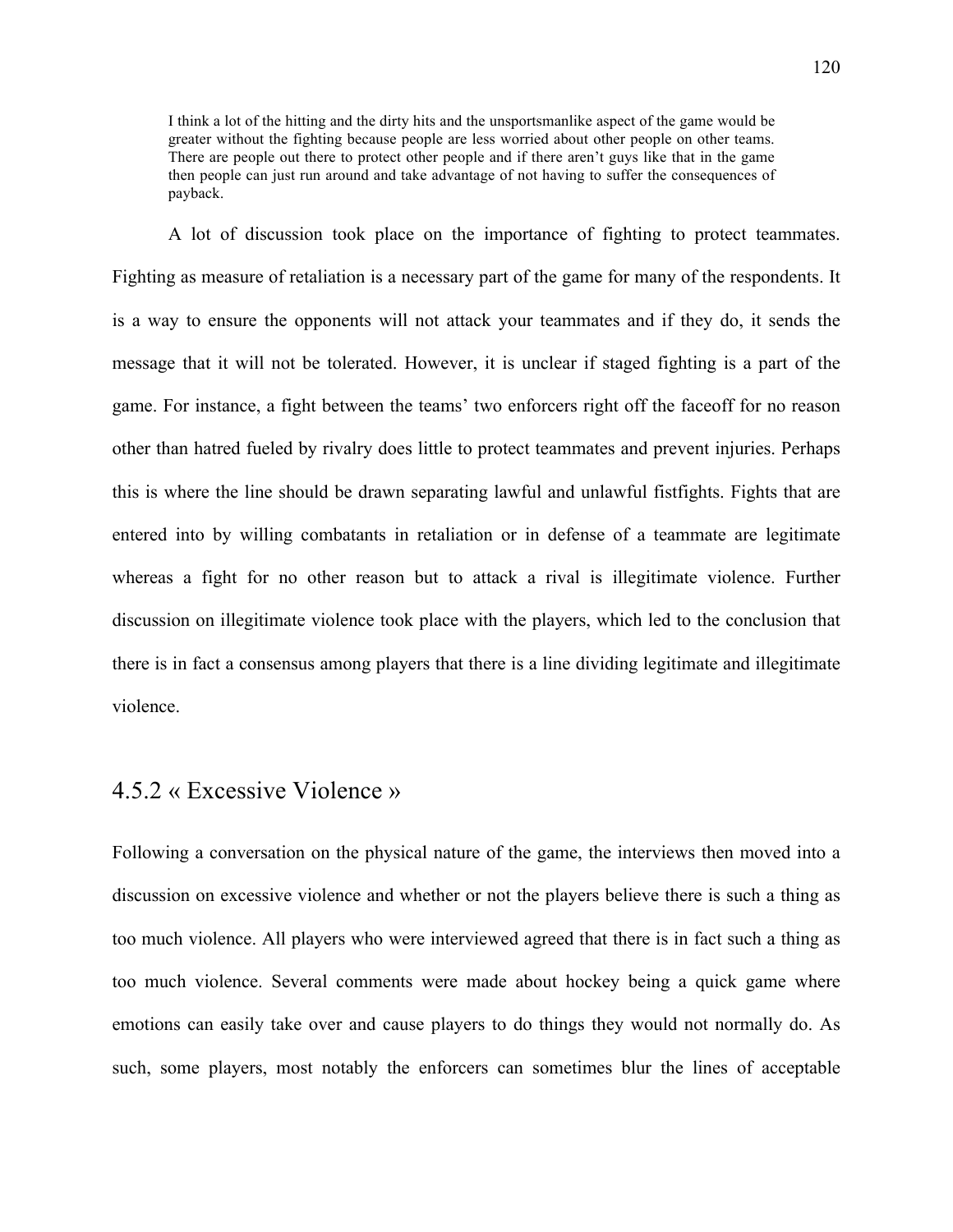conduct. This suggests that the players are aware that there is a line between acceptable and unacceptable levels of violence. Some respondents suggested that players are responsible for taking a step back when they think they might cross that line of acceptable conduct. Some respondents talked about how a young hockey player is taught how to hit and be hit as they grow up playing hockey suggesting that it is possible that an injured player simply put him or her self in a bad position and was not ready to take a hit. Consequently, it is not just the responsibility of the player giving the body check to do it safely, but it is also up to the player taking the hit to protect his or her body from the hit. For example, one respondent indicated that

there are points where guys are in vulnerable positions and there are times when you have to respect the fact that say his back is turned to you, there's obviously penalties for things like that but people just have to have that brain too to make sure they're not putting people's lives or careers in jeopardy.

To further illustrate where the line should be drawn, one respondent indicated that anything done with a malicious intent and a distinct attempt to hurt someone is crossing the line. It is thus crossing the line when it is not about the sport anymore, and the act causing an injury is not a hockey play. Essentially, if the act does not resemble a play that regularly occurs in hockey and appears more like an assault, it likely crosses the line of acceptable conduct.

The respondents were then asked to provide an example of what they thought was excessively violent. Examples include the *Bertuzzi* and *McSorley* cases; using sticks or skates as weapons; the goalie fight involving Patrick Roy's son; dirty plays, such as throwing elbows, hitting from behind, and hits to the head; the kicking example from the vignettes; the act of running someone from behind with intent to injure; slashing and two handed spearing; line and bench clearing brawls; and knowing someone has a concussion problem and delivering a hit to the head. It seems as though the responses from the hockey players fall in line with the definitions of violence offered by Smith. The examples of excessive violence given by the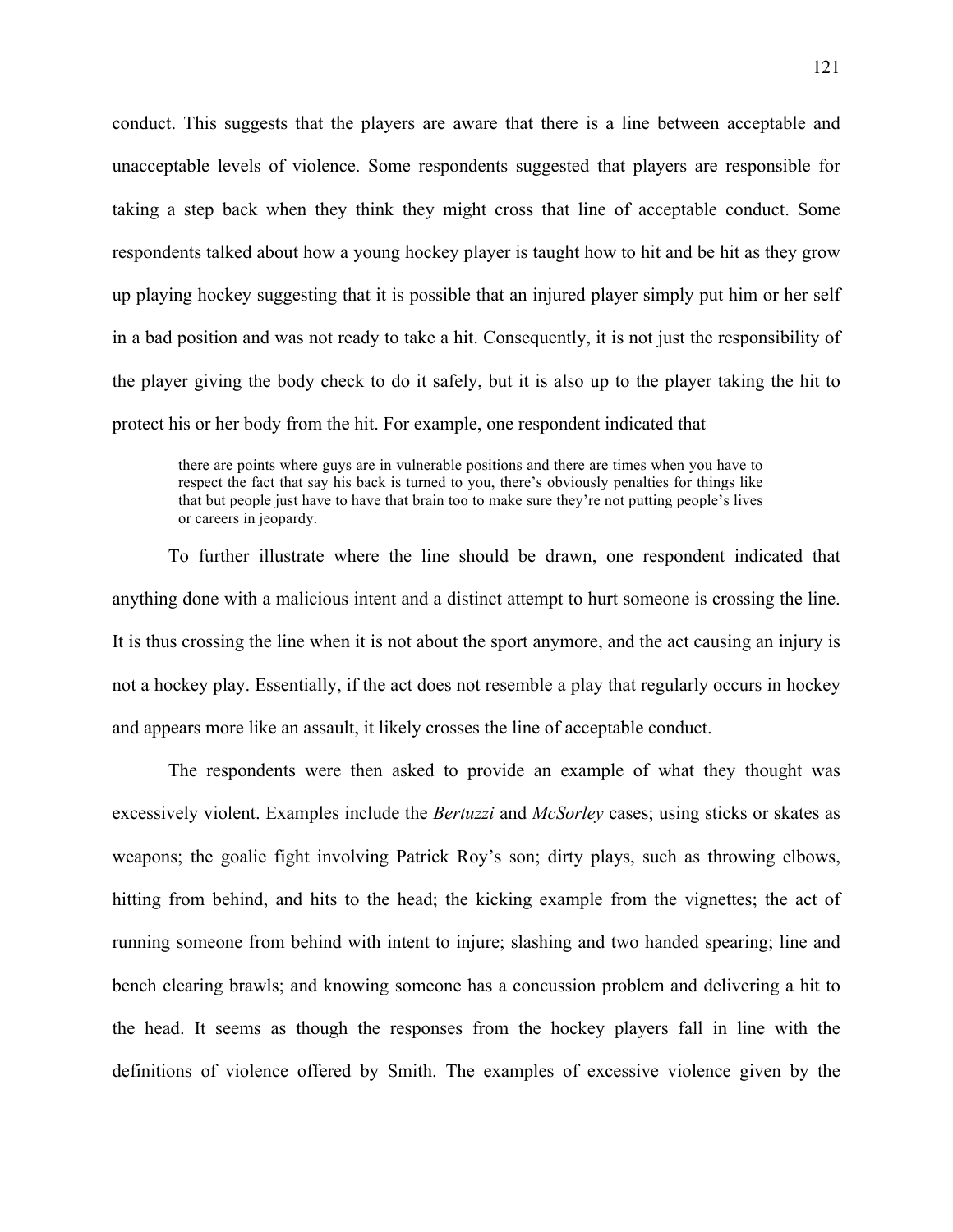respondents essentially fall within the third and fourth categories of violence: quasi-criminal and criminal violence.416 Both categories of violence relate to acts that violate the rules of the game, the customs of the game, and formal law. The primary difference between the two relates to the attitudes of the players on what kind of punishment should be imposed as a consequence. When it comes to quasi-criminal violence, such as cheap shots and late hits, it is commonly frowned upon by the players, but often agreed that league-imposed punishment is effective. On the other hand, criminal violence relates to assaultive acts, which often results in more severe injuries, as such, players generally conveyed an inclination towards legal intervention. It is therefore this type of violence that will likely attract the attention of the courts because criminal violence is not a part of the game. For those egregious on-ice incidents of criminal violence, the players condemn it and agree that it is too much violence, whereas quasi-criminal violence is accepted despite societal condemnation.

## 4.5.3 « Consequences to Excessive Violence »

In order to establish the proper consequences in a given scenario from the player's perspective, the respondents were asked what they would like to see as a consequence to excessive acts of violence. They were then questioned about the league's ability to self-regulate and apply punishment that would deter future acts of violence. This led to discussion on whether or not the law should intervene. Most respondents were satisfied with league-imposed fines and suspensions, despite an affirmative response to the question on criminal court intervention. A fair number of the respondents indicated that a penalty by the criminal courts might be necessary in some circumstances, such as when intent to injure is present or when someone's career is taken

<sup>416</sup> See pages 7-8 of this text for definitions.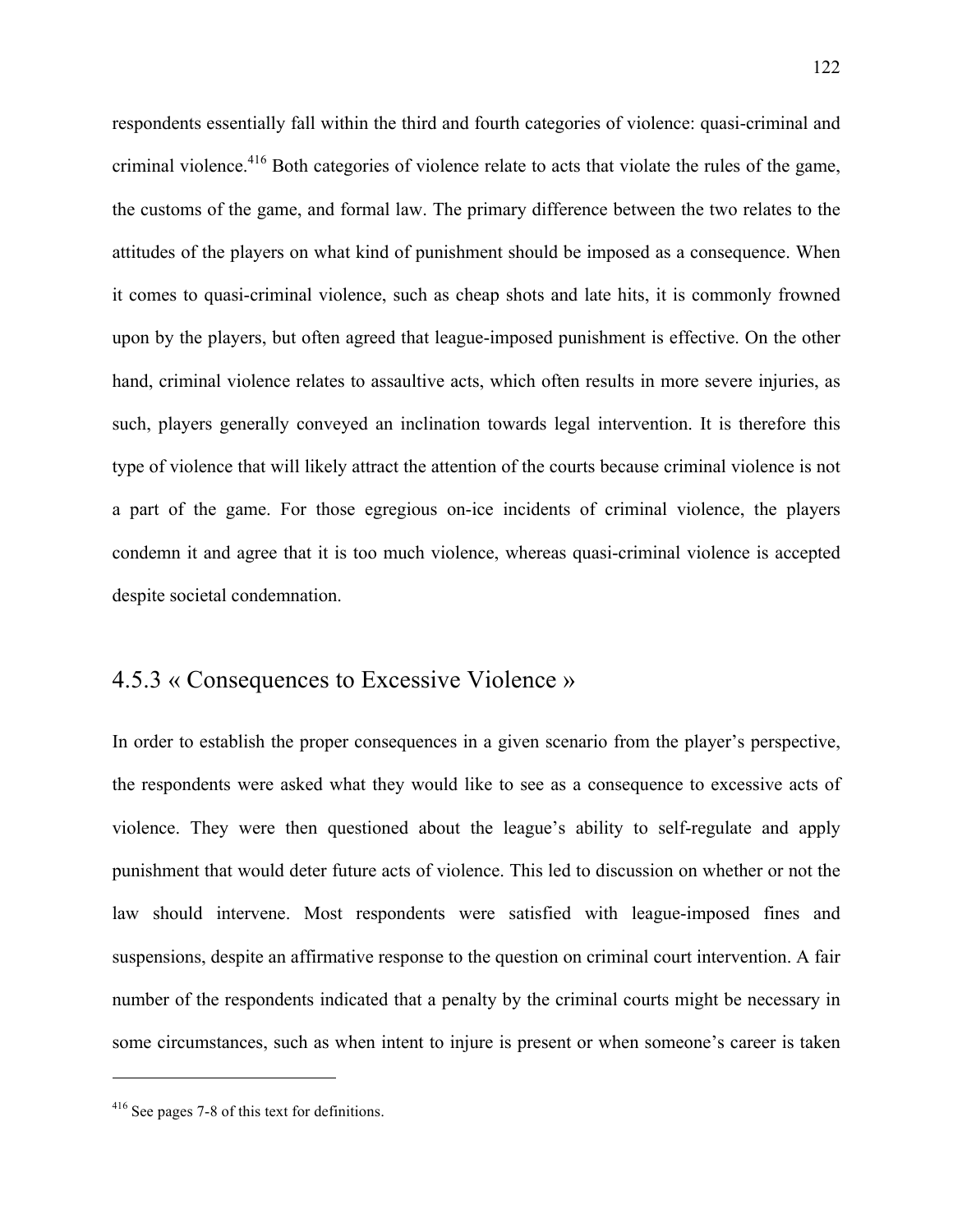away. Instead of involving the courts, some respondents conveyed the viewpoint that leagueimposed penalties could be more severe. Several suggestions were made that repeat offenders should have higher consequences or even be thrown out of the league entirely: "There's no room for players who just want to go out there and cause injuries. Still have to respect the rules and play the right way", and that "taking away a guy's ability to do something that he loves is probably just as bad as sending them to jail". While it is very reasonable to say that sending an offending player to prison would definitely be worse than banning a player from the hockey league, it simply shows the mentality that exists among hockey players that being suspended for a long period of time or being banned entirely would have a strong deterrent. It suggests that imposing harsher punishments such as long suspensions or banishments may indeed prevent certain acts of violence. It was also suggested that the league needs to recognize the potential for excessive violence a bit more in the sense that referees should be more aware of who they're refereeing that night in order to keep the violence under control. For instance, if two rival teams are facing off against each other, it could be helpful for the referees to be aware of the high risk of dirty play or retaliation. The referees have the ability to keep the violence under control if they are able to recognize when a game is getting out of control.

With regards to the league's ability to effectively control violence with league-imposed fines and suspensions, the general consensus appears to be that they do have the ability to deter future acts of violence. However, it was also generally accepted by most respondents that leagueimposed fines and suspensions could be more severe. Many respondents indicated that fines do not carry the same deterrence as suspensions. In the professional level, the players have large salaries and the minimal fines don't always set the tone. Suspensions effectively impose fines that are proportionate to income. In junior and university leagues, the players do not make much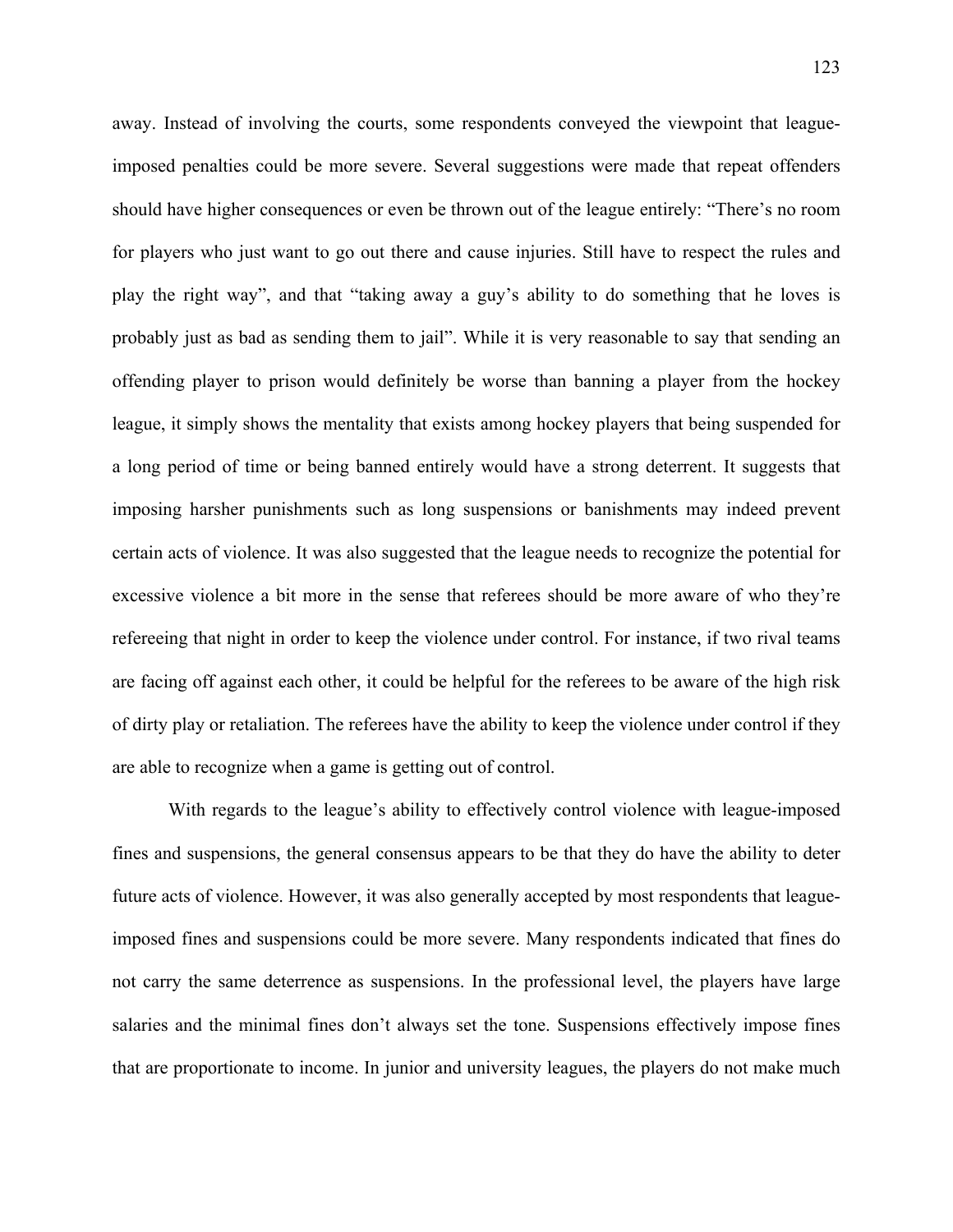in terms of a salary, if they even draw income at all, so it was put forward that fines are not an effective way to control rule violations. On the other hand, suspensions allow the offending player to think about what happened and realize that it should not happen again. That being said, several respondents indicated that some players, mainly repeat offenders and some unusual incidents such as the *Bertuzzi* case, could suffer harsher suspensions. Some suggestions were full year suspensions, or banishment from the league entirely. Suspensions can be effective deterrents:

[s]uspensions, I think they need to be bigger, more and more games or something like that because then you start thinking about your job more like if I miss 18 games for a suspension, someone else might get called up and he plays better than me but if you get suspended two games and you bring up a call up and he plays two-three minutes per game, then no big deal and he comes back. So I just think suspensions should be a little bigger and longer and the fines I don't think they intimidate players too much.

This quote is in line with the literary notion that some players might be hesitant to introduce the law into the world of hockey or even to self-report their injuries to their teams for fear of being taken out of the game. It indicates that suspensions can also threaten career prospects. As discussed above, some athletes might be reluctant to tell team doctors about any potential injury knowing someone else would replace them during their time away to recover. Similarly, others are seemingly unwilling to launch lawsuits against fellow players for any harm that was caused to them, especially in a contract year, for apprehension that teams will choose other options over them. The same reasoning can be applied to suspended players. Any significant amount of time away from the ice, whether it is due to injury or suspension, can result in a young player being called up from a minor league affiliate and performing well. The abovementioned quote illustrates that the players are conscious of this possibility, which adds to the deterrent effect of suspensions.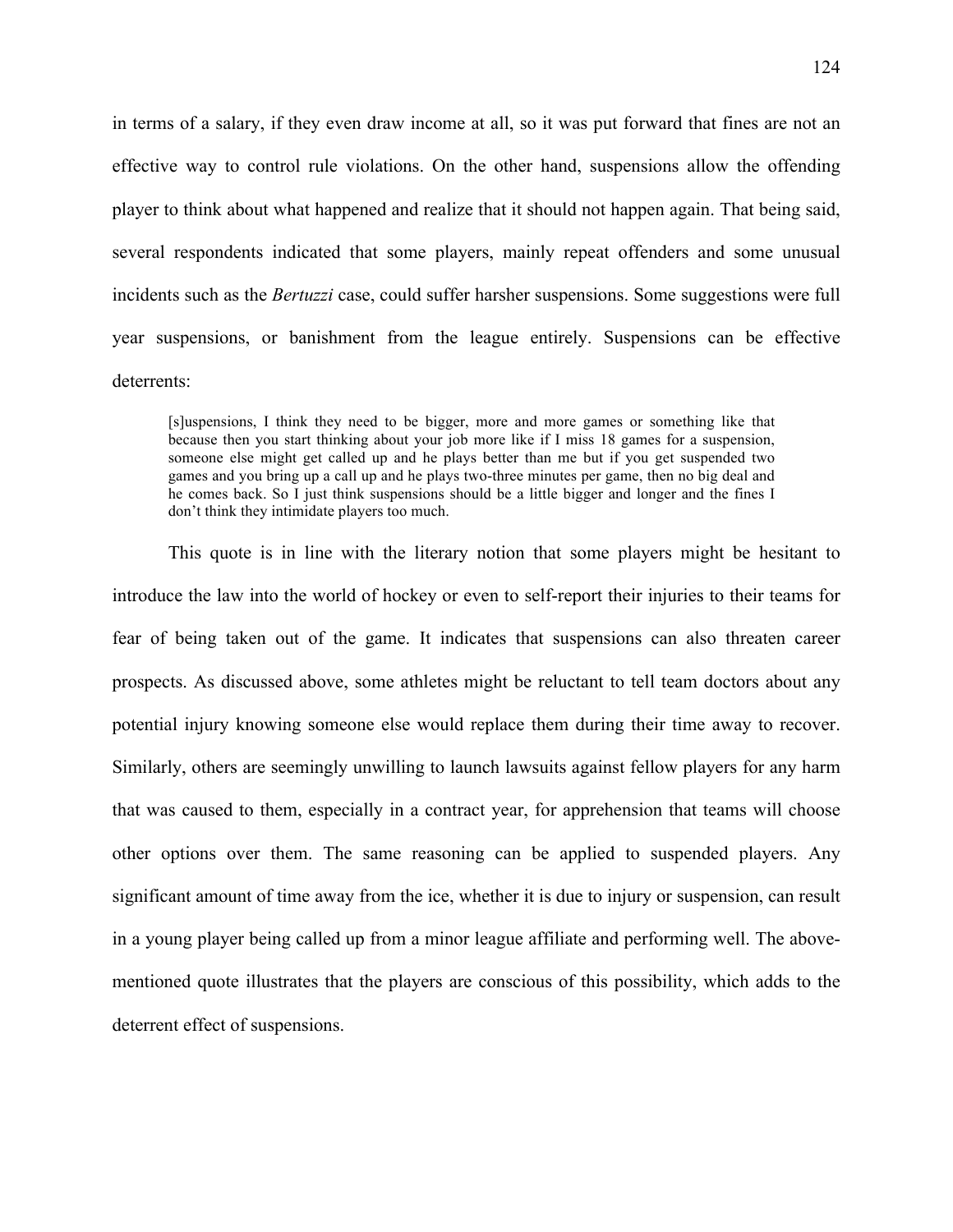When asked if the criminal court should intervene, 14 of 17 respondents indicated that the law should intervene at some point. Two respondents indicated that the law should not intervene and two others were unsure about this type of intervention. The recurring point made by the respondents was that the league can handle most incidents of on-ice violence, but the law should get involved for the extreme and excessive cases. These cases, as described by the respondents, are those associated with intent and injury. Examples of such extreme cases were given, such as the *Bertuzzi* incident, the *McSorley* case, using a stick as a weapon, and when a player's career is ended as a result of an intentional act. The two respondents who were on the fence about this question indicated that the league is likely capable of handling the issue, but there might be room for the law to intervene in rare exceptions. One respondent who was in favour of legal intervention indicated that it is reasonable for the law to get involved if it is initiated by the player, which indicates support for civil law intervention and not criminal prosecution.

Several respondents brought up the *Bertuzzi* incident as the ultimate example of excessive violence. Most players agreed that this case did in fact belong in the courts and what Bertuzzi did does not belong in the game of hockey. It was generally agreed that Moore was entitled to some compensation but there was a lot of discussion on whether or not the figure of \$38 million was reasonable. Some respondents suggested that Moore would not have made that much money had he been able to continue to play in the NHL. But overall, the lawsuit was reasonable. Another recurring comment was the unreasonableness of the decision that allowed Bertuzzi to come back to the NHL after his suspension. As one respondent indicated, "if he causes injury and ends a career, then he shouldn't play either". Several respondents reiterated this point. Another respondent said that this incident "was completely inappropriate. It makes the game look savage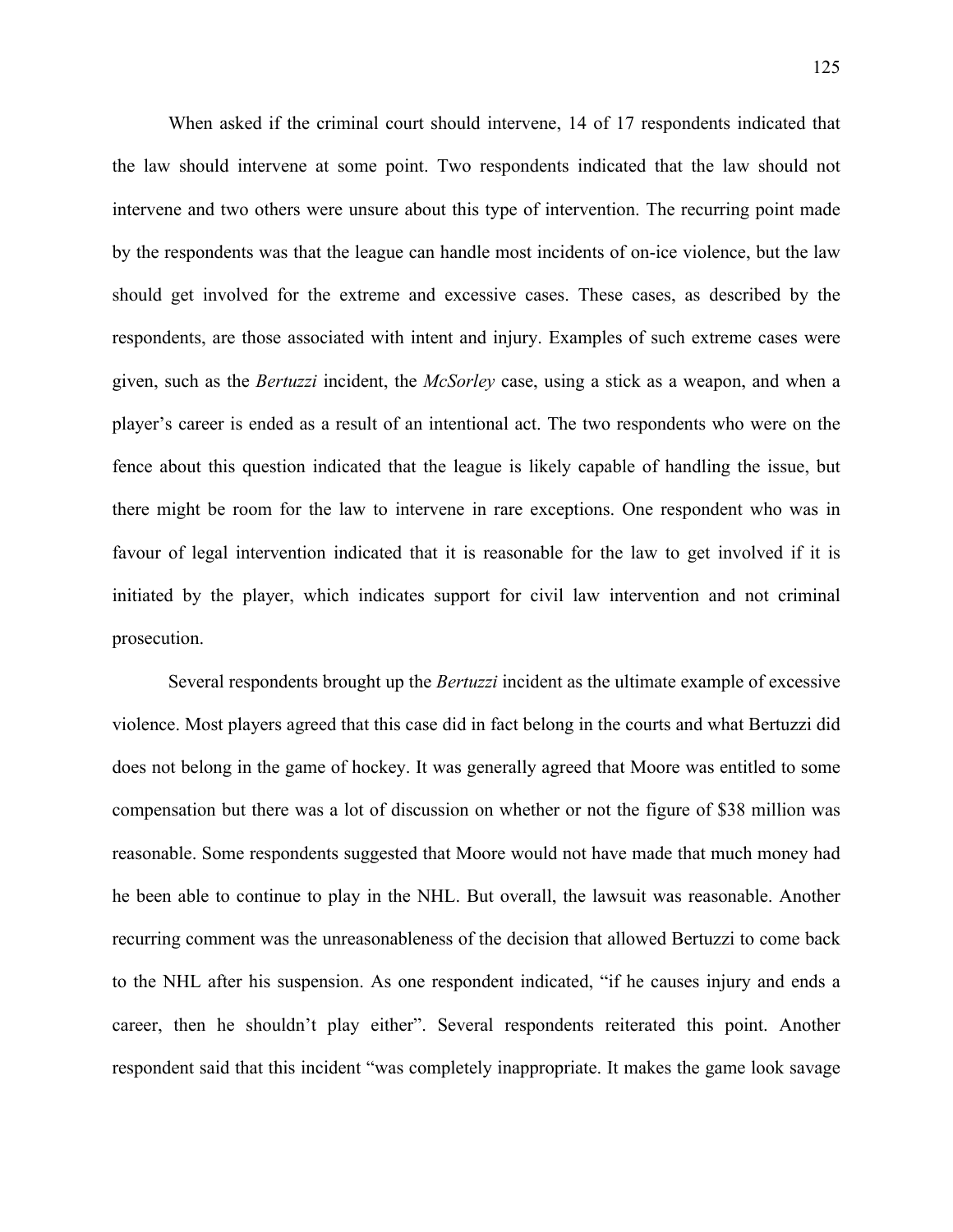and portrays the wrong message about hockey", which perhaps sets the threshold for the dividing line between acceptable conduct and intolerable levels of violence. Anything that is not a hockey play and makes the game look "savage" could potentially become a legal matter. Perhaps a respondent who separated hockey plays unlikely to take place in everyday life from assault that can take place outside of hockey offered the most fitting illustration:

if you take the fans, the equipment away and it looks like something that can happen on the street, cause if I cross-check somebody, that's a hockey play, like that doesn't happen anywhere else. But if you grab somebody from the back of the jersey or shirt, if it's on the street, the hoodie, and you sucker punched him in the back, like I said, you take everything away that happened, so I think something that relates to the outside world that happens in the hockey arena that causes serious injury, then for sure the lawsuit against him is totally fine.

Finally, the respondents were questioned about a potential framework for criminal liability. They were asked about whether they would change the way they play if the criminal courts ever intervened in order to provide such a framework. Of the 18 respondents, 11 indicated that they would change the way they play if the courts provided a framework for criminal liability. Five respondents said that it would not affect their game, but it would definitely change certain players' behaviour. It would help prevent the very extreme cases from happening, such as *Bertuzzi* and *McSorley*. Only two respondents indicated that a framework would not change the way they play, one of which indicating that you do not expect those extreme cases to happen so you do not have to change the way you play. The second respondent who responded negatively to this question indicated that the court's threshold would probably be too high to affect the everyday game of hockey players.

The rest of the players who responded affirmatively to this question said that a framework could prevent players from going the extra mile and reduce the number of injuries. Players would be more aware of how they conduct themselves on the ice. But a number of them indicated that they are not physical or dirty players in general, therefore would not change the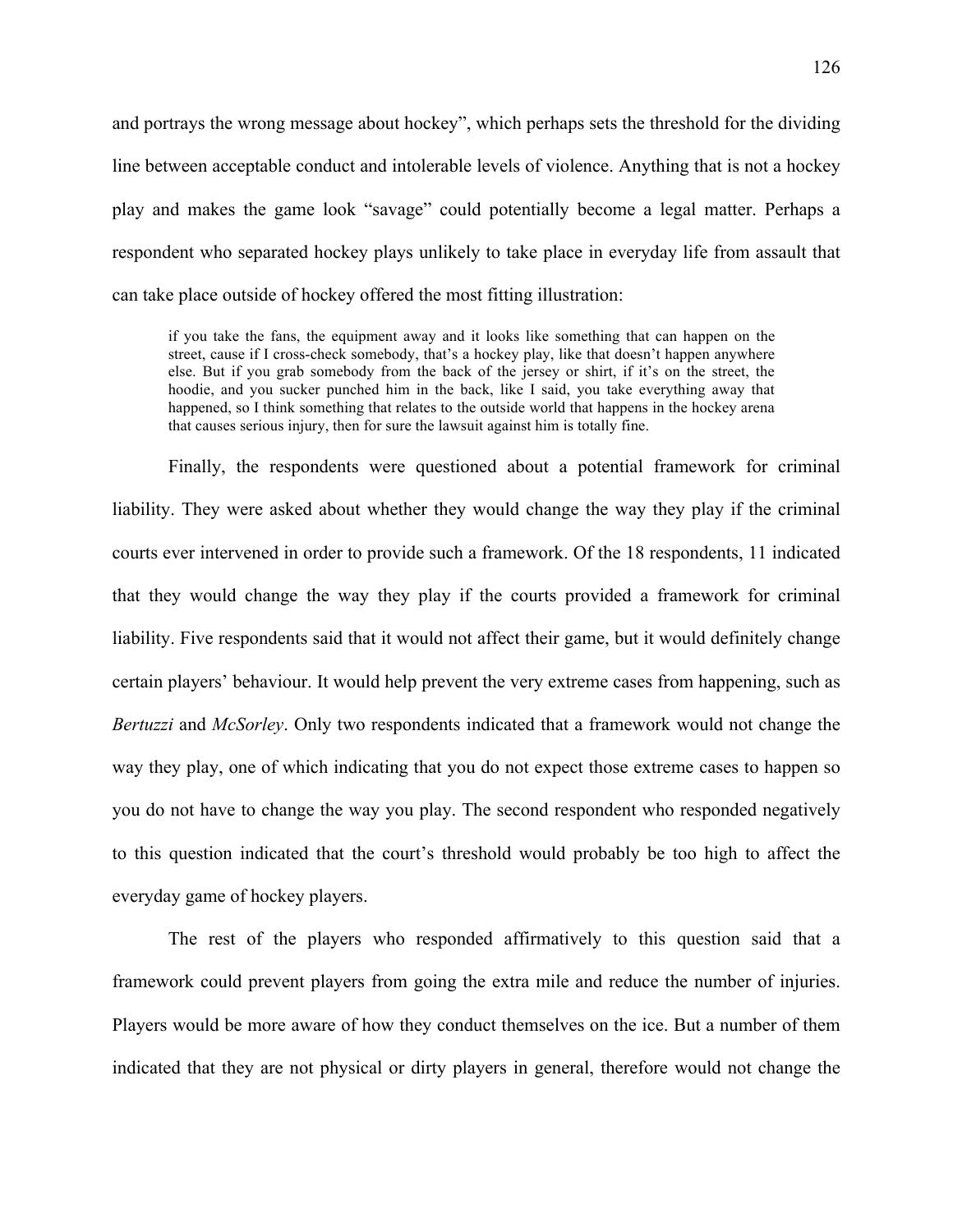way they play. One respondent noted that hockey is a quick game and emotions can take over. As such, a framework will not prevent all incidents of excessive violence. Some things will still happen in the heat of the game. Other respondents shared the same concern:

I don't think it should be set in stone, sorta thing. I think there are a lot of things that are accidental, that could go either way. Not saying that they don't know the game but if you're involved where things are accidental, and it's taken to court, then the people involved, those with the final verdict, don't understand the situation or the game and don't understand what happened. I think it's all part of the moment and that's hard to read from just watching it on video. So I think there's scenarios that need and scenarios that don't, and even if the scenarios are similar, if it's set in stone then it can cause some problems.

Therefore, if a framework was provided by the courts, the respondents seem to prefer one with a high threshold that would not interfere with the physicality of the game, regular hockey plays, and accidental acts that take place in the heat of the game. As illustrated by one respondent, legal intervention will not prevent all types of violence and injuries:

People who don't play the sport don't realize that it's so fast, anything can happen so quickly. Especially guys who are first time offenders, they might not mean to hit them in the head. But it's gonna happen. You can't stop it, the game is too quick. I feel repeat offenders should be penalized more, or even kicked out for doing so. You see that nowadays in the NHL, people will get bigger suspensions for repeat offenders. It's a tough area though to draw the line, there's no standard, every hit is different.

Seeing as the use of force is part of athletes' skills as hockey players, and they are taught at a young age how to use it to their advantage, this respondent makes a good point. It would be incredibly difficult for a player to stop him or her self from delivering a potentially dangerous hit in the heat of the game. The use of force is learned behaviour for most hockey players who have been playing the sport for years. This means that many athletes play the game instinctively. They react to things that happen on the ice according to the way they were taught and trained to behave. Consequently, not only will intervention by the law be ineffective in altering the instinctive nature of athletes who behave in the heat of the game, it will also be ineffective in controlling the levels of violence if it is within the customary norms of the game. As per Kidder's theory on custom, players are unlikely to change the way they play the sport if the law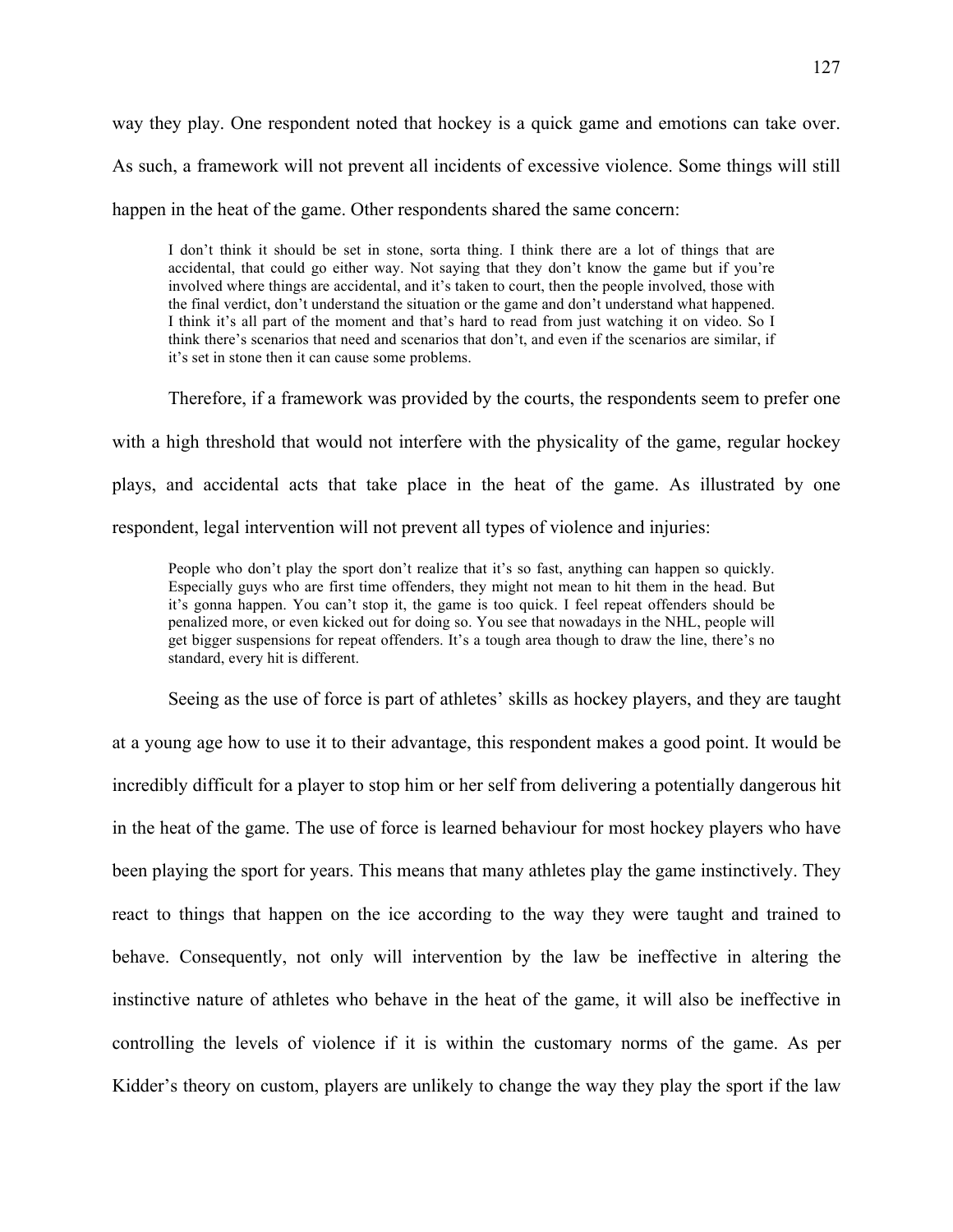does not follow the customs of the sport. It was clearly articulated by each respondent that it is customary in hockey to play with some level of violence. Therefore, legal intervention should be limited to the acts that clearly fall outside the rules and the customs of the game. This refers to acts that are subculturally deviant to the point that each participant in the subgroup condemns that kind of behaviour. Using this point of view, there are very few occasions that are clearly deviant and deserving of criminal prosecution. The player perspective demonstrates that only excessive and rare scenarios will or should lead to intervention by the criminal courts. As will be discussed in the next section, the respondents have generated a consensus that they consent to almost all types of violence that can be expected in the game of hockey. As such, any intervention by the law should be limited to cases that clearly fall outside of implied consent.

#### 4.5.4 « Implied Consent »

By determining what is excessive and criminal in nature, players will know how to conduct themselves. Current law is flexible, but not foreseeable. It is not clear what kind of conduct will attract the attention of the authorities. Players are not fully aware in what circumstances he or she may face criminal prosecution. More guidance is needed in order to determine the boundaries of criminal law in professional hockey. The courts have offered some guidance, but it remains uncertain what is criminal in the context of professional hockey. The idea behind defining the crime of hockey violence is that if players know what will likely result in criminal prosecution, it is possible that players will behave less violently. Only the conduct that is clearly outside the rules and customs of the game and formal legislation should be susceptible to criminal prosecution. This can, however, be problematic. As discussed above, a common defense to assault in the sports context is implied consent. The fact is that consent can be different for each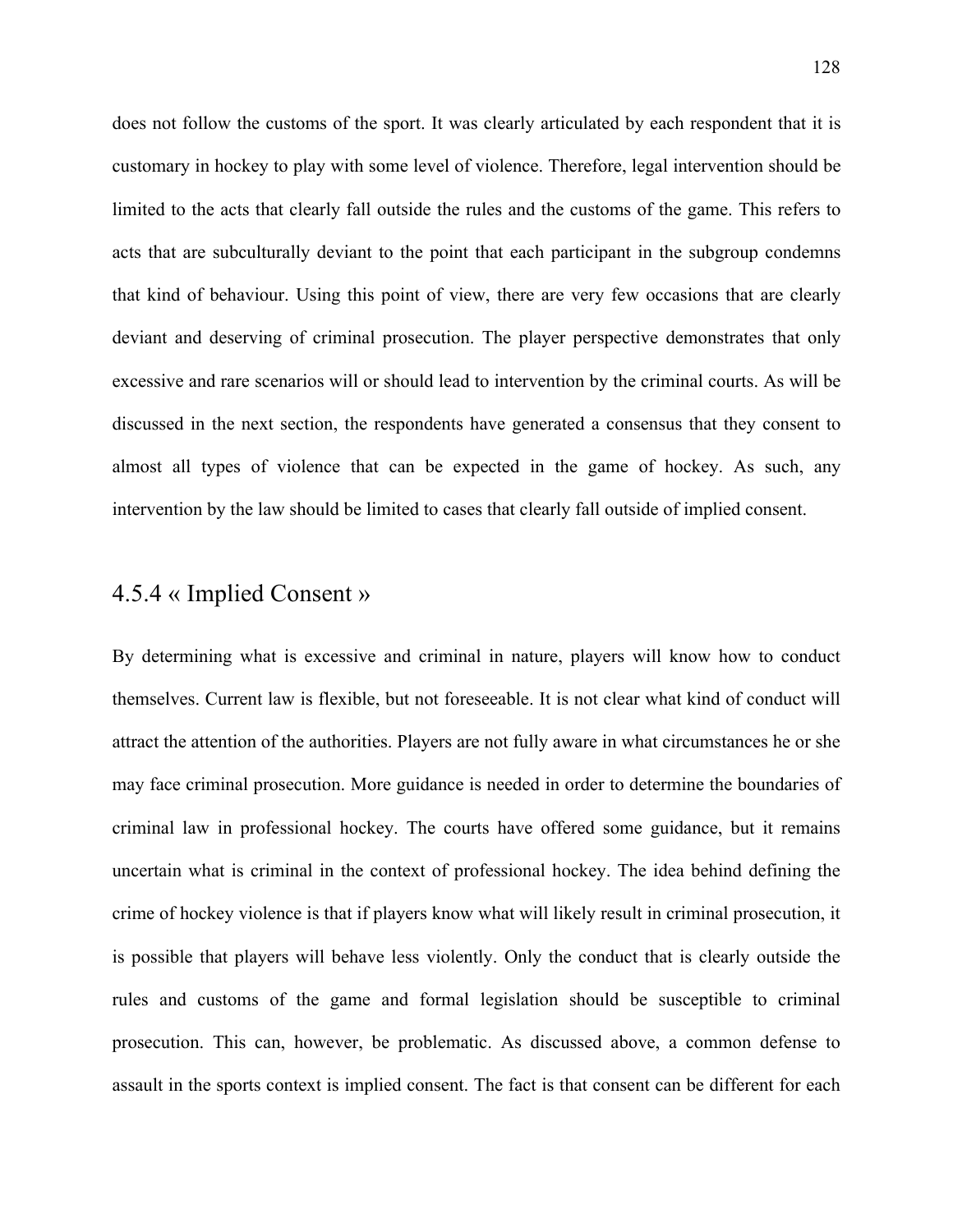player seeing as it is very subjective in nature. What one player consents to in the course of a hockey game is not necessarily the same for another player in the same game. This is the primary reason for an objective test. It allows the courts to apply objective consent to all players and maintain uniformity.

It is possible to see the highly subjective nature of implied consent from the interview data. Some players interpreted the extremely violent scenarios as simply part of the game whereas others saw some less violent cases as unlawful. Consequently, a uniform application of implied consent to all players would require all players to know and agree upon all the customary norms of the game. Just as the judges took different routes in the *Maki* and *Green* cases dealing with the same incident, each hockey player can have different viewpoints on the customs of the game. For example, several respondents indicated that there is an unwritten rule in hockey, which basically states that when a player is defenseless, you stop hitting. Since it is an unwritten rule, it would fall under the customary norms of the game. The existence of an unwritten rule or customary norm of the game would be an important factor in the determination of whether or not there is implied consent. A player might consent to a fight, but if he falls to the ice and remains defenseless, the unwritten rule would indicate that he did not consent to any further contact. If there is further contact and the player violates the unwritten rule, several respondents indicated that the teammates are allowed to step in and retaliate in defense of their teammate. This represents another custom or unwritten rule in the game. You will not find a section allowing retaliation in the Rule Book. But the players are all seemingly aware that it is expected in most circumstances that you will defend your teammate when necessary. This suggests that an amendment to the Rule Book might be needed. A specific rule touching on retaliation and other unwritten customs should be added in order to make it clear to the players what is allowed and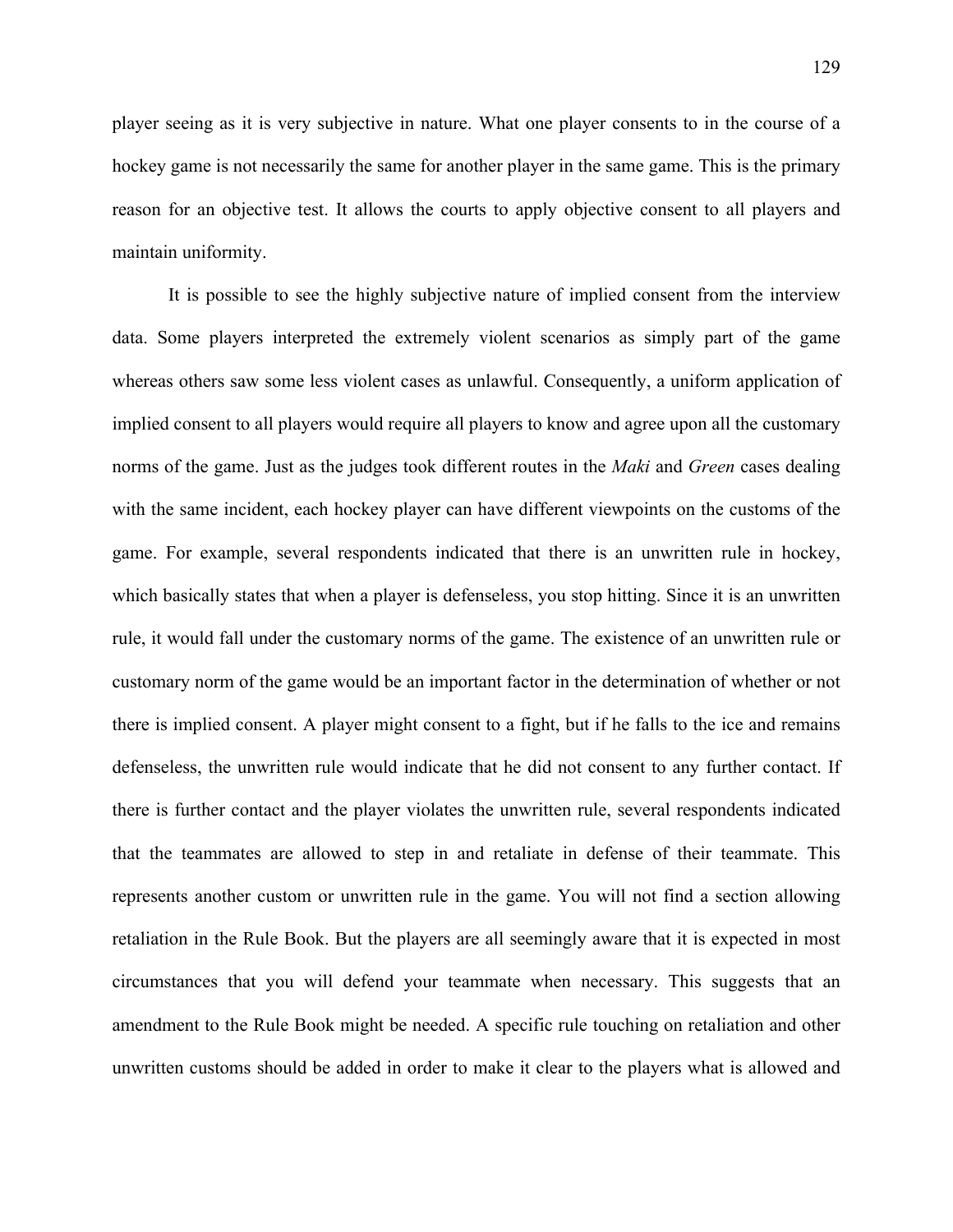what is to be removed entirely from the game. The formal rules of the game present the scope for explicit consent, but the unwritten rules are quite difficult to interpret and apply uniformly across the league. Since consent is a major legal concern in sports, it would be reasonable to suggest more concise rule amendments in order to make it clear what is consented to and what constitutes excessive violence. It would also help determine what is objectively consented by all participants.

The data collected through the interviews evidently demonstrates that each case and even each individual hit is different. There are many factors at play when determining what a player consents to when he or she steps out onto the ice. There are also plenty of social characteristics that can alter the way a sports violence case is handled. The social structure is crucial to explaining why two cases that are almost identical can result in different outcomes; why each individual hit can be handled differently. The law varies with its environment, whereby the social structure of hockey creates an environment that is tolerable of violence. This explains the legal variation between the prosecution of an assault on the streets and a practically identical assault on the ice during a hockey game. The factors that are embedded in the determination of implied consent, primarily the customs of the game, all play into the way the case would be handled. This supports the sociological model presented by Black, which indicates that the social characteristics of the case are essential in understanding why the judges treat professional athletes accused of a criminal act differently than someone else who might commit the same act off the ice. To make a decision based solely on the notion that fighting is unlawful, for example, would ignore the social structure of hockey, which maintains that fighting is a part of the game. As conveyed by Kidder, legislators should be concerned with the opinions and practices of the people involved before drafting new laws. The law works best when it reinforces custom. The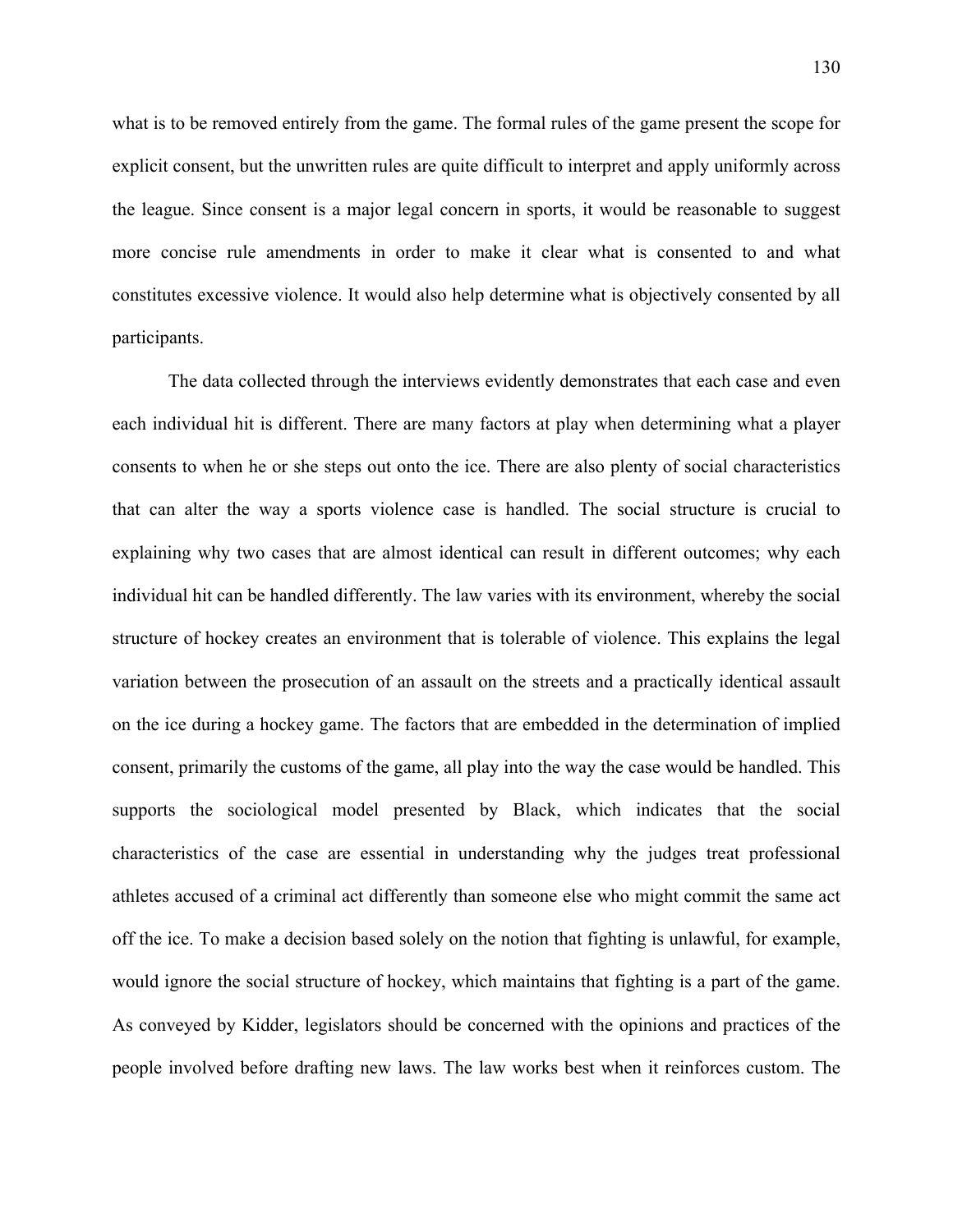interviews with hockey players clearly indicate that there is a certain level of violence that should not be taken out of hockey because it is customary to play aggressively and physically. Since customs are taught through socialization and learned behaviour, athletes are simply responding to instinctive ways of playing the game. Therefore, the legislative framework should remain consistent with the customs of the game and consider the player perspective that only egregious and deviant acts should be subjected to criminal prosecution.

It should be noted that there are limits regarding the ability to generalize these findings due to the very small sample size (n=17). There were seven university players, four Junior A players, and six OHL players. Of these seventeen players, there was only one female player. Interviews are a great tool for data collection, but they also have limitations. The small sample should not be taken as the truth or the opinion of all players. Additionally, the levels of play can be confounded in the sense that each player could have played at different levels of hockey in the past. Many of the university players, who were older in age than the Junior A and OHL players, have played junior hockey before their university careers began. Therefore, their perspectives may be applicable to different leagues and should not be interpreted as a clear representation of each league. The age of the players could also be a factor in the limitations to make generalizations. There could be several factors in play and no single characteristic should be used to make generalizations.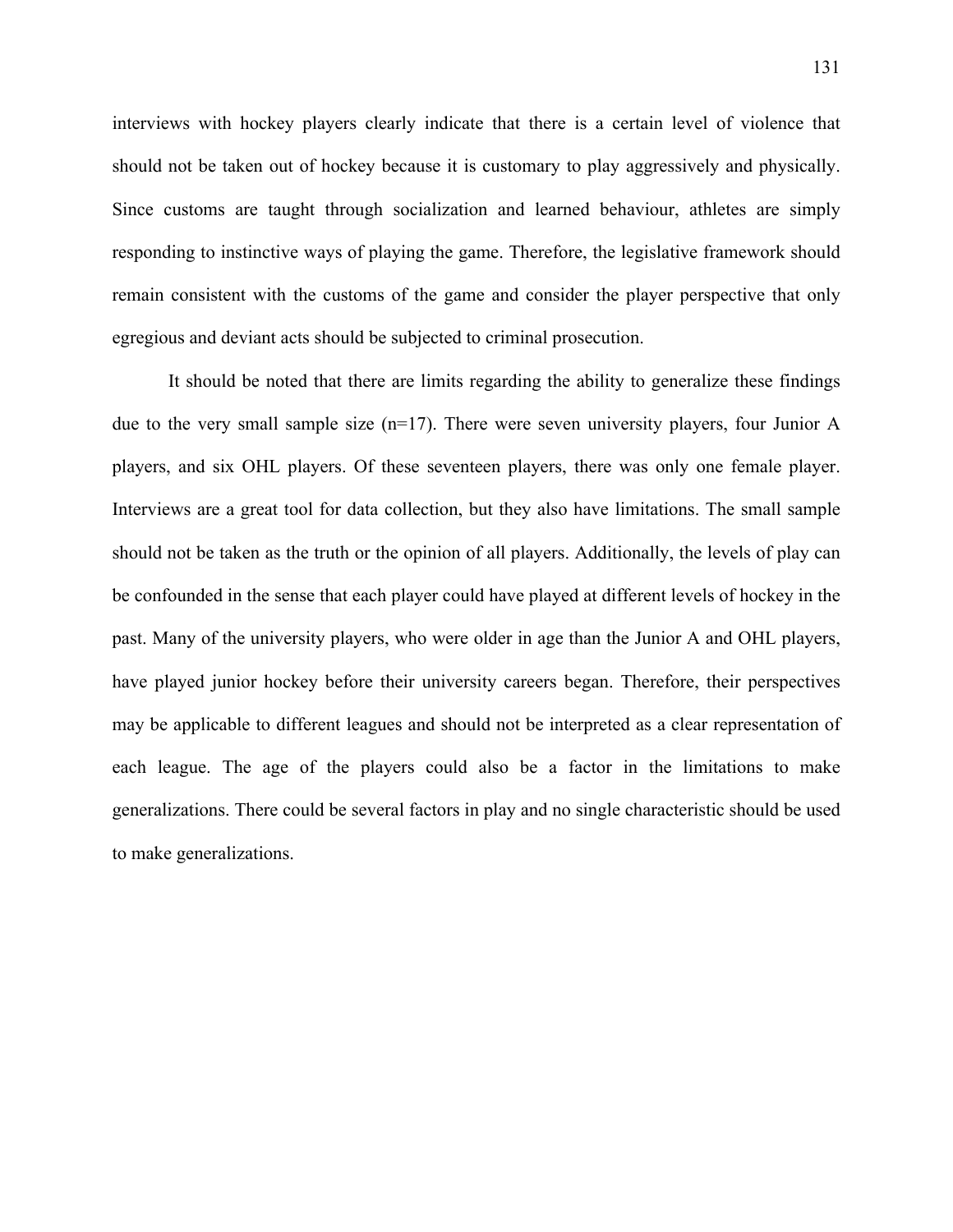# Chapter 5

#### 5 « Proposal for Regulating Player Injuries »

The interview data clearly demonstrates that the player perspective sees the league as entirely capable of regulating player conduct. However, it was also evident that players would like to see harsher punishment for the more excessive acts of violence, such as full year suspensions or complete banishment from the league. In other cases, some respondents supported the intervention of criminal law. That support, however, was often in conjunction with leagueimposed penalties. Considering the reluctance of the players to introduce the law into the world of hockey, it is worthy to consider other options to regulate hockey violence than the criminal prosecution of offending athletes. As articulated by Clarke, "[n]either the application of the criminal law nor any other proposed method for dealing with sports violence will alone, adequately address all aspects of the problem".<sup>417</sup> As such, a number of propositions can be made to regulate hockey violence and prevent serious injuries from occurring.

To begin, it is essential to properly define the conduct that would most likely attract the attention of the authorities. As evidenced by the data described above, the player perspective views conduct that is associated with intent to injure, rule violation, and a severe injury to be condemnable. Excessive violence that is criminal in nature should always have a combination of these variables in play. As defined by the players who were interviewed, excessive violence relates to conduct with a malicious intent and distinct attempt to injure. It is conduct that does not resemble a hockey play. In other words, it is conduct that looks just like an assault if the fans, equipment, and arena are taken away. Certain acts might appear to be assaultive in nature if it

<sup>417</sup> Clarke, *supra* note 16 at 1192.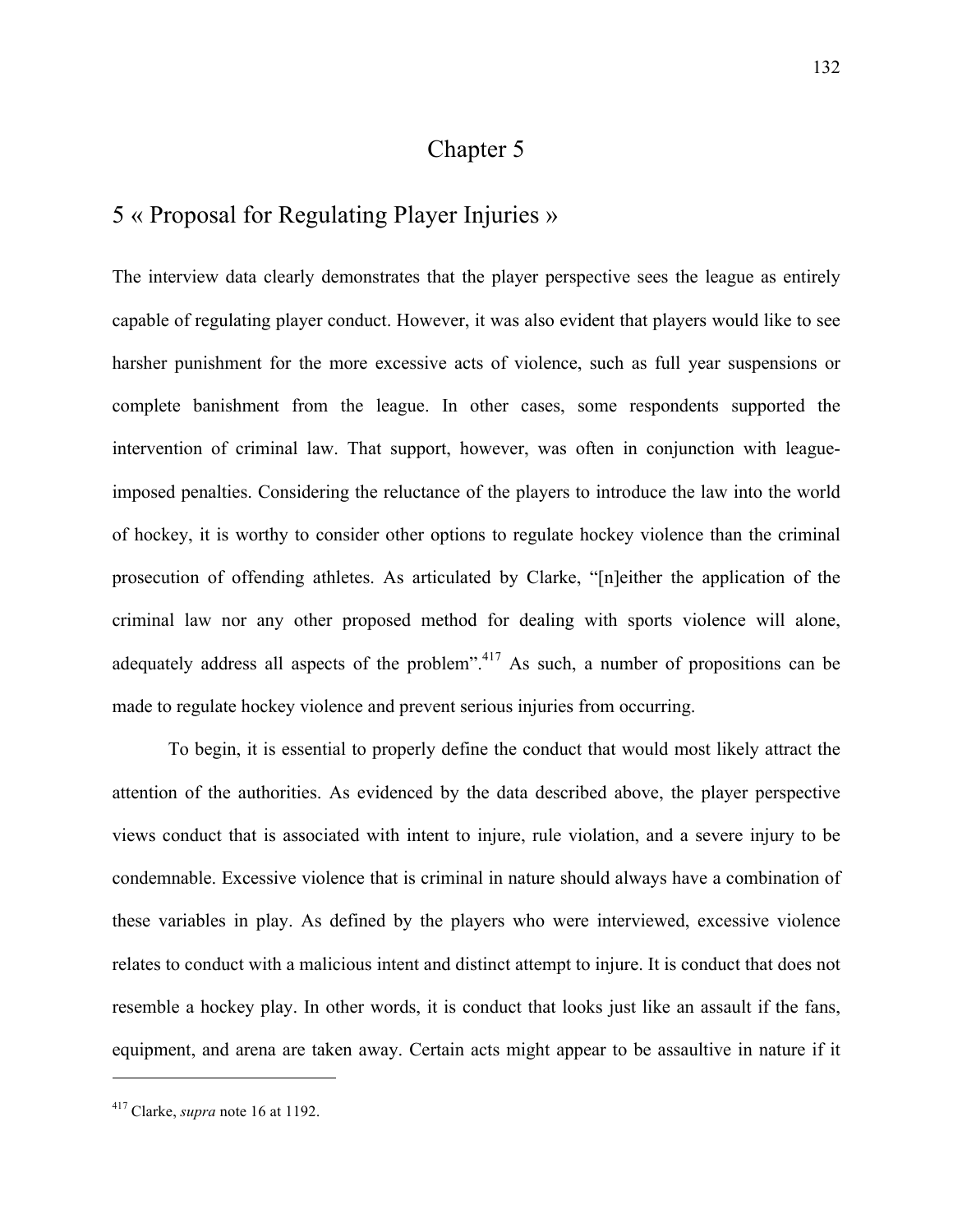occurred on the street, such as a fistfight, but the player perspective clearly shows that some conduct is a part of the game. Consequently, assaultive conduct that does not resemble a hockey play and that was intended to cause injury does not belong in the game. It is this type of conduct that is problematic and should be taken out of hockey. While incidents of excessive violence are still likely to occur from time to time, the goal is to significantly reduce the number of injuries sustained in violent acts that could be prevented.

There are a number of ways that could potentially address the problem of excessive violence. With respect to the player perspective, which shows reluctance to use the law and a preference for league self-regulation, any attempt to keep the criminal law from the world of hockey should be made. Nevertheless, the law is an effective tool that can be used to regulate the most egregious incidents of violence with clear *mens rea* to commit a crime, which is also likely to cause serious injury. When it comes to less assaultive incidents, there are perhaps other ways to deal with the consequences. The first recommendation is to improve player safety by requiring the league to refine their methods of self-regulation. The league should realize that suspensions would have a greater deterrent effect if they were longer and correspond to the offending act. For example, several respondents indicated that Bertuzzi should not have been able to return to the league after he took Moore's career away with a sucker punch. Had he been banned from the league entirely, it would send the message to the rest of the players that this type of conduct would not be tolerated. The players would know that similar conduct would certainly equate to banishment. Based on some of the responses from the interviews with hockey players, the threat of having one's hockey career taken away should serve the goal of deterrence and prevent Bertuzzi-like scenarios from happening again. Harsher suspensions can equally be applied to repeat offenders. The league can also change the way fines are applied after on-ice excessive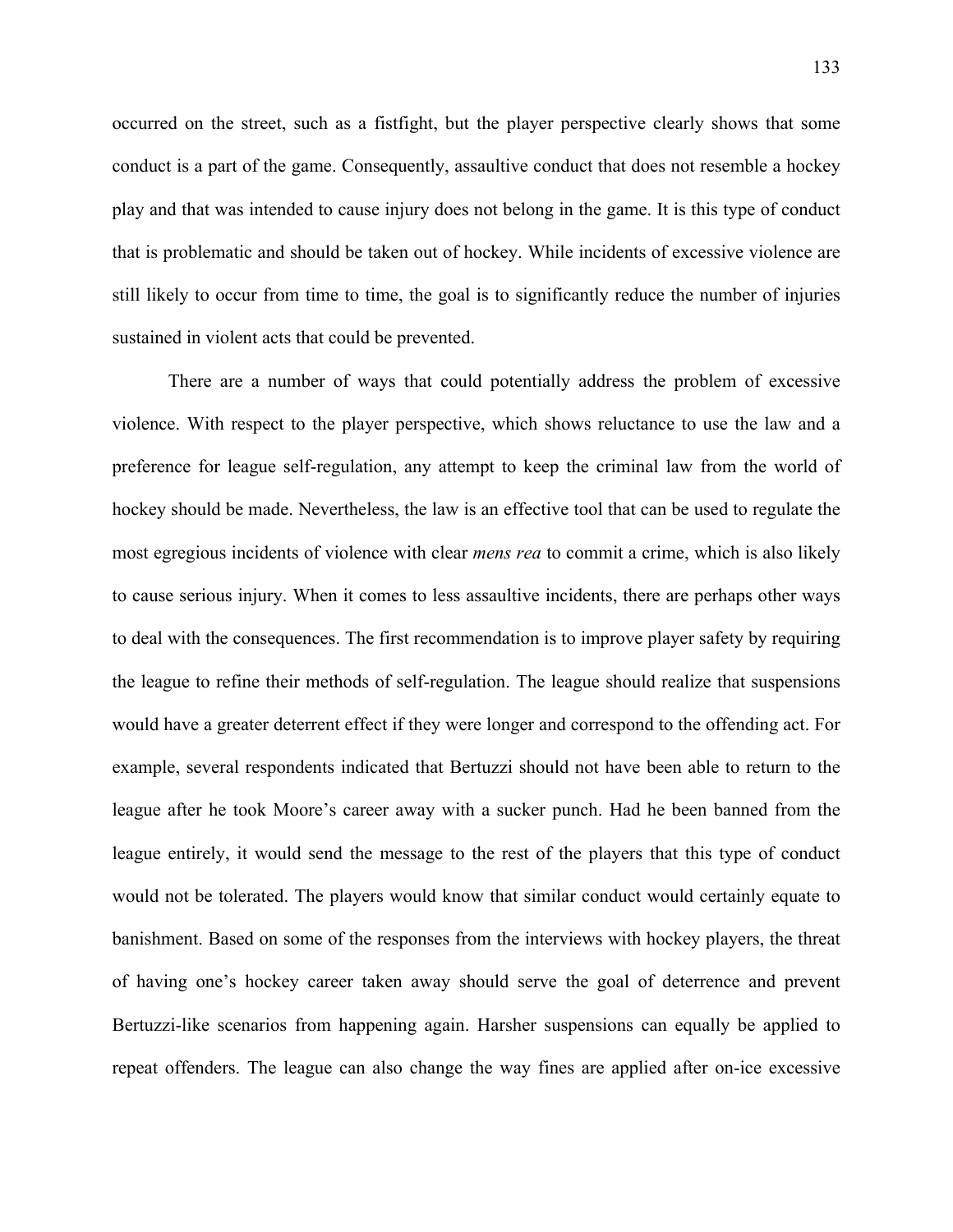violence. For example, one of the respondents indicated that, in the OHL, it is often the teams that get fined for player conduct because the player's do not make much in terms of a salary. As suggested by this respondent, it increases the player's accountability: "in our league, fines, we don't really have as much money to pay so it's usually team oriented so a team will get fined for a player's actions and I think that helps because there's a lot of consequences towards a player from the team. It doesn't go under the radar sorta thing". Despite the fact that professional hockey players do have the money to pay for fines, it could be a benefit to also fine the team. If the team suffers financial loss due to a player's conduct, perhaps the team will encourage less violent play and ensure that the offending player does not repeat the offense. Barnes has made a similar proposition to make organizations accountable for employing players who are known to be violent. This author put forward the idea of implementing a compensation board to arbitrate claims when a professional team has lost a player due to excessive violence.<sup>418</sup> The board would have the authority to impose a fine on the offending player and the team he plays for. The funds would then be allocated to the team who lost a player due to the violent incident since they suffered a disadvantage by losing a roster player to injury.<sup>419</sup> Similarly, Gibson suggests putting in place a joint committee on player discipline in order to properly evaluate excessively violent incidents and to impose proper consequences. The goal would be to create a committee made of various members, including league administrators, team management representatives, as well as players. As such, the commissioner would no longer have the sole responsibility of determining punishment.<sup>420</sup>

<sup>418</sup> Barnes, *supra* note 6 at 227. 419 *Ibid.* 420 Gibson, *supra* note 158 at 449.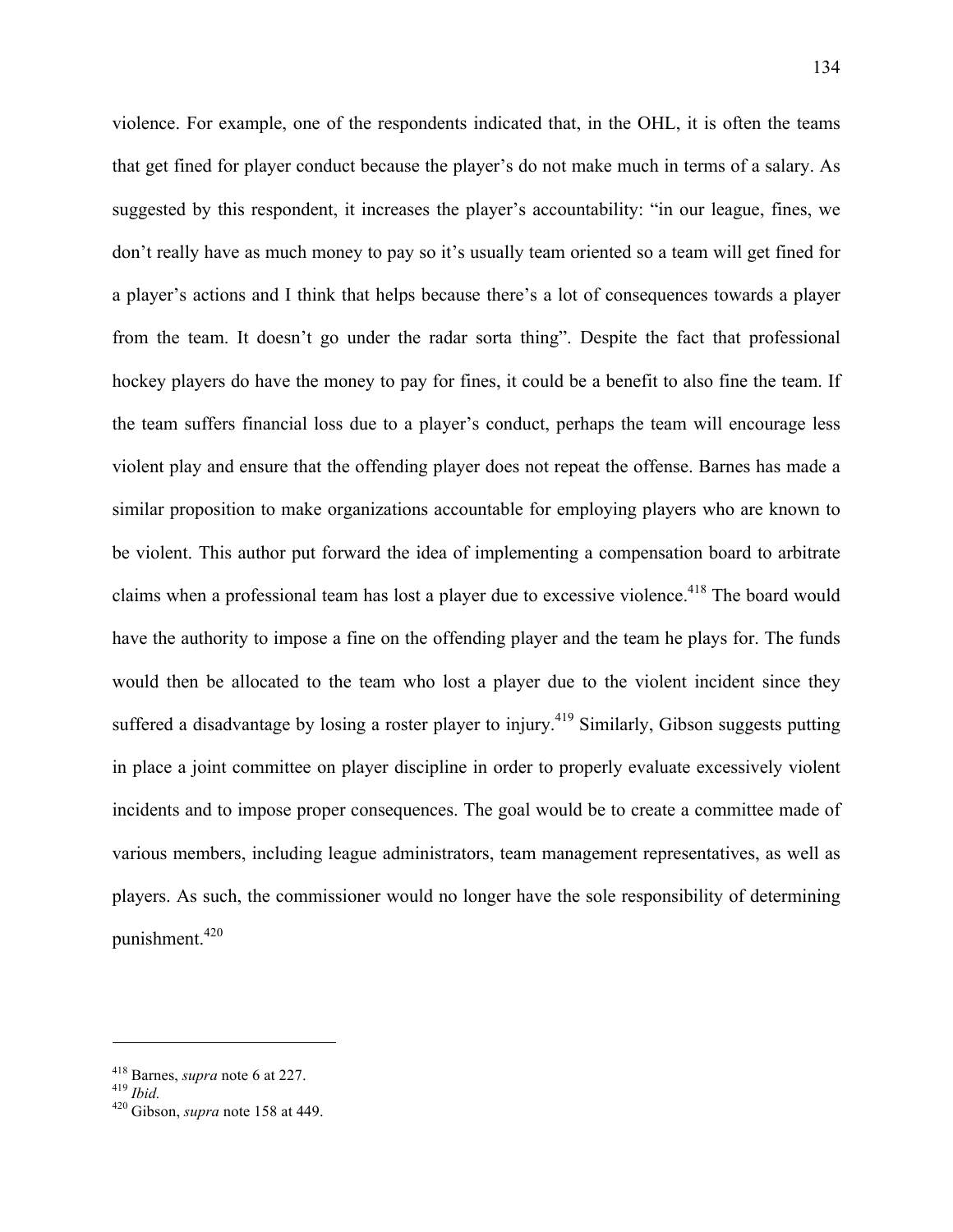There are also other measures that can be taken by the league to improve the regulations and consequences to excessive violence that occurs on the ice. Drastic changes to the rules or the customs of the game are not needed in order to ensure safer playing conditions. The player's association can negotiate for safer working conditions and improved insurance benefits;  $421$  a compensation fund can be set up for long term physical harm;<sup>422</sup> and everyone within the league can be compelled to undergo educational training to ensure safe playing conditions.<sup>423</sup> For example, emphasis can be placed on skill development and sportsmanship. The league can equally impose stricter officiating to ensure violence remains under control. Such initiatives would work together to coordinate a system of rules and internal disciplinary measures that discourages excessive violence and ultimately improve league self-regulation. The law can hold residual power and intervene when it deems necessary to address incidents of excessive violence. For instance, legislators can make an amendment to the *Criminal Code* to include a provision on

hockey violence and a modified definition of "bodily harm" specific to hockey incidents:

A person commits an assault in the course of a hockey game in all circumstances that go beyond the rules and customs of the game. Among these circumstances include:

(a) hitting a player long after he or she falls onto the ice;

(b) time lapses between a whistle and a hit, resulting in the hit taking place after stoppage of play;

(c) using sticks or skates as a weapon;

(d) hits from behind and other hits whereby the victim is defenseless;

(e) hits to the head;

(f) two-handed spearing and slashing;

(g) hitting a player with a suspected concussion or other injury with intent to aggravate the injury; and

(h) other actions not protected by the doctrine of implied consent.

<sup>421</sup> Barnes, *supra* note 6 at 228. 422 Culhane, *supra* note 51 at 19. 423 Barnes, *supra* note 6 at 229-230; Barnes, *supra* note 314 at 100-101; Kong, *supra* note 36 at 139.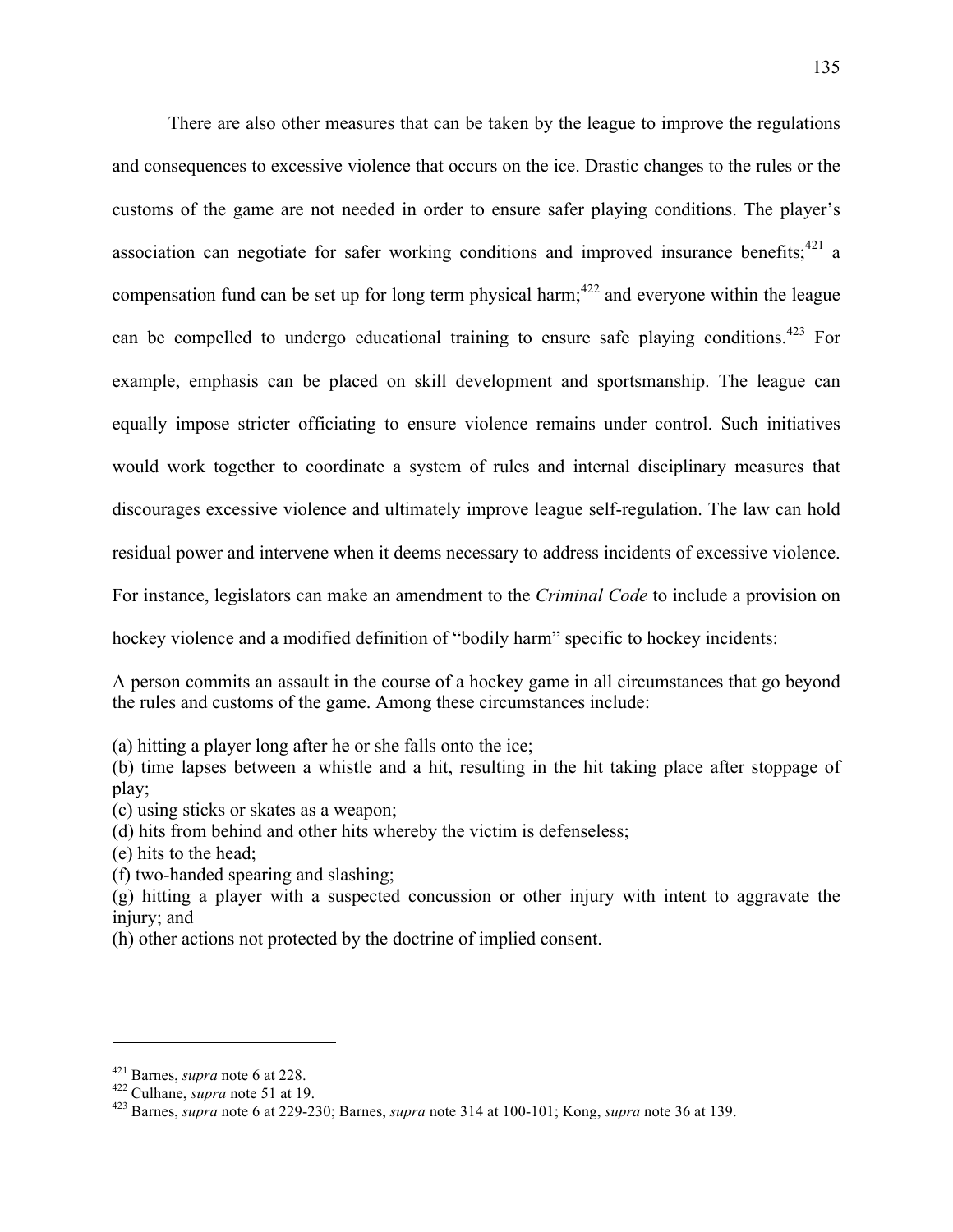This type of disposition would allow the courts some discretion in hockey violence cases but it would equally offer some guidance. It generally sums up the definitions of quasi-criminal and criminal violence as defined by Smith and discussed above. Such a disposition also allows the opportunity to list possible punishment in light of a guilty verdict, which would address the problem of lenient sentences previously imposed in cases of hockey violence. In addition, players would be aware of the type of conduct that is likely to attract the attention of the authorities and would be required to alter their behaviour on the ice.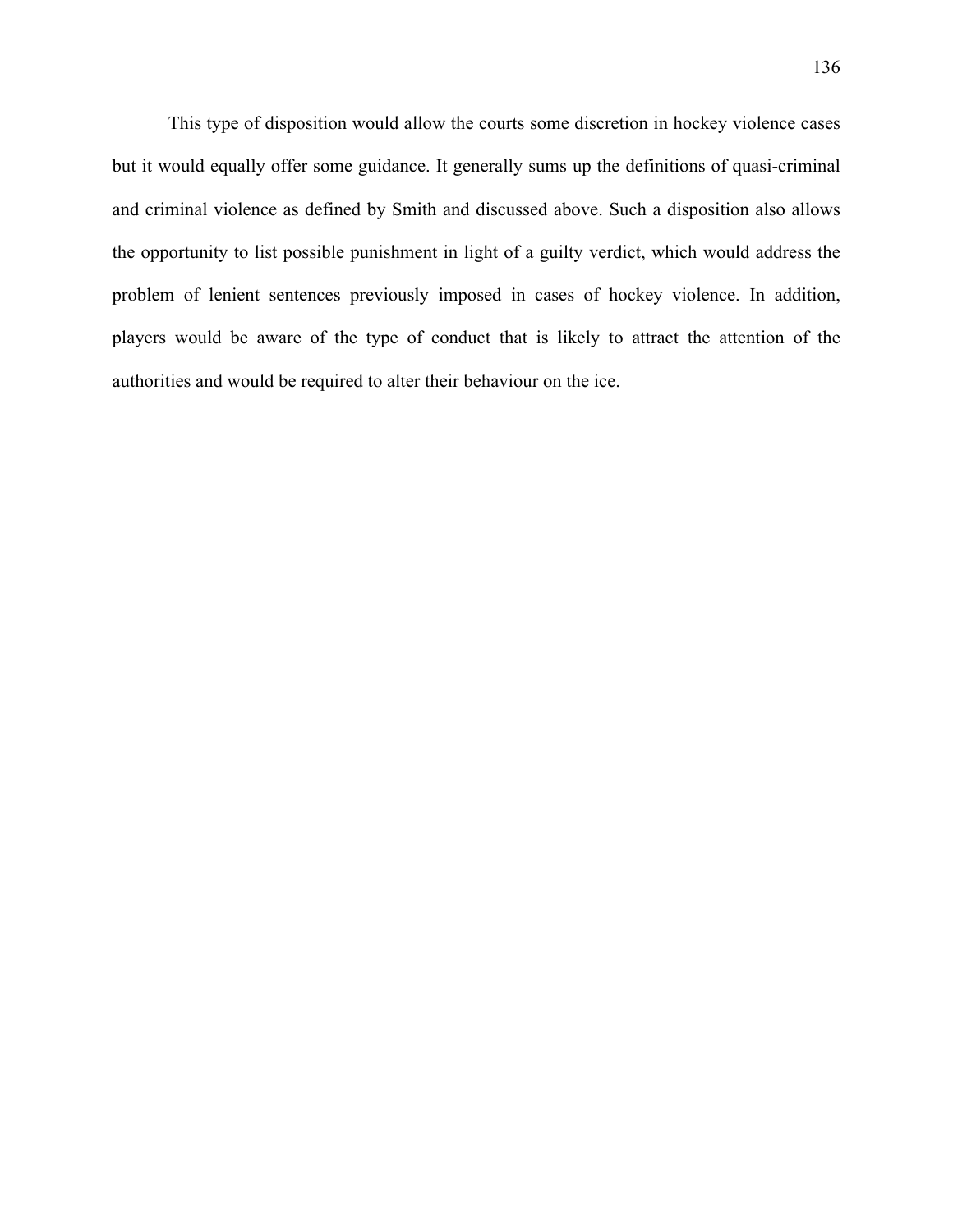## Conclusion

The sport of hockey is a physical, aggressive, and entertaining game for players and fans alike. The physicality is an aspect that most enjoy, but it can lead to levels of violence that go beyond what is reasonably expected by the participants. It supports a culture of violence that frames in-game violence as non-criminal and less ominous. The hockey players often adopt masculine traits, which means violence is frequently used by the players to manifest their strength and dominance. The social and legal perspectives of hockey violence have similar variables. They both relate to the question of how much violence is too much violence, and player injuries. There is a fine line between acceptable levels of violence and intolerable violence. The four different types of violence, as developed by Smith,<sup>424</sup> offer an indication of this line, but it remains unclear what, if any, should be dealt with through the criminal courts. Despite the fact that some on-ice conduct is assaultive in nature, several issues prevent the successful prosecution of a professional hockey player. An athlete is generally found to have consented to the body contact reasonably expected in a sport. Therefore, by simply participating in hockey, the player implicitly accepts the risk and consents to the regular body contact of hockey, including hits and body checks. However, the case law on the subject reveals that any intent to injure will dismiss the defense of consent. Injuries are costly for both players and teams. If the injuries are severe, it can take a player out of the game for a long period of time. It can even take a player out for the rest of his career, or take his life. Despite this, hockey leagues continue to promote and encourage violent behaviour because it attracts fans and it yields profit. As long as the leagues do not have an incentive to curb violence, the levels will persist and

 

 $424$  See pages 7-8 of this text for the description of the four types of violence.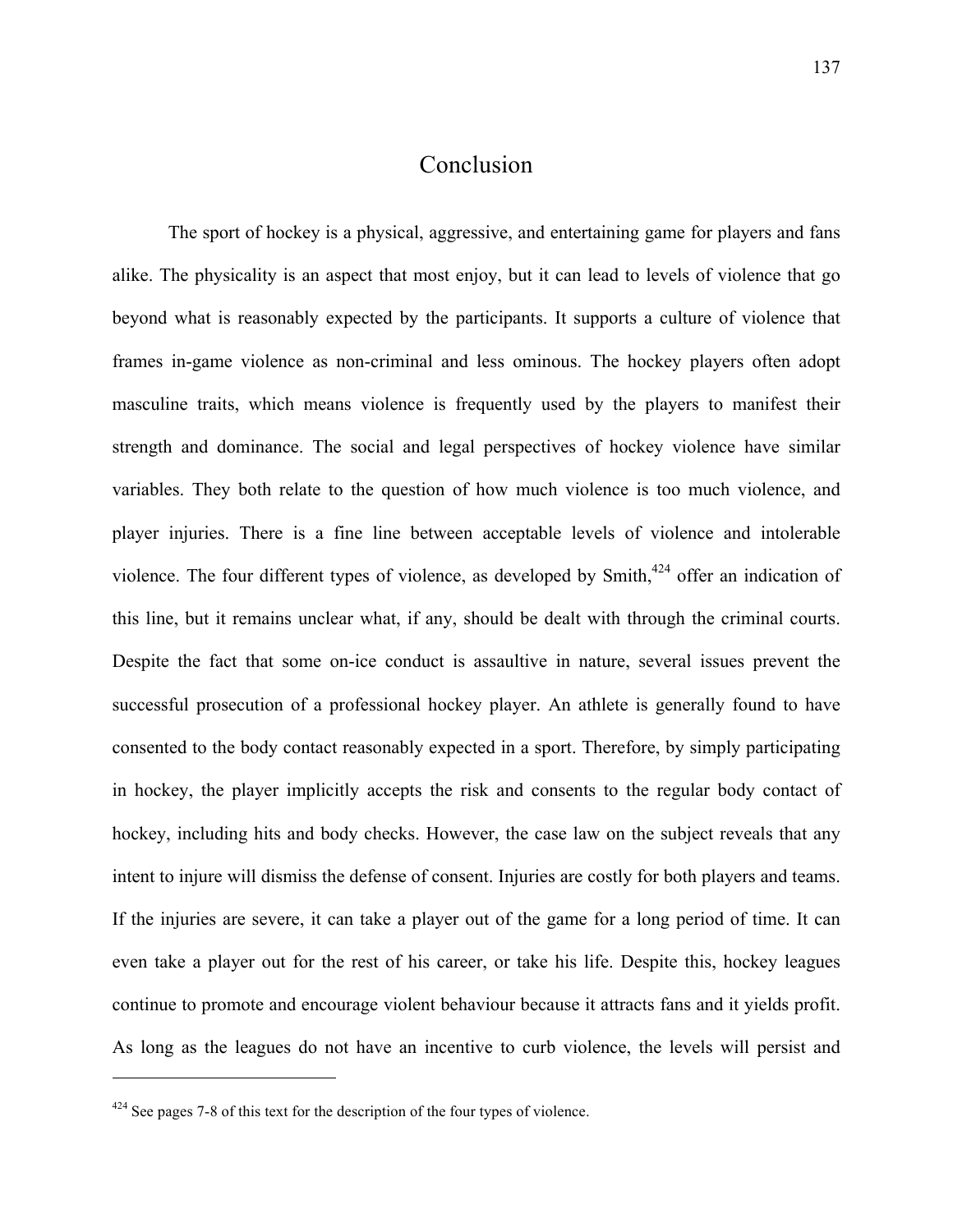perhaps even rise. Intervention by criminal courts could implement widespread awareness that high levels of criminal violence will not be tolerated, and ultimately prevent career ending and life changing injuries.

Professional hockey leagues have the ability to use internal mechanisms of social control to regulate the behaviour of their players. They have the power to do this through contractual commitments when an athlete signs with a professional team. The player agrees to be bound by the player's contract, the Rule Book, and the CBA. These stipulate the rules of the game and any disciplinary measures that can be imposed on players who violate the rules. However, it is clear that there exists unwritten rules among the players that are often interpreted as simply being a part of the game. Consequently, disciplinary measures can be taken against violations of the rules, but also breaches of the customary norms of the game.

This study found that hockey players generally prefer league self-regulation over the intervention of the law. However, the majority of respondents did indicate that the law should intervene in matters of excessive conduct. This conduct is defined by the respondents as those associated with intent to injure and a severe injury. Cases like the *Bertuzzi* incident was often cited as the prime example of violence necessitating legal intervention. The circumstances of this incident led to a charge of criminal assault and a civil lawsuit for compensation by the victim. This incident was gravely condemned by the hockey world. The threshold for criminal prosecution, however, is quite high for most respondents who indicated that the law should intervene at some point. Therefore, the consensus is that the league is capable of handling most incidents of on-ice violence. However, the punishments imposed by the league should be harsher. Players who commit acts of excessive violence similar to the Bertuzzi and McSorley incidents should not be able to return to the NHL. They severely injured other players with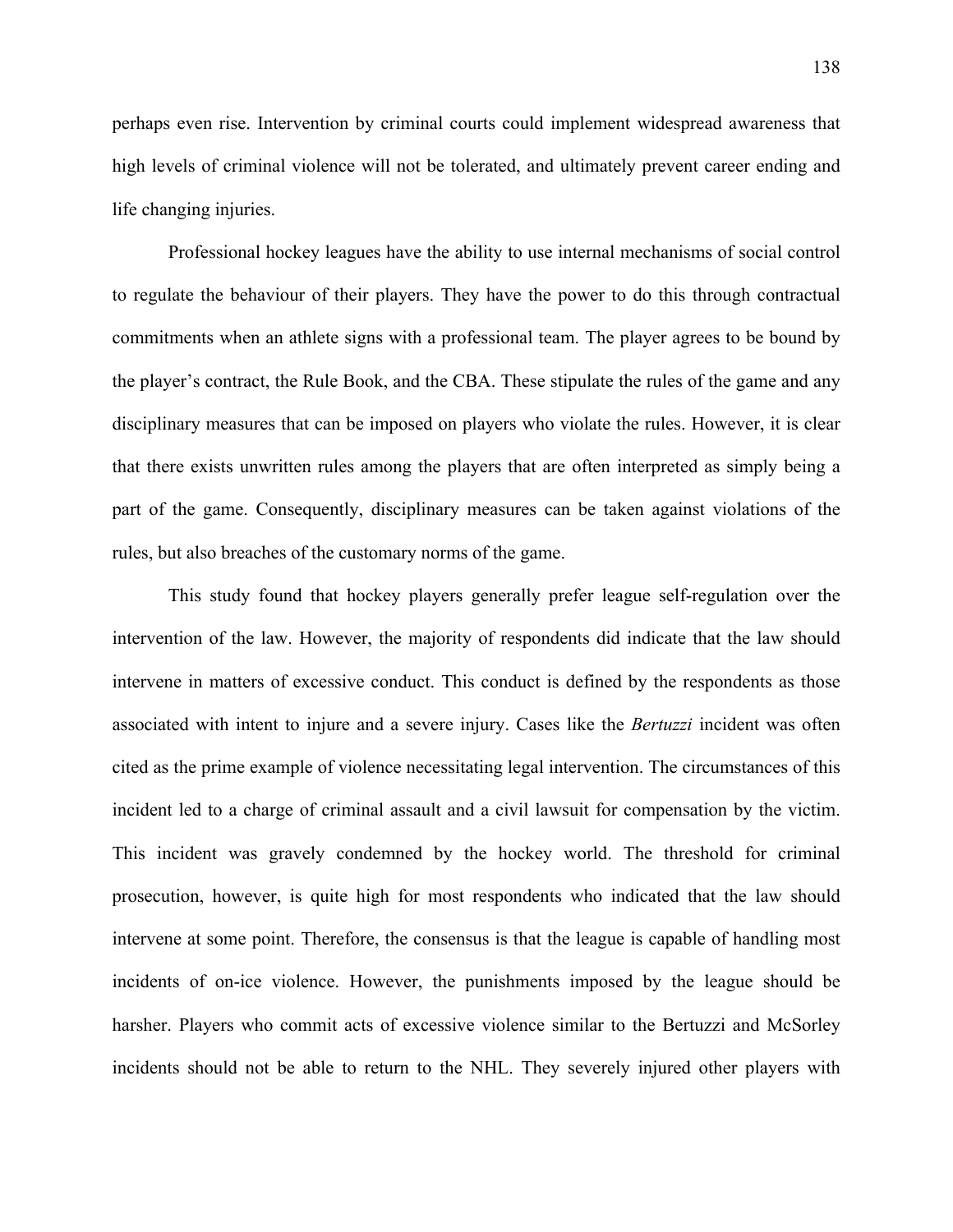intentional acts of violence, and these incidents have grave potential to ruin the careers of the injured players. Consequently, the offending players should be punished with complete banishment from the league. With regard to less assaultive acts, the league should consider full year suspensions for these players, seeing as longer suspensions would have a greater deterrent effect. The law then has the ability to intervene in these cases as well. Any conduct that warrants full year suspensions or complete banishment would like be condemned by the entire hockey community and therefore susceptible to criminal prosecution. The law should also recognize its residual power in any scenario it deems necessary, regardless of supplementary action taken by the league.

The threshold for criminal prosecution should be kept at this high level for several reasons. First, the law and social norms work best when they reinforce each other. The data indicate quite clearly that a legally imposed framework for criminal liability will not necessarily affect hockey players if it attempts to impose unreasonable changes. Players will continue to play with the game's usual physicality, including hitting and fighting. Of course, if fighting was legislated out of hockey and suddenly players were receiving season-long suspensions, or complete bans from the league, we would likely see a reduction or even a stop to the fighting. However, most players and fans seemingly enjoy the fighting in hockey, giving the owners a financial incentive to continue the practice. Perhaps the ideal approach to reduce the overall number of fights would be to impose harsher punishment than a simple five-minute major penalty. By taking small steps towards minimizing the fighting, the customs of the game have time to change instead of imposing drastic changes that would likely result in condemnation from everyone within the hockey world. Secondly, it has been recognized that sports have a social utility. If society determines that the benefits outweigh the potential for injury-causing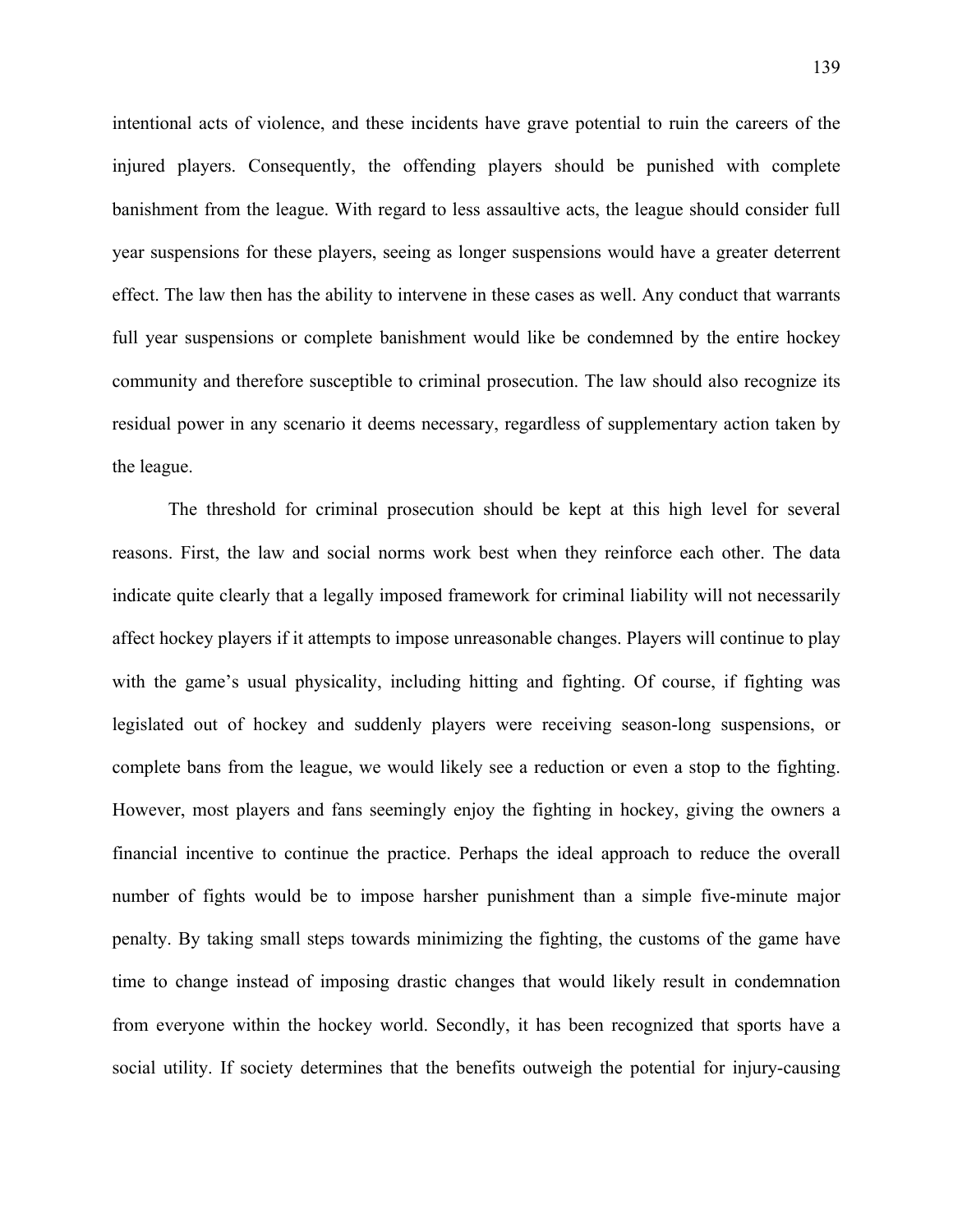conduct, then sports must be offered some leniency when it comes to legal standards touching on violence. As illustrated by Clarke, "if requiring the players to consider the consequences of their acts will prevent the sport from being played in the way society desires it to be played, then such a requirement is incompatible with sports as they exist, and should not be applied until the sport norms are changed".<sup>425</sup> Therefore, any attempt by the law to make the game safer would have to be consistent with the customary norms of the game in order to be effective. The criminal prosecution of an offending athlete would likely lead to unwanted results. Unless the offending action was so severe as to justify legal intervention with condemnation from the hockey world, the prosecution would alter the norms of the game in a drastic way. This alteration would interfere far too greatly in the sense that it would change the game. In order to impose changes, it is best to begin by addressing the culture surrounding the violent nature of the game. This can begin by addressing the problem internally with harsher fines and suspensions. If any acts of excessive violence occur beyond the imposition of full year suspensions or complete banishment, the need for criminal prosecution would become more evident. It is not justifiable for the law to intervene in all matters of violence right away. It should focus on conduct that is in violations of the rules and customary norms of the game that is also condemned by the members of the hockey world. The threshold should be kept at a high level in order to preserve the integrity of the game and allow athletes to play the game the way society has grown accustomed to and chosen to tolerate.

 

<sup>425</sup> Clarke, *supra* note 16 at 1178.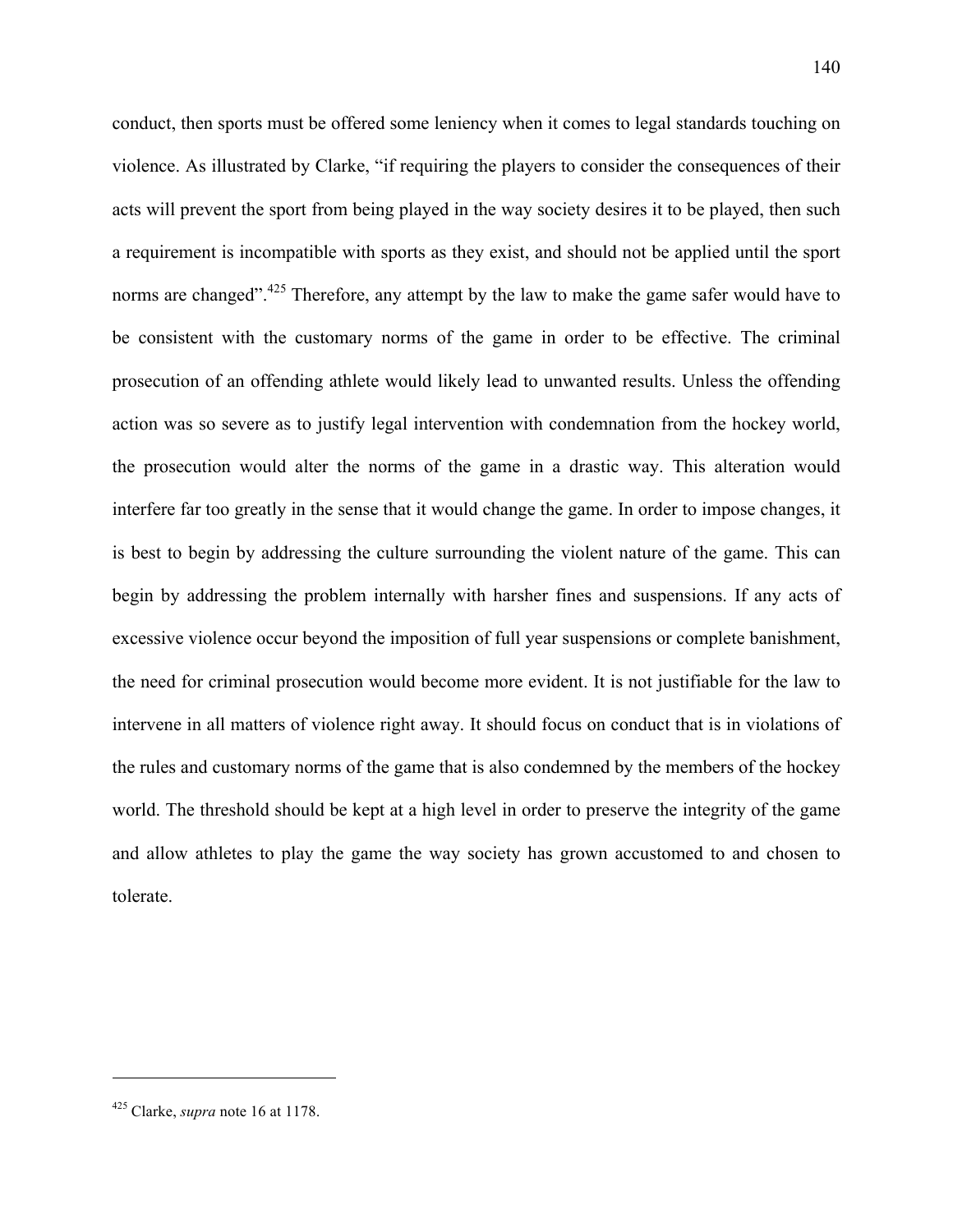## Bibliography

### Case Law

*R v Bertuzzi*, [2004] BCJ No 2692, 2004 BCPC 472.

*R v Cey*, [1989] SJ No 264, [1989] 5 WWR 169.

*R v Cicarelli*, [1989] OJ No 2388, 54 CCC (3d) 121.

*R v Green*, [1970] OJ No 1699, [1971] 1 OR 591.

*R v Henderson*, [1976] BCJ No 1211; [1976] 5 WWR 119.

*R v Jobidon*, [1991] SCJ No 65, [1991] 2 SCR 714.

*R v Leclerc*, [1991] OJ No 1533; 67 CCC (2d) 150.

*R v Maki*, [1970] OJ No 1607, [1970] 3 OR 780.

*R v McSorley*, [2000] BCJ No 1993, 2000 BCPC 116.

*R v St. Croix*, [1979[ OJ No 4556; 47 CCC (2d) 122.

*R v Watson*, [1975] OJ No 2681; 26 CCC (2d) 150.

## Legislation

*Criminal Code*, RSC, 1985, c. C-46.

*National Sports of Canada Act*, SC 1994, c. 16.

#### Books

David Whitson and Richard Gruneau, *Artificial Ice: Hockey, Culture, and Commerce*. (Peterborough, ON: Broadview Press, 2006).

Donald Black, *The Behavior of Law* (New York, NY: Academic Press Inc., 1976).

Donald Black, *Sociological Justice* (New York, NY: Oxford University Press, 1989).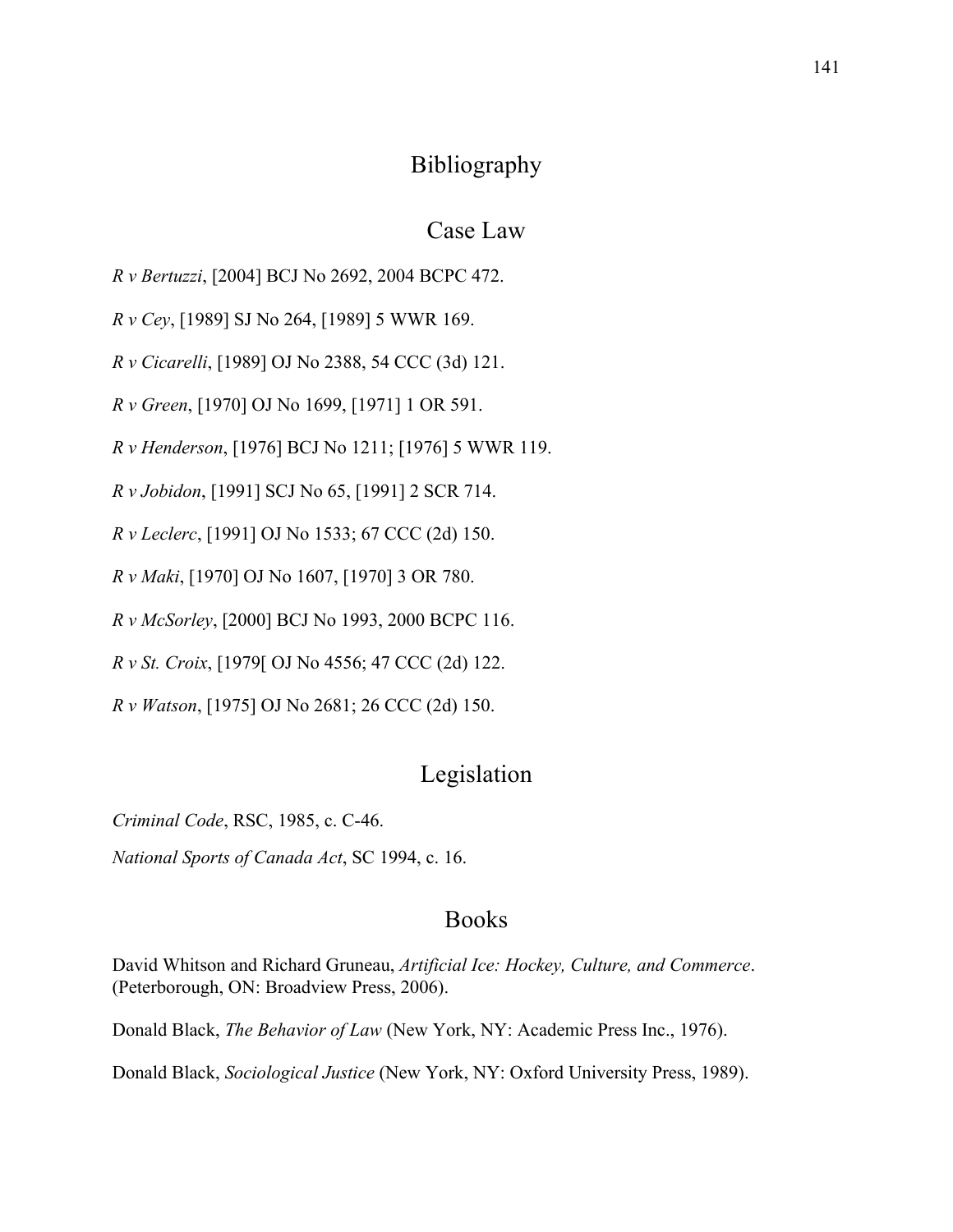John Barnes, *The Law of Hockey* (LexisNexis Canada, 2010).

John Barnes, *Sports and The Law in Canada* 2d ed (Toronto: Butterworths, 1988).

Jay Coakley, *Sports in Society: Issues and Controversies* (New York, NY: The McGraw-Hill Companies, 2008).

Kevin Young, Sport, Violence and Society (Oxon: Routledge, 2012).

Michael Atkinson, *Deconstructing Men and Masculinities* (Don Mills, ON: Oxford University Press, 2011).

Michael Atkinson and Kevin Young, *Deviance and Social Control in Sport* (Champaign: Human Kinetics, 2008).

Norbert Elias and Eric Dunning, *Quest for Excitement: Sport and Leisure in the Civilizing Process* (Oxford: Blackwell, 1986).

Robert L. Kidder, *Connecting Law and Society* (Englewood Cliffs, NJ: Prentice-Hall, Inc. 1983).

Varda Burstyn, The Rites of Men: Manhood, Politics, and the Culture of Sport (Toronto, ON: University of Toronto Press, 1999).

#### Articles

André Douglas Pond Cummings, "Junior Seau, Head Trauma, and the NFL's Concussion Problem" (2013) 2 Miss Sports L Rev 45.

Angela Baxter, "Hockey Violence: The Canadian Criminal Code and Professional Hockey" (2005-2006) 31 Man LJ 281.

Anna Husa & Stephen Thiele, "In The Name of The Game: Hockey Violence and The Criminal Justice System" (2001-2002) 45 Crim LQ 509.

Anneliese Nelson, "Where, Where and Why does the State Intervene in Sport: A Contemporary Perspective" (2005) 7 Sports Law eJournal 1.

C. Antoinette Clarke, "Law and Order on the Courts: The Application of Criminal Liability for Intentional Fouls During Sporting Events" (2000) 32 Ariz. St. LJ 1149.

Charles Harary, "Aggressive Play or Criminal Assault? An In Depth Look at Sports Violence and Criminal Liability" (2001-2002) 25 Colum JL & Arts 197.

Clete Samson, "No Time Like the Present: Why Recent Events Should Spur Congress to Enact a Sports Violence Act" (2005) 37 Ariz St LJ 949.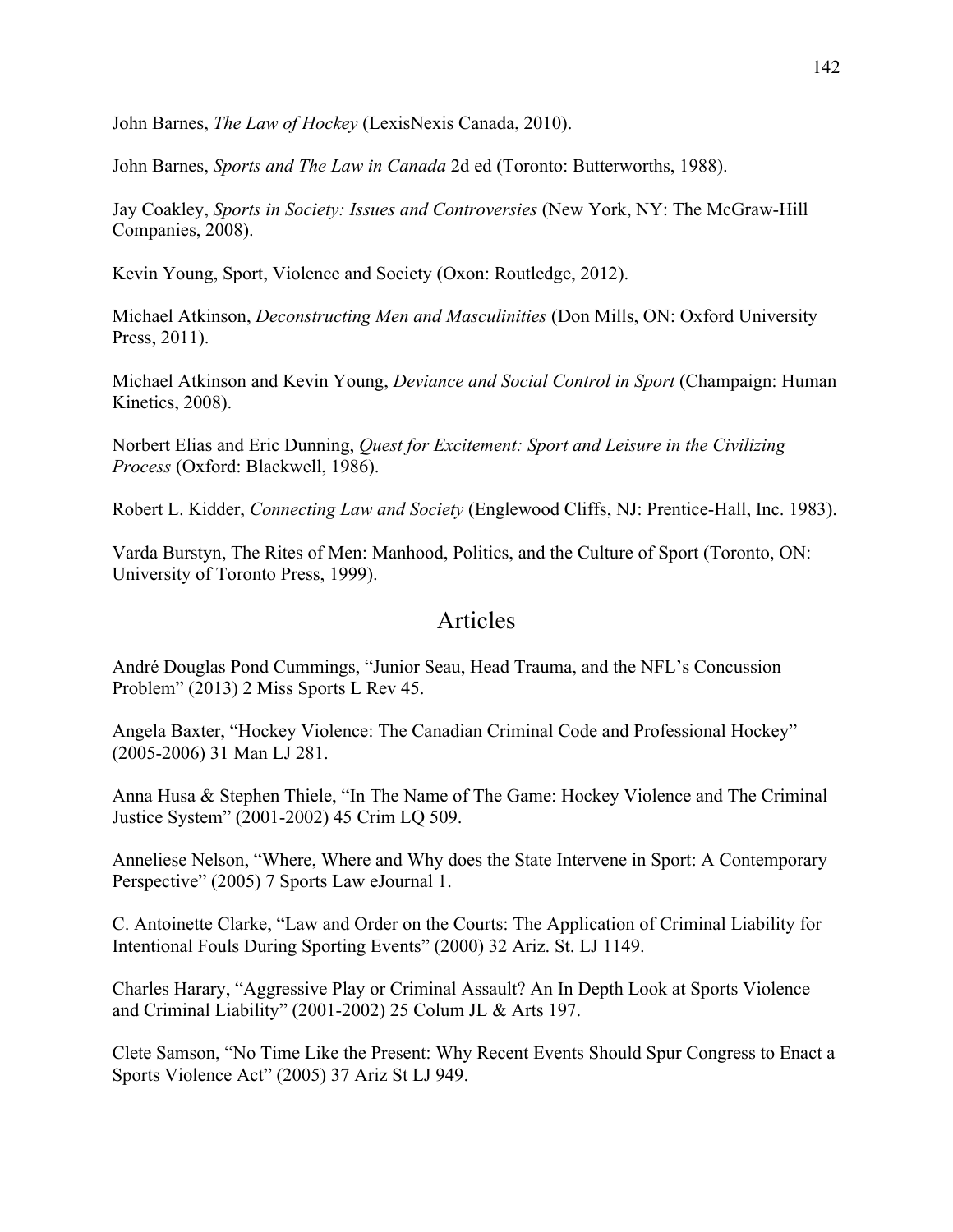Daniel J. Zajda, "A True Home Field Advantage: A Striking Coincidence in the Criminal Prosecutions of Professional Athletes for In-Game Violence" (2011) 18 The Sports Lawyers Journal 1.

Don Eugene-Nolan Gibson, "Violence in Professional Sports: A Proposal for Self-Regulation" (1980-1981) 3 CommEnt LS 425.

Emma Renold, "Using Vignettes in Qualitative Research" (2002) 3 *Journal of the ESRC Teaching and Learning* 3.

Geoffrey Christopher Rapp, "Suicide, Concussions, and the NFL" (2012-2013) 8 FIU L Rev 123.

Gilles Létourneau & Antoine Manganas, "La tolérance des droits pénal et sportif, source de violence dans les sports" (1976) 17 Les cahiers de droit 741.

Gregory Schiller, "Are Athletes Above The Law? From A Two Minute Minor To a Twenty-Year Sentence: Regina v Marty McSorley" (2003) 10 Sports Law Journal 241.

Hanna Kong, "For The Love of The Game: Trading Money for Brain Cells" (2013) 2 Miss Sports L Rev 115.

J. Brad Reich, "When "Getting Your Bell Rung" May Lead to "Ringing Your Bell": Potential Compensation for NFL Player Concussion-Related Injuries" (2012-2013) 12 Va Sports & Ent LJ 198.

J. Paul McCutcheon, "Sports Violence, Consent and Criminal Law" (1994) 45 N. lr. Legal Q. 267.

J.C.H. Jones & Kenneth G. Stewart, "Hit Somebody: Hockey Violence, Economics, the Law, and the Twist and McSorley Decisions" (2002) 12 Seton Hall J Sport L 165.

Jack Anderson, "Mens Sana in Corpore Sano? Violence in Sport and the Criminal Law" (1998) 6 ISLR 64.

Janet Finch, "The Vignette Technique in Survey Research" (1987) 21 Sociology 105.

Jeff Yates & William Gillespie, "The Problem of Sports Violence And The Criminal Prosecution Solution" (2002-2003) 12 Cornell Journal of Law and Public Policy 145.

Jeffrey A. Citron & Mark Ableman, "Civil Liability in the Arena of Professional Sports" (2003) 36 U Brit Colum L Rev 193.

Jeffrey Standen, "Assumption of Risk in NFL Concussion Litigation: The Offhand Empiricism of the Courtroom" (2012-2013) 8 FIU L Rev 71.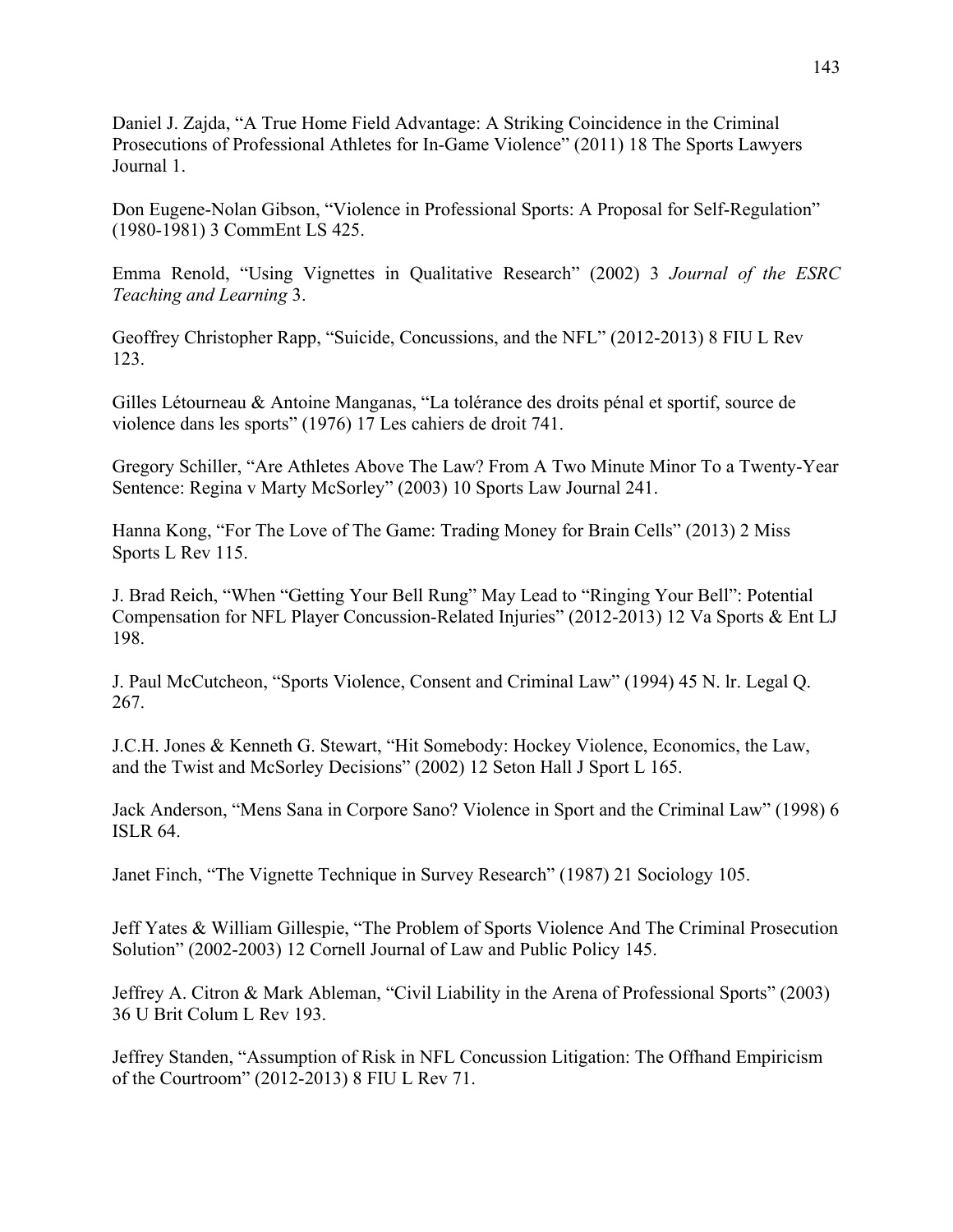John G. Culhane, "Not Just The NFL: Compensation, Litigation, and Public Health in Concussion Cases" (2012-2013) 8 FIU L Rev 5.

Jones, J.C.H., Stewart, K.G. & R. Sunderman, "Blood Sports and Cherry Pie: Some Economics of Violence in the National Hockey League" (1993) 52 American Journal of Economics and Sociology 63.

Karen Melnick, "Giving Violence a Sporting Chance: A Review of Measures Used to Curb Excessive Violence in Professional Sports" (1990-1991) 17 *Journal of Legislation* 123.

Kevin B. Wamsley, "The Public Importance of Men and the Importance of Public Men: Sport and Masculinities in Nineteenth Century Canada" In Kevin Young and Philip White (eds), *Sport and Gender in Canada* (Don Mills, ON: Oxford University Press, 2007).

Kristi A. Allain, "Kid Crosby or Golden Boy: Sidney Crosby, Canadian National Identity, and the Policing of Hockey Masculinity" (2005) 46 International Review for the Sociology of Sport 3.

Laura Donaldson, Mark Asbridge and Michael D. Cusimano, "Bodychecking Rules and Concussion in Elite Hockey" (2013) 7 PLOS One 1.

Michael A. Messner, "When Bodies are Weapons: Masculinity and Violence in Sport" (1990) 25 International Review for Sociology of Sport 203.

Michael Robidoux & Pierre Trudel, "Hockey Canada and the Bodychecking Debate in Minor Hockey" In David Whitson & Richard Gruneau (eds), *Artificial Ice: Hockey, Culture, and Commerce* (Peterborough, ON: Broadview Press, 2006).

Mary-Louise Adams, "The Game of Whose Lives? Gender, Race, and Entitlement in Canada's "National" Game" In Whitson, David and Richard Gruneau (eds), *Artificial Ice: Hockey, Culture, and Commerce* (Peterborough, ON: Broadview Press, 2006).

Matthew P. Barry, Richard L. Fox & Clark Jones, "Judicial Opinion On The Criminality of Sports Violence in the United States" (2005) 15 Sefton Hall Journal of Sports and Entertainment Law 1.

Nancy Theberge, "It's Part of the Game": Physicality and the Production of Gender in Women's Hockey" (1997) 11 Gender and Society 69.

Natasha Schot, "Negligent Liability in Sport" (2005) 1 Sports Law eJournal 1.

Paul J Farrugia, "The Consent Defence: Sports Violence, Sadomasochism, and the Criminal Law" (1996-1999) 8 Auckland U L Rev 472.

Patrick K. Thornton, "Rewriting Hockey's Unwritten Rules: Moore v. Bertuzzi" (2009) 61 Maine Law Review 205.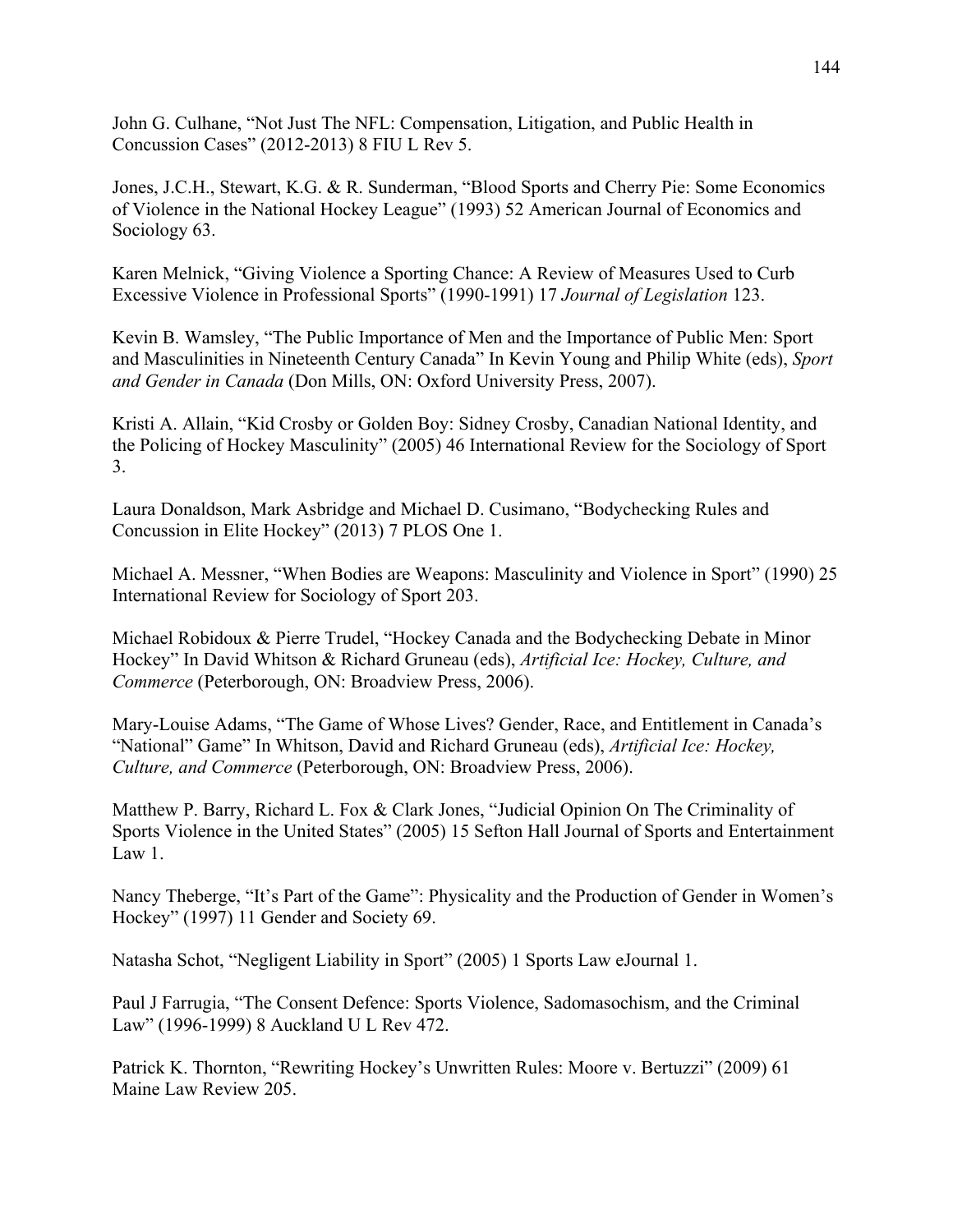Rhidian Hughes, "Considering the Vignette Technique and its Application to a Study of Drug Injecting and HIV Risk and Safe Behaviour" (1998) 20 Sociology of Health and Illness 381.

Richard B. Horrow, "Violence in Professional Sports: Is It Part Of The Game?" (1982) 9 J Legis 1.

Richard B. Perelman, "Violence in Professional Sports: Is It Time For Criminal Penalties?" (1982) 2 Loy LA Ent LJ 75.

Robert E. Trichka, "Violence in Sport: Criminal Assault or Part of the Game?" (1993) 3 J Legal Aspects Sport 88.

Shipway, R., Holloway I. & I. Jones, "Organisations, Practices, Actors, and Events: Exploring Inside the Distance Running Social World" (2012) 48 International Review for the Sociology of Sport 259.

Stephen A. Thiele, "Sports and Torts: Injuring a Fellow Participant can be Costly" (2000) 23 Advoc Q 348.

Teresa Herbert, "Are Player Injuries Adequately Compensated?" (2000) 7 Sports Law J 243.

Tracey Oh, "From Hockey Gloves to Handcuffs: The Need for Criminal Sanctions in Professional Ice Hockey" (2005-2006) 28 Hastings Comm & Ent LJ 309.

# Internet Sources

BarDown Staff, "Prust and Galchenyuk drop the gloves at Canadiens practice", (November 26, 2014) online:

<http://www2.tsn.ca/bardown/Story.aspx?Prust+and+Galchenyuk+drop+the+gloves+at+Canadie ns+practice&id=473002>.

Brad Maxwell, "NHL Must Address History of Brain Injuries", Star Tribune (January 7, 2015) online: <http://www.startribune.com/opinion/commentaries/287857521.html>.

Brett Slawson, "Get Loud! The Top 10 NHL Arena Atmospheres", The Hockey Writers (February 3, 2015) online: <http://thehockeywriters.com/get-loud-the-top-10-nhl-arenaatmospheres/>.

Bruce Arthur, "Colton Orr Remnant of NHL's Enforcer Past", The Toronto Star (April 9, 2015) online: <http://www.thestar.com/sports/hockey/2015/04/09/colton-orr-remnant-of-nhls-enforcerpast-arthur.html>.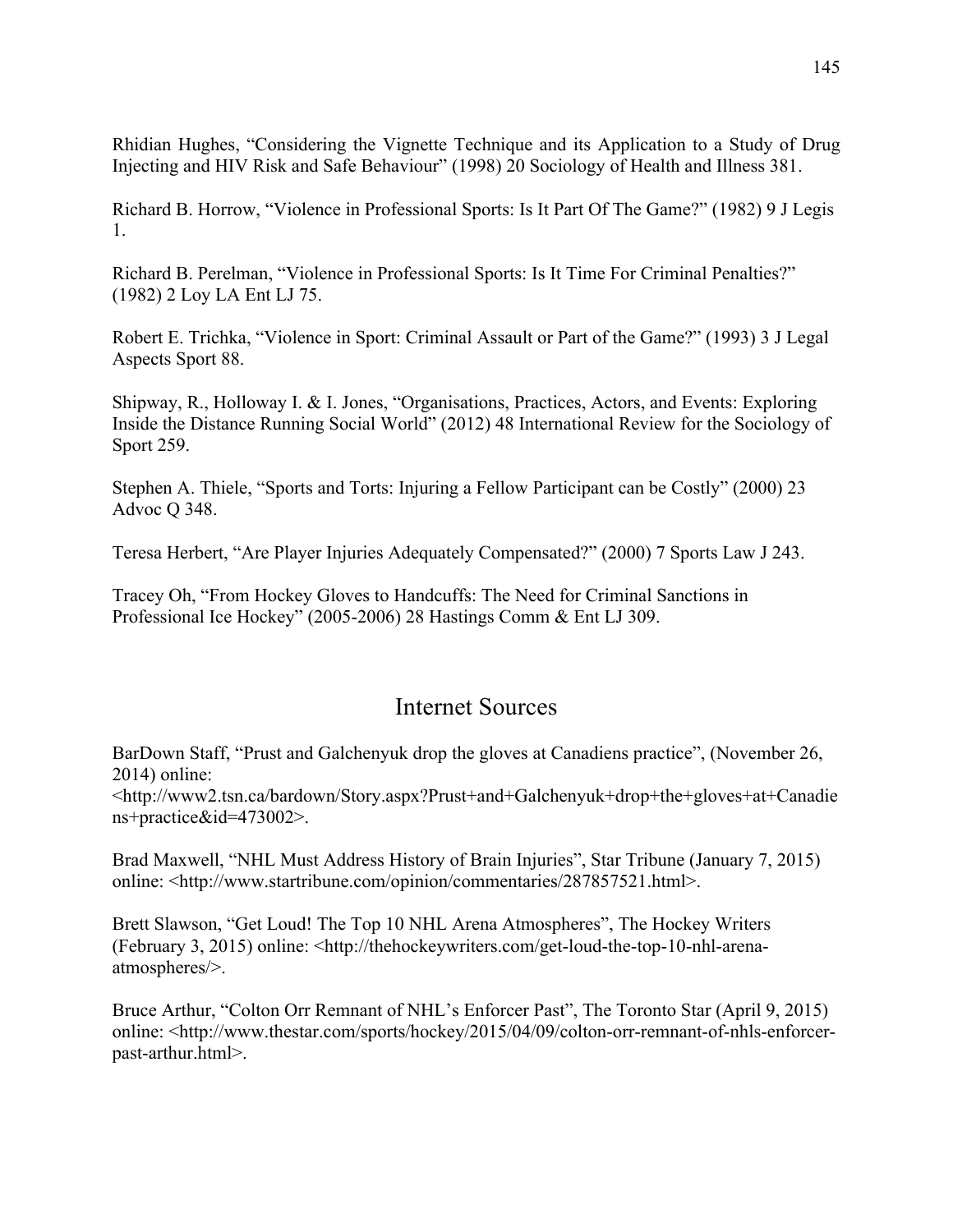Canadian Press, "Montreal Canadiens Enforcer George Parros suffers second fighting-related concussion of the season", The National Post (December 16, 2013) online: <http://news.nationalpost.com/sports/nhl/montreal-canadiens-enforcer-george-parros-sufferssecond-fighting-related-concussion-of-the-season>.

CBC Sports, "Derek Boogaard's family files lawsuit against NHL", (May 12, 2013) online: <http://www.cbc.ca/sports/hockey/nhl/derek-boogaard-s-family-files-lawsuit-against-nhl-1.1337272>.

CTVNews.ca Staff, "Fighting in the NHL: Is it time to end the violence?", *CTV News* (October 2, 2013) Online: <http://www.ctvnews.ca/sports/fighting-in-the-nhl-is-it-time-to-end-theviolence-1.1480167>.

Dan Rosen, "New Concussion Protocol goes into effect tonight", NHL.com (March 16, 2011) online: <http://www.nhl.com/ice/news.htm?id=556289>.

Jill Martin & Steve Almasy, "Ray Rice terminated by team, suspended by NFL after new violent video", CNN (September 16, 2014) online: <http://www.cnn.com/2014/09/08/us/ray-rice-newvideo/>.

Jonathan Willis, "Maple Leafs-Senators Rivalry Really One-Sided", Sportsnet (April 12, 2015) online: <http://www.sportsnet.ca/hockey/nhl/maple-leafs-senators-rivalry-really-one-sided/>.

Kontinental Hockey League, KHL, SHL, JHL Official Rule Book (2013) online: <http://en.khl.ru/documents/rules/KHL\_official\_rulebook\_2013-2014\_eng.pdf>.

Lance Hornby, "Paul Henderson's Goal Brought Canada Together", The Toronto Sun (September 1, 2012) online: <http://www.torontosun.com/2012/09/02/paul-hendersons-goalbrought-canada-together>.

Michael G. Morreale, "Zacha Making Transition to North America Look Simple", NHL.com (December 11 2014) online: <http://www.nhl.com/ice/news.htm?id=743383>.

*Mike Ozanian, Kurt Badenhausen & Christina Settimi, "The Most Valuable NHL Teams", Forbes.com (November 25, 2014) online: <http://www.forbes.com/nhl-valuations/>.*

Mike Zeisberger, "Another Scare for Maple Leafs' James Reimer", The Toronto Sun (October 12, 2014) online: <http://www.torontosun.com/2014/10/12/another-scare-for-maple-leafs-jamesreimer>.

National Hockey League, *Collective Bargaining Agreement Between National Hockey League and National Hockey League Player's Association* (February 15, 2013) online: <http://www.nhl.com/nhl/en/v3/ext/CBA2012/NHL\_NHLPA\_2013\_CBA.pdf>.

National Hockey League, *Official Rules 2014-2015*, online: <http://www.nhl.com/nhl/en/v3/ext/rules/2014-2015-rulebook.pdf>.